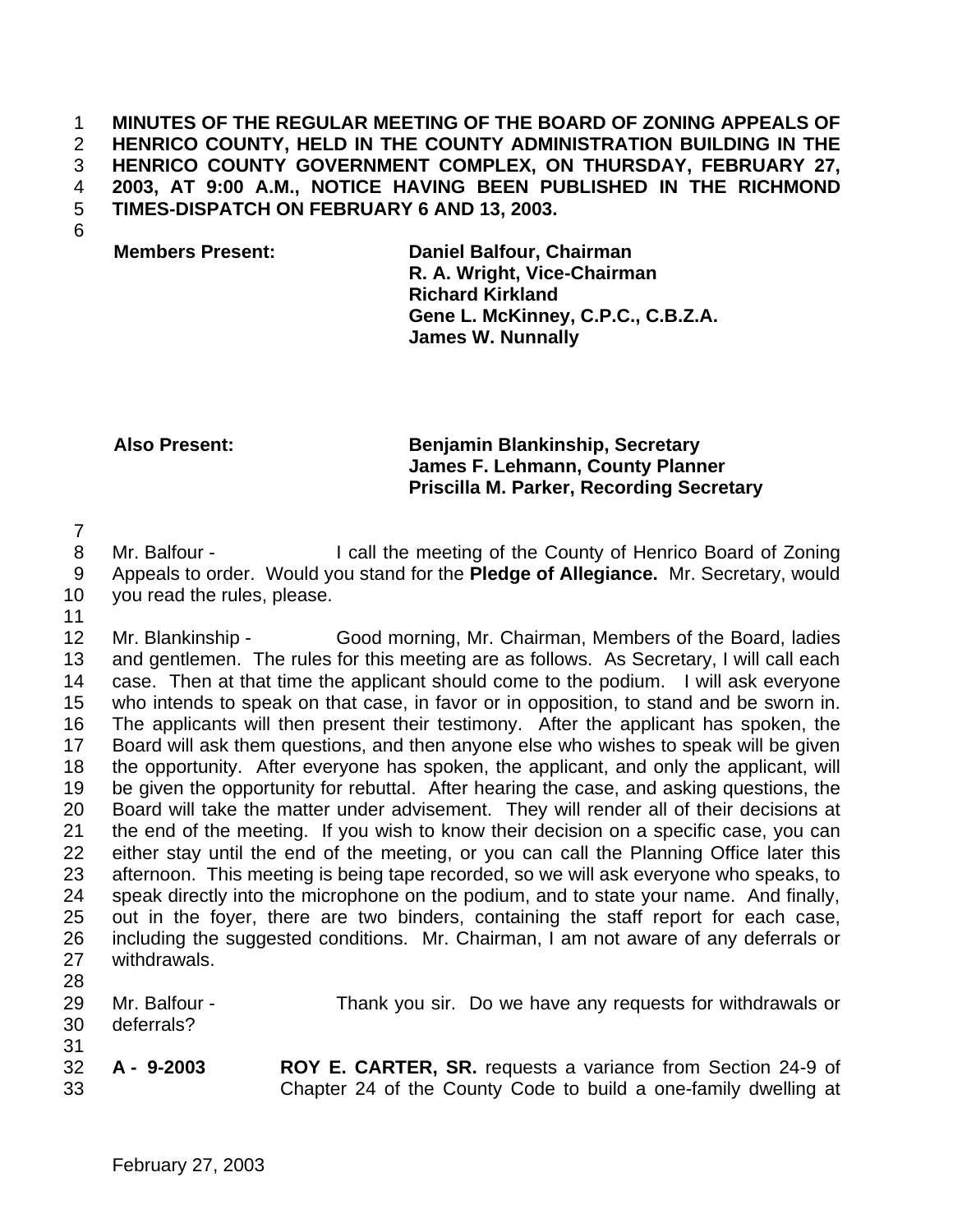| 34<br>35<br>36<br>37<br>38<br>39 |                                                  | 604 N Ivy Avenue (Parcel 825-728-9280), zoned R-3, One-family<br>Residence District (Varina). The public street frontage requirement<br>is not met. The applicant has 0 feet public street frontage, where<br>the Code requires 50 feet public street frontage. The applicant<br>requests a variance of 50 feet public street frontage. |
|----------------------------------|--------------------------------------------------|-----------------------------------------------------------------------------------------------------------------------------------------------------------------------------------------------------------------------------------------------------------------------------------------------------------------------------------------|
| 40<br>41<br>42                   | Mr. Balfour -                                    | Anyone here on that case? Anyone else plan to speak on<br>this matter? Would you raise your right hand and be sworn please?                                                                                                                                                                                                             |
| 43<br>44<br>45                   | Mr. Blankinship -                                | Do you swear that the testimony you are about to give is the<br>truth, the whole truth, and nothing but the truth, so help you God?                                                                                                                                                                                                     |
| 46<br>47<br>48                   | Mr. Carter -                                     | I do. Roy Ellis Carter. I'm buying a piece of property to build<br>a single-family dwelling for my son's house. I know I don't have the road frontage.                                                                                                                                                                                  |
| 49                               | Mr. Nunnally -                                   | You say you're going to buy it?                                                                                                                                                                                                                                                                                                         |
| 50<br>51<br>52                   | Mr. Carter -                                     | Yes, I'm going to buy it; I haven't bought anything yet.                                                                                                                                                                                                                                                                                |
| 53<br>54<br>55                   | Mr. Nunnally -<br>variance?                      | Have you got a contract on it subject to getting this                                                                                                                                                                                                                                                                                   |
| 56<br>57                         | Mr. Carter -                                     | Yes, I've got a contract on it. Yes.                                                                                                                                                                                                                                                                                                    |
| 58<br>59                         | Mr. Nunnally -                                   | What type of house are you going o put in it?                                                                                                                                                                                                                                                                                           |
| 60<br>61                         | Mr. Carter -                                     | It's like a 1300 square foot, small rancher.                                                                                                                                                                                                                                                                                            |
| 62<br>63<br>64<br>65             | Mr. Nunnally -<br>approved? Do you accept those? | And it is going to be for a member of your immediate family,<br>right, your son? Have you read the conditions that are on the application if it's                                                                                                                                                                                       |
| 66<br>67                         | Mr. Carter -                                     | Yes sir. Yes. Yes sir.                                                                                                                                                                                                                                                                                                                  |
| 68<br>69                         | Mr. Balfour -                                    | Any other questions by Board members? Thank you sir.                                                                                                                                                                                                                                                                                    |
| 70<br>71<br>72<br>73<br>74       | subject to the following conditions:             | After an advertised public hearing and on a motion by Mr. Nunnally, seconded by Mr.<br>Kirkland, the Board granted application A-9-2003 for a variance to build a one-family<br>dwelling at 604 N Ivy Avenue (Parcel 825-728-9280). The Board granted the variance                                                                      |
| 75<br>76<br>77                   | 1.                                               | This variance applies only to the public street frontage requirement. All other<br>applicable regulations of the County Code shall remain in force.                                                                                                                                                                                     |
| 78<br>79                         | 2.                                               | At the time of building permit application, the applicant shall submit the<br>necessary information to the Department of Public Works to ensure compliance with the                                                                                                                                                                     |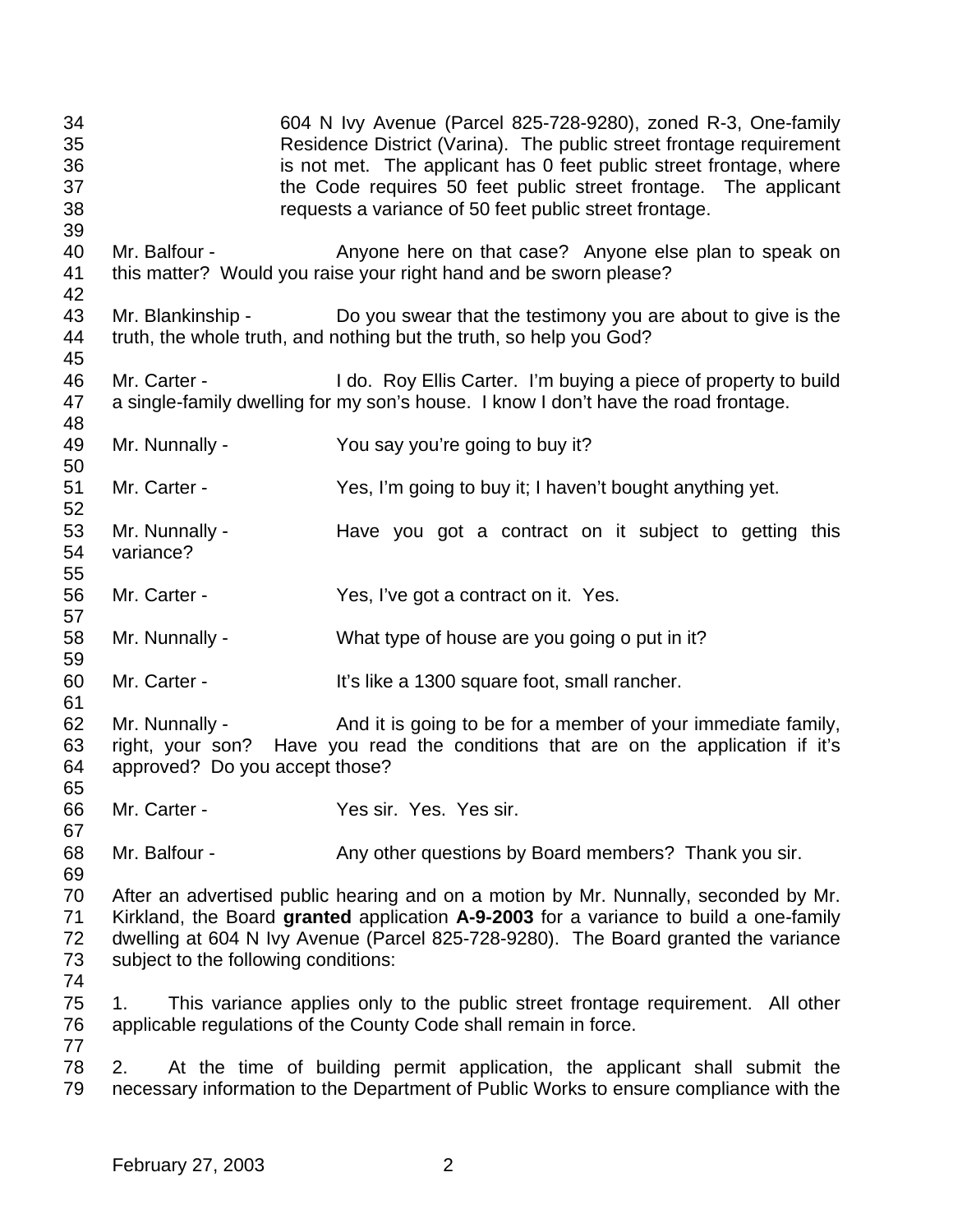requirements of the Chesapeake Bay Preservation Act and the code requirements for water quality standards.

 3. At the time of building permit application the owner shall demonstrate that the parcel created by this division has been conveyed to a member of the immediate family, and the subdivision ordinance has not been circumvented.

 4. The applicant shall present proof with the building permit application that a legal access to the property has been obtained.

 5. The owners of the property, and their heirs or assigns, shall accept responsibility for maintaining access to the property until such a time as the access is improved to County standards and accepted into the County road system for maintenance. 

| 94 | Affirmative: | Balfour, Kirkland, McKinney, Nunnally, Wright | 5 |
|----|--------------|-----------------------------------------------|---|
|    |              |                                               |   |
| 95 | Negative:    |                                               |   |
| 96 | Absent:      |                                               |   |
| 97 |              |                                               |   |

 The Board granted this request, as it found from the evidence presented that, due to the unique circumstances of the subject property, strict application of the County Code would produce undue hardship not generally shared by other properties in the area, and authorizing this variance will neither cause a substantial detriment to adjacent property nor materially impair the purpose of the zoning regulations. 

- **A 10-2003 MICHAEL AND OLIVIA ANDERSON** request a variance from Section 24-94 of Chapter 24 of the County Code to build a one- family dwelling at 1606 Delma Drive (Middleton) (Parcel 782-759- 1229), zoned R-3, One-family Residence District (Fairfield). The front yard setback and rear yard setback are not met. The applicants have 35 feet front yard setback and 25 feet rear yard setback, where the Code requires 40 feet front yard setback and 40 feet rear yard setback. The applicants request a variance of 5 feet front yard setback and 15 feet rear yard rear yard setback.
- Mr. Balfour - Do we have any others who intend to testify in this matter? Would you raise your right hand and be sworn please?
- 117 Mr. Blankinship Do you swear that the testimony you are about to give is the 118 truth, the whole truth, and nothing but the truth, so help you God?
- Mr. Anderson - Yes I do. Michael Anderson. I'm requesting a 5-foot setback in the front and a 15-foot setback in the rear at this address for the size of the house that I'm planning on building.
- 124 Mr. Balfour I see you have sort of a funny-shaped lot a little bit, a different shape. Have you read the conditions? Agreeable with those?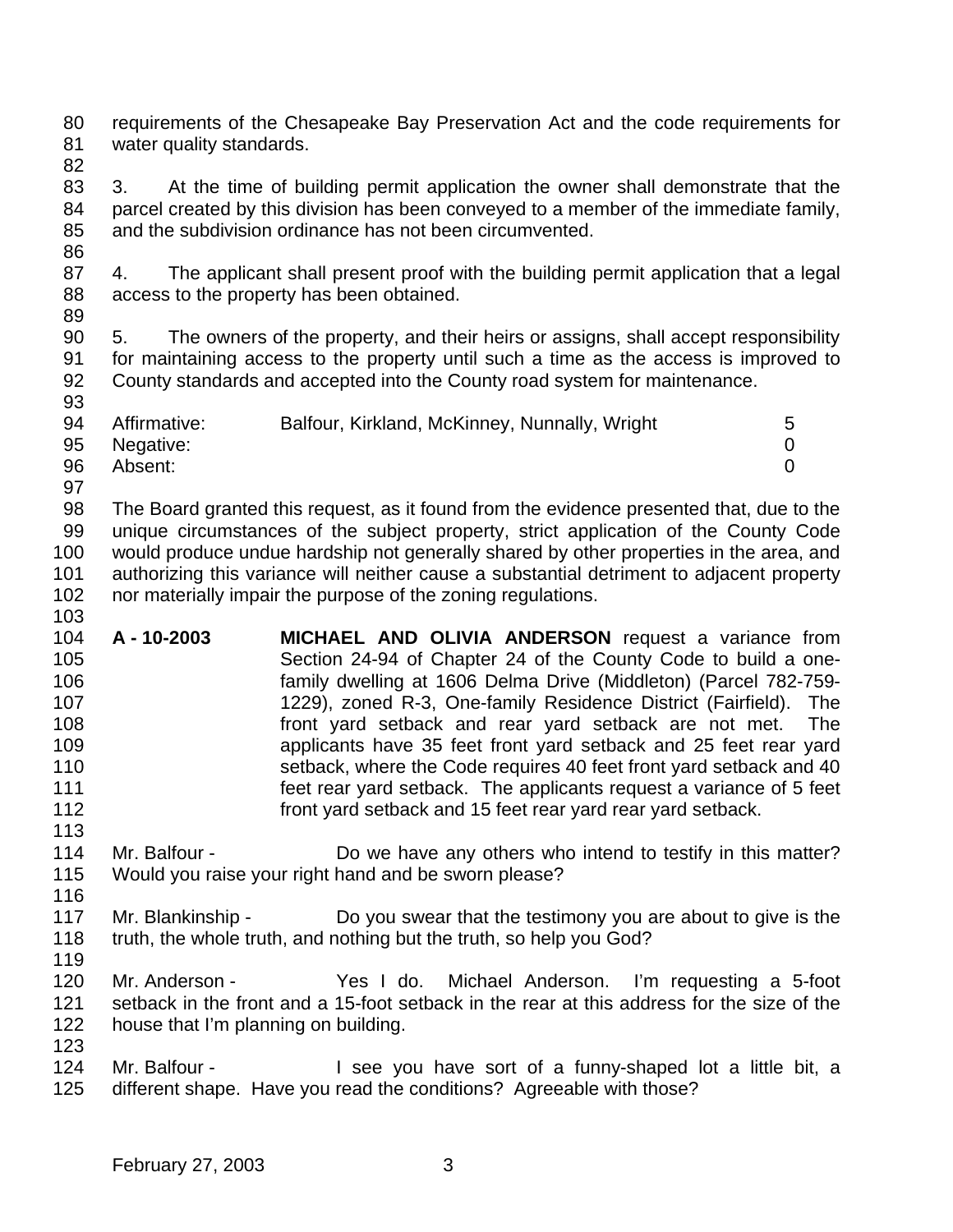| 126        |                                            |                                                                                              |  |  |
|------------|--------------------------------------------|----------------------------------------------------------------------------------------------|--|--|
| 127        | Mr. Anderson -                             | Yes I do. Yes I am.                                                                          |  |  |
| 128        |                                            |                                                                                              |  |  |
| 129        | Mr. Balfour -                              | Any questions by Board members?                                                              |  |  |
| 130        |                                            |                                                                                              |  |  |
| 131        | Mr. Wright -                               | What's located to the rear of your property?                                                 |  |  |
| 132        |                                            |                                                                                              |  |  |
| 133        | Mr. Anderson -                             | It's another house right directly behind that piece of property,                             |  |  |
| 134        | that's at 9302 on Wilmecote.               |                                                                                              |  |  |
| 135<br>136 |                                            |                                                                                              |  |  |
| 137        | Mr. Wright -                               | Looks like it's sort of at an angle to your house.                                           |  |  |
| 138        | Mr. Anderson -                             | Yes it is.                                                                                   |  |  |
| 139        |                                            |                                                                                              |  |  |
| 140        | Mr. Balfour -                              | Your problems are down at one end where the lot narrows a                                    |  |  |
| 141        | little bit.                                |                                                                                              |  |  |
| 142        |                                            |                                                                                              |  |  |
| 143        | Mr. Anderson -                             | Yes sir, it is. On the left side I have 128 feet, and on the                                 |  |  |
| 144        |                                            | right side I only have 95, and that's where it creates the problem.                          |  |  |
| 145        |                                            |                                                                                              |  |  |
| 146        | Mr. Blankinship -                          | Mr. Chairman, there is one error in the staff report, that the                               |  |  |
| 147        |                                            | last condition there, where it says "Curb and gutter" are to be constructed, they're         |  |  |
| 148        |                                            | already there. That was constructed at the same time the street was.                         |  |  |
| 149        |                                            |                                                                                              |  |  |
| 150        | Mr. Balfour -                              | We'll mark that one out then.                                                                |  |  |
| 151        |                                            |                                                                                              |  |  |
| 152        | Mr. McKinney -                             | Mr. Blankinship, this 9302 Wilmecote meets the setback in                                    |  |  |
| 153<br>154 | their rear yard at that corner?            |                                                                                              |  |  |
| 155        | Mr. Blankinship -                          | It doesn't look like it from here.                                                           |  |  |
| 156        |                                            |                                                                                              |  |  |
| 157        | Mr. McKinney -                             | It doesn't look like it to me either.                                                        |  |  |
| 158        |                                            |                                                                                              |  |  |
| 159        | Mr. Balfour -                              | That's your neighbor, not you.                                                               |  |  |
| 160        |                                            |                                                                                              |  |  |
| 161        | Mr. Anderson -                             | There's quite a few of them in that area.                                                    |  |  |
| 162        |                                            |                                                                                              |  |  |
| 163        | Mr. McKinney -                             | Yes, I'm familiar with them.                                                                 |  |  |
| 164        |                                            |                                                                                              |  |  |
| 165        | Mr. Anderson -                             | Also, one other thing that was brought up to my attention,                                   |  |  |
| 166        |                                            | and I measured it, instead of being 35 in the front, my property line's about 12 feet from   |  |  |
| 167        |                                            | the front of the curb off that piece of property, so actually we're looking at about 47 feet |  |  |
| 168        | from the front of the curb on Delma Drive. |                                                                                              |  |  |
| 169        |                                            |                                                                                              |  |  |
| 170        | Mr. Balfour -                              | Any other questions? Thank you.                                                              |  |  |
| 171        |                                            |                                                                                              |  |  |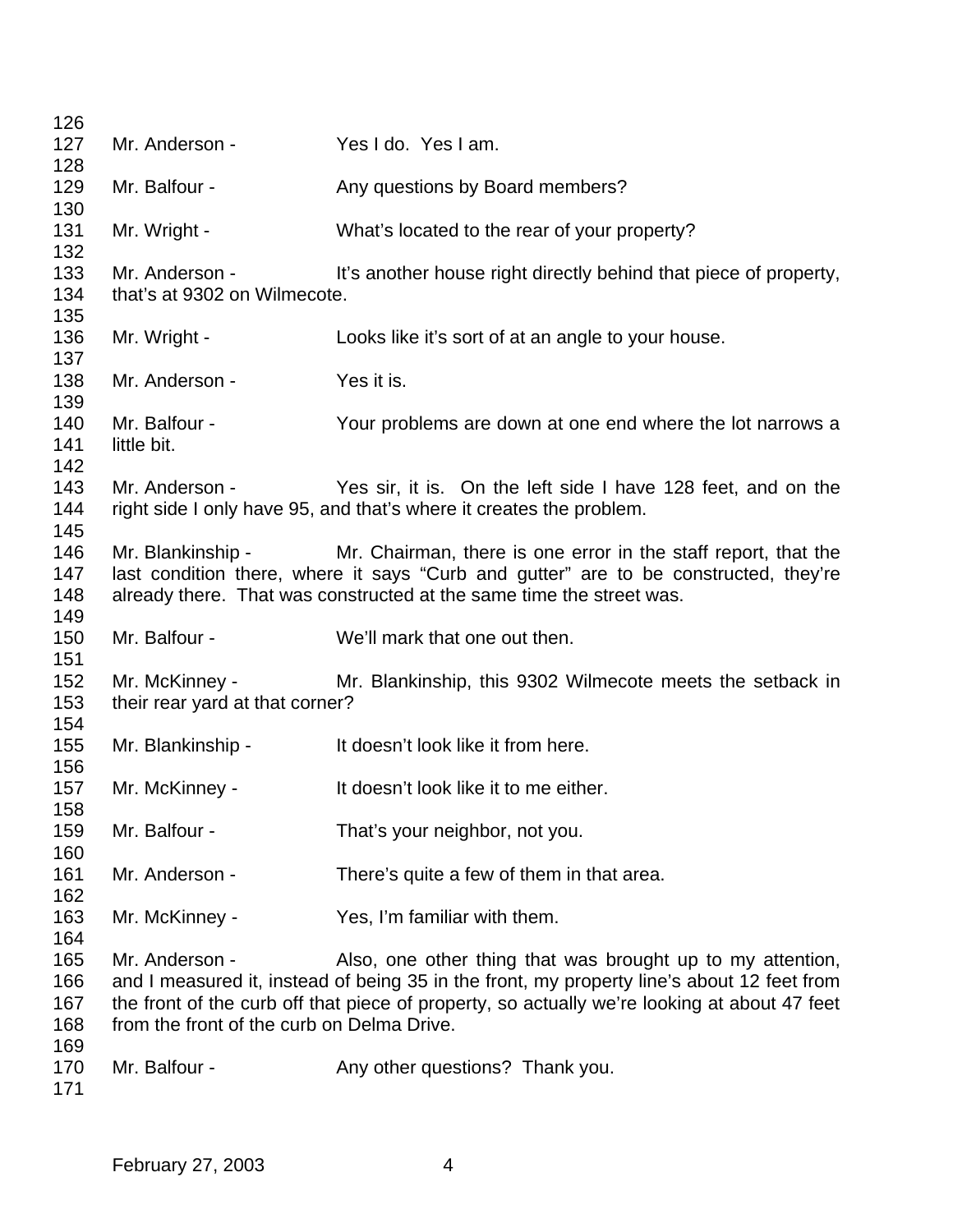After an advertised public hearing and on a motion by Mr. McKinney, seconded by Mr. Wright, the Board **granted** application **A-10-2003** for a variance to build a one-family dwelling at 1606 Delma Drive (Middleton) (Parcel 782-759-1229). The Board granted 176 the variance subject to the following conditions:

 1. Only the improvements shown on the plan filed with the application may be constructed pursuant to this approval. No substantial changes or additions to the layout may be made without the approval of the Board of Zoning Appeals. Any additional improvements shall comply with the applicable regulations of the County Code.

 2. The property shall be developed in substantial conformance with the plan filed with the application. No substantial changes or additions to the layout may be made without the approval of the Board of Zoning Appeals.

 3. At the time of building permit application, the applicant shall submit the necessary information to the Department of Public Works to ensure compliance with the requirements of the Chesapeake Bay Preservation Act and the code requirements for water quality standards. 

 4. Approval of this request does not imply that a building permit will be issued. Building permit approval is contingent on Health Department requirements, including, but not limited to, soil evaluation for a septic drainfield and reserve area, and approval of a well location. 

- 5. Connections shall be made to public water and sewer.
- 6. [deleted].

| 201 | Affirmative: | Balfour, Kirkland, McKinney, Nunnally, Wright | 5 |
|-----|--------------|-----------------------------------------------|---|
| 202 | Negative:    |                                               |   |
| 203 | Absent:      |                                               |   |
|     |              |                                               |   |

 The Board granted this request, as it found from the evidence presented that, due to the unique circumstances of the subject property, strict application of the County Code would produce undue hardship not generally shared by other properties in the area, and authorizing this variance will neither cause a substantial detriment to adjacent property nor materially impair the purpose of the zoning regulations.

 **A - 11-2003 CHRISTOPHER C. GARONE, SR.** requests a variance from Section 24-9 of Chapter 24 of the County Code to build a one- family dwelling at 7227 Yahley Mill Road (Parcel 836-695-1768), zoned A-1, Agricultural District (Varina). The public street frontage requirement is not met. The applicant has 0 feet public street frontage, where the Code requires 50 feet public street frontage. The applicant requests a variance of 50 feet public street frontage.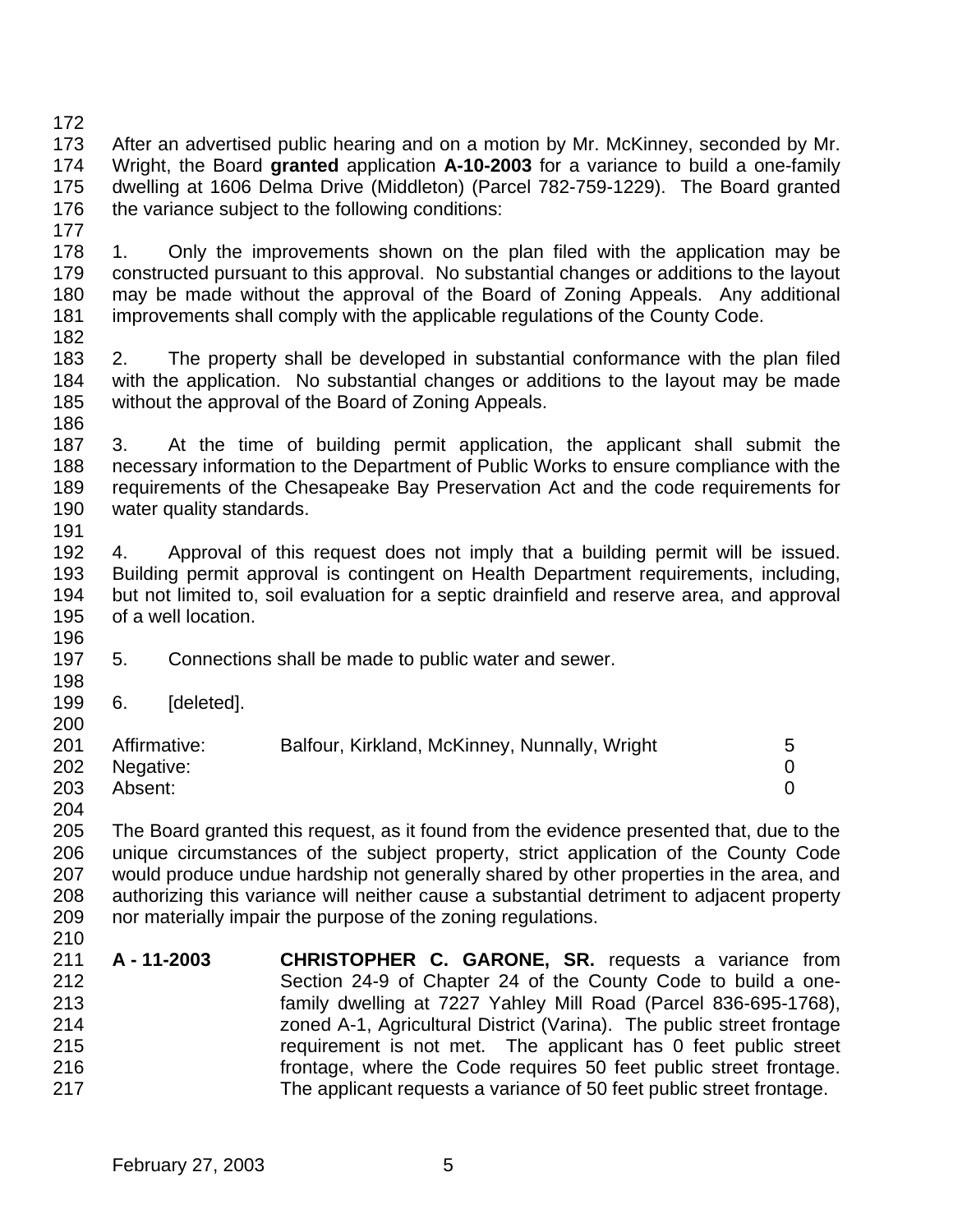Mr. Balfour - Do we have any others who intend to testify in this matter? Would you raise your right hand and be sworn please? 222 Mr. Blankinship - Do you swear that the testimony you are about to give is the truth, the whole truth, and nothing but the truth, so help you God? Mr. Garone - Yes I do. Christopher Charles Garone, Sr. I'm requesting a variance; I'm coming through my father's property. Everybody in the area is family. The person I bought it from is family. We don't have any problems with it. There are already about 5 surrounding us who have variances, so I'm not disrupting anything that isn't already going on in this area. Mr. Nunnally- Where are you going to come into it? Mr. Garone - I'm going to come in through 7221. Mr. Nunnally - You mean 7211? 237 Mr. Garone - No sir. 7221. 7211 has a road that is theirs, gravel or something, it goes back to 191 acres behind it. Mr. Nunnally - So you're coming in beside the house that's already there then? 243 Mr. Garone - Anywhere between that driveway and 7221. Mr. Blankinship - You're going to build a new driveway then? 247 Mr. Garone - Yes sir. 249 Mr. Balfour - Any questions by Board members? Mr. Wright - This is right behind your father's house, is that right? 253 Mr. Garone - Yes sir, it is. Mr. Nunnally - You've read the conditions? You agree with them? 257 Mr. Garone - Yes sir, I have. Yes. After an advertised public hearing and on a motion by Mr. Nunnally, seconded by Mr. Wright, the Board **granted** application **A-11-2003** for a variance to build a one-family dwelling at 7227 Yahley Mill Road (Parcel 836-695-1768). The Board granted the

variance subject to the following conditions: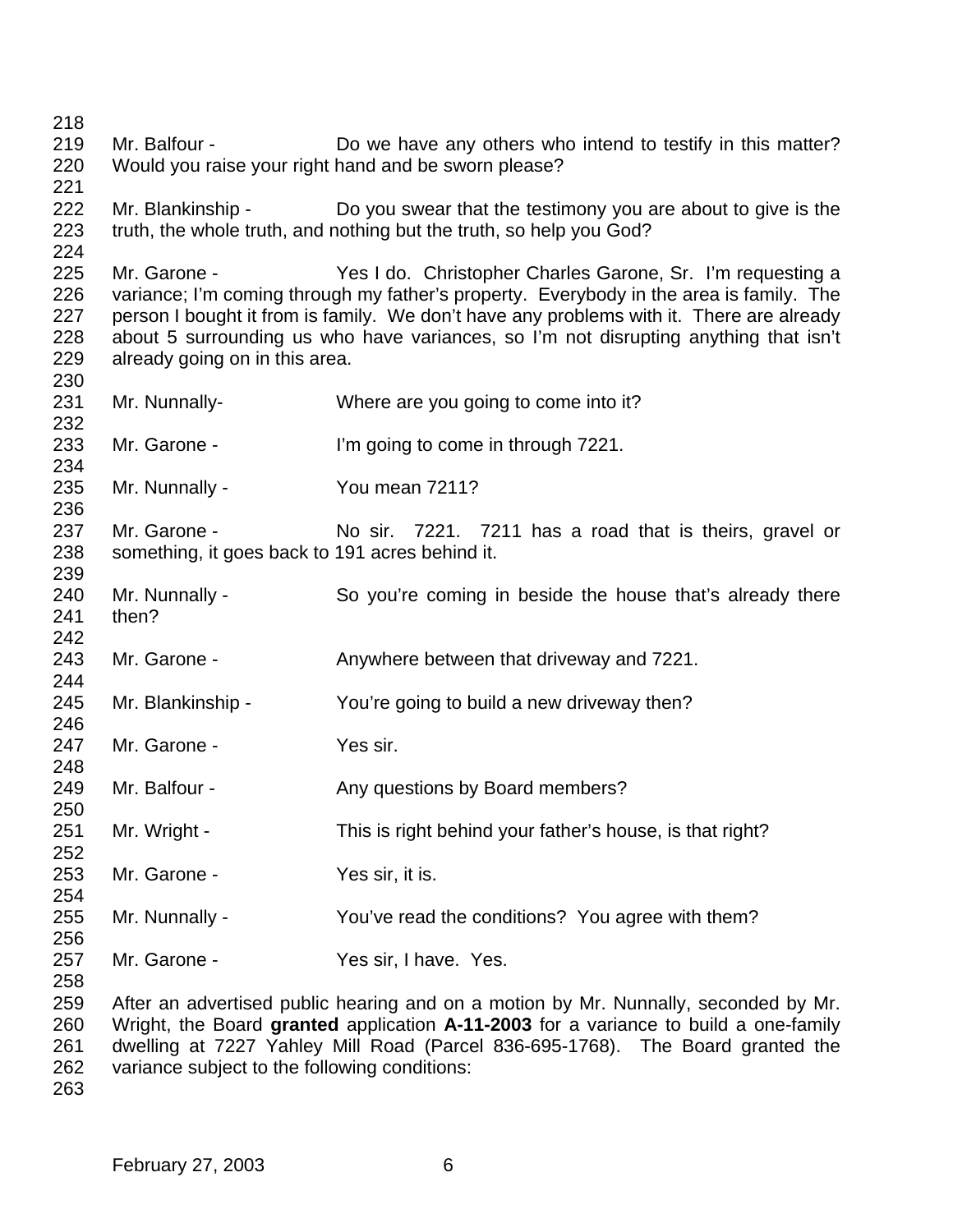- 1. This variance applies only to the public street frontage requirement. All other applicable regulations of the County Code shall remain in force.
- 2. At the time of building permit application, the applicant shall submit the necessary information to the Department of Public Works to ensure compliance with the requirements of the Chesapeake Bay Preservation Act and the code requirements for water quality standards.
- 3. At the time of building permit application the owner shall demonstrate that the parcel created by this division has been conveyed to a member of the immediate family, and the subdivision ordinance has not been circumvented.
- 4. The applicant shall present proof with the building permit application that a legal access to the property has been obtained.
- 5. The owners of the property, and their heirs or assigns, shall accept responsibility for maintaining access to the property until such a time as the access is improved to County standards and accepted into the County road system for maintenance.
- 283 Affirmative: Balfour, Kirkland, McKinney, Nunnally, Wright 5 Negative: 0 Absent: 0
- 

 The Board granted this request, as it found from the evidence presented that, due to the unique circumstances of the subject property, strict application of the County Code would produce undue hardship not generally shared by other properties in the area, and authorizing this variance will neither cause a substantial detriment to adjacent property nor materially impair the purpose of the zoning regulations. 

- **A 12-2003 MARK C. STANSBURY** requests a variance from Section 24- 95(c)(4) of Chapter 24 of the County Code to build a porch and carport at 2711 Irisdale Avenue (Hermitage Park) (Parcel 778-746- 2506), zoned R-4, One-family Residence District (Brookland). The front yard setback is not met. The applicant has 28.4 feet front yard setback, where the Code requires 35 feet front yard setback. The applicant requests a variance of 6.6 feet front yard setback.
- Mr. Balfour Do we have any others who intend to testify in this matter? Would you raise your right hand and be sworn please?
- Mr. Blankinship Do you swear that the testimony you are about to give is the truth, the whole truth, and nothing but the truth, so help you God?
- Mr. Stansbury I do. Mark C. Stansbury. I bought my house 4 years ago and would like to add an attached carport. It's a small house, so there's a limited number of places where I can attach it. If I put it farther back on the house, it would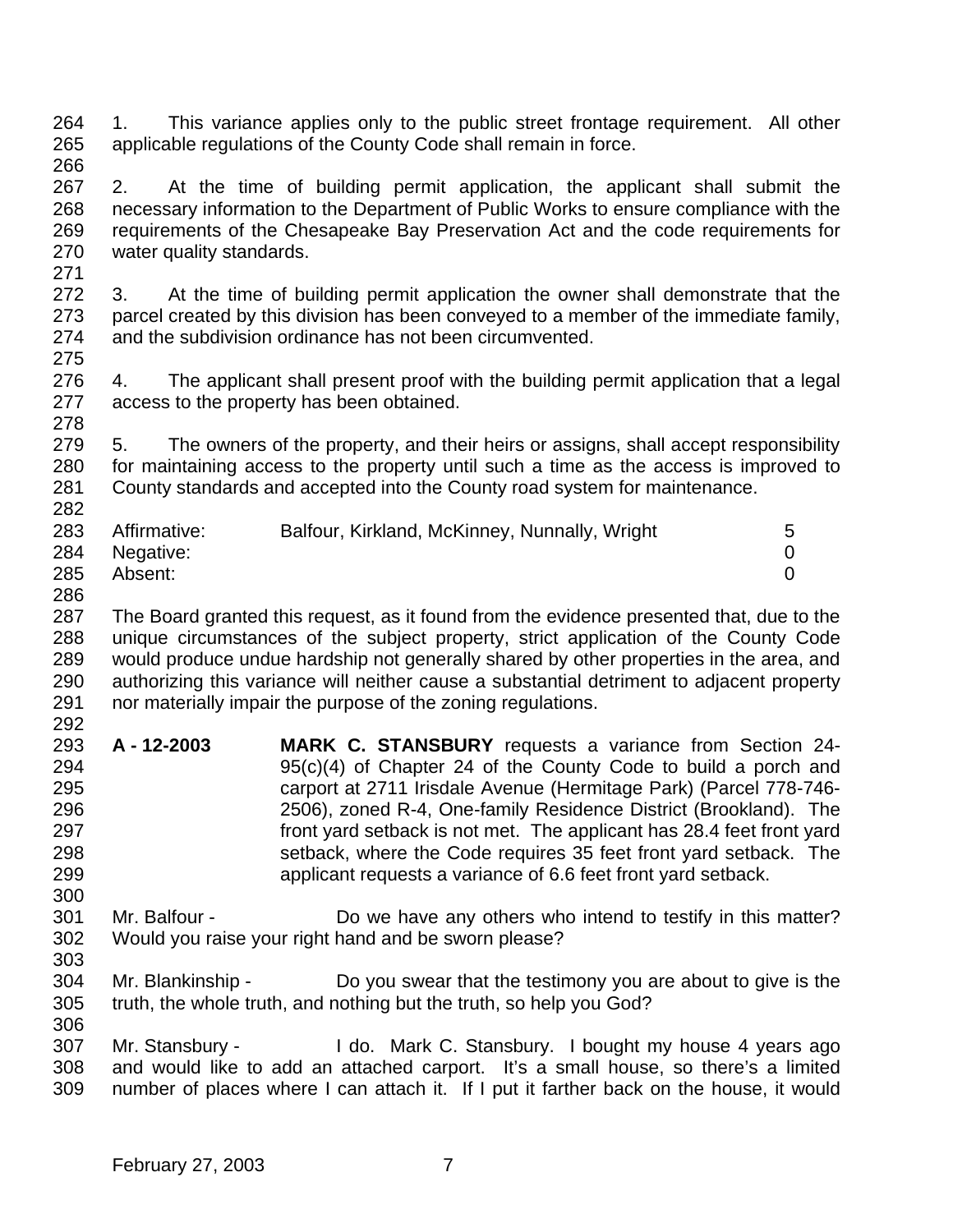block the side windows in the dining room or the kitchen, which would not really be practical, so I'm requesting a variance in the front setback of 6.6 feet. There's no problem meeting the side setback; I have an extra half a lot. Mr. Kirkland - Mr. Stansbury, how is this carport going to be constructed – is it going to be solid sides or open sides? Mr. Stansbury - In order to bring it out from the house so it doesn't block the windows, we're going to build a small, enclosed porch off the living room, which is at the front left corner of the house, and the carport will be attached to that enclosed porch. 321 Mr. Kirkland - Is it going to be 4 columns with a roof on it? Mr. Stansbury - Yes, it'll be 4 columns and a roof, but then there will be a solid wall where the porch attaches to it. 326 Mr. Kirkland - I wondered why it was going to block your view; if it was open, it wouldn't. Mr. Stansbury - Yes, it will be open. Mr. Kirkland - You're going to remove that other thing in your front yard, aren't you? Mr. Stansbury - Yes. I was out this morning and had to knock the snow off, so that's going to go. Mr. Wright - The house is actually violating the front yard setback to begin with, isn't that correct? 340 Mr. Blankinship - It's probably nonconforming, yes. Mr. Wright - So the carport's going to be in the same line as the house; it's the house that's the problem, right? Mr. Stansbury - Yes. 347 Mr. Balfour - Any other questions? Thank you. After an advertised public hearing and on a motion by Mr. Kirkland, seconded by Mr. Nunnally, the Board **granted** application **A-12-2003** for a variance to build a porch and carport at 2711 Irisdale Avenue (Hermitage Park) (Parcel 778-746-2506). The Board granted the variance subject to the following conditions: 1. Only the improvements shown on the plan filed with the application may be constructed pursuant to this approval. No substantial changes or additions to the layout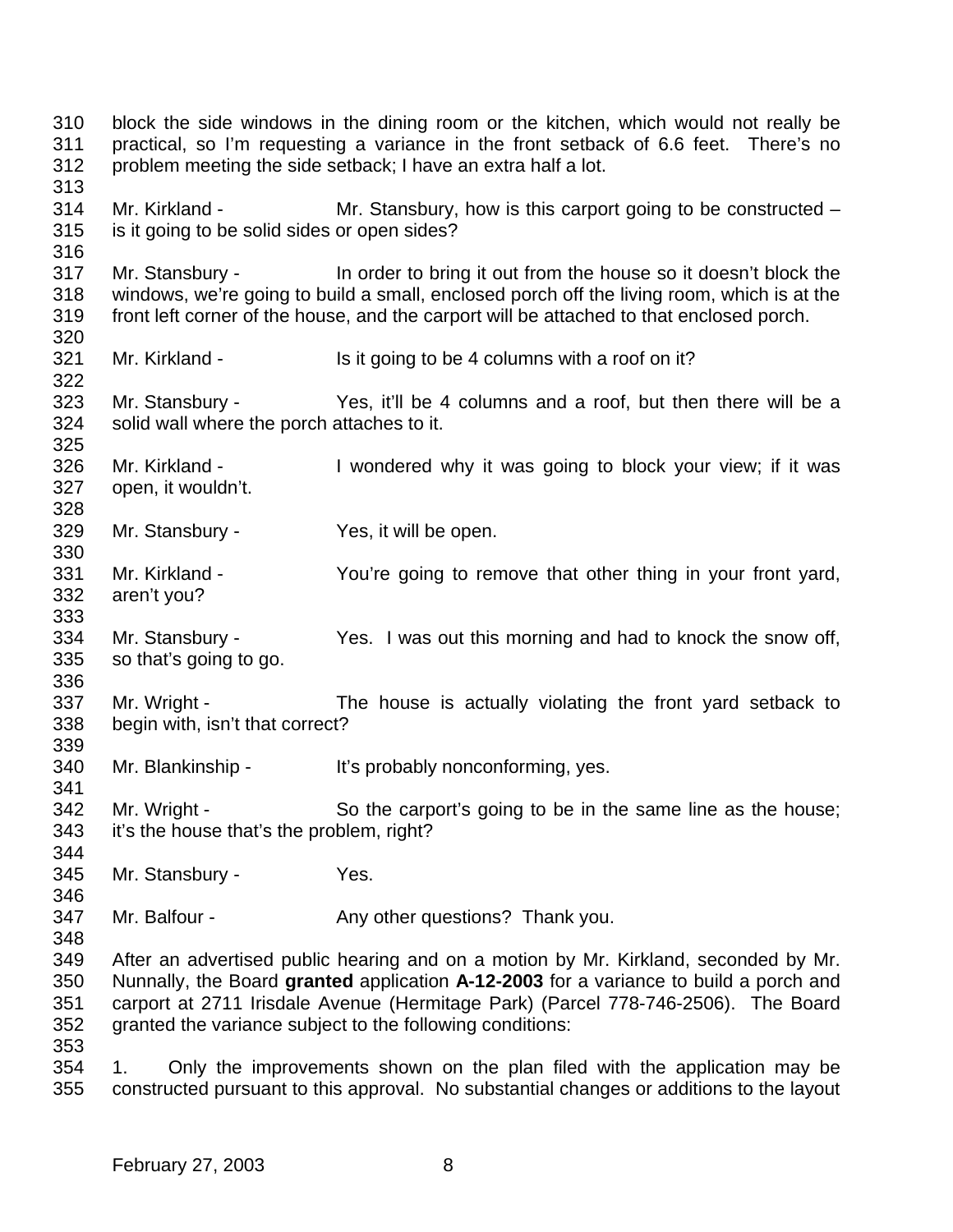may be made without the approval of the Board of Zoning Appeals. Any additional improvements shall comply with the applicable regulations of the County Code. 

2. The new construction shall match the existing dwelling as nearly as practical.

 3. The property shall be developed in substantial conformance with the plan filed with the application. No substantial changes or additions to the layout may be made without the approval of the Board of Zoning Appeals. 

| 365 | Affirmative:  | Balfour, Kirkland, McKinney, Nunnally, Wright |  |
|-----|---------------|-----------------------------------------------|--|
|     | 366 Negative: |                                               |  |
| 367 | Absent:       |                                               |  |

 The Board granted this request, as it found from the evidence presented that, due to the unique circumstances of the subject property, strict application of the County Code would produce undue hardship not generally shared by other properties in the area, and authorizing this variance will neither cause a substantial detriment to adjacent property nor materially impair the purpose of the zoning regulations. 

- **A 13-2003 PAUL AND SUSAN SCATES** request a variance from Section 24- 95(k) of Chapter 24 of the County Code to enclose an existing porch at 6401 Millhiser Avenue (Westwood Terrace) (Parcel 769- 741-0615), zoned R-3, One-family Residence District (Brookland). The minimum side yard setback is not met. The applicants have 4.25 feet minimum side yard setback, where the Code requires 10 feet minimum side yard setback. The applicants request a variance of 5.75 feet minimum side yard setback.
- Mr. Balfour - Do we have any others who intend to testify in this matter? Would you raise your right hand and be sworn please?
- Mr. Blankinship Do you swear that the testimony you are about to give is the truth, the whole truth, and nothing but the truth, so help you God?
- Ms. Scates I do. Susan Weiss Scates.
- Mr. Scates I do. Paul Bryan Scates.

 Ms. Scates - We want to enclose an existing porch, but the hang-up is a garage that was built many years before we obtained the house – it was built too close to the lot line. That existing porch, as you're looking at it, is to the right of the garage. 

- Mr. Balfour And I see there's a deck off the back?
- Ms. Scates Yes.
	- February 27, 2003 9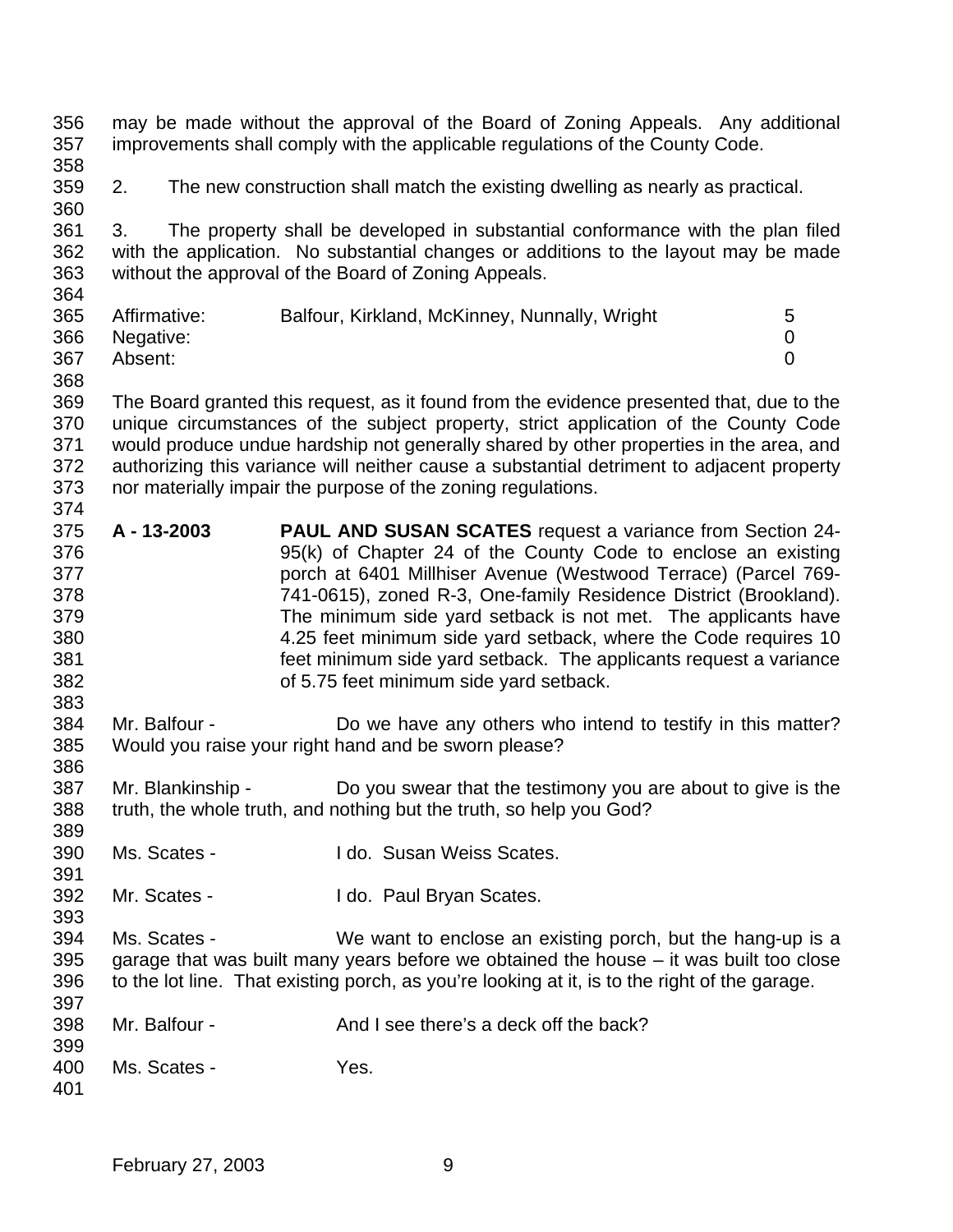402 Mr. Kirkland - Christ porch, when you say you're going to enclosed it, I notice it had jalousies on it (I looked at it yesterday). Are you going to brick it in? Ms. Scates - Frame it, it's got to be framed, then put a window in the front and a door in the back that goes to the deck, and then vinyl siding. Mr. Kirkland - So it'll be kind of like the face of the house. Mr. Balfour - You've got a big bush there. Ms. Scates - That's been for privacy. I think we're going to trim that down. Mr. Wright - When did you purchase this house? Ms. Scates - In 1987. And I understand the garage was built in '67. Right now it doesn't have a permanent overhang, so if that's what's needed to comply, to make it "attached," that's fine. Mr. Kirkland - That's just a piece of material? Ms. Scates - That's fiberglass. And there is a breezeway in there; there's a little metal gate. Mr. McKinney - Do you use that garage? Small car. Mr. Scates - Yes sir. 429 Mr. Balfour - Any other questions? Thank you. After an advertised public hearing and on a motion by Mr. Kirkland, seconded by Mr. Wright, the Board **granted** application **A-13-2003** for a variance to enclose an existing porch at 6401 Millhiser Avenue (Westwood Terrace) (Parcel 769-741-0615). The Board granted the variance subject to the following conditions: 1. This variance applies only to the public street frontage requirement. All other applicable regulations of the County Code shall remain in force. 2. The new construction shall match the existing dwelling as nearly as practical. 3. At the time of building permit application, the applicant shall submit the necessary information to the Department of Public Works to ensure compliance with the requirements of the Chesapeake Bay Preservation Act and the code requirements for water quality standards. 446 Affirmative: Balfour, Kirkland, McKinney, Nunnally, Wright 5 Negative: 0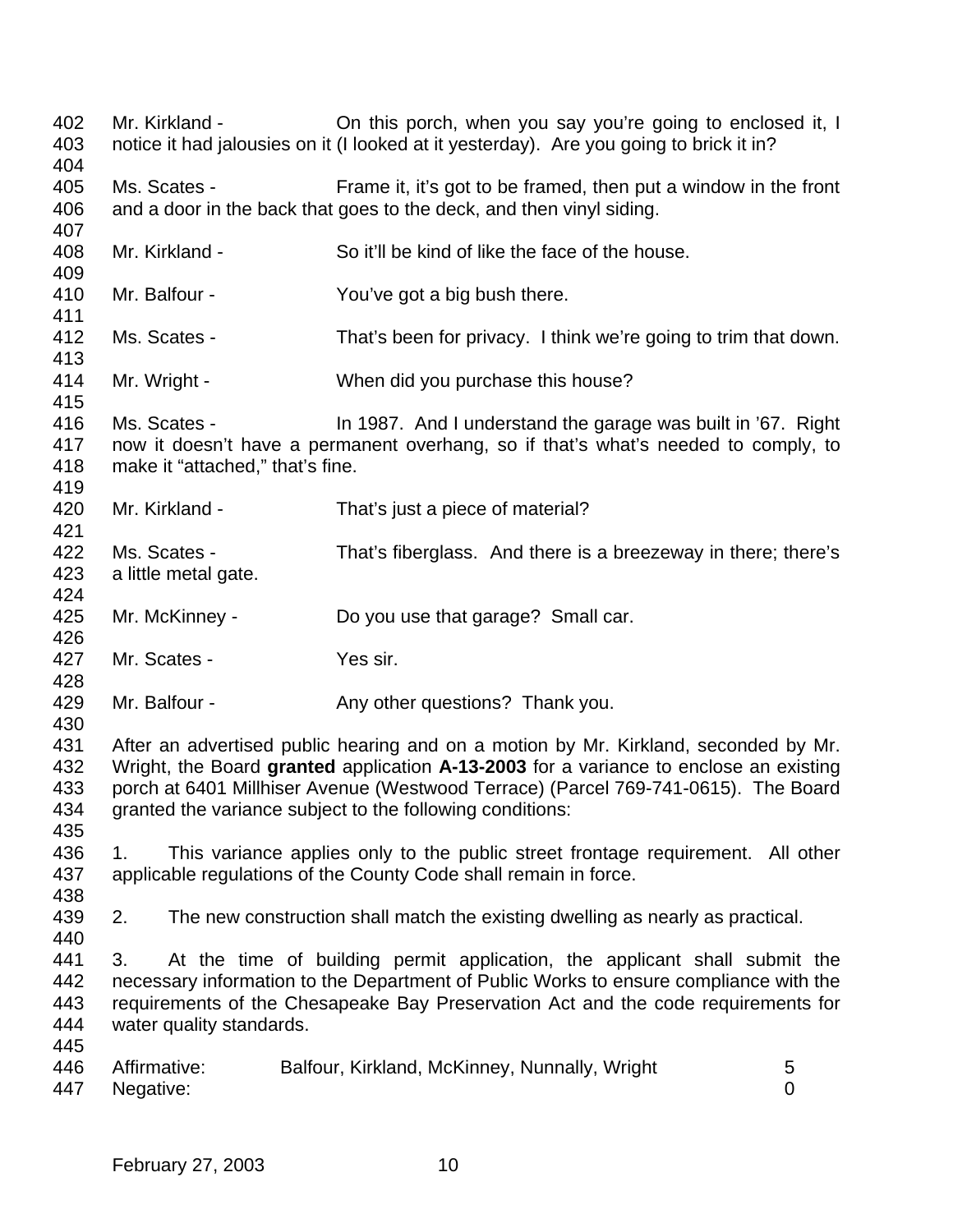Absent: 0

 The Board granted this request, as it found from the evidence presented that, due to the unique circumstances of the subject property, strict application of the County Code would produce undue hardship not generally shared by other properties in the area, and authorizing this variance will neither cause a substantial detriment to adjacent property nor materially impair the purpose of the zoning regulations.

- **A 14-2003 JAMES AND MILDRED BRUCE** request a variance from Section 24-41 of Chapter 24 of the County Code to build a sunroom on existing deck at 1721 Logwood Circle (Gayton Forest Townhouses) (Parcel 743-747-2548), zoned RTH, Residential Townhouse District (Tuckahoe). The minimum side yard setback and rear yard setback are not met. The applicants have 3.5 feet minimum side yard setback and 21 feet rear yard setback, where the Code requires 10 feet minimum side yard setback and 30 feet rear yard setback. The applicants request a variance of 6.5 feet minimum side yard setback and 9 feet rear yard setback.
- Mr. Balfour - Do we have any others who intend to testify in this matter? Would you raise your right hand and be sworn please?
- 470 Mr. Blankinship Do you swear that the testimony you are about to give is the truth, the whole truth, and nothing but the truth, so help you God?
- Mr. Shaw Yes sir. Harry Shaw.
- Mr. Bruce I do. James R. Bruce Sr. We'd like to have a variance of 6.5 feet minimum on the side yard and 9 feet on the rear setback.
- 478 Mr. Balfour Any questions by Board members?
- Mr. Wright This sunroom would be built exactly where your deck is now, right over the deck?
- Mr. Bruce That is correct sir. The deck would not be completely covered; we're saving a portion of it.
- 486 Mr. Wright I guess my concern is that it would not extend any further back or out than it already is – it's already there.
- 

- Mr. Bruce That's right. A similar variance, as we propose, was approved about 2 years ago by the Board at 1832 Fairwind Circle. This would be an identical one. We have homeowners' approval.
- 493 Mr. Balfour Any other questions? Apparently not. I think the Board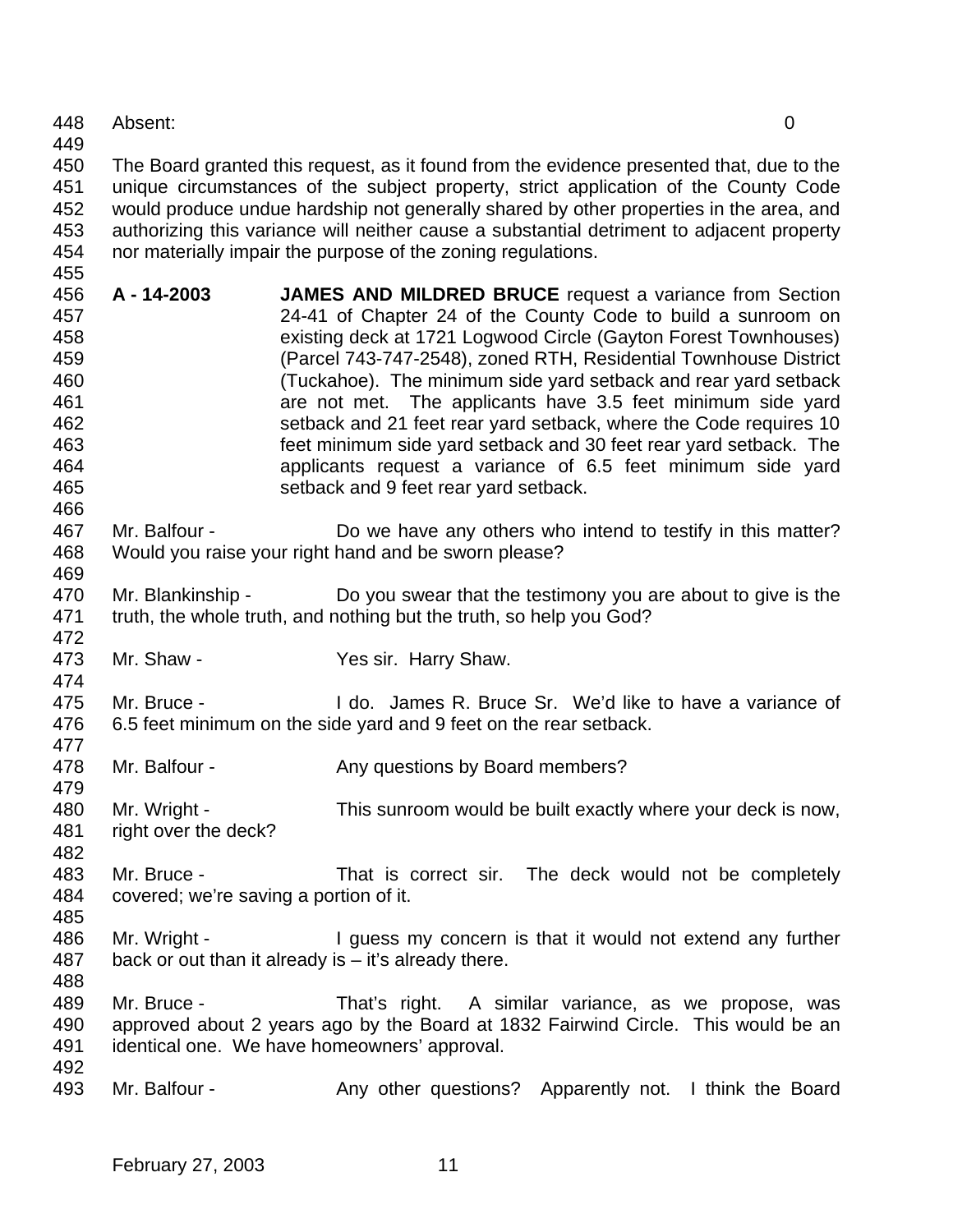picture, that's fine. 497 Mr. Bruce - I appreciate very much the thoroughness with which you have handled this and the business likewise. Mr. Balfour - Thank you sir. Any other questions? After an advertised public hearing and on a motion by Mr. Wright, seconded by Mr. McKinney, the Board **granted** application **A-14-2003** for a variance to build a sunroom on existing deck at 1721 Logwood Circle (Gayton Forest Townhouses) (Parcel 743-747- 2548). The Board granted the variance subject to the following conditions: 1. Only the improvements shown on the plan filed with the application may be constructed pursuant to this approval. No substantial changes or additions to the layout may be made without the approval of the Board of Zoning Appeals. Any additional improvements shall comply with the applicable regulations of the County Code. 2. The new construction shall match the existing dwelling as nearly as practical. 3. The property shall be developed in substantial conformance with the plan filed with the application. No substantial changes or additions to the layout may be made without the approval of the Board of Zoning Appeals. Affirmative: Balfour, Kirkland, McKinney, Nunnally, Wright 5 Negative: 0 Absent: 0 The Board granted this request, as it found from the evidence presented that, due to the unique circumstances of the subject property, strict application of the County Code would produce undue hardship not generally shared by other properties in the area, and authorizing this variance will neither cause a substantial detriment to adjacent property nor materially impair the purpose of the zoning regulations. 

should know that Mr. Bruce is an amateur photographer, so if you want to take a

- **A 15-2003 KRIS MITCHELL** requests a variance from Section 24-9 of Chapter 24 of the County Code to build a one-family dwelling at 1971 Mountain Road (Parcel 778-763-2650 (part)), zoned R-4, One- family Residence District (Fairfield). The public street frontage requirement is not met. The applicant has 0 feet public street frontage, where the Code requires 50 feet public street frontage. The applicant requests a variance of 50 feet public street frontage.
- Mr. Balfour Do we have any others who intend to testify in this matter? Would you raise your right hand and be sworn please?
- Mr. Blankinship Do you swear that the testimony you are about to give is the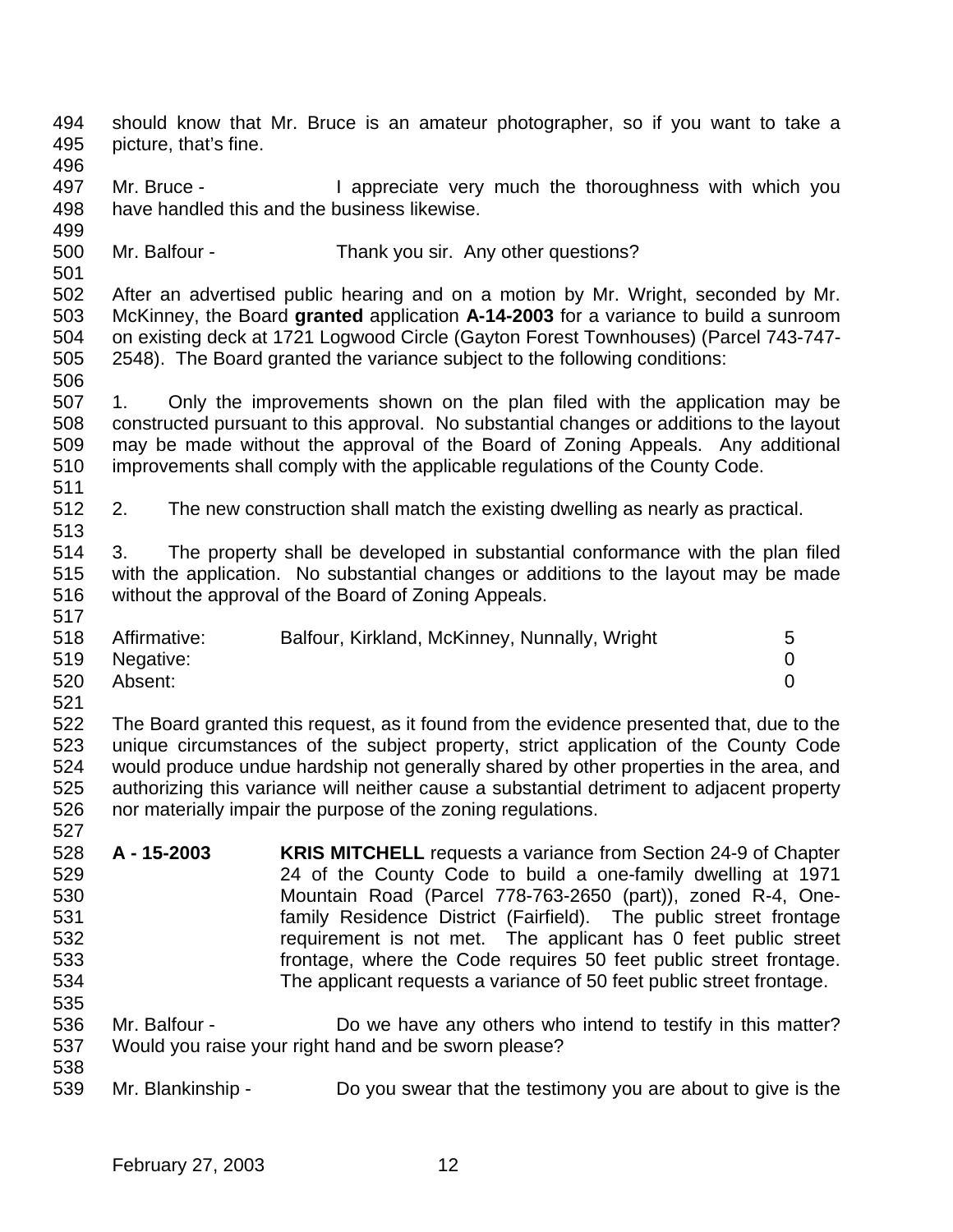truth, the whole truth, and nothing but the truth, so help you God? 542 Mr. Mitchell - I do. Kris I. Mitchell. I'm requesting a 50-foot variance on the property. The property is shaped like an "L," and the front of the property is Mountain Road, and coming off of Mountain Road is Lincoln Ridge Lane, a private road. That's why I need the 50-foot public road frontage. Mr. Balfour - Who maintains the road? Mr. Mitchell - People in the area. I've talked to several of them, and they just get together and get funds during the year and make necessary repairs on it. 552 Mr. Balfour - Any questions by Board members. Mr. McKinney - Do you have a road agreement? Suppose somebody decides they don't want to pay anything to repair the road? What happens. Mr. Mitchell - We just talk to the different landowners, they just continue going on with it. Yes, it is a gravel road. But one thing about this property, it would be the first house coming in on Lincoln Ridge Lane, so everybody behind me, they've got to go past my property to get to theirs, so I'm going to at least keep mine maintained on that private road there. 563 Mr. Wright - Have you read the conditions proposed for this case? Mr. Mitchell - Yes, I'm working with Public Utilities right now to see if I can bring public water, County water to the property, instead of a well, and we're in the process of working through that now. 569 Mr. Wright - And you know # 7 says you are responsible for maintaining the road. Mr. Mitchell - Yes. 574 Mr. McKinney - Mr. Mitchell, how far away are public water and sewer? Mr. Mitchell - We looked at it, and it's about 340 feet away. 578 Mr. Blankinship - The sewer's closer than that, right? 580 Mr. Mitchell - Right. The sewer's already there. People in the area are already using County sewer. Mr. McKinney - You say this is on Lincoln? Mr. Mitchell - Yes.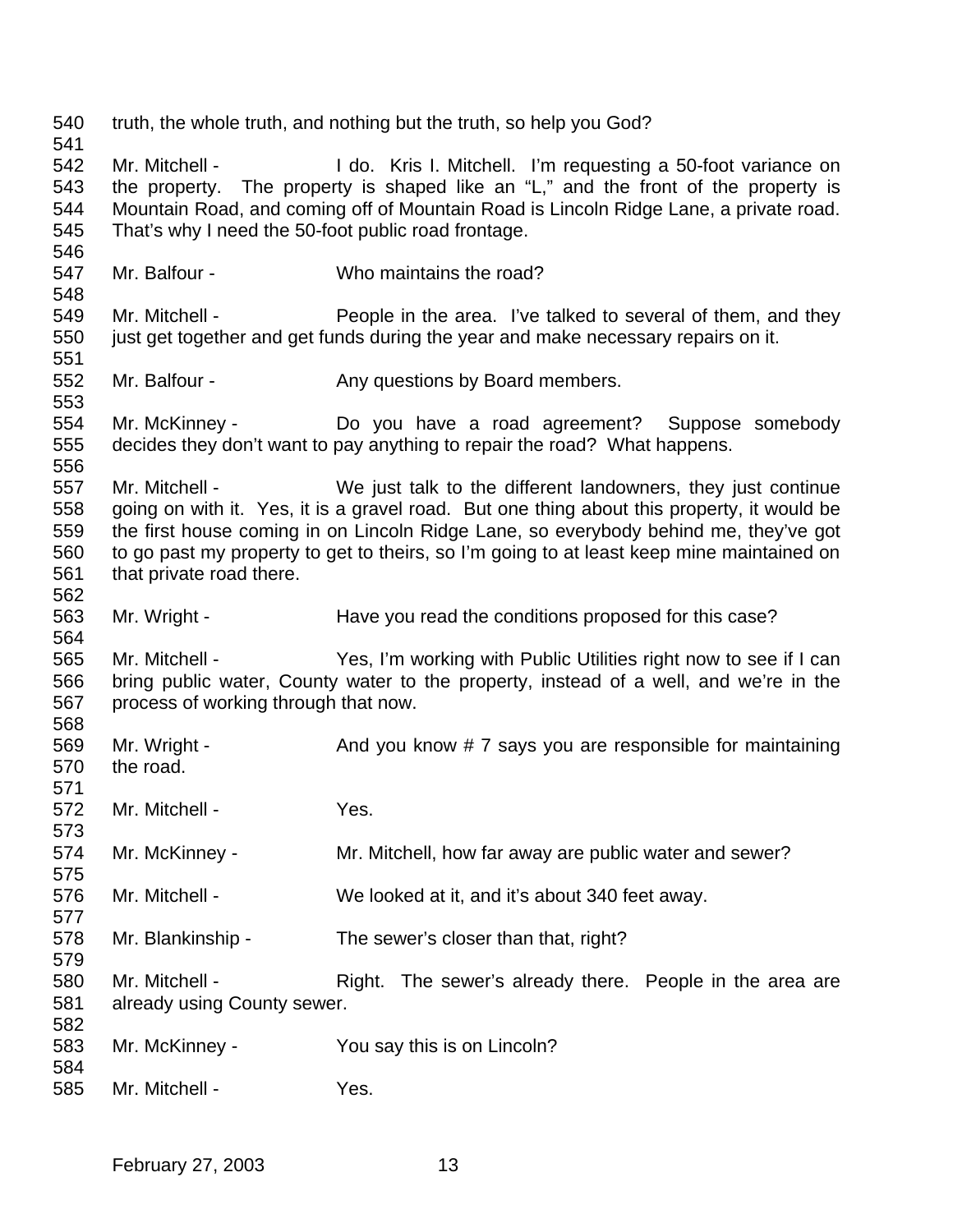587 Mr. McKinney - Because you're not required to put it in if you're over 300 feet. 590 Mr. Balfour - Any other questions? Thank you. After an advertised public hearing and on a motion by Mr. McKinney, seconded by Mr. Wright, the Board **granted** application **A-15-2003** for a variance to build a one-family dwelling at 1971 Mountain Road (Parcel 778-763-2650 (part)). The Board granted the variance subject to the following conditions: 1. This variance applies only to the public street frontage requirement. All other applicable regulations of the County Code shall remain in force. 2. Only the improvements shown on the plan filed with the application may be constructed pursuant to this approval. No substantial changes or additions to the layout may be made without the approval of the Board of Zoning Appeals. Any additional improvements shall comply with the applicable regulations of the County Code. 3. At the time of building permit application, the applicant shall submit the necessary information to the Department of Public Works to ensure compliance with the requirements of the Chesapeake Bay Preservation Act and the code requirements for water quality standards. 4. Approval of this request does not imply that a building permit will be issued. Building permit approval is contingent on Health Department requirements, including, but not limited to, soil evaluation for a septic drain field and reserve area, and approval of a well location. 5. Connections shall be made to public water and sewer. 6. The applicant shall present proof with the building permit application that a legal access to the property has been obtained. 7. The owners of the property, and their heirs or assigns, shall accept responsibility for maintaining access to the property until such a time as the access is improved to County standards and accepted into the County road system for maintenance. Affirmative: Balfour, Kirkland, McKinney, Nunnally, Wright 5 Negative: 0 Absent: 0 The Board granted this request, as it found from the evidence presented that, due to the unique circumstances of the subject property, strict application of the County Code would produce undue hardship not generally shared by other properties in the area, and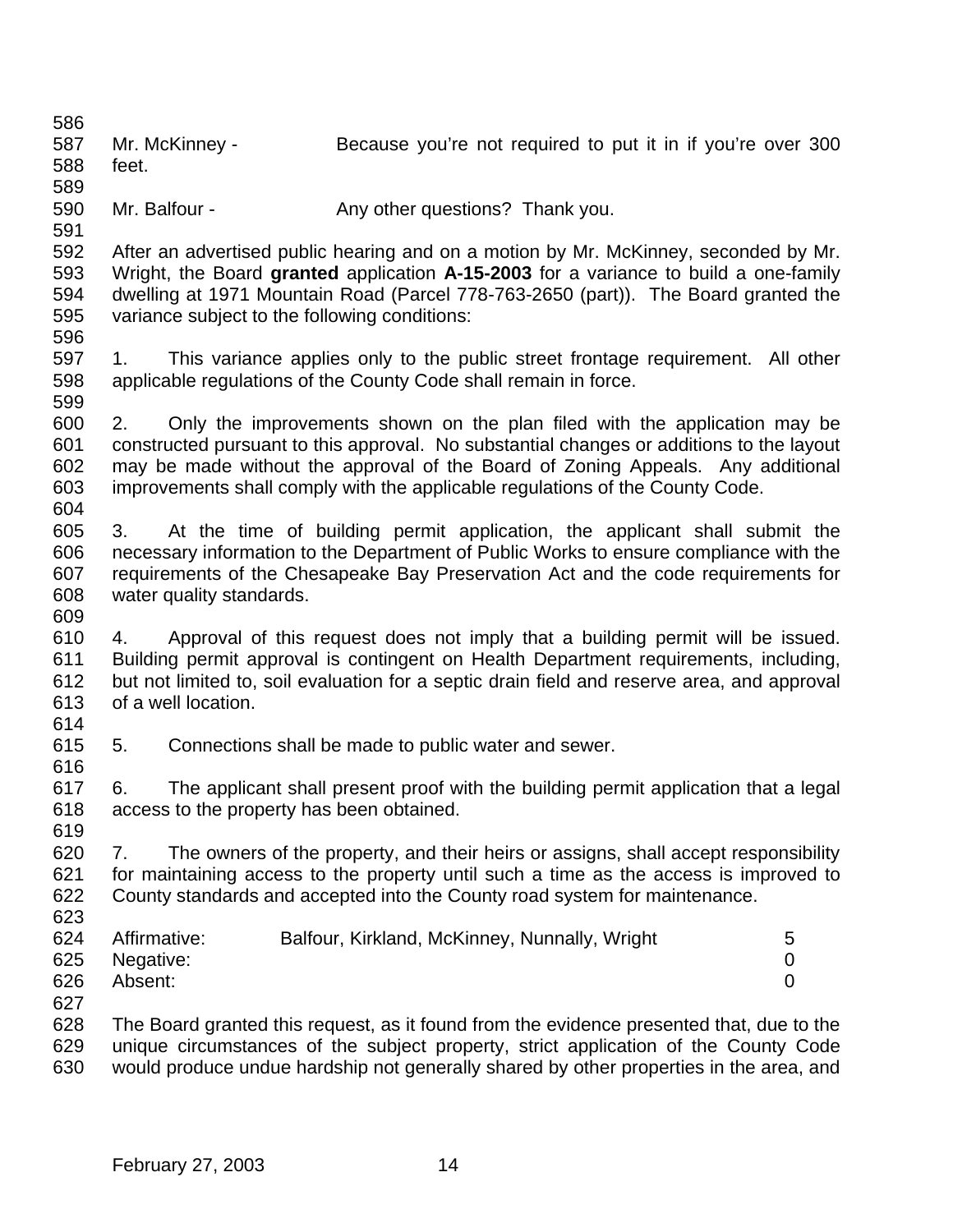authorizing this variance will neither cause a substantial detriment to adjacent property nor materially impair the purpose of the zoning regulations. **UP- 1-2003 CANTERBURY RECREATION ASSOCIATION** requests a conditional use permit pursuant to Section 24-12(b) of Chapter 24 of the County Code to extend swim meet hours at 1300 Pump Road (Canterbury) (Parcel 741-743-6117), zoned R-1, One-family Residence District (Tuckahoe). Mr. Balfour - Do we have any others who intend to testify in this matter? Would both of you raise your right hand and be sworn please? Mr. Blankinship - Do you swear that the testimony you are about to give is the truth, the whole truth, and nothing but the truth, so help you God? Mr. Balfour - I'll remind you of the procedure. The procedure is that the proponent goes first; you have a chance to respond, and then the proponent has a chance to respond to you, and that's it. Mr. Keegan - I do. Michael Keegan. Mr. Balfour - Tell us what you'd like for us to do. What are your hours now? Mr. Keegan - Till 11:00 pm. 657 Mr. Balfour - And you want to extend it to 1:00 o'clock? Mr. Keegan - No sir, till midnight. What we're requesting is that we amend the existing conditional use permit, to extend the swim meet hours to midnight. Canterbury is a member of the Greater Richmond Aquatic League. This includes other clubs similar to Canterbury, such as Raintree, Colonies, Dominion Club, Church Run in Wellesley, and our swim meets are against these clubs. We have swim meets 3 times a year, and our swim meets usually go up right to 11:00, 11:15, and we're requesting the conditional use permit be extended so that we may complete the swim meet using the sound equipment and the starting guns. Mr. Wright - What's the closest residence to your operation? Mr. Keegan - Immediately across the street or beside us; I'm not sure which is the closest; there's a residence both places. Mr. Wright - It doesn't appear that there's anyone adjacent to you west of Pump Road. Mr. Keegan - 1306 would be the closest residence I guess.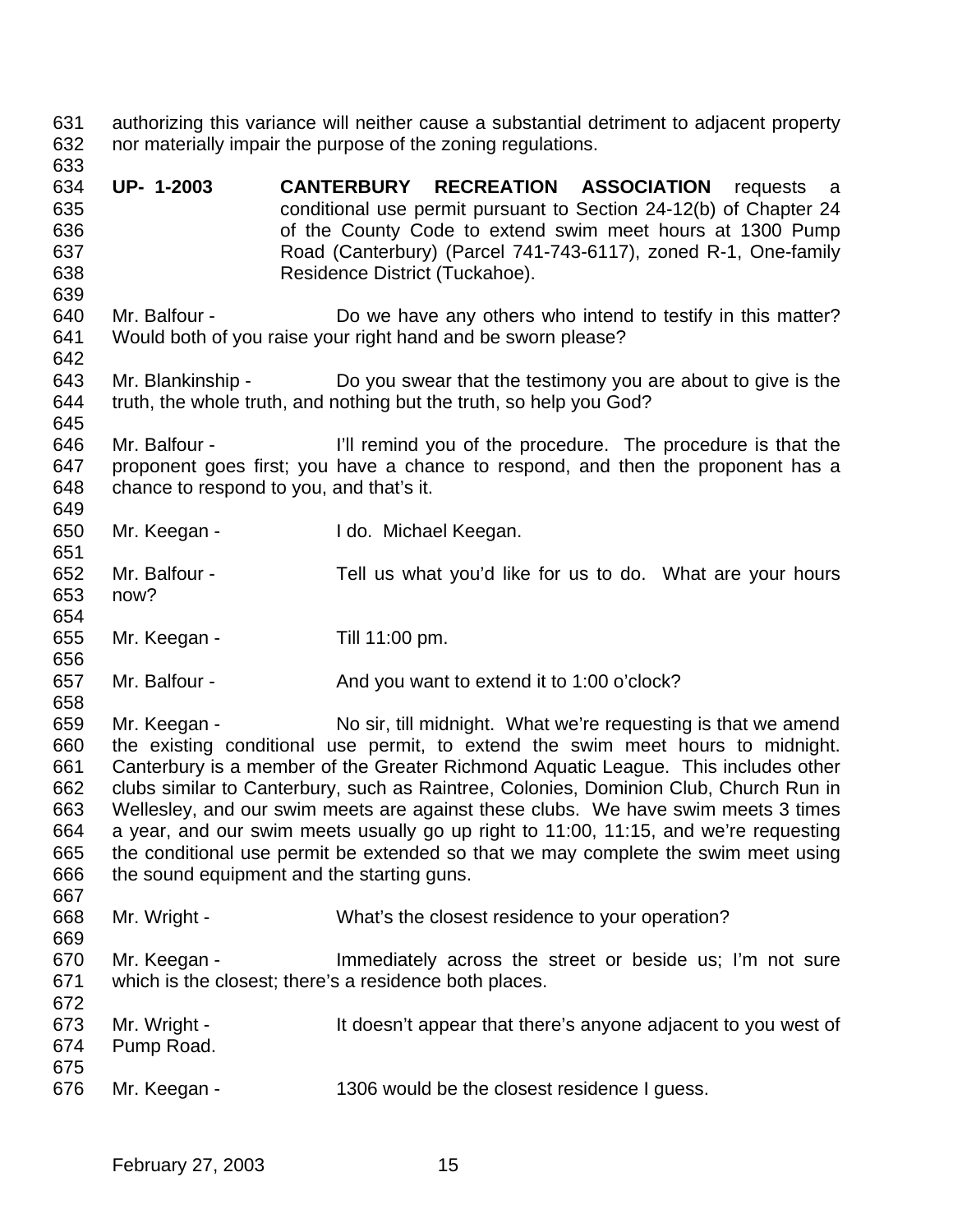Mr. Balfour - Mr. Secretary, what are the hours at the other places now? Mr. Blankinship - We have seen quite a few requests to extend them to midnight; I'm not sure exactly which ones are which, but I know in the time I've been here, there have been 2 clubs that have gotten midnight 4 times a year. 684 Mr. Balfour - Is there a limit on the restrictions as to how many times they could do it till midnight. Mr. Blankinship - Yes, it would be 4 times a year. Mr. Wright - You have 4 swim meets, is that correct? Mr. Keegan - There are 3 swim meets a year at Canterbury; I believe the original permit requested 4, so that if there's a rainout, and you start one night, you can finish another night, but there are only actually 3 scheduled a year, and we only have a 694  $4<sup>th</sup>$  if there's a rain day. Mr. Balfour - I notice the condition says "…12:00 pm four times each season ……" You read the 3 conditions on the back? Mr. Keegan - Yes sir. We are requesting it for 4 because if there's a rainout, then if we do come back the next day and finish it, then we want to make sure 701 that's legitimate that day also. Mr. Balfour - I'm not sure it says that. 705 Mr. Blankinship - They have 3 scheduled, so they get one rainout. 707 Mr. Wright - Actually, how long does the swim meet last, right up to the end when you stop the activities? Mr. Keegan - It varies because of the size of the clubs. If the club of 100 members are swimming against Canterbury, versus a club of 200 swimmers swimming against Canterbury, my guess is that it could change by about an hour. Typically, we finish right at or after 11:00, so I'm guessing 11:00 to 11:15, but if there's a rain delay, it would push it closer to midnight, and that's what causes our problem, and obviously, we don't control the weather. 717 Mr. Balfour - What time do you start? 719 Mr. Keegan - Six pm. Mr. Wright - So normally you would not push 12:00 o'clock?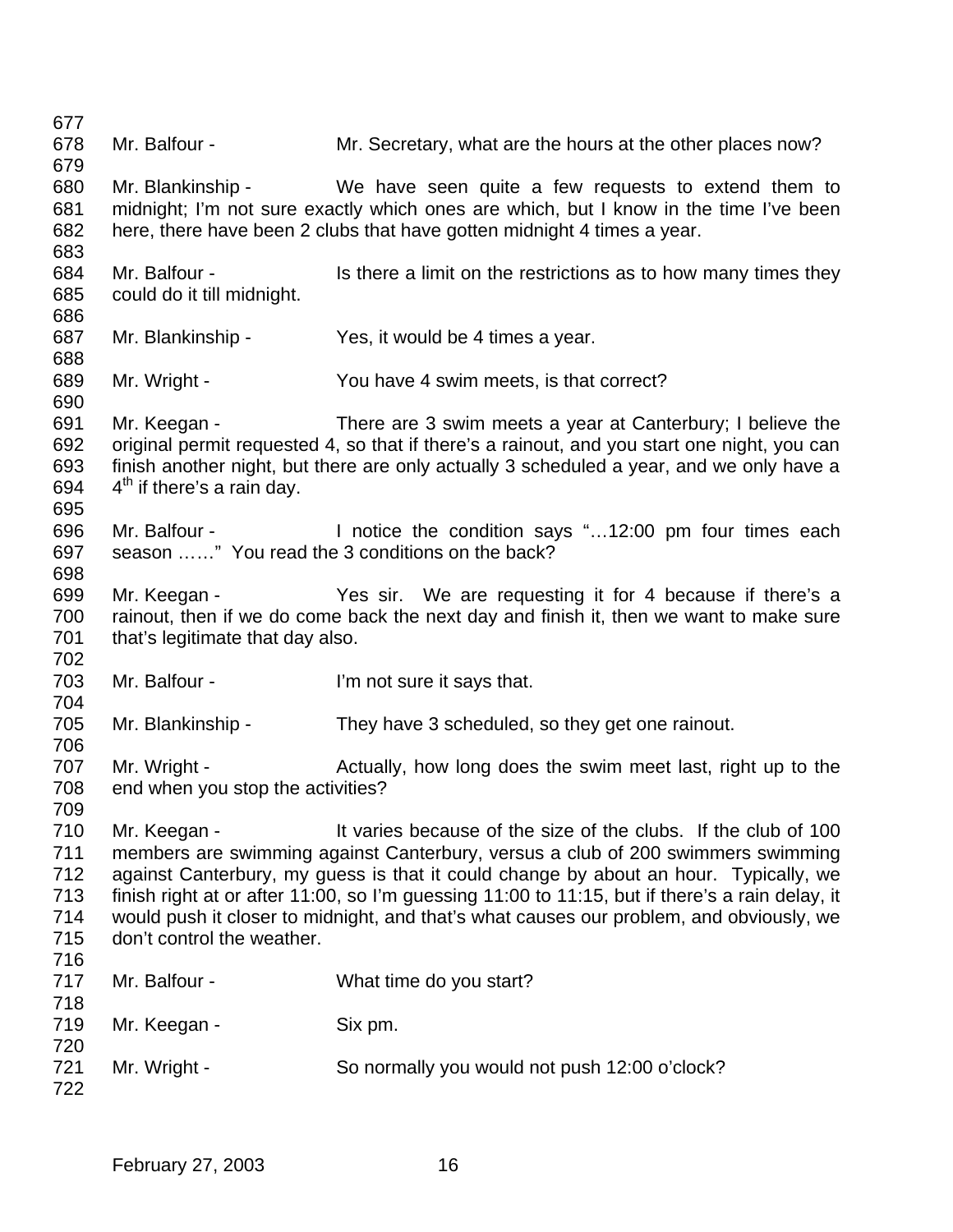723 Mr. Keegan - Normally we do not, no sir, but also it does rain that time of year, so I don't want to guarantee it as if that's set in concrete. I'd be misleading you. 726 Mr. Wright - It would only be when you had rain, that you would actually 727 come right up to 12:00 o'clock? 729 Mr. Keegan - Yes sir, we should be cleaning up and trying to go home by then. 732 Mr. Nunnally - There are just 3 a year, or 4? 734 Mr. Keegan - There are 6 a year, but only 3 of them are swum at our club, so 3 times we're at somebody's else's club. 737 Mr. Nunnally - I'm close to Kanawha, and I hear the bells and whistles right late, so I'll have to remember that, that I'm not supposed to hear them more than 3 times? 741 Mr. Kirkland - If you do finish at 12:00 o'clock with the swim meet, how long does it take you to shut down, clean up, and the last person leave the site? 744 Mr. Keegan - The sound equipment is off immediately, but as far as shut down and clean up ………. 747 Mr. Kirkland - I'm thinking of traffic. Mr. Keegan -- Traffic at that point is usually minimal, because what happens is, as soon as the younger kids end their last swim, almost nobody but the older kids stay till the very end. So what happens, I'm guessing about, between 8:00 and 9:00 o'clock, they start to drift out, one by one by one. It's standard that most of the kids don't know the scores until the next day. What we have in our budget, that we put together last year for this year, is a plan to hire a police officer to direct traffic for at least 3 hours, from roughly 5:00 o'clock until 8:00 o'clock. We may play with it, say from 5:15 to 8:15, or if there's a minimum of 4 hours for a police officer, we will meet that minimum, but we plan on having a police officer there to direct traffic this year because it's become a concern of ours also. Mr. Nunnally - What does "hours of operation mean," what does "operation" mean? Mr. Blankinship - I would take that to mean "open to members to come and swim," basically. On a normal day, I would expect them to have the last member out the door by 10:00 o'clock. At a meet, I would expect them to have the last competitors out the door at midnight. If they have a couple of people still putting away chairs and so forth ………….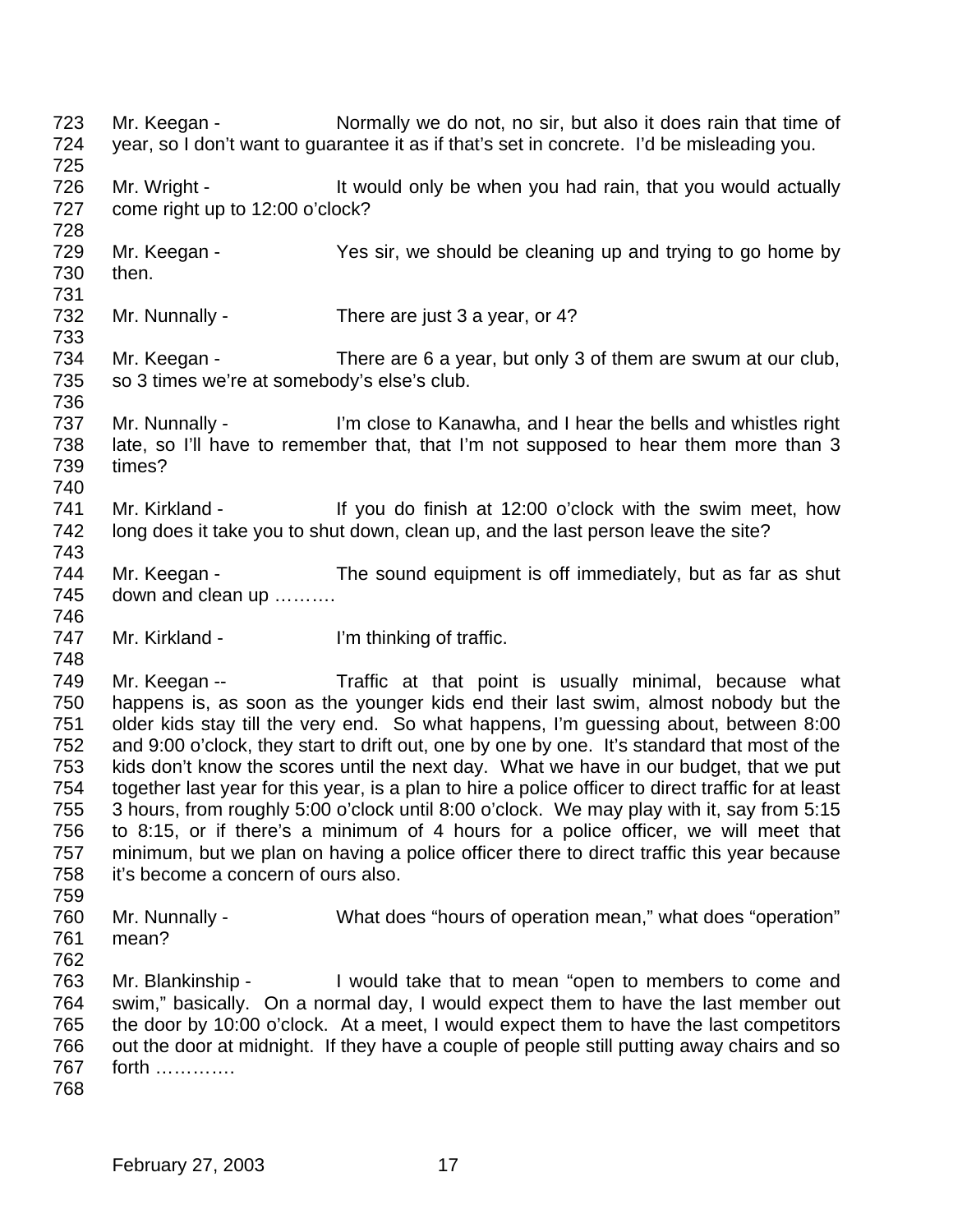Mr. Nunnally - So it's more than when the meet stops; it's getting cleared and everybody out? 772 Mr. Blankinship - I would say they should be closing the meet down by 11:45 in order to get everyone off the property. Mr. Balfour - Could you live with that kind of restriction if we put that in there? 778 Mr. Keegan - We could live with that kind of restriction because it is very, very, very rare when we push midnight. If we put that kind of restriction, we will live with 780 it; it's certainly better than what we have now. 782 Mr. Balfour - Are there any other questions at this point? 784 Mr. McKinney - Mr. Keegan, what time do these swim meets start? 786 Mr. Keegan - Six pm. 788 Mr. McKinney - Why couldn't they be set back to 5:00 pm? Mr. Keegan - I believe the reason GRAL set the time to that, because Greater Richmond Aquatics League controls this, is because the swim meets are run by parents, and most of the parent volunteers work. Mr. McKinney - On Saturdays and Sundays they work? Mr. Keegan - We don't have Saturday and Sunday meets the way it's currently scheduled, sir. 799 Mr. McKinney - In the conditions, are you saying you don't want to be open on Saturday and Sunday nights until 12:00 o'clock? Mr. Keegan - We are not currently open at those times, and I don't know if it would be something I'd want to do. I think it would be something we'd have to bring to the Greater Richmond Aquatic League. We'd have to bring it up with them. We currently don't swim on Saturdays and Sundays in swim meets, unless there's a Friday night. There's one swim meet that's on a Friday night; if it's rained out, then it's made up on Saturday morning. 809 Mr. Balfour - I note by the way, that you want to extend it to 11:00 o'clock 810 for parties on weekends and holidays. Mr. Blankinship - That was in 1992. Mr. McKinney - These 4 meets that you want to extend from 11:00 to 12:00,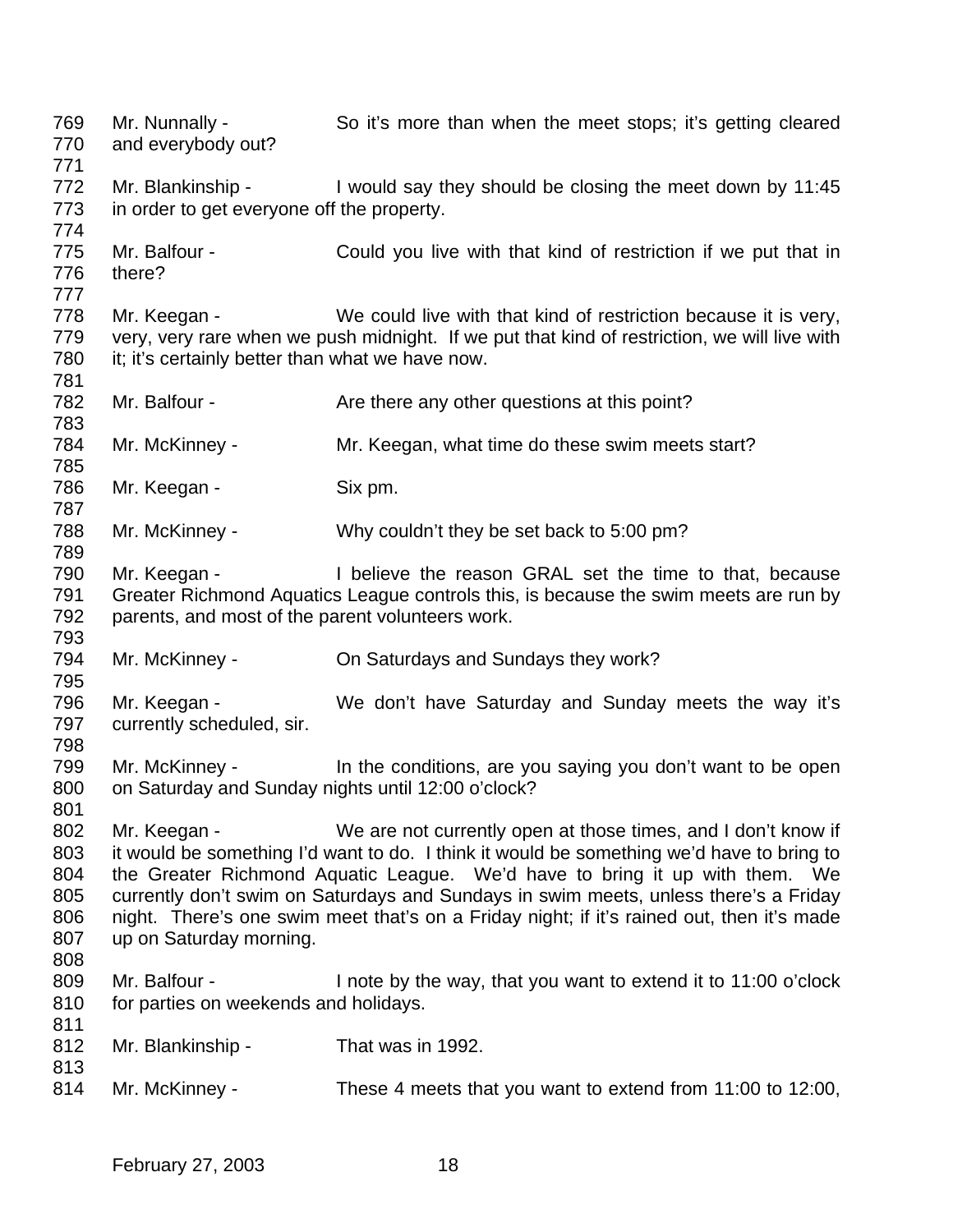are held on which days? 817 Mr. Keegan - The first meet is held on a Friday; the next 2 meets are held on a Wednesday. If the first meet is rained out, it is completed the following Saturday morning after that Friday night. If the next 2 meets are rained out, it is completed the next night. 822 Mr. McKinney - On a Thursday. 824 Mr. Keegan - Thursdays. I believe one year we had a meet on a Tuesday because July 4 was a Wednesday, and they moved it off a holiday, but in general it is a Friday, Wednesday, Wednesday. 828 Mr. McKinney - So Wednesday is a school night. Or is this strictly in the summertime? 831 Mr. Keegan - Yes sir, these are strictly in the summertime. The first meet is, I believe it's the last day of school. 834 Mr. McKinney - However, Thursday is a workday, and if you've got your speakers and all that going, people in the neighborhood can hear these things. If they don't have their air conditioners going, or they're broken and their windows are open, 837 they can't go to sleep until after you're finished. 839 Mr. Keegan - That is a possibility sir. 841 Mr. McKinney - It's a possibility? 843 Mr. Keegan - I'm hoping it's not loud enough to keep them awake, but since another gentleman's here to speak, I'm sure someone disagrees with me. 846 Mr. Kirkland - Mr. Blankinship, have we had any complaints? Mr. Blankinship - When this case was advertised, I did get one phone call expressing several concerns. Mr. Balfour - Let's hear from the other fellow, and then we'll get back to you. Mr. Reyes - My name is Godofredo Reyes III, and I live on Walbrook Drive, which is the street right in front of the swim club. 857 Mr. Balfour - What is your house number, Mr. Reyes? 859 Mr. Reyes - 10511.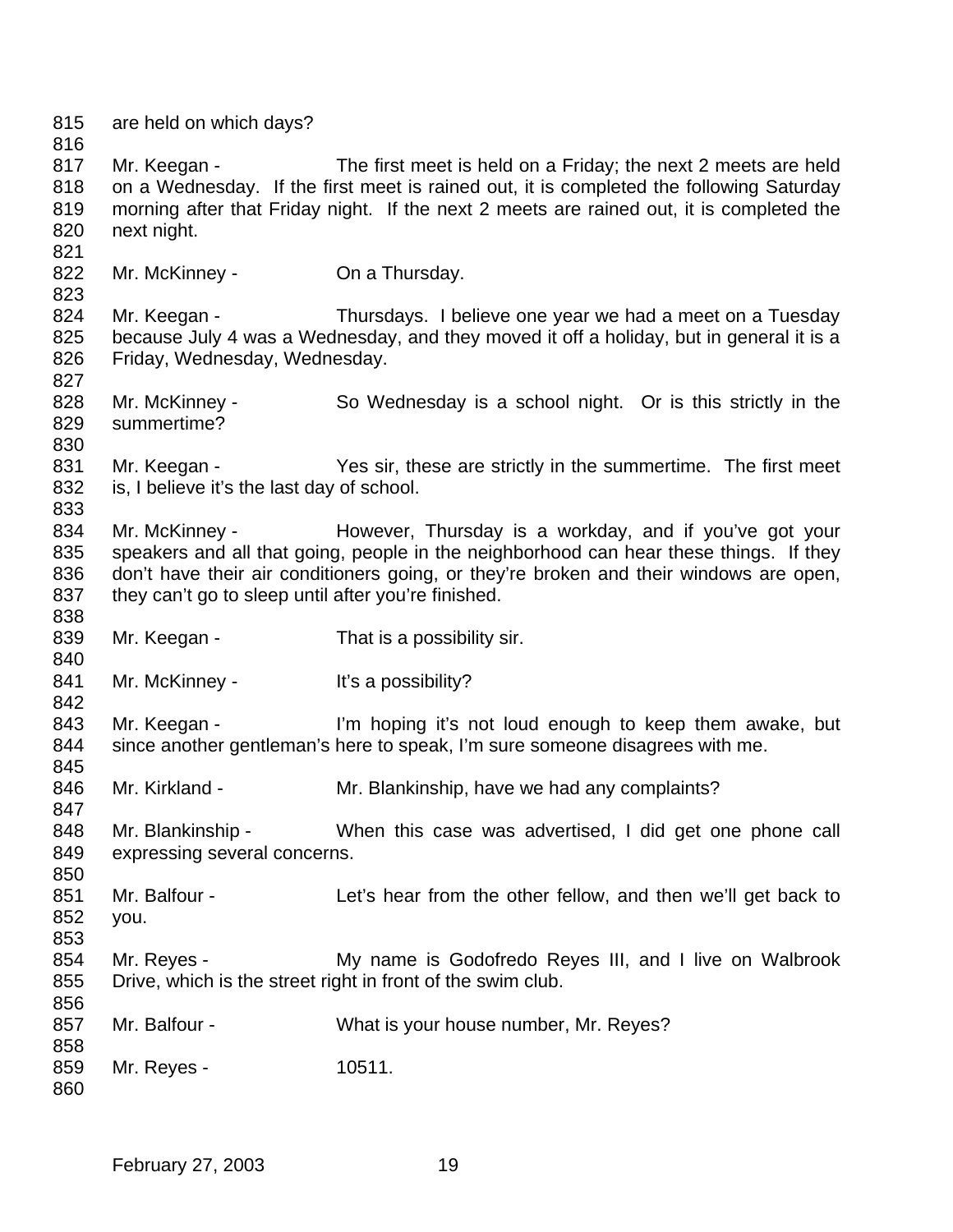861 Mr. Balfour - Where is that? Mr. Blankinship - You're right on the corner of Pump and Walbrook, the southeast corner. 866 Mr. Reyes - Basically, I think I'm rising up against this thing because of 2 867 main reasons. One is safety, and the second one is, I believe it infringes on my rights. I would have brought some more people in the neighborhood, except for the snow today. 870 Mr. Balfour - When you say safety, you're talking about the traffic? Mr. Reyes - Yes, number one, it's the traffic. I've complained to the Canterbury several times. Once I went to the club there. The cars are parked all over the place, on Pump Road, left side, right side, on my street. My wife can't even get out of the driveway. They butt right in there to the driveway. I've called the police several times, and they say as long as it's not blocking, true, they can't do anything. Mr. Balfour - Two comments. One, you heard him say that they're going 879 to try to have a policeman to help. Secondly, that's already in existence. 881 Mr. Reyes - I know; that's why. My point is this – if we extend it, it just means that we extend more those dangerous opportunities. It means that we're extending the unsafe conditions. 885 Mr. Balfour - Speak to the other concern that you have. 887 Mr. Wright - Let me make a comment on that. It appears to me, they're already there until 10:00 o'clock. And a lot of them have already left. So it means to me that if there's a problem, it's already occurred. The extension wouldn't have any bearing on the safety. Mr. Reyes - Yes, it extends the unsafe conditions; that's my point. True, it's there already; there's not much I can do about that. Maybe they can do something about it by controlling more of their people, by telling them, "Hey, make sure you don't block driveways, and don't park on both sides," because my wife can't get out of my driveway. I come home from work, and my street, Walbrook Drive, is just a one-lane 897 street now, and I have to turn into my driveway. It's not much of a problem, but if there's somebody coming in, it is dangerous. One day I saw maybe 3 accidents there. Mr. Balfour - Well I think they are going to, from what he said, try to have an off-duty policeman help with that. What was your next concern? Mr. Reyes - Well, the second one, as I've said, it more or less infringes on our rights. I have the right to have peace and quiet. I do hear them, especially when the wind's blowing. 11:00 o'clock, I didn't know they had till 11:00 o'clock; it seems like during the summertime, it's almost like every Wednesday they have that, you know?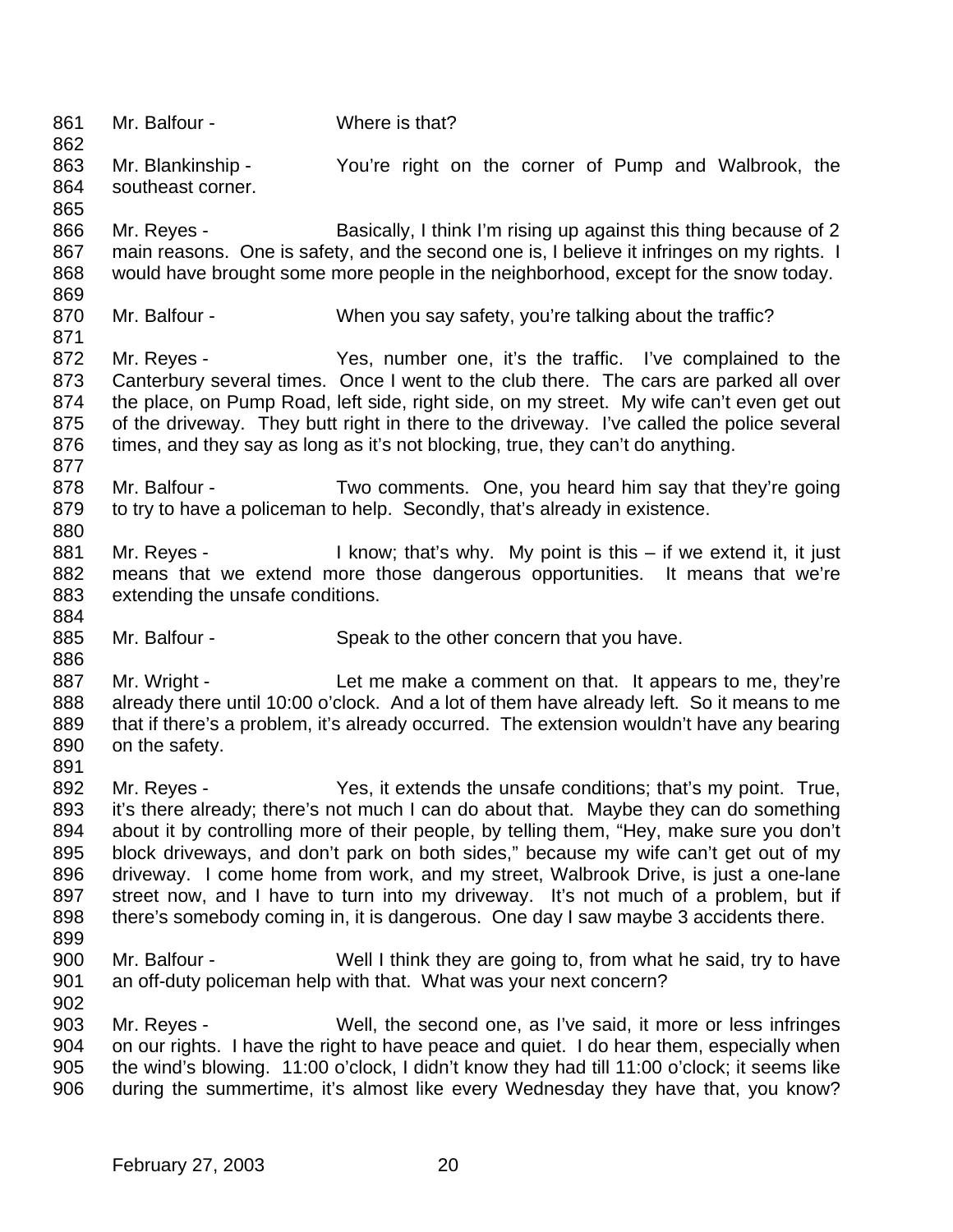Number 2, my wife complains to me every time that she has to pick up from our front yard there, some bottles, some paper, whatever. I don't have to clean up. So it infringes on our rights there, for peace and quiet and order. Mr. Balfour - Well the first one I think may be taken care of. The second one – they park in front of my house, and I clean it up the next day too. Mr. Reyes - I agree with that. I'll clean it up, because it's my house, but if you give them 1 or 2 more hours, that's maybe 1 or 2 more bottles there that I have to 916 clean up. I understand. My 3 boys were all sportsmen. Mr. Balfour - I don't mean to make light of what you're saying, because it irritates me sometimes too, but you're weighing rights of one group against the other, your rights on one hand, because you moved there. I suspect Canterbury was there when you moved there. And the other side is their right to have swim meets. So we have to weigh those rights. 924 Mr. Reyes - That's why I'm pointing out the safety conditions and my rights. You give them an extra hour or two; that means an extra hour or two of those conditions being present, when maybe we could avoid it. 928 Mr. Balfour - Any other questions by Board members? 930 Mr. Kirkland - Mr. Reyes, how long have you lived in your house? 932 Mr. Reyes - Ithink 4 years. 934 Mr. Balfour - Any other questions? Thank you sir. Would you like to make any other comments? 937 Mr. Keegan - Yes sir. I respect Mr. Reyes' position. We are planning on 938 hiring a police officer to direct traffic for at least the first part of the meet. If we continue to see problems, we will extend the hours for the police officer, so they're not continual problems. From experience, I'm very sure that by 11:00 o'clock, over half the crowd is 941 gone. Maybe even closer to a fourth or a third of the crowd is there at that point, so I don't know that it would extend dangerous conditions, because at that point, I don't think it's any busier than any other time that a normal Canterbury pool use hours are in effect, because we always have people coming in and out of there. I was not aware of paper trash issues in the neighborhood, but I will be sure to make it known to our Board and to pass it along to swim team members that we need to be exceptionally careful of our neighbors and to make sure that we do not leave trash there. I had not heard that complaint, but I could understand it, don't dispute it at all, and I will make sure that we let our members know. 

 Mr. Balfour - I think what you might do, if we approve it, is to announce it at the beginning and the end just as a routine matter, that it might help a little bit if they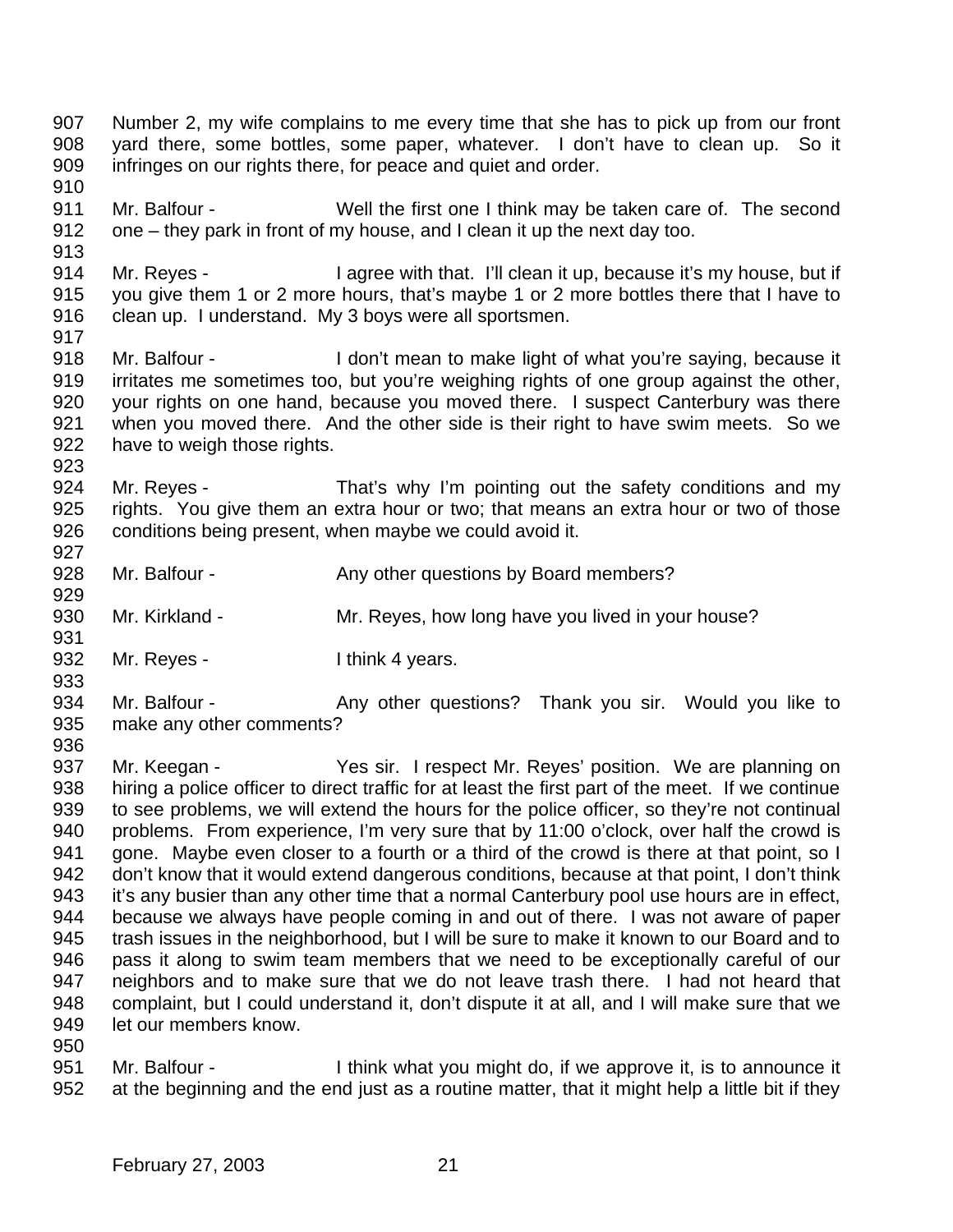use the receptacles at the Canterbury Association before they leave, and also at the beginning and the end, and also to watch where they park, not to block driveways and things of that nature. Mr. Keegan - We will remind them not to block driveways. I was relieved to hear that he had not reported a blocked driveway. I would be really embarrassed if we had done that. I obviously can't control everybody there. We do our best to remind people to behave well. 962 Mr. Balfour - And the children, when they leave, don't knock down mailboxes. Mr. Keegan - Not that I'm aware of. I think I'd have heard of that if it had happened. Mr. McKinney - Mr. Keegan, you don't have a problem with putting the police as a condition, do you? 971 Mr. Keegan - No sir, I do not. I'm hoping that you will not require for all 5 972 or 6 hours of the meet, whatever it takes, because I don't believe that there's that many people there to justify it, but if you do, we will meet it. Mr. Blankinship - The way the condition is drafted is that you have to satisfy 976 the Division of Police, number 2, "shall provide traffic safety measures satisfactory to 977 the Department of Public Works and the Division of Police." Mr. Balfour - Does that include that they have to hire an off-duty policeman? 982 Mr. Blankinship - It would if that's what the Division of Police asks for. Mr. Balfour - I think we're saying whether they ask or not, we might want it in there since they offer it. 987 Mr. Keegan - We are currently planning on doing it. We currently did not plan on doing it until 11:00 pm, because we don't think it needs it. Don't want to mislead you, that's all. Mr. Balfour - I understand that; I agree with that, but I think what Mr. McKinney's saying that they're required the first 2 hours or something of that nature? Mr. McKinney - You just said you're not going to require them until 11:00 o'clock? 997 Mr. Blankinship - Not to stay until 11:00. What hours were you planning on having the police there?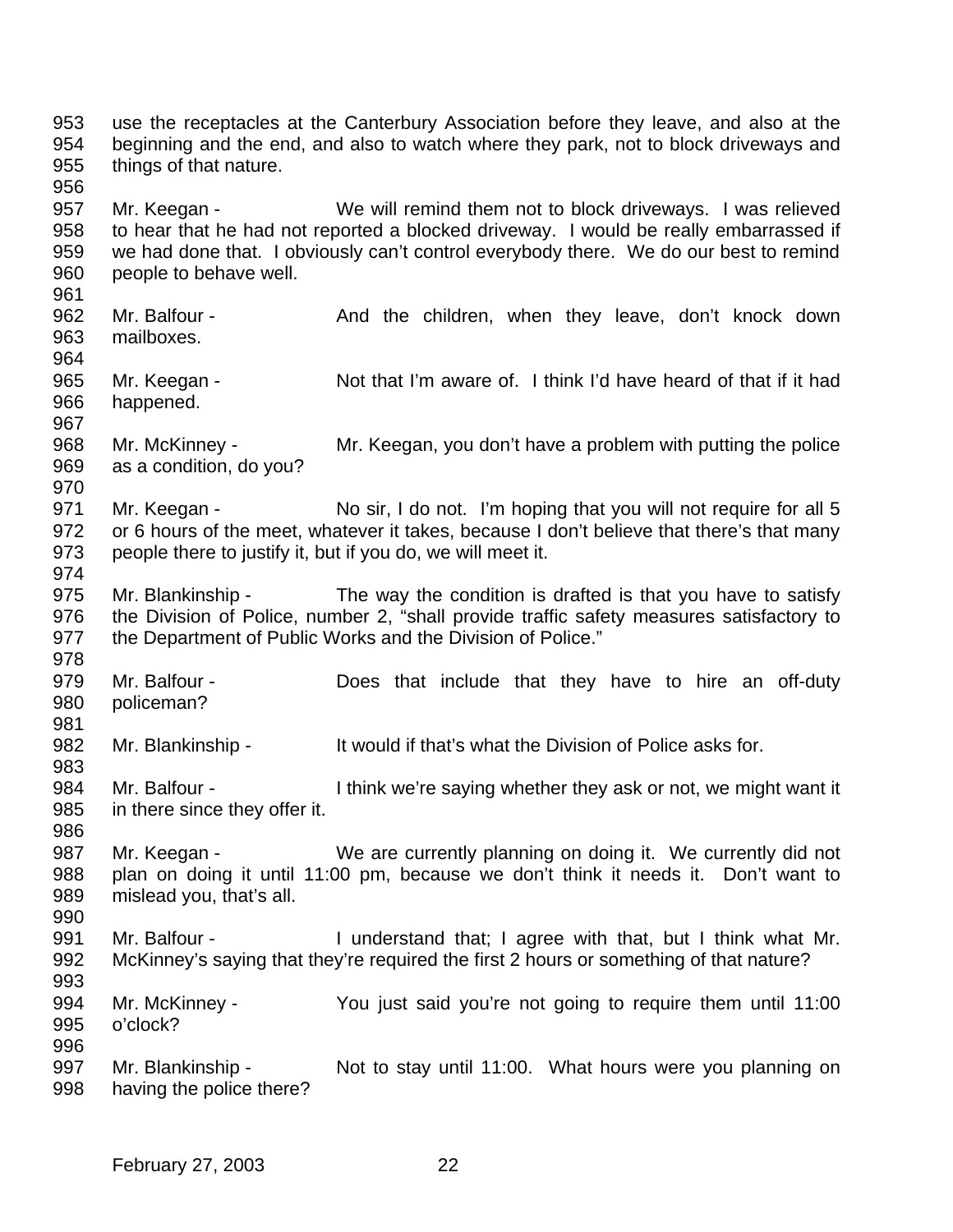Mr. Keegan - Our current thoughts were, it would make the most sense from 5 to 8 or 5 to 9 pm. I suspect the biggest mess is between 5 and 6:30, and when it's rush hour, too, that is when the people are getting there. I think the swimmers are required to be there by 5:30, and so the biggest problem is then; after that it tends to slow out. People go out very slowly whenever their meets end, so it's not a huge group of people at any one time. 1007 Mr. Balfour - So you said 5 to 9 I believe. 1009 Mr. Blankinship - 8 or 9. Mr. Keegan - We were debating 8 or 9; we had not set a time. We are certain we will go to at least 8, and if it requires 9, we'll go to 9. Mr. Balfour - We'll say 8:30. Mr. Kirkland - You're going to say a minimum of 5 to 8:30? 1018 Mr. Balfour - And then secondly, you mentioned something about 11:45 1019 that you could live with for the meet to stop. 1021 Mr. Keegan - Yes sir. Mr. Balfour - All right, any other questions by Board members? Thank you sir. After an advertised public hearing and on a motion by Mr. Wright, seconded by Mr. McKinney, the Board **granted** application **UP-1-2003** for a conditional use permit to extend swim meet hours at 1300 Pump Road (Canterbury) (Parcel 741-743-6117). The Board granted the use permit subject to the following conditions: 1. [Amended] The hours of operation shall be limited to 8:00 AM to 10:00 PM Monday through Saturday and 12:00 noon to 10:00 PM Sunday. The hours of operation may be extended to 11:00 PM four times each season, only on weekends or holidays, for parties open only to members and their guests. In addition, the hours of operation may be extended four times each season for dual swim meets. Meets shall end by 11:45 PM, and the property shall be closed by 12:00 Midnight. 2. [Amended] Up to four times each year, public address systems, starter guns and similar equipment may be used at swimming meets, but at no other time except for emergency purposes. During swim meets the applicant shall provide traffic safety measures satisfactory to the Department of Public Works and the Division of Police. This shall include, at a minimum, traffic control on Pump Road from 5:00 PM to 8:30 PM.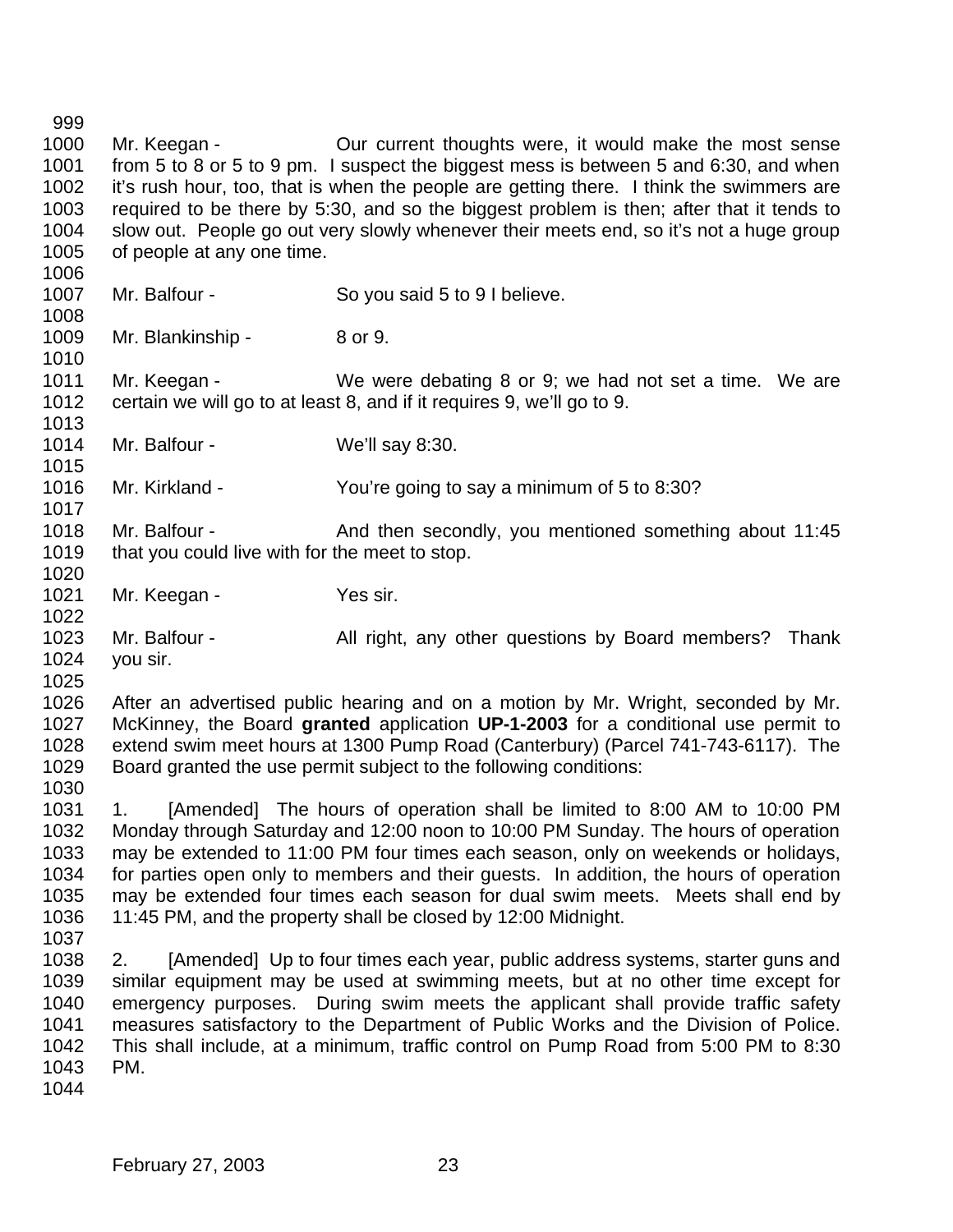3. All other conditions of UP-23-98 remain in force. 1047 Affirmative: Balfour, Kirkland, McKinney, Nunnally, Wright 5 Negative: 0 Absent: 0 The Board granted the request because it found the proposed use will be in substantial accordance with the general purpose and objectives of Chapter 24 of the County Code. **A - 16-2003 TODD J. FULLER** requests a variance from Section 24-30.1(a) of Chapter 24 of the County Code to build an addition at 3709 Milbrier Place (Milhaven) (Parcel 729-758-2875), zoned R-5, General Residence District (Three Chopt). The rear yard setback is not met. The applicant has 29.5 feet rear yard setback, where the Code requires 35 feet rear yard setback. The applicant requests a variance of 5.5 feet rear yard setback. Mr. Balfour - Do we have any others who intend to speak in this case? Would you all raise your right hands and be sworn please? Mr. Blankinship - Do you swear that the testimony you are about to give is the truth, the whole truth, and nothing but the truth, so help you God? Mr. Lane - I do. Edward A. Lane. Mr. Fuller - I do. Todd J. Fuller. I'm here to request a variance of 5.5 feet in the rear yard setback. As you've seen in the plans, the property is rather unusual in shape. We're looking to add on a sunroom and breakfast nook area to the rear, and one corner will exceed the setback. Mr. Wright - Mr. Fuller, how close is the house to the rear of you from your rear property line? Mr. Fuller - I would say it's 35 to 40 feet as well. 1080 Mr. Wright - It seems to be a good distance between those houses as well. 1083 Mr. Fuller - Yes sir, and there's a privacy fence between them. 1085 Mr. Wright - Have you read the conditions proposed? Are you in accord with those? 1088 Mr. Balfour - Any other questions relating to this addition? Looks like a pretty good-sized addition. Thank you.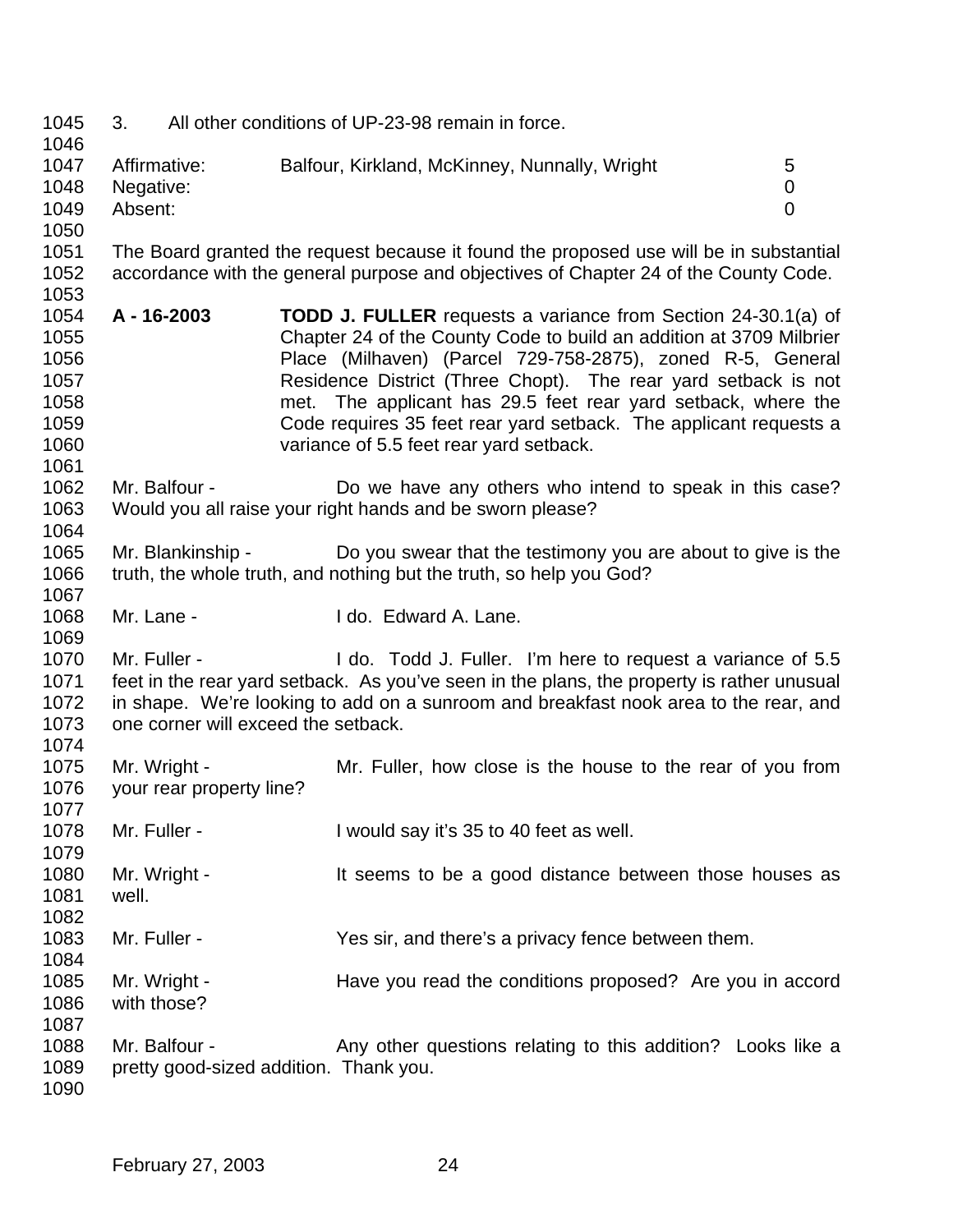After an advertised public hearing and on a motion by Mr. Wright, seconded by Mr. McKinney, the Board **granted** application **A-16-2003** for a variance to build an addition at 3709 Milbrier Place (Milhaven) (Parcel 729-758-2875). The Board granted the variance subject to the following conditions: 

 1. Only the improvements shown on the plan filed with the application may be constructed pursuant to this approval. No substantial changes or additions to the layout may be made without the approval of the Board of Zoning Appeals. Any additional improvements shall comply with the applicable regulations of the County Code.

### 2. The new construction shall match the existing dwelling as nearly as practical.

| 1103 | Affirmative: | Balfour, Kirkland, McKinney, Nunnally, Wright | 5 |
|------|--------------|-----------------------------------------------|---|
| 1104 | Negative:    |                                               |   |
| 1105 | Absent:      |                                               |   |
| 1106 |              |                                               |   |

 The Board granted this request, as it found from the evidence presented that, due to the unique circumstances of the subject property, strict application of the County Code would produce undue hardship not generally shared by other properties in the area, and authorizing this variance will neither cause a substantial detriment to adjacent property 1111 nor materially impair the purpose of the zoning regulations. 

- **A 17-2003 VINCENT AND SHARLENE LOFTON** request a variance from Sections 24-94 and 24-95(t) of Chapter 24 of the County Code to build a one-family dwelling at 9180 Thomasville Lane (Parcel 758- 764-4303), zoned A-1, Agricultural District (Brookland). The front yard setback and total lot area out of floodplain are not met. The applicants have 35 feet front yard setback and 22,167 square feet area out of floodplain, where the Code requires 50 feet front yard setback and 43,560 square feet area out of floodplain. The applicants request a variance of 15 feet front yard setback and 21,393 square feet area out of floodplain.
- Mr. Balfour Do we have any others who intend to testify in this matter? Would you raise your right hand and be sworn please?
- Mr. Blankinship Do you swear that the testimony you are about to give is the truth, the whole truth, and nothing but the truth, so help you God?
- 
- 1130 Ms. Lofton I do. Sharlene Lofton.
- 1131<br>1132 Mr. Lofton - I do. Vincent Lofton, Sr. We need a 15-foot front yard setback and 21,393 square feet out of floodplain variance, due to the FEMA flood line.
- 1135 Mr. Balfour Any questions by Board members? Have you read the conditions?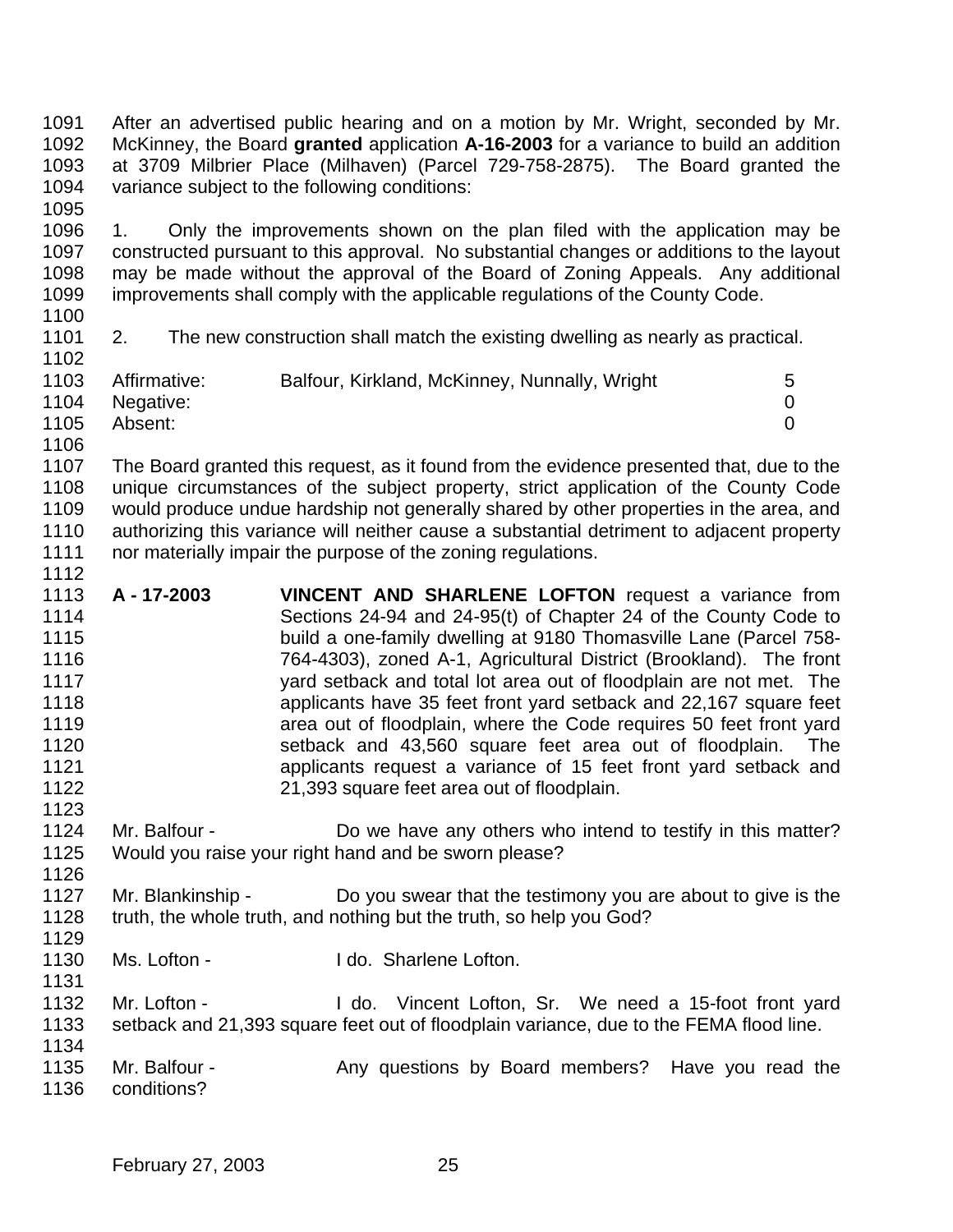1138 Mr. Wright - Mr. Secretary, what is the situation on March 28, that we granted a variance for this property?

1141 Mr. Blankinship - Jim, would you point to the County floodplain line please. When they first came in to find out whether the lot was buildable, or whatever, that is where the County's comprehensive drainage study shows the floodplain to be. So they requested, and the Board granted a variance because the area above that line is less than 1 acre. They planned on where they could put their house, based on that. Then a surveyor or somebody did some more research and found that the FEMA floodplain boundary is quite a bit higher up. It's that second line that runs through where they had originally planned to place the house. So that caused them to move the house closer to the road and into the front yard setback and also creates much more area of the lot that is shown within the floodplain. So they needed to revise the floodplain variance, and they also need the variance from the front yard setback, because of the location of that FEMA floodplain boundary.

 Mr. Wright - What is the FEMA floodplain – what year is that, 100-year or what? Yes, they would both be 100 years.

1157 Mr. Wright - What is the County one?

 Mr. Blankinship - They would both be 100-year floodplains, but the County calculates where that flood would be based on a much smaller drainage area. It's a much finer grained study than the FEMA study. The FEMA boundary is generally more approximate. The County is generally more accurate, but they are required by the Code to meet both.

- 1165 Mr. Wright The County's is more accurate?
- Mr. Blankinship Yes, but they are required by the Code to meet both.
- Mr. Kirkland What's the distance between the County and the Fed?
- Mr. Blankinship Just by eyeballing, it, I'd call it 100 feet easily. Obviously, it varies, but at its widest, it's probably 100 feet.
- Mr. Kirkland Elevation difference?
- Mr. Blankinship The elevation looks like 10-12 feet. You can see their floodplain boundary is running straight up the hill at one point there. You get that sense 1178 that it's perhaps not as accurate as ours.
- 1180 Mr. Balfour This house is going to face Thomasville Lane?
- 

1182 Mr. Lofton - Yes.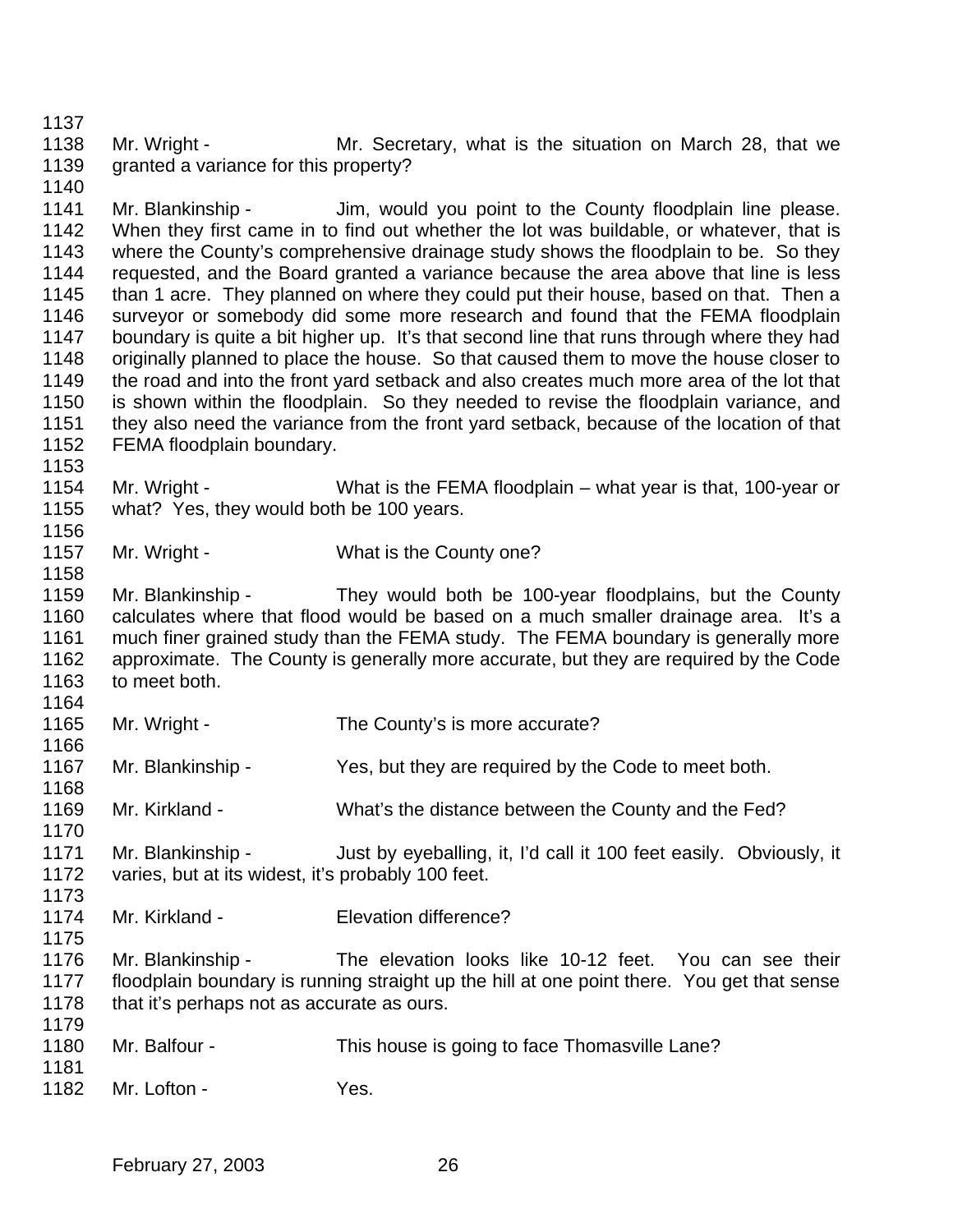1184 Mr. Wright - In the March 28 agreement, approval, we varied the total lot area. Are we doing that this time too? Mr. Blankinship - Yes sir, the lot area and the front setback. 1189 Mr. Wright - It says 15 feet setback and 21,393 feet out of the floodplain, but where is the lot area variance in that? Mr. Blankinship - The lot area is measured – the (Section) 24-95(t) requires that the lot area has to be outside of the floodplain. You can't count floodplain as part of your lot area. The actual area of this lot is 1.122 acres. 1196 Mr. McKinney - Mr. Blankinship, if this is granted, and 5 years down the 1197 road, it comes that the County was wrong, and FFMA was right, and this property road, it comes that the County was wrong, and FEMA was right, and this property floods, is the County held harmless? Mr. Blankinship - No, that's why I say that they have to meet both requirements. That's why they had to come back. Mr. McKinney - I understand that. What I'm saying is, if this Board grants this, and this property floods down the road, can the property owner at that time, take action against the County? Is there a way that we can be held harmless from being sued on this? Mr. Blankinship - I would say that we would not have any liability because we are requiring them to comply with both the FEMA Floodplain and the County Floodplain. 1210 They're going to meet the FEMA requirements. 1212 Mr. McKinney - But I thought if we give them a variance, then they intrude on the FEMA. Mr. Blankinship - Only in terms of the lot area; the house itself will still be set ten feet (unintelligible); the finished floor area, the lowest floor will still have to be 1 foot above the FEMA flood elevation and all those other requirements. 1219 Mr. Lofton - That's the reason for moving the house forward, is to get it out of that floodplain. 1222 Mr. Blankinship - And you are getting FEMA insurance, correct? 1224 Mr. Balfour - Any other questions? Thank you, Mr. Lofton. After an advertised public hearing and on a motion by Mr. Kirkland, seconded by Mr. Nunnally, the Board **granted** application **A-17-2003** for a variance to build a one-family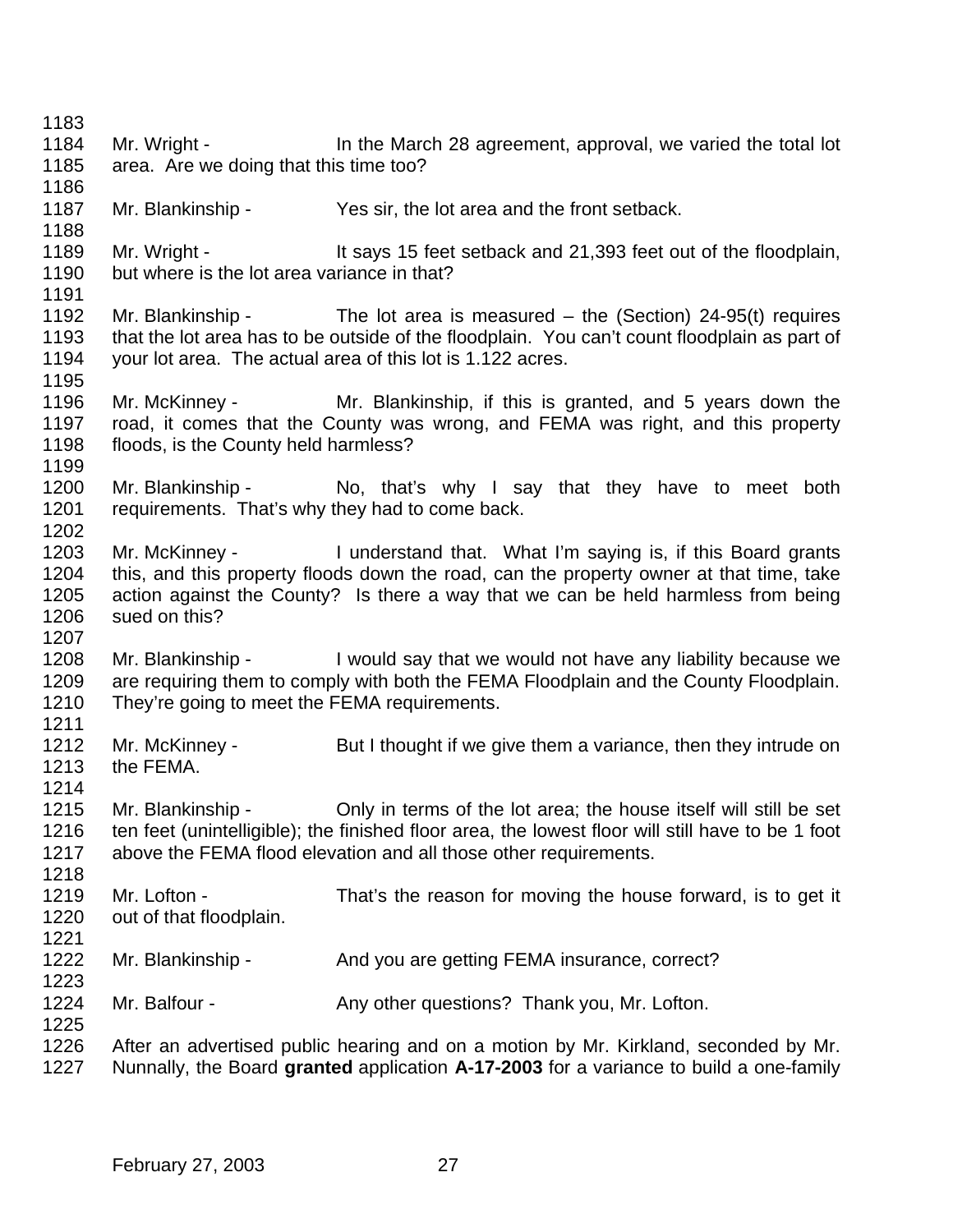dwelling at 9180 Thomasville Lane (Parcel 758-764-4303). The Board granted the variance subject to the following conditions: 

1231 1. This variance applies only to the front yard setback, public street frontage and lot area requirements. All other applicable regulations of the County Code shall remain in force. 

 2. At the time of building permit application, the applicant shall submit the necessary information to the Department of Public Works to ensure compliance with the requirements of the Chesapeake Bay Preservation Act and the code requirements for water quality standards.

 3. The applicant shall present proof with the building permit application that a legal access to the property has been obtained. 

 4. The owners of the property, and their heirs or assigns, shall accept responsibility for maintaining access to the property until such a time as the access is improved to County standards and accepted into the County road system for maintenance. 

| 1247 | Affirmative:   | Balfour, Kirkland, McKinney, Nunnally, Wright | 5 |
|------|----------------|-----------------------------------------------|---|
|      | 1248 Negative: |                                               |   |
| 1249 | Absent:        |                                               |   |

 The Board granted this request, as it found from the evidence presented that, due to the unique circumstances of the subject property, strict application of the County Code would produce undue hardship not generally shared by other properties in the area, and authorizing this variance will neither cause a substantial detriment to adjacent property nor materially impair the purpose of the zoning regulations. 

- **A 18-2003 BURRIS A. WORKMAN** requests a variance from Section 24- 95(c)(1) of Chapter 24 of the County Code to build an addition at 7108 Glen Parkway (Westham) (Parcel 758-734-6343), zoned R-1, One-family Residence District (Tuckahoe). The minimum side yard setback and total side yard setback are not met. The applicant has 3.25 feet minimum side yard setback and 18.25 feet total side yard setback, where the Code requires 9.5 feet minimum side yard setback and 28.5 feet total side yard setback. The applicant requests a variance of 6.25 feet minimum side yard setback and 10.25 feet total side yard setback.
- Mr. Balfour Do we have any others who intend to testify in this matter? Would you raise your right hand and be sworn please?
- 1271 Mr. Blankinship Do you swear that the testimony you are about to give is the
- truth, the whole truth, and nothing but the truth, so help you God?
-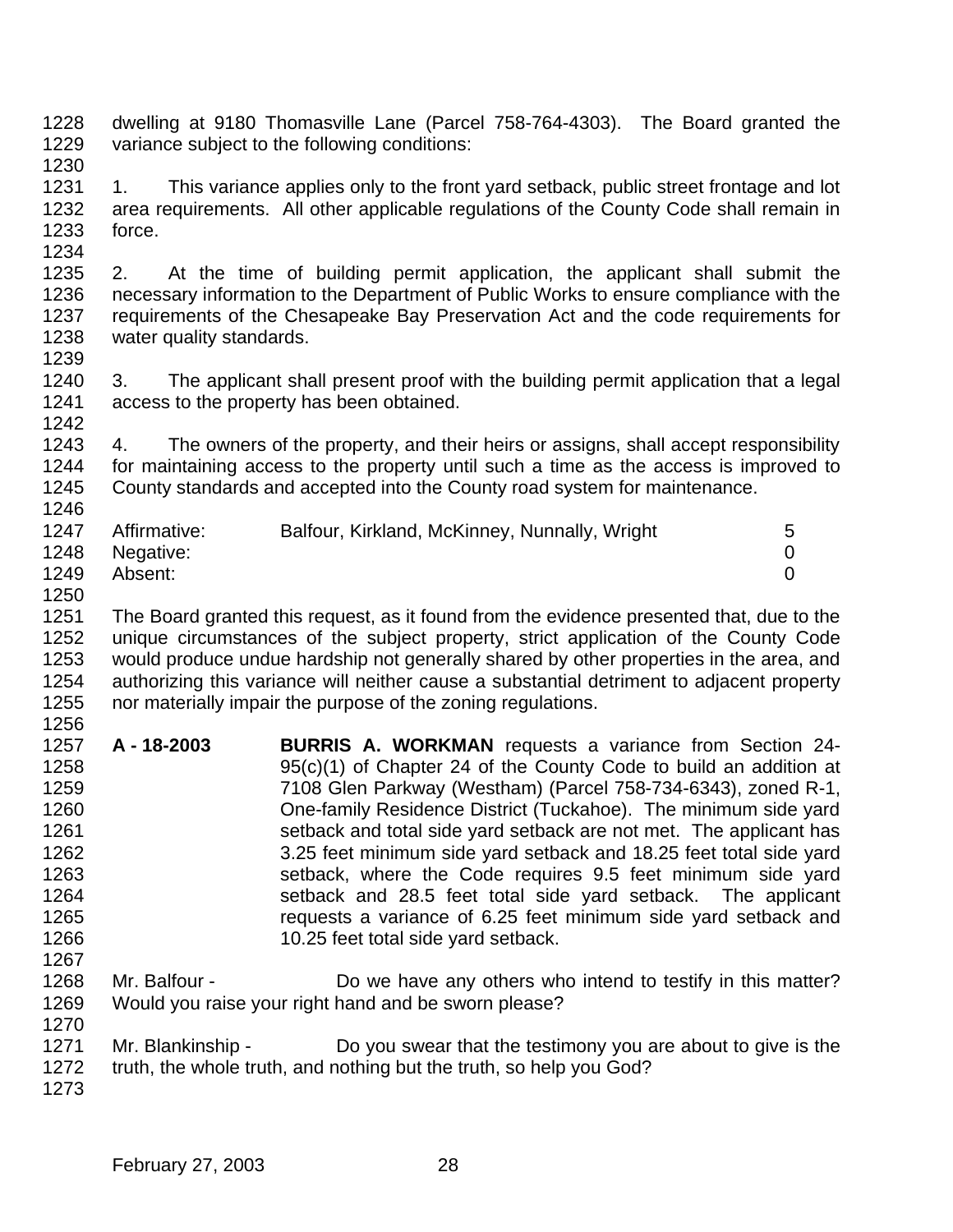Mr. Workman - Yes I do. Burris A. Workman. We want to build a 12 by 12, roughly, library to the east side of the house. That takes us closer to the lot line, so it's going to take us to within 3 feet 3 inches of the lot line. That's the only real adjustment towards the variance except then the overall variance decreases. Mr. Balfour - That's a garage over there on the other side of the property 1280 line that you'd be up against? Mr. Workman - Yes, in fact before I filed the variance, I called Mr. Crump next door to tell him what we'd like to do and see if he had any objections, and he said no, in fact someday he's thinking about taking the garage down and building something that looks better. His son told me he was kind of glad if we do it, take the tree down, because it's kind of overhanging the garage a little bit. 1288 Mr. Balfour - And it's not up against the other house, it looks like, it's behind, because it's next to the garage, which sits back from the other house. 1291 Mr. Workman - I took a picture to show that the front of our house sits back probably 30 feet from the front of their house, to see if they have any view problems when they look out, actually their family room is on the other side, so they're really looking the other way anyway, not our direction. Mr. Balfour - Looks like you've got a lot of woods behind you there too. 1298 Mr. Workman - It's a fairly deep lot, and so is the lot behind us. 1300 Mr. Wright - Is this a one-story addition? 1302 Mr. Workman - Yes it is. 1304 Mr. Wright - Will it match your present house? Mr. Workman - Yes, it should look very similar, the brick and everything. Mr. Balfour - You're going to paint it? Any other questions? Thank you. After an advertised public hearing and on a motion by Mr. Wright, seconded by Mr. McKinney, the Board **granted** application **A-18-2003** for a variance to build an addition at 7108 Glen Parkway (Westham) (Parcel 758-734-6343). The Board granted the variance subject to the following conditions: 1. Only the improvements shown on the plan filed with the application may be constructed pursuant to this approval. No substantial changes or additions to the layout may be made without the approval of the Board of Zoning Appeals. Any additional improvements shall comply with the applicable regulations of the County Code.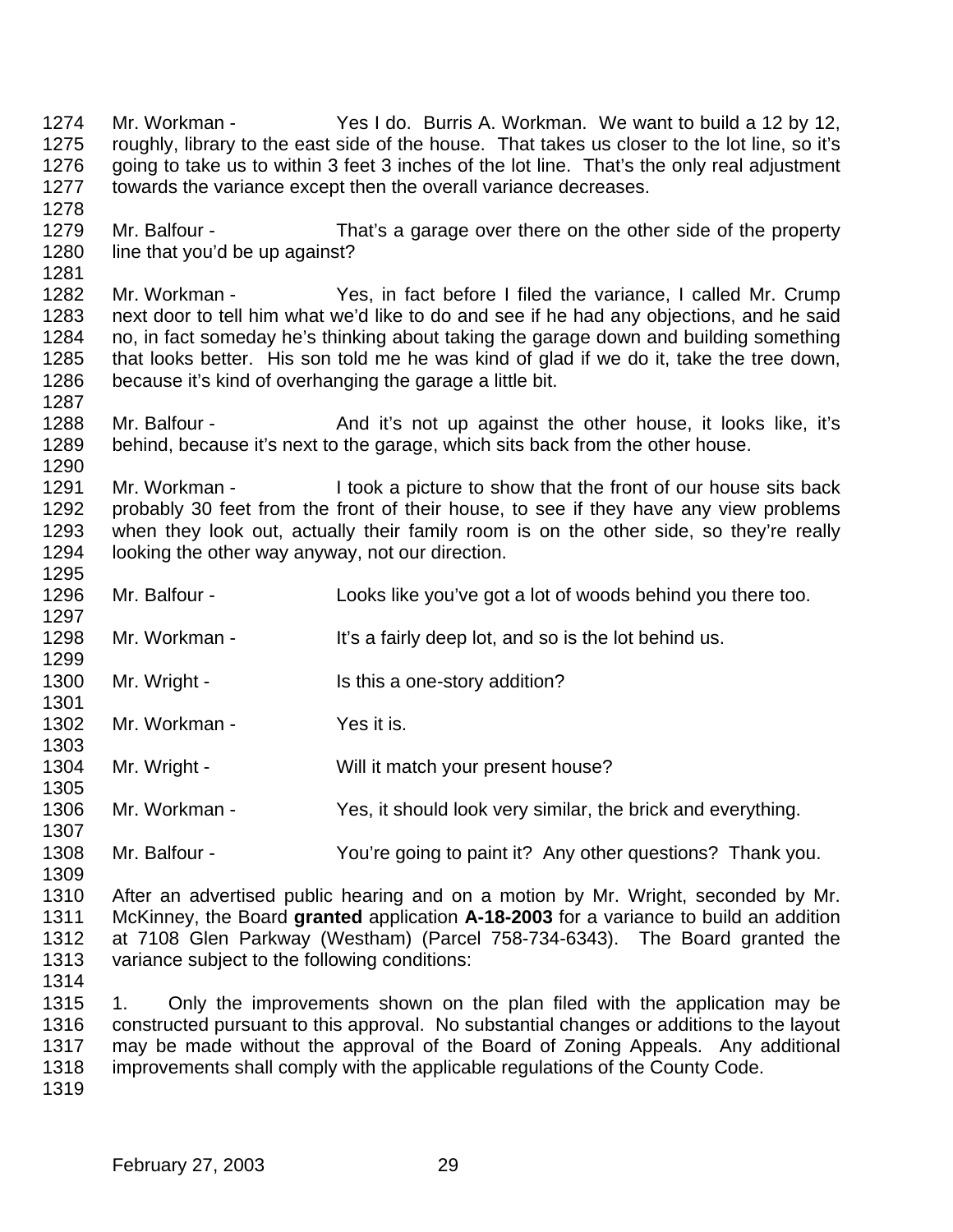- 2. The new construction shall match the existing dwelling as nearly as practical.
- 1322 Affirmative: Balfour, Kirkland, McKinney, Nunnally, Wright 5 Negative: 0 Absent: 0
- 

 The Board granted this request, as it found from the evidence presented that, due to the unique circumstances of the subject property, strict application of the County Code would produce undue hardship not generally shared by other properties in the area, and authorizing this variance will neither cause a substantial detriment to adjacent property nor materially impair the purpose of the zoning regulations. 

- **A 19-2003 VIRGINIA BUDDHIST ASSOCIATION** requests a variance from Section 24-94 of Chapter 24 of the County Code to build a church at 2208 Mountain Road (Parcels 777-766-4768 and 2960), zoned A-1, Agricultural District (Fairfield). The lot width requirement is not met. The applicant has 182.82 feet lot width, where the Code **requires 400 feet lot width.** The applicant requests a variance of 217.18 feet lot width.
- 1340 Mr. Balfour Do we have any others who intend to testify in this matter? Would you raise your right hand and be sworn please?
- Mr. Blankinship Do you swear that the testimony you are about to give is the truth, the whole truth, and nothing but the truth, so help you God?

1346 Mr. Hulcher - I do. My name is Bruce Hulcher. The Buddhist Association has asked me to represent them in this matter. I've reviewed the staff report and just 1348 wanted to make a couple of comments and then answer any questions the Board<br>1349 members might have. One of the staff comments is that they should have known that members might have. One of the staff comments is that they should have known that they needed 400 feet, and they didn't. Why they didn't, I can't really say. The people are primarily Vietnamese, and we do have some language difficulties. I know I've been doing the engineering work for them, and just explaining the nuances of our languages, the technical details, and the requirements, has been difficult, so I can't really say why they didn't know they needed 400 feet, but they were under the impression that a church could be in any zoning district, which I think is generally true, but there are restrictions beyond that. The other staff comment was about the proximity of a driveway to a nearby school. As you can see from the drawing, they actually have 2 driveways right now; we'll be reducing it to one, and widening Mountain Road, which should help. The other point about that, their traffic is not at the same time as the school's traffic. They are primarily a Sunday, and maybe a night meeting during the week, peak use, as opposed to the school's peak use. The other point is, the conditions imposed as recommended by the staff, are acceptable to the association. And I'd be happy to answer any questions.

Mr. Balfour - Did you say they would use the building on the weekends,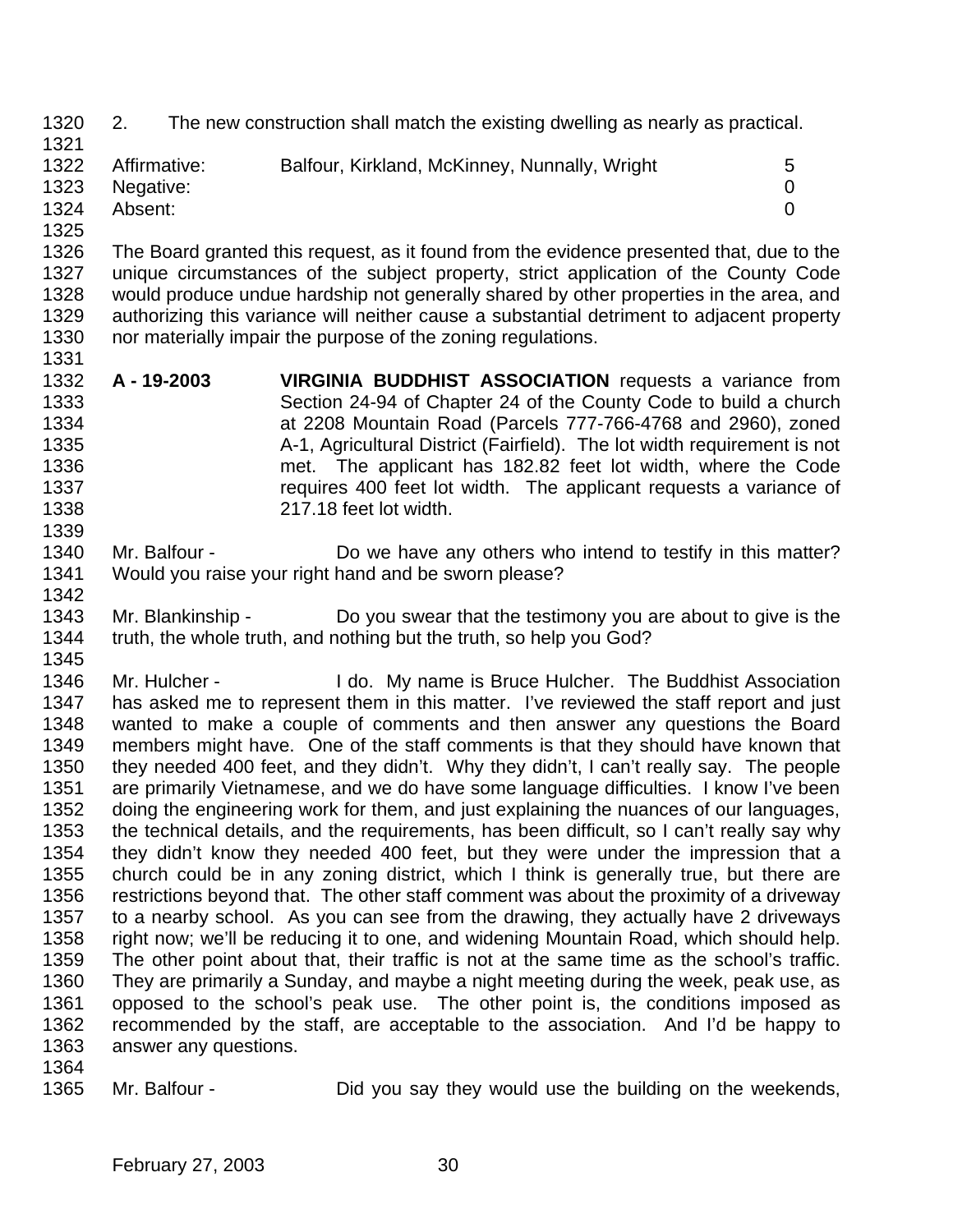on Sunday, not during the school week? 1368 Mr. Hulcher - Right. They generally don't have meetings during the week; they may have an evening meeting. This is a very small congregation, or temple, as they call it. They plan to remodel the existing building; it's not a new building going on the site; we're just trying to make them conform with the County parking requirements and other ordinance conditions, one of which being that they need a variance because they don't have a 400-foot frontage. They have the required lot area, but not the frontage. Mr. McKinney - Mr. Hulcher, you spoke of language differences. You know the old adage, "When you're in Rome, do as the Romans do." How long have they owned this piece of property? Mr. Hulcher - I'm familiar with that one, yes sir. I don't know. We've only been involved with them since the first of the year. 1383 Mr. McKinney - Didn't they move off of Mountain Road to this piece? 1385 Mr. Hulcher - No, this piece is on Mountain Road. 1387 Mr. McKinney - I mean off of Hungary Road. Didn't they move off of Hungary Road? 1390 Mr. Kirkland - Mr. McKinney, they built a brand new one, way back up in the woods on Hungary. Mr. McKinney - That's because they sold the property to Wilton Development. Mr. Hulcher - I don't know if that's the same group. I know that there's another temple in town that's kind of like a different parish. Mr. McKinney - Do you know who represented them when they purchased the property? 1402 Mr. Hulcher - No sir, I don't. Mr. McKinney - I just can't imagine not being aware that they needed 400 feet. If they're in that business, and they closed, they had to have an attorney. They purchased it in 2002? If you're a church, I would think before you buy a piece of property, you would make sure it's going to conform to what you want to do. 1409 Mr. Hulcher - I would think that, but a church being able to be in any zoning district might have led them to believe that they were okay. There are other difficulties with this site that they weren't aware of also, so I know they didn't do as

February 27, 2003 31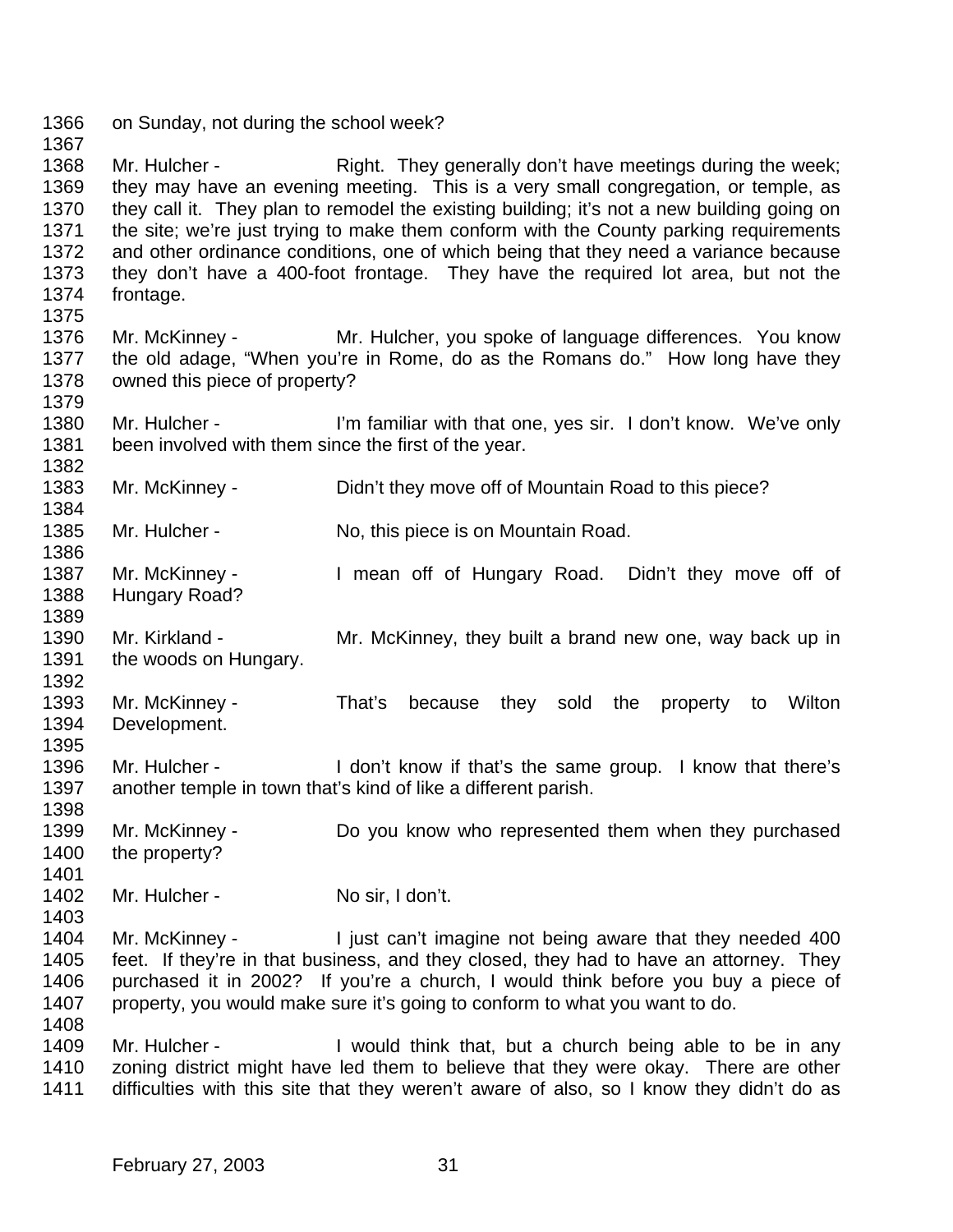much diligence as they should have.

 Mr. Balfour - They propose to park along the back, I guess, all that space behind the home? What's that blue line represent? Is that the driveway in? We've got a blue line on the picture.

 Mr. Hulcher - That's the existing site plan; that doesn't show the proposed driveway there. There is an exhibit that does, however.

 Mr. Balfour - That's the driveway that's already there that they intend to use, then go beside the building and park in the rear and on the right? 

 Mr. Hulcher - No sir. That's a circular drive with 2 entrances there. Their driveway's actually going to move down to the right in that photograph. 

 Mr. Kirkland - Mr. Blankinship, this was a single-family dwelling, correct? When they bought this property, was the County notified that it was going to be a church there? 

Mr. Blankinship - Notified in what way?

1433 Mr. Kirkland - It's kind of like a business; it's a church. It immediately would have required some certain requirements. 

 Mr. Blankinship - At some point they must have come in and said they wanted to change the use of this building, and that was when we began the POD process, and that was when it was raised to them that they did not have the minimum frontage for that. 

 Mr. Kirkland - Did anyone have any problems communicating with them then?

1444 Mr. Blankinship - I don't know. I haven't actually met with them face-to-face. That's handled by the members of staff. 

 Mr. McKinney - Mr. Hulcher, it says the Virginia Buddhist Association. Is this an ongoing church, or is it a facility that kind of oversees the Virginia Buddhists? 

 Mr. Hulcher - They do have facilities in the dwelling for worship at this time. I guess they're not incorporated as the Buddhists right now. The building itself is owned by 3 individuals, one of whom is the monk who is actually living there and has set it up for worship.

 Mr. McKinney - Do you know if they charge to use this building for worship? 1457 Mr. Hulcher - I'm most certain they don't, but I couldn't swear under oath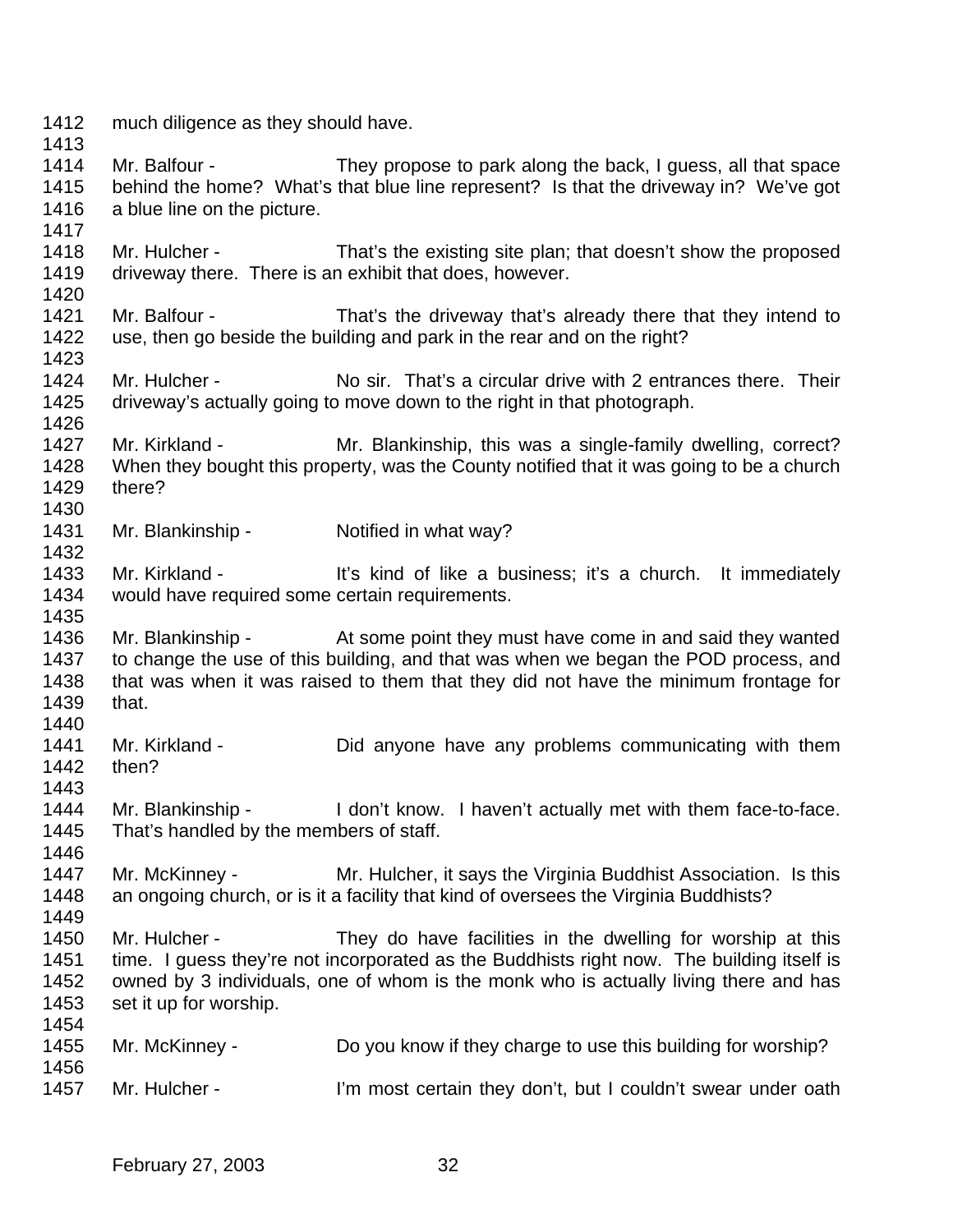that I know that, but knowing the people involved and having gotten to know them, I know they're very dedicated to developing this as a place of worship. 1461 Mr. McKinney - How many are in that congregation now, how many people? Mr. Hulcher - There are only about 20 right now, and they are looking to have as many as 50 seats, which would require something like 13 parking spaces. I 1465 think we're providing 21 or something like that. 1467 Mr. McKinney - How many parking spaces do you have now? 1469 Mr. Hulcher - They only have a gravel parking area; there are no delineated spaces right now. Mr. McKinney - This is going through a POD process, Mr. Blankinship? Mr. Hulcher - Yes sir, we've had a staff review of a submittal, but they can't move forward until the variance is granted actually. 1477 Mr. Wright - Do you have wetlands to the rear of this property? 1479 Mr. Hulcher - Yes we do. 1481 Mr. Wright - Is that going to affect the parking back there? Mr. Hulcher - We have to agree with the County on where that line is; our expert says one thing; they say something a little different, but it does restrict future development on the site fairly significantly. 1487 Mr. Wright - Mr. Hulcher, what's located to the west of this property? 1489 Mr. Hulcher - If north is to the rear here, the west is the townhouse development, and the school is on the right. This is a long, narrow piece of property that evidently was left over between the school and the townhouse development. 1492<br>1493 Mr. Wright - It appears to be a residence directly across the street from this property? Mr. Hulcher - Yes sir, it is, set back quite a way from the right-of-way. Mr. Nunnally - What does the blue line represent – I was asking that a minute ago? Mr. Blankinship - There's a lot line there; there are actually 2 separate parcels here.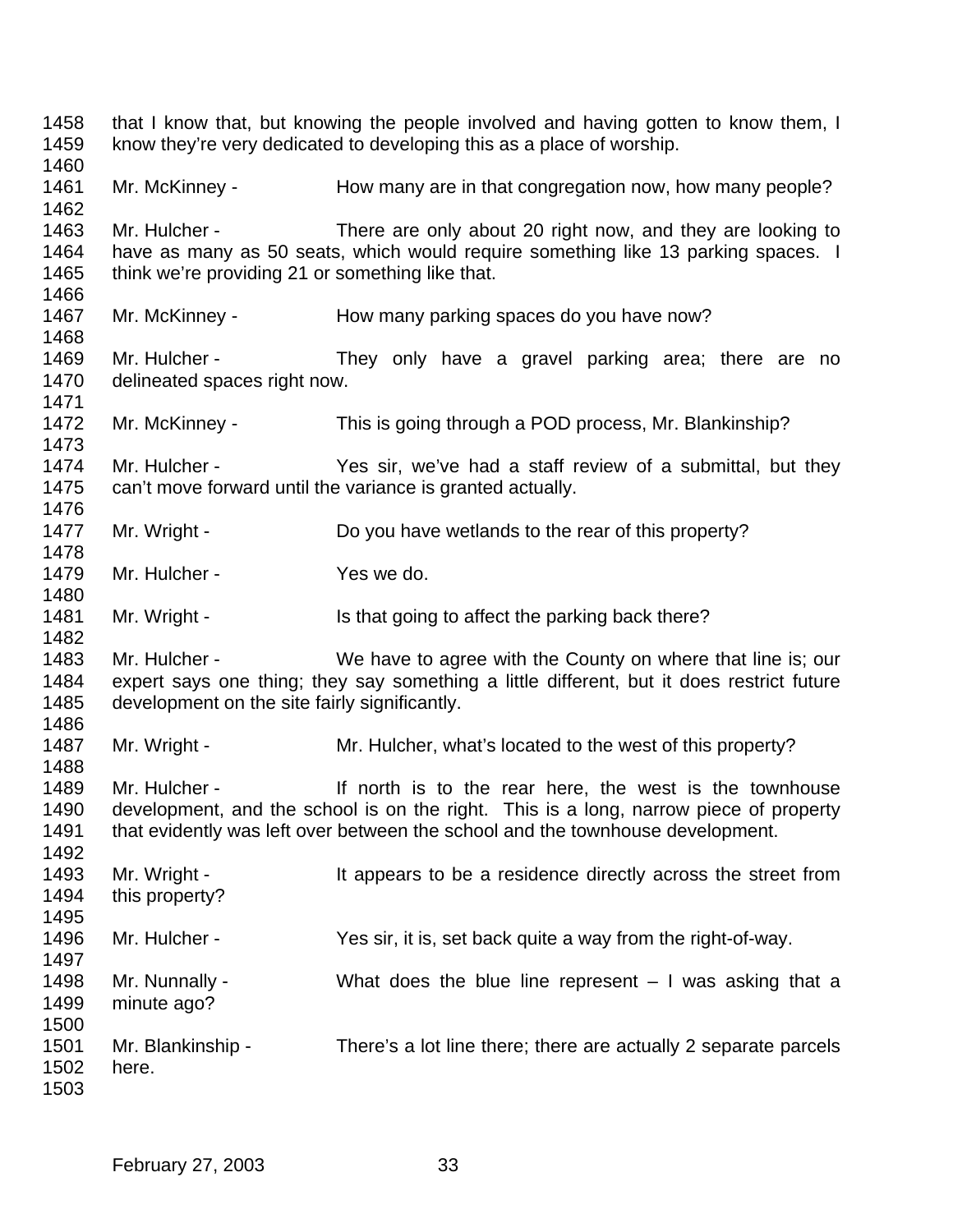Mr. Nunnally - So the vacant lot to the right has nothing to do with the Buddhist temple? Mr. Blankinship - No, they own everything between the yellow lines. The application is for both lots. Mr. Nunnally - So the parking, as I said a few minutes ago, would be to the right of the blue line, I suspect? 1513 Mr. Hulcher - Yes sir. Mr. Wright - So it's only about 182 feet wide. Mr. Blankinship - Both parcels taken together, right. 1519 Mr. Nunnally - And about 50 seats they expect to have. Mr. Hulcher - About 50 people is what they would set the building up for if 1522 aranted the variance. 1524 Mr. McKinney - But they could have more than that down the road. Mr. Hulcher - They could expand the facility in some fairly limited way; you've got 40-foot side yard setbacks, as well as the wetlands to the rear, so there are some limitations on what they can do on the site. Yes, I would say that they could develop it further. Within the ordinance conditions. 1531 Mr. Balfour - Any other questions? Thank you, Mr. Hulcher. After an advertised public hearing and on a motion by Mr. McKinney, seconded by Mr. Kirkland, the Board **denied** application **A-19-2003** for a variance to build a church at 2208 Mountain Road (Parcels 777-766-4768 and 2960). The Board denied the request as it found from the evidence presented that approving the permit would be of substantial detriment to adjacent property or would materially impair the purpose of the zoning regulations, and that any hardship was self-imposed. Affirmative: Balfour, Kirkland, McKinney, Nunnally, Wright 5 Negative: 0 Absent: 0 **A -189-2002 DAUNGCHAI DYKE** requests a variance from Section 24-94 of Chapter 24 of the County Code to build a sunroom at 9505 Kennedy Station Terrace (Kennedy Station) (Parcel 781-760-5025), zoned R-3AC, One-family Residence District (Conditional) (Fairfield). The rear yard setback is not met. The applicant has 28.5 feet rear yard setback, where the Code requires 35 feet rear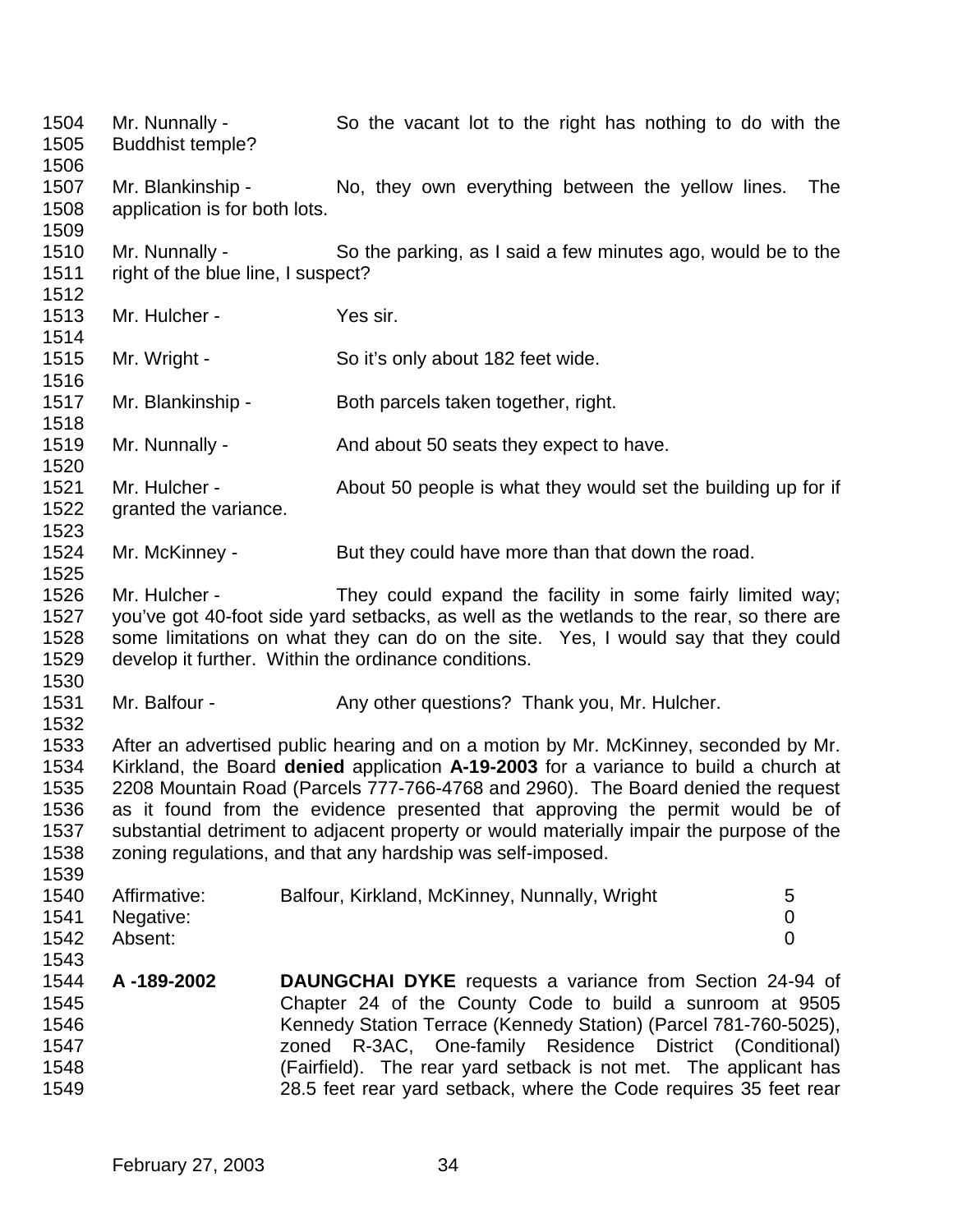| 1550<br>1551<br>1552                                                 |                                                                       | yard setback. | yard setback. The applicant requests a variance of 6.5 feet rear                                                                                                                                                                                                                                                                                                                                                                                                                                                                                                                                                                                                                                           |
|----------------------------------------------------------------------|-----------------------------------------------------------------------|---------------|------------------------------------------------------------------------------------------------------------------------------------------------------------------------------------------------------------------------------------------------------------------------------------------------------------------------------------------------------------------------------------------------------------------------------------------------------------------------------------------------------------------------------------------------------------------------------------------------------------------------------------------------------------------------------------------------------------|
| 1553<br>1554<br>1555                                                 | Mr. Balfour -<br>Would you raise your right hand and be sworn please? |               | Do we have any others who intend to testify in this matter?                                                                                                                                                                                                                                                                                                                                                                                                                                                                                                                                                                                                                                                |
| 1556<br>1557<br>1558                                                 |                                                                       |               | Mr. Blankinship - Do you swear that the testimony you are about to give is the<br>truth, the whole truth, and nothing but the truth, so help you God?                                                                                                                                                                                                                                                                                                                                                                                                                                                                                                                                                      |
| 1559<br>1560                                                         | Mr. Rackley -                                                         |               | I do. I'm William Rackley, representing Mr. Dyke.                                                                                                                                                                                                                                                                                                                                                                                                                                                                                                                                                                                                                                                          |
| 1561<br>1562                                                         | Mr. Balfour -                                                         |               | Have you read the conditions on this?                                                                                                                                                                                                                                                                                                                                                                                                                                                                                                                                                                                                                                                                      |
| 1563<br>1564<br>1565                                                 | Mr. Rackley -<br>months to try to set this up.                        |               | Yes sir. I've been working with the County for the past 4                                                                                                                                                                                                                                                                                                                                                                                                                                                                                                                                                                                                                                                  |
| 1566<br>1567                                                         | Mr. Wright -                                                          |               | What's located to the rear of your property, Mr. Rackley?                                                                                                                                                                                                                                                                                                                                                                                                                                                                                                                                                                                                                                                  |
| 1568<br>1569                                                         | Mr. Rackley -                                                         |               | It's a drainage easement of 16 feet.                                                                                                                                                                                                                                                                                                                                                                                                                                                                                                                                                                                                                                                                       |
| 1570<br>1571                                                         | Mr. Wright -                                                          |               | Are there any houses to the rear of your property?                                                                                                                                                                                                                                                                                                                                                                                                                                                                                                                                                                                                                                                         |
| 1572<br>1573<br>1574                                                 | Mr. Rackley -<br>Olive Baptist Church.                                |               | There's a 10-foot strip, and then in the back, there's Mt.                                                                                                                                                                                                                                                                                                                                                                                                                                                                                                                                                                                                                                                 |
| 1575<br>1576                                                         | Mr. McKinney -                                                        |               | Are you the contractor, Mr. Rackley?                                                                                                                                                                                                                                                                                                                                                                                                                                                                                                                                                                                                                                                                       |
| 1577<br>1578<br>1579                                                 | Mr. Rackley -                                                         |               | Yes sir. When Ms. Dyke bought the house, she felt that she<br>had a rather spacious back yard, not realizing it was cut up a little bit.                                                                                                                                                                                                                                                                                                                                                                                                                                                                                                                                                                   |
| 1580<br>1581<br>1582<br>1583<br>1584<br>1585<br>1586<br>1587<br>1588 | Mr. Blankinship -                                                     |               | Does everybody understand the idea behind the vacation of<br>the easement on one side and the addition of land on the other side of the easement?<br>Public Works was not concerned with exactly where that 2 $\frac{1}{2}$ feet is, but they were<br>concerned that the easement be wide enough that they be able to get in there if they<br>need to maintain that pipe. There is an 18-inch concrete pipe in there, and they want to<br>make sure that they can get to it, and that the owners are not going to plant any trees in<br>there or get upset if they see crews back in there working, so they are going to be<br>required to dedicate some additional easement on the far side of the house. |
| 1589<br>1590<br>1591<br>1592                                         | Mr. Rackley -                                                         |               | Which is no problem, and I wish I had taken a picture of this<br>location, because it is a lot wider than it appears right here, and in my conversations<br>with Public Works, there's really no problem with getting their machinery in there.                                                                                                                                                                                                                                                                                                                                                                                                                                                            |
| 1593<br>1594<br>1595                                                 | Mr. Balfour -<br>between it and the adjoining parcels.                |               | I notice it says the addition would still leave over 35 feet                                                                                                                                                                                                                                                                                                                                                                                                                                                                                                                                                                                                                                               |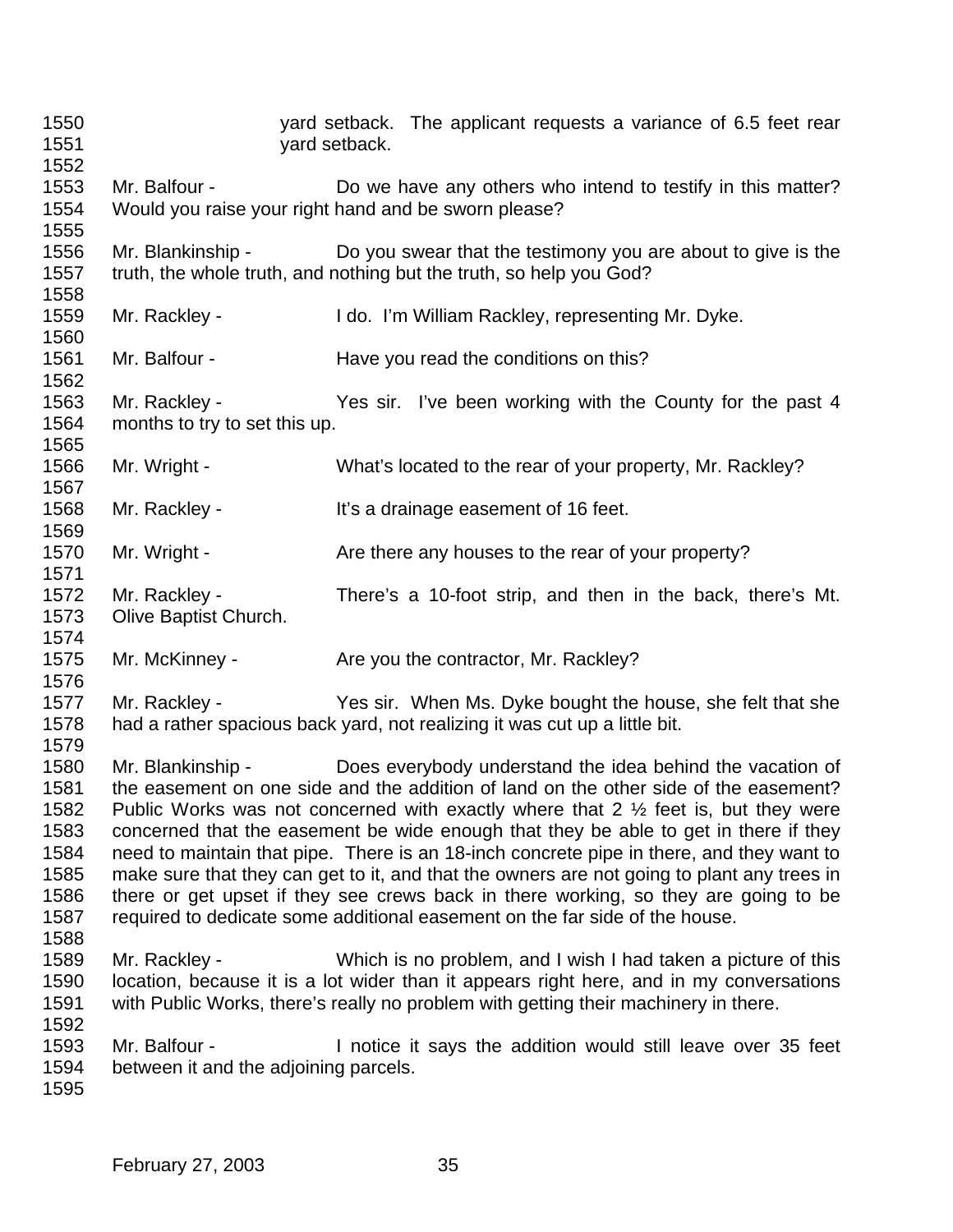Mr. McKinney - It's a 16-foot drainage easement; that's what it is. Mr. Blankinship - Right. And then the 10-foot strip beyond that. 1600 Mr. Balfour - Any other questions? Thank you. After an advertised public hearing and on a motion by Mr. McKinney, seconded by Mr. Wright, the Board **granted** application **A-189-2002** for a variance to build a sunroom at 9505 Kennedy Station Terrace (Kennedy Station) (Parcel 781-760-5025). The Board granted the variance subject to the following conditions: 1607 1. Only the addition shown on the plan filed with the application may be constructed pursuant to this approval. No substantial changes or additions to the layout may be 1609 made without the approval of the Board of Zoning Appeals. Any additional 1610 improvements shall comply with the applicable regulations of the County Code. improvements shall comply with the applicable regulations of the County Code. 2. The new construction shall match the existing dwelling as nearly as practical. 3. The applicant shall request the County vacate the portion of the easement into which the addition will encroach. In exchange, the applicant shall extend the opposite side of the easement by an area measuring 2.4 feet deep opposite the corner of the addition, and tapering back to tie into the existing easement over a distance of 25 feet in each direction. No planting shall be allowed in that area. 1620 Affirmative: Balfour, Kirkland, McKinney, Nunnally, Wright 5 Negative: 0 Absent: 0 The Board granted this request, as it found from the evidence presented that, due to the unique circumstances of the subject property, strict application of the County Code would produce undue hardship not generally shared by other properties in the area, and authorizing this variance will neither cause a substantial detriment to adjacent property nor materially impair the purpose of the zoning regulations. Mr. Balfour - Mr. Secretary, the next 3 we can take together? Mr. Blankinship - Yes, A-80, A-81, and A-82-2000 are not new variances, but requests to amend the conditions. **A - 80-2000 JOHN B. AND MARGARET E. SULLIVAN** request a variance from Section 24-9 of Chapter 24 of the County Code to amend a previous variance at 1550 Kimbrook Lane (Parcel 149-A-82), zoned A-1, Agricultural District (Varina). The public street frontage requirement is not met. **A - 81-2000 JOHN B. AND MARGARET E. SULLIVAN** request a variance from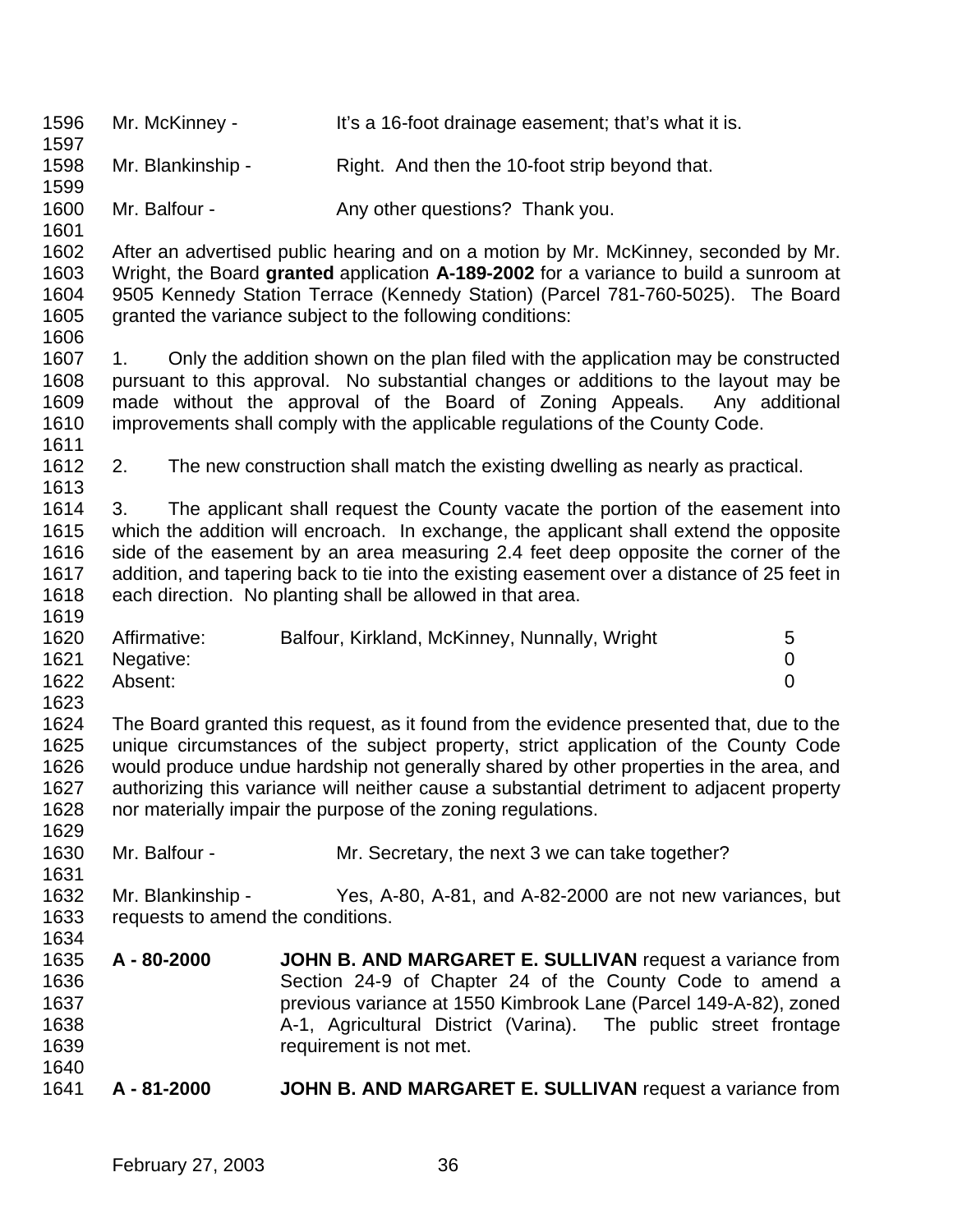| 1642<br>1643<br>1644<br>1645<br>1646                                         |                                                                                                                                                                                                                                                                                                                                                                                                                                                                                                                                                                                                                                                                                                                                                                                                        | Section 24-9 of Chapter 24 of the County Code to amend a<br>previous variance at 1590 Kimbrook Lane (Parcels 156-A-68, 69B<br>(part) and 81 (part)), zoned A-1, Agricultural District (Varina). The<br>public street frontage requirement is not met.                                                                                                                                                                                                                                                                                                                                                                                                                    |  |
|------------------------------------------------------------------------------|--------------------------------------------------------------------------------------------------------------------------------------------------------------------------------------------------------------------------------------------------------------------------------------------------------------------------------------------------------------------------------------------------------------------------------------------------------------------------------------------------------------------------------------------------------------------------------------------------------------------------------------------------------------------------------------------------------------------------------------------------------------------------------------------------------|--------------------------------------------------------------------------------------------------------------------------------------------------------------------------------------------------------------------------------------------------------------------------------------------------------------------------------------------------------------------------------------------------------------------------------------------------------------------------------------------------------------------------------------------------------------------------------------------------------------------------------------------------------------------------|--|
| 1647<br>1648<br>1649<br>1650<br>1651<br>1652                                 | A - 82-2000                                                                                                                                                                                                                                                                                                                                                                                                                                                                                                                                                                                                                                                                                                                                                                                            | JOHN B. AND MARGARET E. SULLIVAN request a variance from<br>Section 24-9 of Chapter 24 of the County Code to amend a<br>previous variance at 1600 Kimbrook Lane (Parcel 156-A-69B),<br>zoned A-1, Agricultural District (Varina). The public street frontage<br>requirement is not met.                                                                                                                                                                                                                                                                                                                                                                                  |  |
| 1653<br>1654                                                                 | Mr. McKinney -                                                                                                                                                                                                                                                                                                                                                                                                                                                                                                                                                                                                                                                                                                                                                                                         | Mr. Blankinship, was there a reason we only got A-80-2000?                                                                                                                                                                                                                                                                                                                                                                                                                                                                                                                                                                                                               |  |
| 1655<br>1656<br>1657                                                         | Mr. Blankinship -                                                                                                                                                                                                                                                                                                                                                                                                                                                                                                                                                                                                                                                                                                                                                                                      | Just because the request is identical on the other 2 cases.<br>You've already heard the variances; you've already granted the variances.                                                                                                                                                                                                                                                                                                                                                                                                                                                                                                                                 |  |
| 1658<br>1659<br>1660<br>1661                                                 | Mr. Balfour -<br>and be sworn please?                                                                                                                                                                                                                                                                                                                                                                                                                                                                                                                                                                                                                                                                                                                                                                  | Do we have any others who intend to testify in this matter?<br>Everybody who expects to testify, would you please stand up and raise your right hand                                                                                                                                                                                                                                                                                                                                                                                                                                                                                                                     |  |
| 1662<br>1663<br>1664                                                         | Mr. Blankinship -                                                                                                                                                                                                                                                                                                                                                                                                                                                                                                                                                                                                                                                                                                                                                                                      | Do you swear that the testimony you are about to give is the<br>truth, the whole truth, and nothing but the truth, so help you God?                                                                                                                                                                                                                                                                                                                                                                                                                                                                                                                                      |  |
| 1665<br>1666<br>1667<br>1668<br>1669<br>1670<br>1671<br>1672<br>1673<br>1674 | Rev. Harris -<br>I do. Rev. Brad Harris, and I'm here to represent John and<br>Margaret Sullivan in this case, an elderly couple who live in eastern Henrico. The case<br>is directly related to a variance that was requested in 2000, and in that variance, the<br>Sullivans proffered deep wells for concerns that the community had that additional<br>homes would deplete their water in their bored wells, as well as improvement on the<br>road. At that time, the record shows that the improvement was to be 22 feet. The<br>County, Mr. Blankinship, and I have met with the Sullivan's son, looked at the road, and<br>if I am correct, Mr. Blankinship, it is correct to say that as far as the County is<br>concerned, it conforms to the County's requirements as far as a private road? |                                                                                                                                                                                                                                                                                                                                                                                                                                                                                                                                                                                                                                                                          |  |
| 1675<br>1676<br>1677                                                         | Mr. Blankinship -                                                                                                                                                                                                                                                                                                                                                                                                                                                                                                                                                                                                                                                                                                                                                                                      | The general standards for a private road, yes. You can get a<br>fire truck up and down it; 2 cars could pass for most of its way.                                                                                                                                                                                                                                                                                                                                                                                                                                                                                                                                        |  |
| 1678<br>1679<br>1680<br>1681<br>1682<br>1683<br>1684<br>1685<br>1686         | Rev. Harris -                                                                                                                                                                                                                                                                                                                                                                                                                                                                                                                                                                                                                                                                                                                                                                                          | As far as we know, the state's requirements are being met. I<br>have talked to several of the residents about this requirement, and I have a letter from<br>one of them who could not attend, Mrs. Wagner. She has a parcel on Kimbrook Lane,<br>and her mother lives on Kimbrook Lane. To widen this road would require each owner<br>to lose a considerable amount of their front yard. I've talked to 2 other residents who<br>live on the road, and it seems to be the consensus that it was never the intent to lose<br>part of the road or to expand the road to this extent. I've got some pictures that show<br>what would take place if this road was expanded. |  |
| 1687                                                                         | Mr. Blankinship -                                                                                                                                                                                                                                                                                                                                                                                                                                                                                                                                                                                                                                                                                                                                                                                      | Jim, can you switch to the document camera down here?                                                                                                                                                                                                                                                                                                                                                                                                                                                                                                                                                                                                                    |  |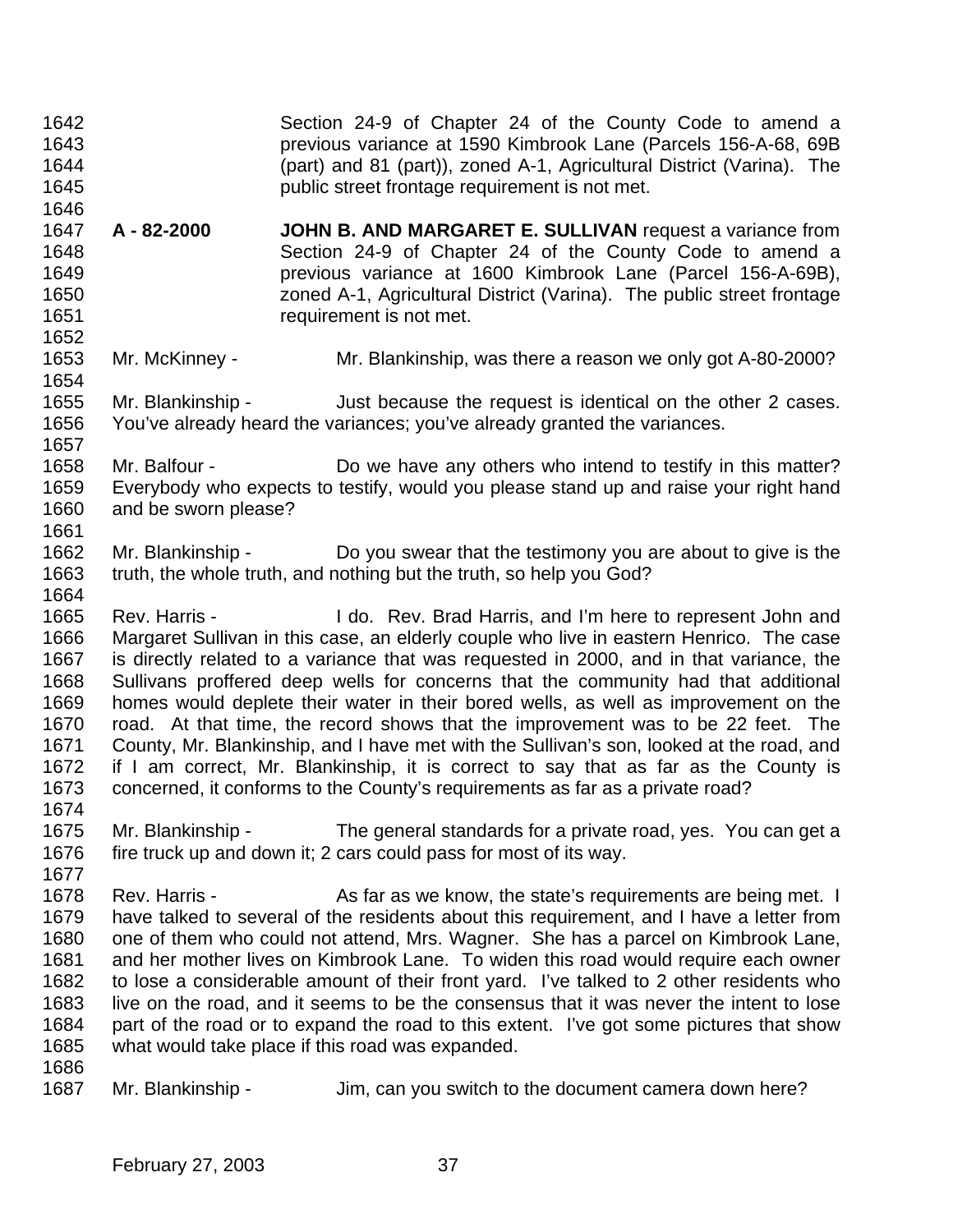1689 Mr. McKinney - Rev. Harris, how wide is the road now? 1691 Rev. Harris - It varies anywhere from 16 feet to 18 to 20. Mr. Blankinship, when you were out there ……………… Mr. Blankinship - Yes, 16 to 18 feet generally. Mr. Nunnally - Two automobiles couldn't pass on a 16-foot road, could they? Mr. Blankinship - Not at 35 miles per hour, but at 5 miles an hour they could. Rev. Harris - The residents have a posted sign, and they try to enforce a 5-miles-an-hour speed limit. As you can see, it appears that this road is acceptable. I've been up and down the road. I do not know of any difficulty passing, as far as the 22 feet is concerned. 1706 Mr. McKinney - Rev. Harris, where is the 5 mile an hour sign for speed limit, 1707 that is not enforceable, by the way. 1709 Rev. Harris - It is up toward the front of the road, close to Hanover Road. You can see right here, a little red stake or "For Sale" sign right there – this particular owner would lose that much of their property if this was enforced. I've read the minutes when this was originally discussed, and I do not see where that was the intent. I think the intent was that they wanted to make sure that the road was not going to be damaged or further destroyed. The Sullivans have, last year, spent about \$4,000 to improve the road, and one of the residents says, "the road is as good as it's ever been." 1716 There are some current potholes, but I've been on I-64 this morning, and there are a 1717 few there too. few there too. Mr. Kirkland - Where you said the red sign is, is how much land they would lose. How wide is the road existing there? Rev. Harris - That part of the road is probably the narrowest spot, and I'm 1723 guessing it's about 14 feet wide. I've got the minutes from the meeting, and it was kind of pulled out of the air, and it's even stated in the minutes that the Board is not sure where it came from. I don't think it was thought out. There was no thought about the ditches; if this is expanded, that particular site has a culvert under it. That would have to be moved back, and ditches would have to be re-done all the way around. There's a 50-foot variance here, and of course the Sullivans can work within that 50 feet. It just appears that the intent was never to see this drastic a change in the road, more of an improvement on the road, and there are some other issues that really aren't germane to 1731 this Board that are playing into this. Mr. McKinney - You say this road right now is at 16 feet, right? The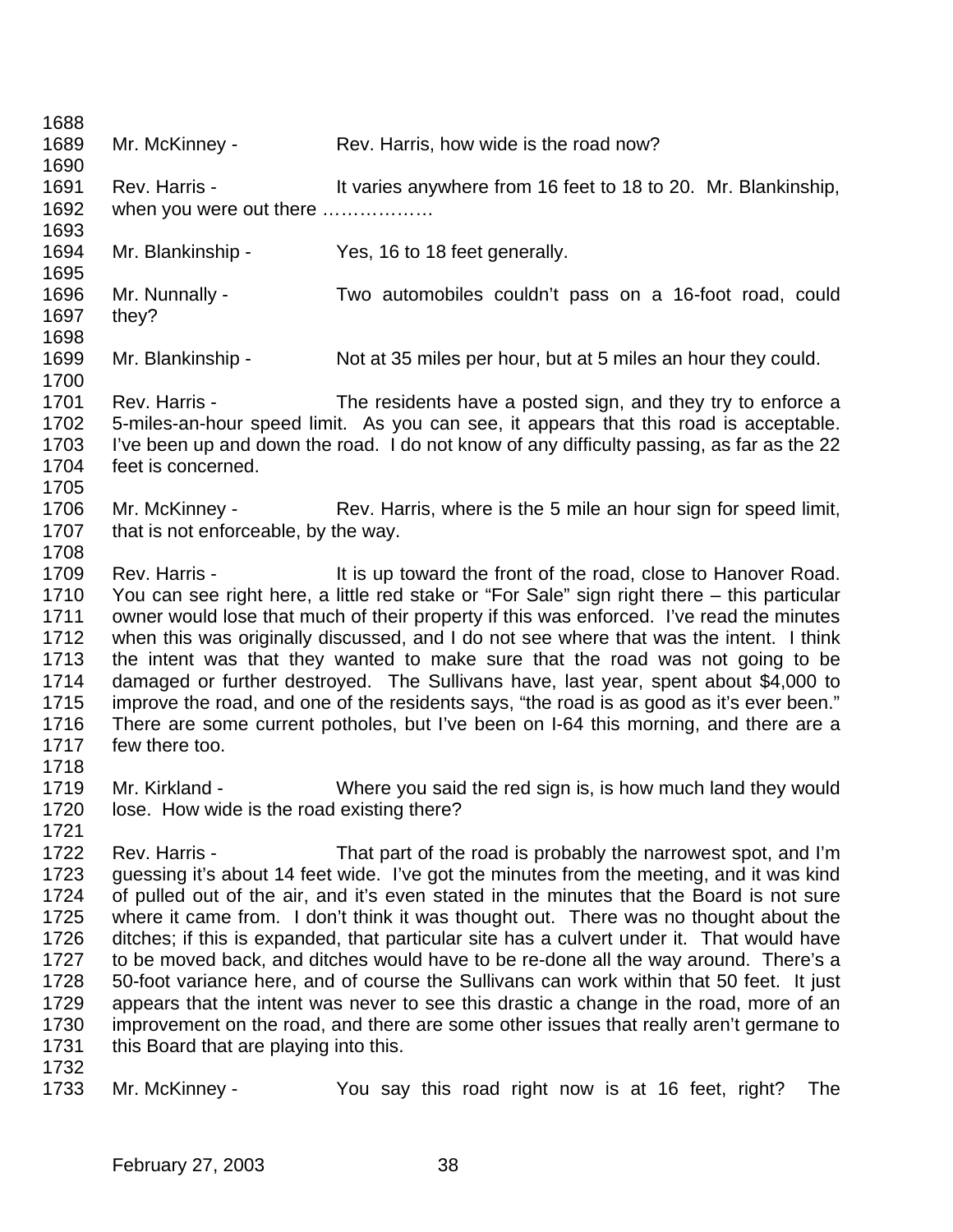condition was for 22 feet, so you're talking about 3 feet on each side of the road, for the road to be widened. Rev. Harris - I would say that's a good estimate on the average, or maybe 18 feet. That's correct. We're estimating about 4. I did say in the beginning that the road varies, and I did say "at this particular point" I believe it's 16 feet. Mr. McKinney - Well if it's 16 feet, to 22 feet, that's 6 feet. If it's less than 16 feet, 2 cars can't pass each other at 5 miles an hour. 1744 Rev. Harris - Mr. Blankinship, in our conversations, that was not your opinion. 1747 Mr. Blankinship - That depends on the car. 1749 Mr. McKinney - I've seen this red sign here that you say, and I'm looking at the landscape timbers which usually run anywhere from 6 to 8 feet long, and it looks like it's about 1 3/4 landscape timbers in that little area there, and it looks like you've got another 3 or 4 feet till you get out to the road. Rev. Harris - You also have to consider to get in to do the work, you're not going to be able to stay on one side of the ditch; you're going to have to work within a reasonable area. 1758 Mr. McKinney - I understand that. You're talking about putting the road in? 1760 Rev. Harris - As far as the road is concerned, I think that not having measured every single lot, we measured a front, a middle and a back, on average, you're going to add about 8 feet total, 4 feet on each side. Mr. McKinney - Where do John and Margaret Sullivan live? Rev. Harris - This was their home place, and I believe, if I'm not mistaken, 1767 they live in Hanover County now. Mr. McKinney - So if this road is widened, who bears the expense of widening it? 1772 Rev. Harris - The Sullivans. Mr. McKinney - The Sullivans. Is this a monetary thing? Rev. Harris - Partly it's an undue hardship on the Sullivans. To do this, and I don't want to pull numbers out of the air, I think that's unwise. Mr. McKinney - So you're saying you've come in here unprepared.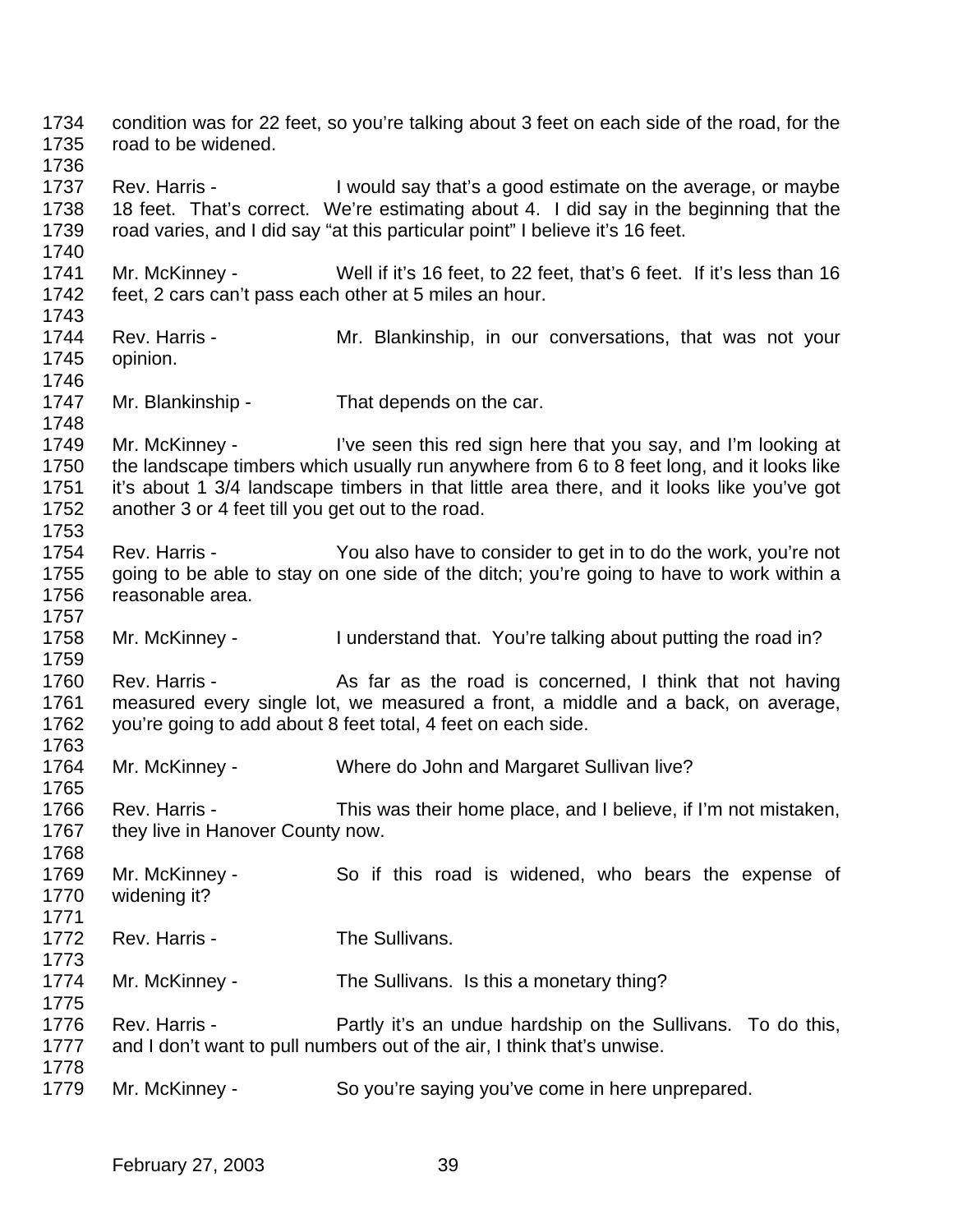- 
- 1781 Rev. Harris No sir. The "Guess-timates" that we have right now are for \$20,000 to make the road to the 22-foot requirement.
- 1784 Mr. McKinney - He agreed to do this at the time.
- 1786 Rev. Harris - The attorney who was representing them at the time agreed to that, yes sir.
- 1789 Mr. McKinney He was the spokesman for them.
- 1791 Mr. Balfour - Any other questions? Thank you.
- Mr. Leake - My name is Bill Leake, and I'm definitely con. Good morning Mr. Chairman, members of the Board. I feel like I'm speaking like Paul Harvey here. I'm going to give you the rest of the story. First, I'd like to apologize to the Board for taking up so much of their time for this case. However, all the time spent here is due to the applicants' play on deception, misleading information, and not following the request of the Board.
- 
- I would like to point out a few things that were overlooked in the first two meetings. If I can go back to the minutes of the meeting on October 26, 2000, line 140, I did not oppose the reducing of the road from 30 feet to 22 feet, since it was my understanding that once the road was turned over to the residents on Kimbrook Lane, the road would be easier to maintain. On line 152, Rex Sullivan, who is the owner's son, states that he has no intentions of turning the road over, that we haven't talked about it, and he has been misinformed. I don't know where he got that from. Being new at these hearings, I was not aware of the proceedings and did not make myself very clear at that time.
- 
- I would like to clear up these matters at this meeting. In the meeting on August 24, 2000, two months earlier, line 921, Mr. Felts states he is representing the Sullivans. On line 946 he states that the road maintenance agreement is not very specific, and that it will be addressed by the Sullivans. After everyone else who was here who was opposed to his variance, finished speaking, Mr. Felts then states, on line 1079, what we plan to do, and we did not say this, is that we will condition these parcels of land, we will put in deep wells. He continues on line 1082, "As far as the road is concerned, whatever these people want to do with the road, the Sullivans are willing to deed the road over to them, give them a permanent easement on the road or whatever. A more detailed road maintenance agreement can be developed." In addition to these statements, I have a letter addressed to the County from Mr. Felts, stating that he would like to defer the July meeting in 2000 to the August meeting in 2000, because he was working on a better road maintenance agreement. Now I ask this Board, would this information tell you exactly where I got my information from, about the road and the maintenance agreement.
- 
- In early September, following the August meeting, I contacted Mr. Felts. He advised me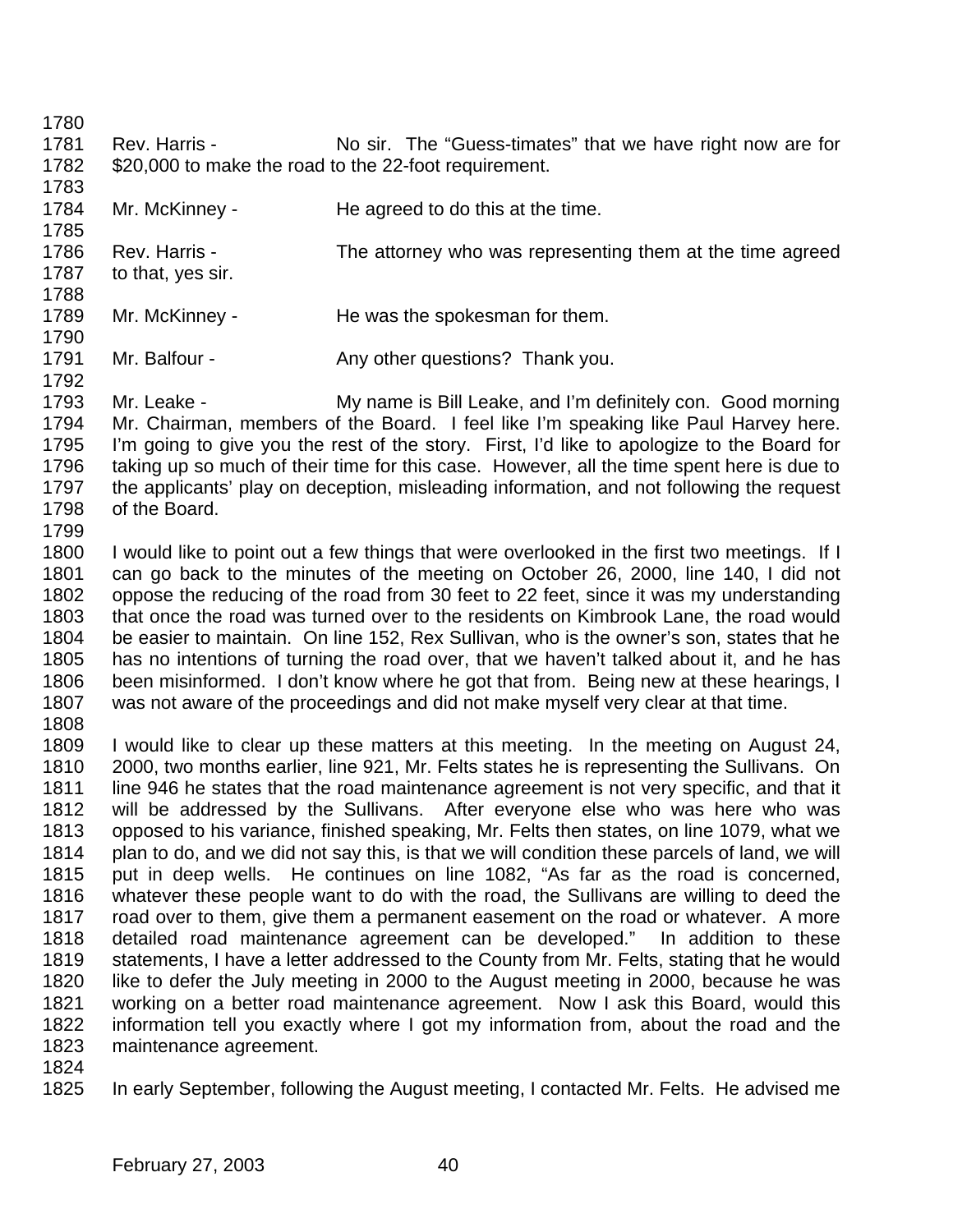that the Sullivans would convey the road over to the residents to draw up a better agreement. He advised me to contact a lawyer and get things started and get my lawyer to contact Mr. Felts. I did so. I contacted Gregory Foreman. He advised me and sent a letter to Mr. Felts that it was beneficial for the Sullivans to convey the road over, and it should be the responsibility of the Sullivans to prepare such documents. 

 Now back at the October meeting, the Sullivans already had their variance, but nothing in writing from this Board about the new maintenance agreement or anything about turning the road over to the residents. Rex Sullivan then states he does not know where I got this information from. Without knowing that I could ask the Board to reconsider the outcome and add these conditions to the variance, I contacted Mr. Felts. He advised me to call Rex, that he knew nothing about any agreement or anything about turning over the road. Again, this is after the Sullivans already have their variance. I contacted Rex Sullivan. He advised me he already had a road maintenance agreement. I have a copy of that up on the board now. He advised me as far as the road was concerned, if the people on the road wanted it, fine. It was for sale, \$10,000. I contacted Rex later, and he lowered the price to \$6,000.

 He was still not going to draw up a road maintenance agreement. He also stated at that time that the only thing he was going to do to the road was cut the trees down to ground level, add a little gravel, and make it appear to be in good shape. He was not going to the expense of putting down a base material. That's exactly what he did. There's no base, he left the stumps where they were in the ground. Just to make the situation go away, I called him back and offered him \$3,000 for the road and a new agreement. He never returned my call. With all the new houses coming up on the road, I was getting very frustrated, especially since everyone who had lived there had moved away, including the lady with the letter he presented to you earlier from the Wagners. She no longer lives there either. Mr. Harris is in the process of building a house on that piece of property. I was the only one left on the road when this thing originally started. I got very frustrated, so I put up a very large sign in front of the new house that was being built. Yes, I got someone's attention. I will only go into the details if required.

 This is at the same time that the Wagners requested the variance on the other property, at the November 21, 2002, meeting, when the Board realized that we still had a problem with the road and the agreement. They deferred the meeting until December 2002, to 1861 give Brad Harris, the builder, a chance to work out the details. After several attempts to purchase the road from the Sullivans so that we residents could have a say-so on the road conditions and the agreement, and working through Brad Harris, we could not all come to an agreement. Since Rex Sullivan refuses to talk to us directly, Mr. Harris will speak in his behalf. That was the wrong person to work this out. He repeatedly told us that he was speaking as Rex Sullivan's friend and as a businessman, and all he wanted to do was resolve this issue, so Rex could sell his house and he could build the other 2 houses. Even Mr. Harris stated that Rex should draw up a better agreement and didn't understand why Rex wanted to keep the road. But just let him keep the road, and then the residents could pay the insurance on the road for him. No, we don't want to pay the insurance on a road that he owns.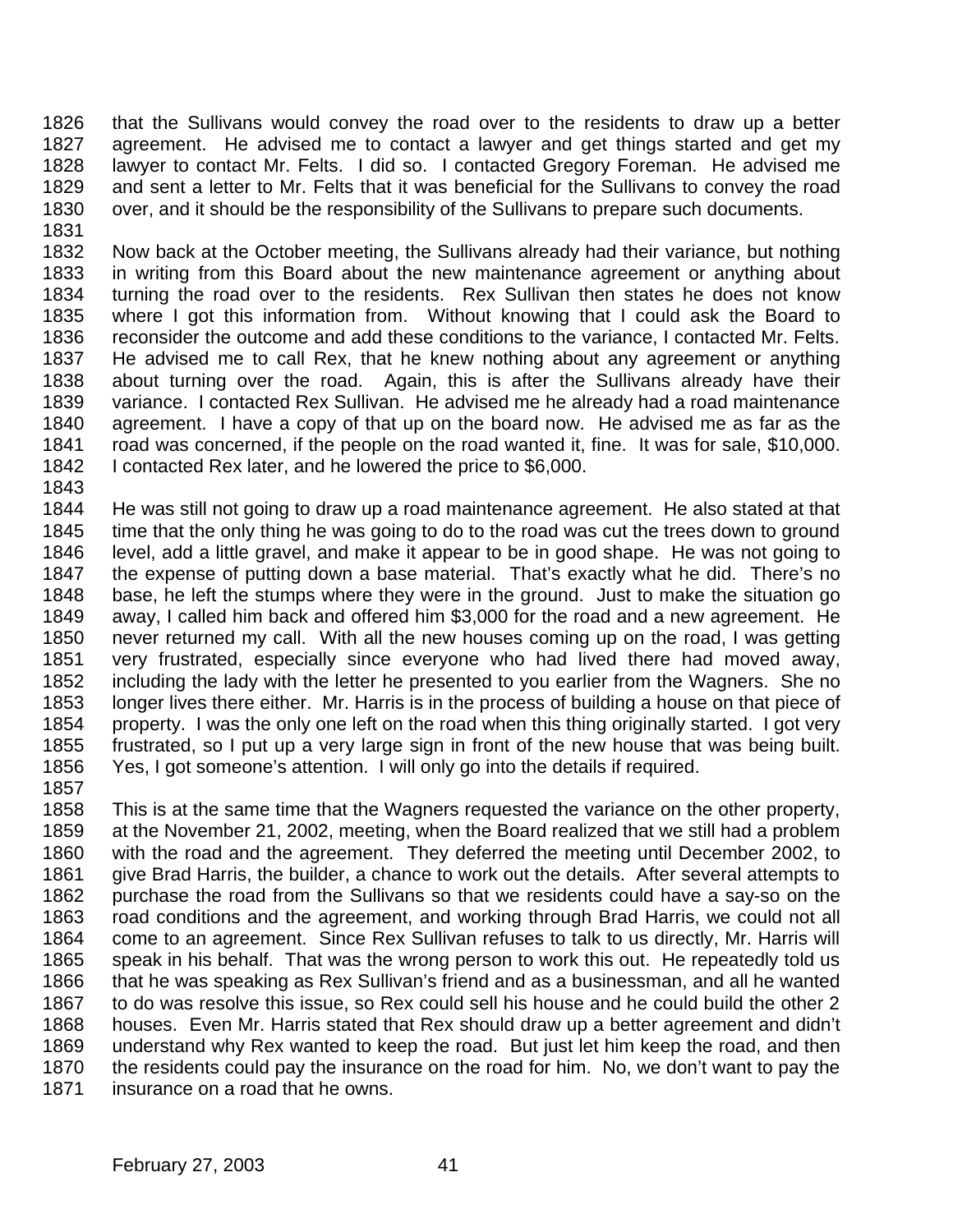1873 Mr. Nunnally - Are you then upset because he has not agreed to convey you the road that you think he agreed to do some time ago, and he won't even return your phone call to this extent now? 1877 Mr. Leake - That was the original agreement on everything. We've tried working it out several other ways, and we have not come to do so, so I am asking the Board to convey the road over to the residents of the road, like he originally said in the first meeting. That's what he originally led me to believe, and everyone who lived there 1881 at the time to believe. Mr. McKinney - Mr. Leake, let me ask you a question. You say a lot of these people have moved out. New people have moved in. Let's go back to when we granted the variance, August of 2000. Has anyone moved in since August of 2000? 1887 Mr. Leake - Yes. Mr. McKinney - How'd they get a Certificate of Occupancy, because I'm reading here in the background that before a Certificate of Occupancy can be issued, Kimbrook Lane shall be widened to 22 feet of gravel, over an appropriate base of material. Mr. Leake - That's why I'm here today, to try to point that out. They've already closed on one house. Mr. McKinney - I don't know how they closed on it if this condition was not met. Mr. Leake - Well, it's an oversight. I cannot say where the oversight came from, but it was an oversight, and at the first 3 meetings I was not sure as to what to do. That's why I'm trying to make myself very clear today. If Rex doesn't want to turn the road over to us, we can understand that too. But I think it should be his responsibility to draw up a road maintenance agreement at his cost, no cost to us, that everyone on the road can agree with. At the same time, if he wants to keep the road, then he should be responsible for keeping the insurance on the road too. Mr. McKinney - Mr. Leake, may I point out to you that this Rex, if you buy the road from him, for whatever price, that you're going to be obligated to widen the road to 22 feet. 1912 Mr. Leake - The road is 22 feet wide, okay? Mr. McKinney - In gravel, with an appropriate base material? Mr. Blankinship - Only if you include the ditches. The road surface is not 22 feet wide.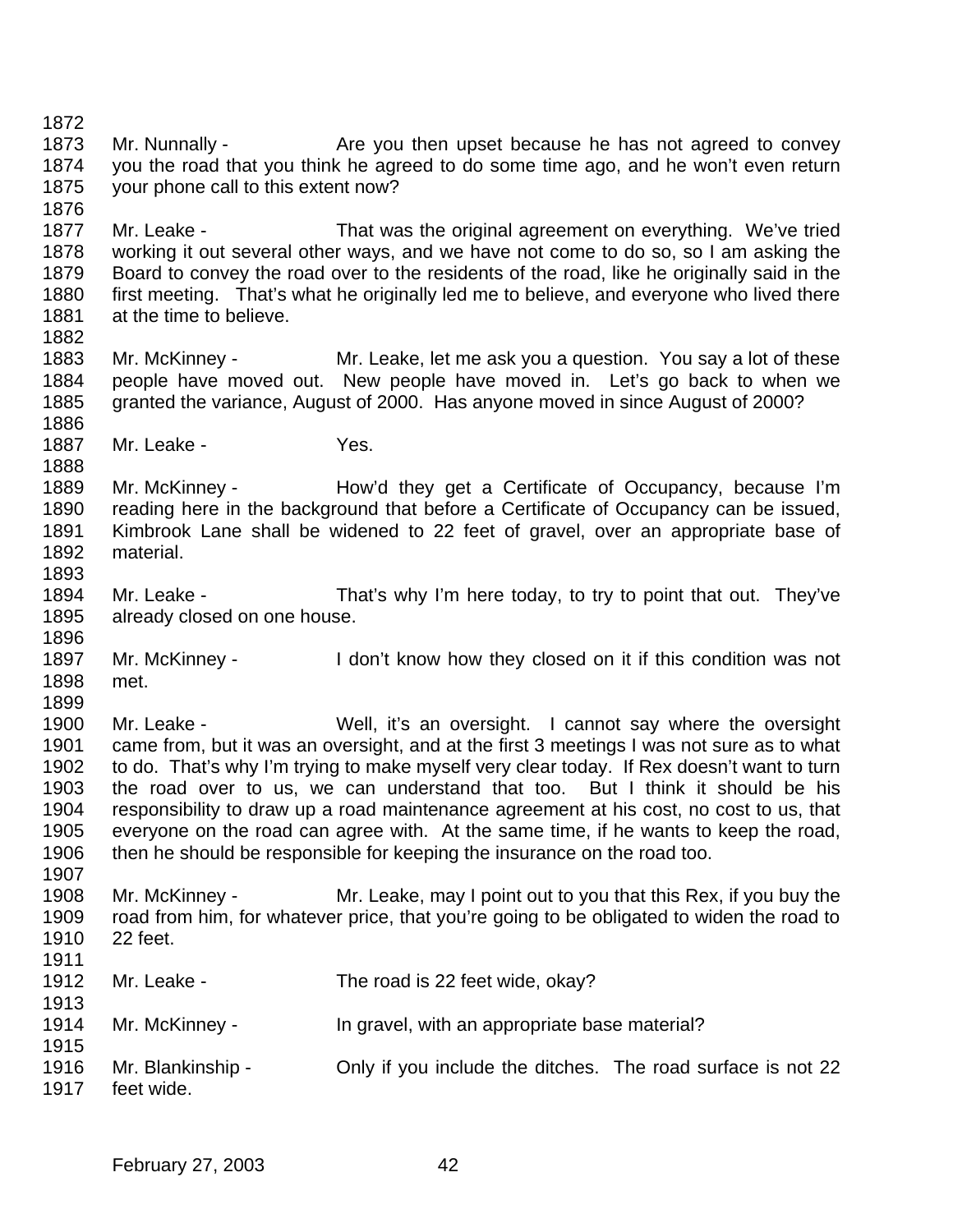1919 Mr. McKinney - It says the lane shall be widened to 22 feet of gravel over an appropriate base material. Somebody is supposed to do this. Now if you buy the road, you're going to be obligated to do that. Mr. Leake - I hadn't really finished with my speech that I wrote out. I'm not a spokesperson, so that's why I had to write it all out, and I apologize for it. 1926 Mr. Nunnally - That's all right. You're doing fine. I think I was the one who<br>1927 interrupted vou. please excuse me. interrupted you, please excuse me. 1929 Mr. Leake - Let me see if I can find my place. 1931 Mr. Wright - I'm having a problem with what this hearing is all about. I thought this was to consider whether or not we would require the road to be widened to 22 feet. Now we're getting into all kinds of stuff that probably wasn't "noticed" for this hearing – is that correct, Mr. Secretary? Mr. Blankinship - I think it all does bear more or less on why the condition was 1937 put on the variances to begin with. 1939 Mr. Wright - But are we in a position to consider anything without notifying all the people involved on the road, if the conditions are going to be changed, other than widening it to 22 feet. I'm talking about a maintenance agreement and all 1942 this – where does all this come in? Mr. Leake - They advised everyone on the road when they asked for these variances that they would do so. I just presented something to you in writing that they said they would do a new maintenance agreement. As far as the road, yes the road needs to be fixed. Since they have used deception to mislead everyone who lives there. Excuse me, I have some letters here that I'd like to present to the Board. 1950 Mr. Wright - Did our condition require a maintenance agreement? 1952 Mr. Leake - In the first 2 meetings, no sir, they did not. At that time, I was under the understanding that they were turning the road over to us. I thought we had this all worked out and a maintenance agreement was going to be drawn up. At only the second variance, when they came back to reduce the road from 30 feet to 22 feet, is when they changed their minds and said no, we're not going to draw up any road maintenance agreement, and no, we're not going to turn the road over to you. There was nothing in writing about that from you. Mr. Blankinship - Let me amplify that a little bit. The conditions on the original variance, I think, did require a maintenance agreement, but they have that one- sentence agreement recorded at the Clerk's Office that says "We will all work together to maintain the road," and that did satisfy the requirement.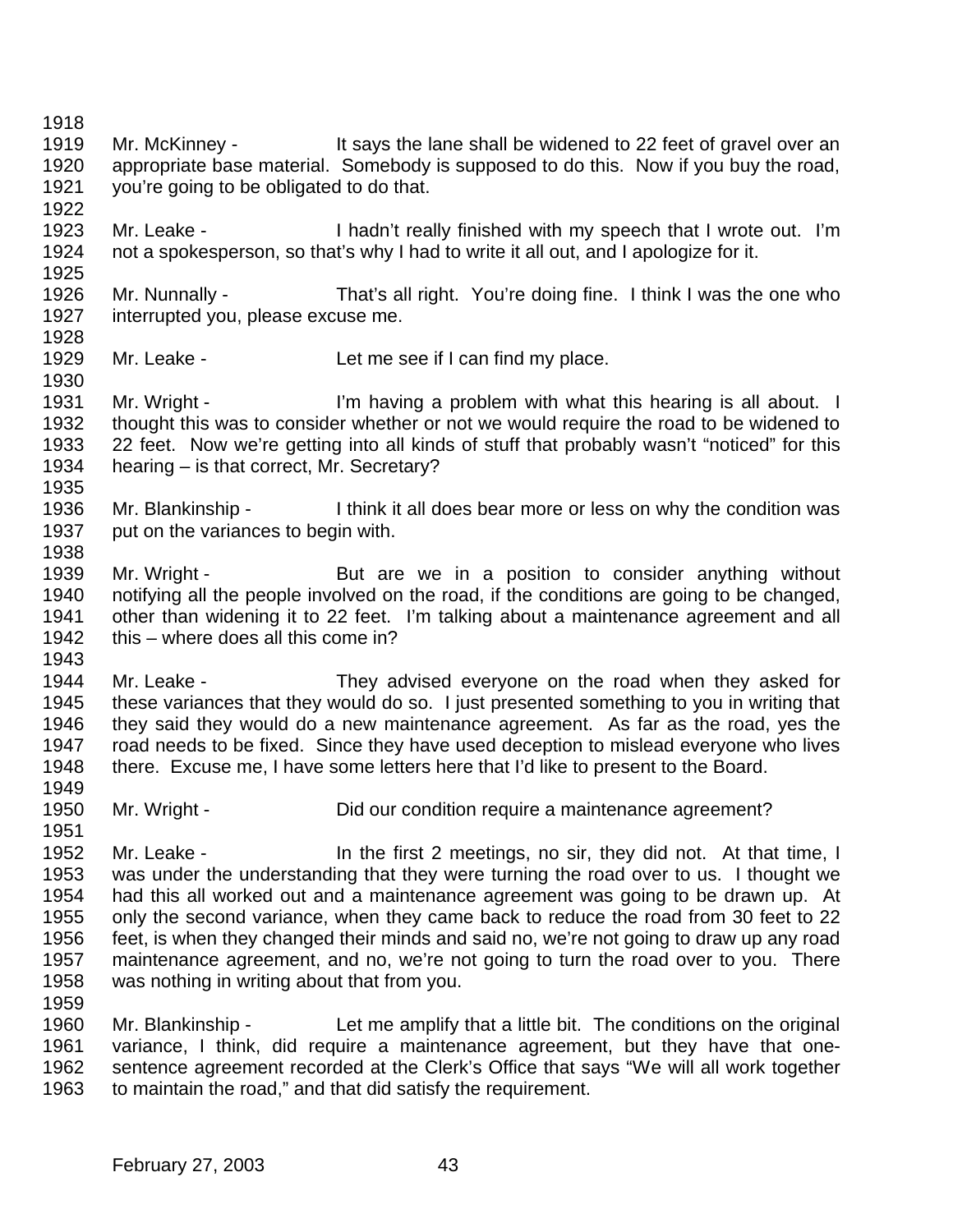| 1964         |                                                                                                                                                                               |                                                                                                |  |
|--------------|-------------------------------------------------------------------------------------------------------------------------------------------------------------------------------|------------------------------------------------------------------------------------------------|--|
| 1965         | Mr. Wright -                                                                                                                                                                  | So that's the maintenance agreement?                                                           |  |
| 1966         |                                                                                                                                                                               |                                                                                                |  |
| 1967         | Mr. Blankinship -                                                                                                                                                             | That did satisfy the requirement.                                                              |  |
| 1968         |                                                                                                                                                                               |                                                                                                |  |
| 1969         | Mr. Nunnally -                                                                                                                                                                | The Sullivans still own the road, is that right? In either case,                               |  |
| 1970         |                                                                                                                                                                               | regardless, it hasn't been widened as it was required to be.                                   |  |
| 1971         |                                                                                                                                                                               |                                                                                                |  |
| 1972         | Mr. Wright -                                                                                                                                                                  | So the only issue before us today here, is whether or not we                                   |  |
| 1973         | require the road to be widened to 22 feet of gravel?                                                                                                                          |                                                                                                |  |
| 1974         |                                                                                                                                                                               |                                                                                                |  |
| 1975         | Mr. Blankinship -                                                                                                                                                             | Right. You have been asked to remove the condition that is                                     |  |
| 1976         | now on those variances.                                                                                                                                                       |                                                                                                |  |
| 1977         |                                                                                                                                                                               |                                                                                                |  |
| 1978         | Mr. Wright -                                                                                                                                                                  | So why are we getting into all this business about the                                         |  |
| 1979         | maintenance agreement?                                                                                                                                                        |                                                                                                |  |
| 1980         |                                                                                                                                                                               |                                                                                                |  |
| 1981         | Mr. Leake -                                                                                                                                                                   | Because that was part of the original meeting we had sir. It                                   |  |
| 1982         |                                                                                                                                                                               | was an oversight that was missed in the first meeting. When I say missed, it was said in       |  |
| 1983         |                                                                                                                                                                               | this room that they were going to do this, and we understood it would happen; it did not       |  |
| 1984         | happen.                                                                                                                                                                       |                                                                                                |  |
| 1985         |                                                                                                                                                                               |                                                                                                |  |
| 1986         | Mr. Balfour -                                                                                                                                                                 | We're not a court of law that we can enforce an agreement.                                     |  |
| 1987         |                                                                                                                                                                               |                                                                                                |  |
| 1988         | Mr. Leake -                                                                                                                                                                   | I understand that sir. But he did tell you that he would draw                                  |  |
| 1989         |                                                                                                                                                                               | up another maintenance agreement, and he would widen the road to 22 feet with a                |  |
| 1990         | good base. He has not done either one.                                                                                                                                        |                                                                                                |  |
| 1991<br>1992 |                                                                                                                                                                               |                                                                                                |  |
|              | Mr. Balfour -                                                                                                                                                                 | The problem of the road is still there. Who's going to do it,                                  |  |
| 1993         |                                                                                                                                                                               | secondly, I gather there is an agreement of record, even though it's a one-sentence            |  |
| 1994         | before us.                                                                                                                                                                    | agreement, there must not be enough detail apparently. Those issues are not really             |  |
| 1995<br>1996 |                                                                                                                                                                               | We've got to enforce what's already been passed, or else make an                               |  |
| 1997         | exception and not require it any further, which is what we've been asked to do today<br>apparently. What is your position on that? To eliminate the requirement that it be 22 |                                                                                                |  |
| 1998         | feet?                                                                                                                                                                         |                                                                                                |  |
| 1999         |                                                                                                                                                                               |                                                                                                |  |
| 2000         | Mr. Leake -                                                                                                                                                                   | No sir, I'm asking that it be 22 feet.                                                         |  |
| 2001         |                                                                                                                                                                               |                                                                                                |  |
| 2002         | Mr. Balfour -                                                                                                                                                                 | Didn't you have a picture up there a minute ago that looked                                    |  |
| 2003         | like it wasn't?                                                                                                                                                               |                                                                                                |  |
| 2004         |                                                                                                                                                                               |                                                                                                |  |
| 2005         | Mr. Leake -                                                                                                                                                                   | Yes sir, that's a good picture right there. He showed you the                                  |  |
| 2006         |                                                                                                                                                                               | good pictures; I'm showing you the other part of the story. This is the road, and you see      |  |
| 2007         |                                                                                                                                                                               | the ruling right there; the rule is touching a tree on one side of the road, and it's touching |  |
| 2008         |                                                                                                                                                                               | a tree on the other side of the road. My truck is parked in the middle of it, and you can      |  |
| 2009         |                                                                                                                                                                               | see where the gravel is. The rest of it is mud, ditches, stumps, and it does have a light      |  |
|              |                                                                                                                                                                               |                                                                                                |  |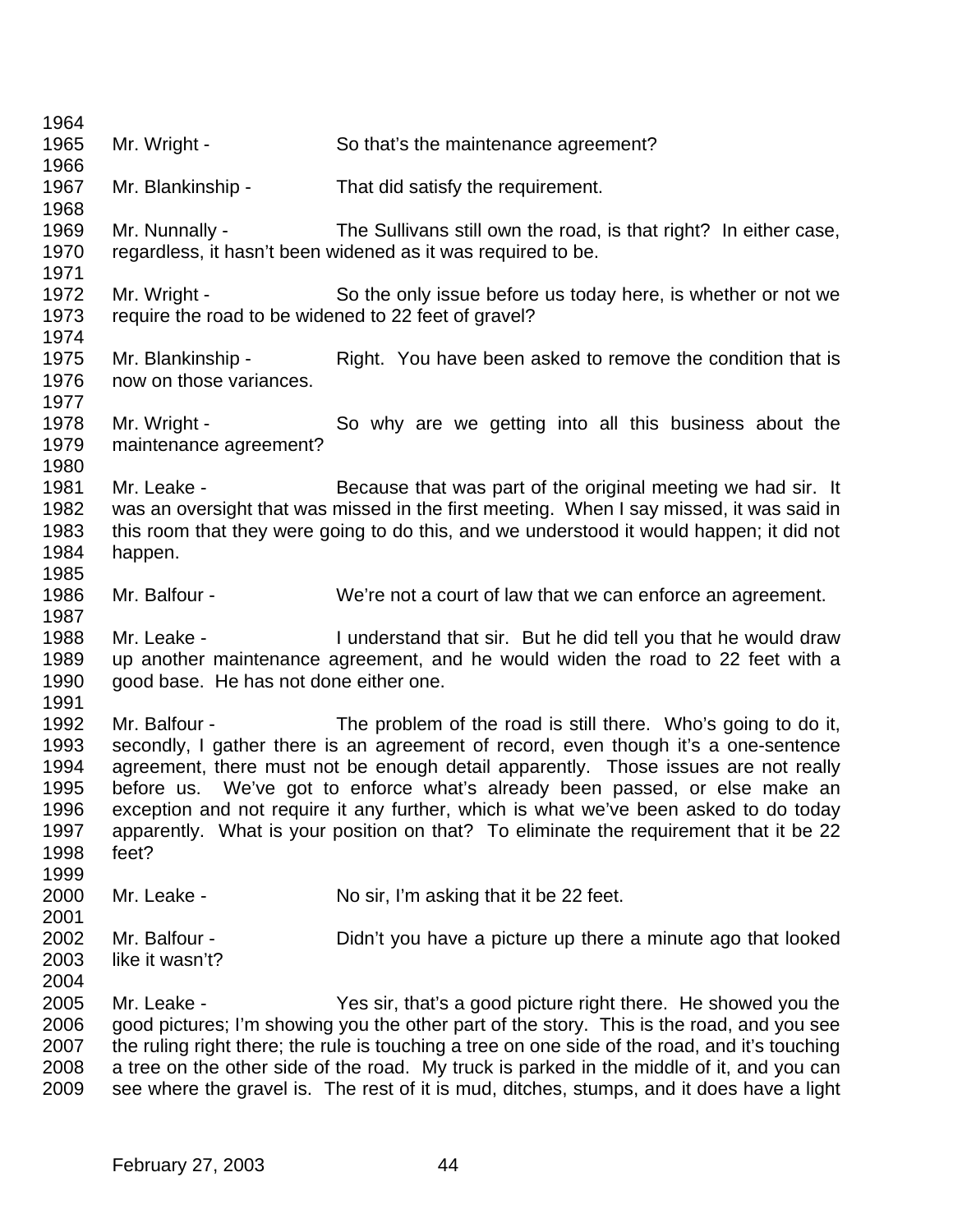coating of gravel. If you get into those leaves, you are going to be down into the mud. We understand what he's asking is to be relieved of having to do it to the rule. 2013 Mr. Leake - No sir. Mr. Wright - You're opposed to it? 2017 Mr. Leake - Correct. Mr. Nunnally - So you're opposed to the requirement that it be widened; you'd like it to stay the way it is? *Multiple voices -* No, no, no, no – he wants the condition to remain. 2023<br>2024 Mr. Leake - The Sullivans do not want to do anything else to the road, then we, the neighbors, ask him to convey the road over to us like he originally said, and then we'll ask the Board to drop that from the variance, and then we'll take care of the road the way we can together. But only drop this variance (condition) if he turns the road over to us. Mr. Wright - So you're saying that you would have a road that's less than 22 feet wide? Mr. Leake - We can take care of it ourselves. The problem is that someone else owns the road, who doesn't care about it, and is very deceiving to this Board and to the people who live there. Mr. Wright - That's not what I asked you. I said "do you want a road that's 22 feet wide or less than 22 feet wide?" Mr. Leake - There again, this is a picture of the road between Virginia Mabry and Pam Day's houses. Mr. Wright - You haven't answered my question. The question is "do you want a road that's 22 feet wide, or do you want it less than 22 feet wide?" 2046 Mr. Leake - I'm getting there. I want it 22 feet, but I have a problem with that too. I was advised that if he put a road in there that's 22 feet, that they will tear the pipes up, out of the driveways, and they will not put them back. Mr. Blankinship - Twenty-two feet, in the context of this condition, means 22 feet of travel way, and then about 6 feet of ditch on each side. What you have now is about 16 feet of travel way, with 6 feet of ditch. So center of ditch to center of ditch is about 22 feet, but that does not comply with the condition. The condition would be 22 feet of travel way, plus the ditches. There's no way to do that without tearing out the existing ditches and moving them 3 to 6 feet out.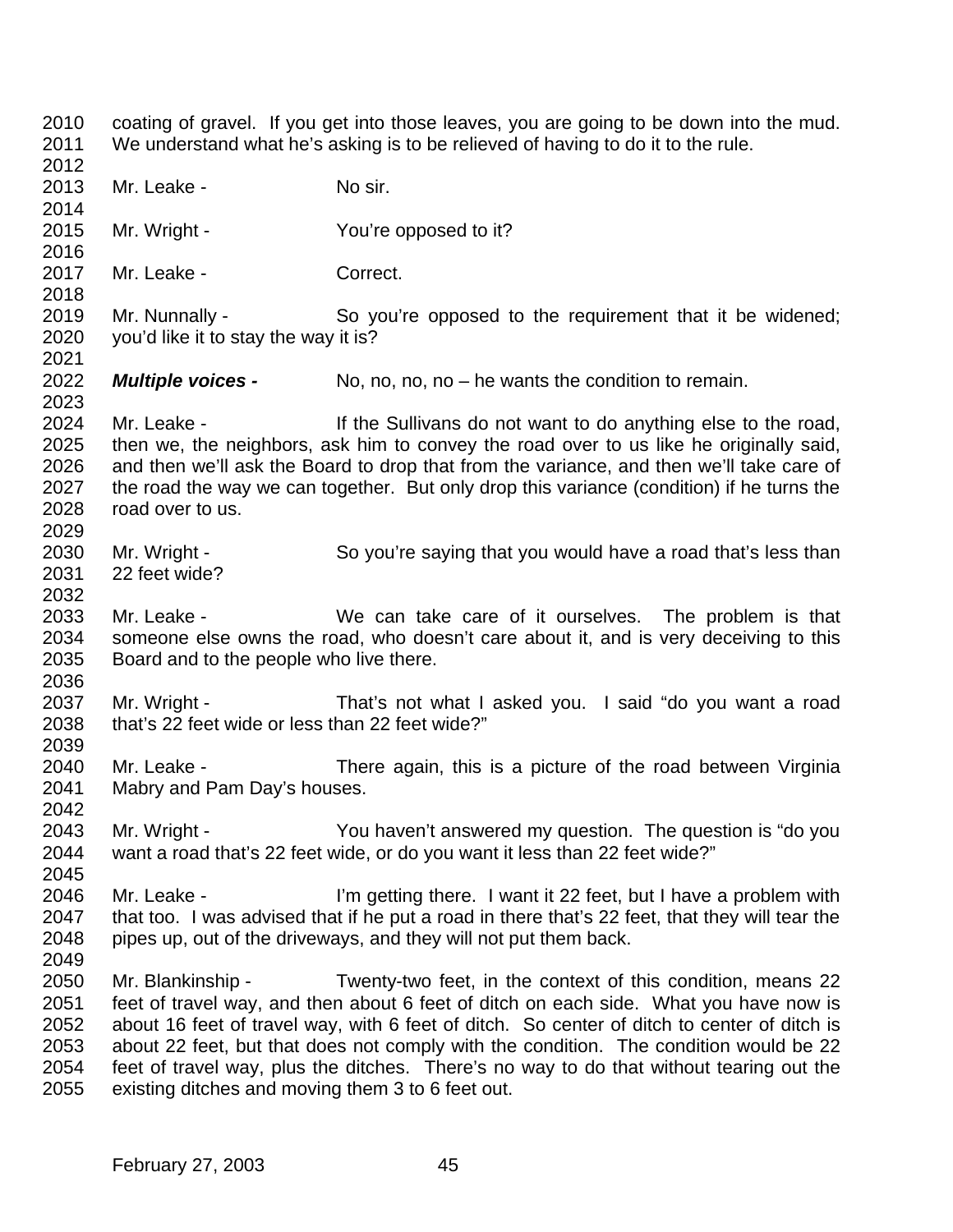2057 Mr. Leake - If I can finish, right here it's 21 feet from pipe to pipe. Twenty-two feet down the road is fine, but if they're going to tear these pipes out and not put them back, as I have been told they're not going to put them back, then I request that the Board reduce the road, just in from of Pam Day's and Virginia Mabry's houses, to 20 feet. That way those pipes can stay in the ground. If they've got to do it 22 feet the whole way, then I ask the Board to make sure that they put the pipes back in place like they belong. They're telling us that they're not going to put the pipes back. Mr. Balfour - They, being the Sullivans, since they own the road? Mr. Leake - The Sullivans will not speak to us. Brad Harris stated that in Rex's behalf. Mr. Nunnally - So you want us, if we could, to put a condition on there, and leave everything like it is, but put a condition that upon their widening the road as 2072 they're required to do, that they replace the pipes as part of the widening, or reinstall the pipes. 2075 Mr. Leake - And I'd also like to get another road maintenance agreement drawn up. That is expensive. Mr. Kirkland - Right now you pay \$50 a year, is that correct? 2080 Mr. Leake - Right now I don't pay anything. The letter states that the three people who lived there a long time ago, have to pay \$50 toward maintaining the 2082 road. That's all it states. Mr. Nunnally - You don't like it that he won't sell it to you, but that's something that you understand we can't do anything about it. Mr. Leake - I understand that. I have no problem with that. 2089 Mr. Balfour - So you're saying, "well, if I take the facts the way they are,<br>2090 he's not going to sell it to me at any price, then at least make him do the road and make he's not going to sell it to me at any price, then at least make him do the road and make him put the pipes back." Mr. Leake - Mr. Harris just advised you, I think it was at \$20,000 to widen this road. I'm telling you that if he turns the road over to us, we'll accept it the way it is and ask the Board to drop the condition. Mr. McKinney - To 20 feet? Mr. Leake - No, I'll ask to drop it completely if he turns the road over to us, but if he wants to spend \$10,000 or \$20,000, whatever he said ….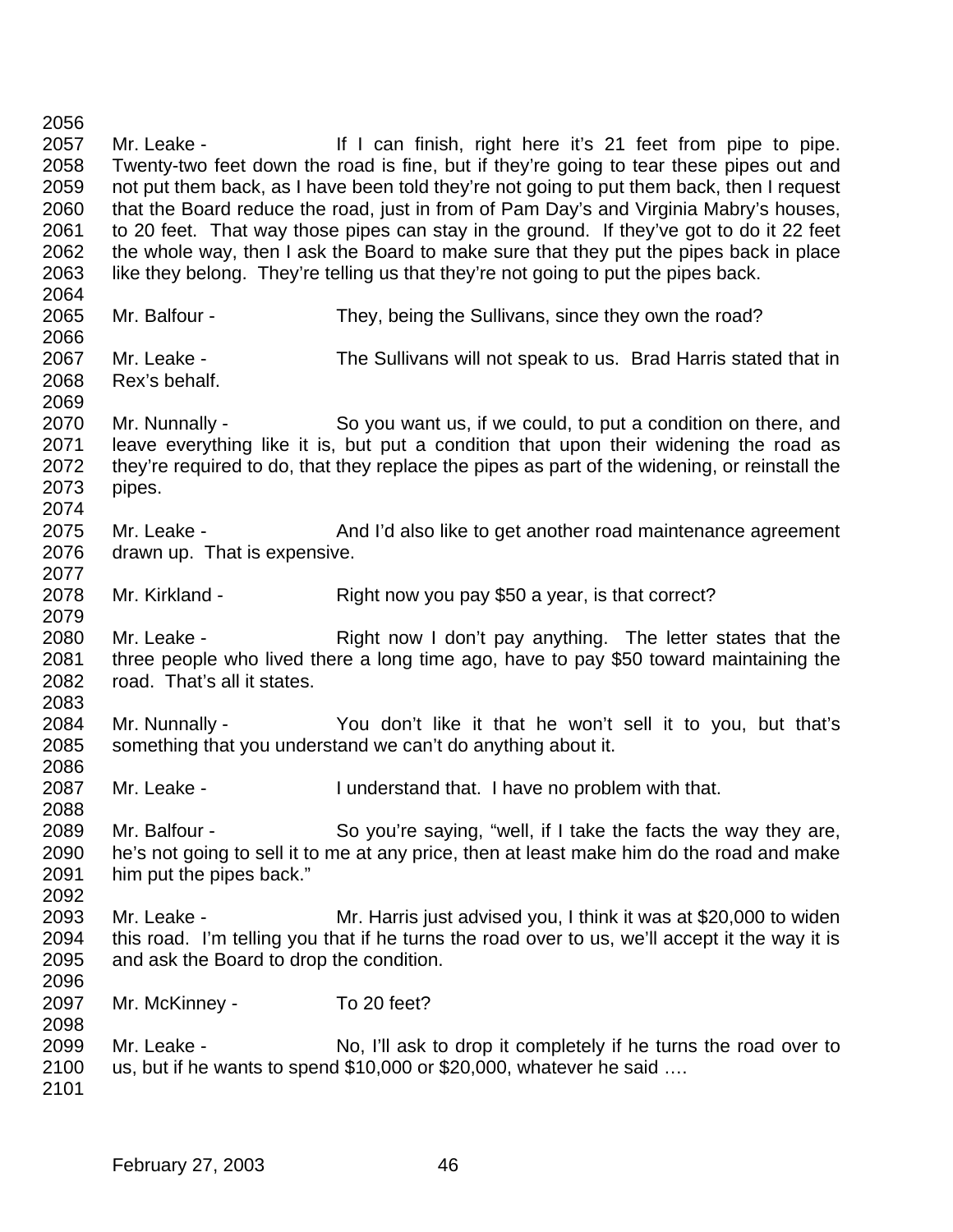Mr. Kirkland - Blackmail? Mr. Leake - No, it's not blackmail, no sir, it's not, but we want the 22 feet. If he wants to spend the money to do it, so be it, or he can do like he originally said, and 2106 turn the road over to us. Mr. Kirkland - What do you think a reasonable road would be down there? We've talked 22, 16, 18, 10, 12, what do you think a reasonable road would be if we dropped part of that variance? Right now you're saying, you just want to buy the road, and you don't care about what the road looks like after you buy it? Mr. Leake - No, I'm saying if we, the residents, owned the road, we can take care of the road amongst ourselves, not having someone own the road who doesn't live there, doesn't care about it, and could care less about having a road that everyone else has got to take care of. We can take care of the road ourselves, if we own it ourselves. The way it is now, we have no say-so on the road at all. We can decide what a reasonable road would be at that time. 2120 Mr. Kirkland - Have you got some reasonable facts, Mr. Blankinship? Mr. Blankinship - The County's standard for a residential street like that, I'm almost positive, is 18 feet. My eye is not falling on it right now. This is (referring to Code) more about depth, not width, what is an appropriate base material. 2126 Mr. Kirkland - That's 18 feet of travel way, ........... Mr. Blankinship - ………. 2 nine-foot lanes, and then the ditches beyond that. Mr. McKinney - Then you have emergency vehicles coming in there, fire engines and things like that …………. Mr. Blankinship - They require 16 feet of travel way, plus 6 feet of clearance. That's what I view as the minimum acceptable. Mr. McKinney - That's 22 feet. Mr. Blankinship - Sixteen feet of travel way ……… Mr. McKinney - You said plus 6 feet of ditch – that makes a total of 22 feet. Mr. Blankinship - Actually, it would be more because it's 6 feet on each side usually, 3 feet down and 3 feet up. Mr. McKinney - Sixteen and 12 then. Mr. Blankinship - Yes. Twenty-eight feet of easement width. We usually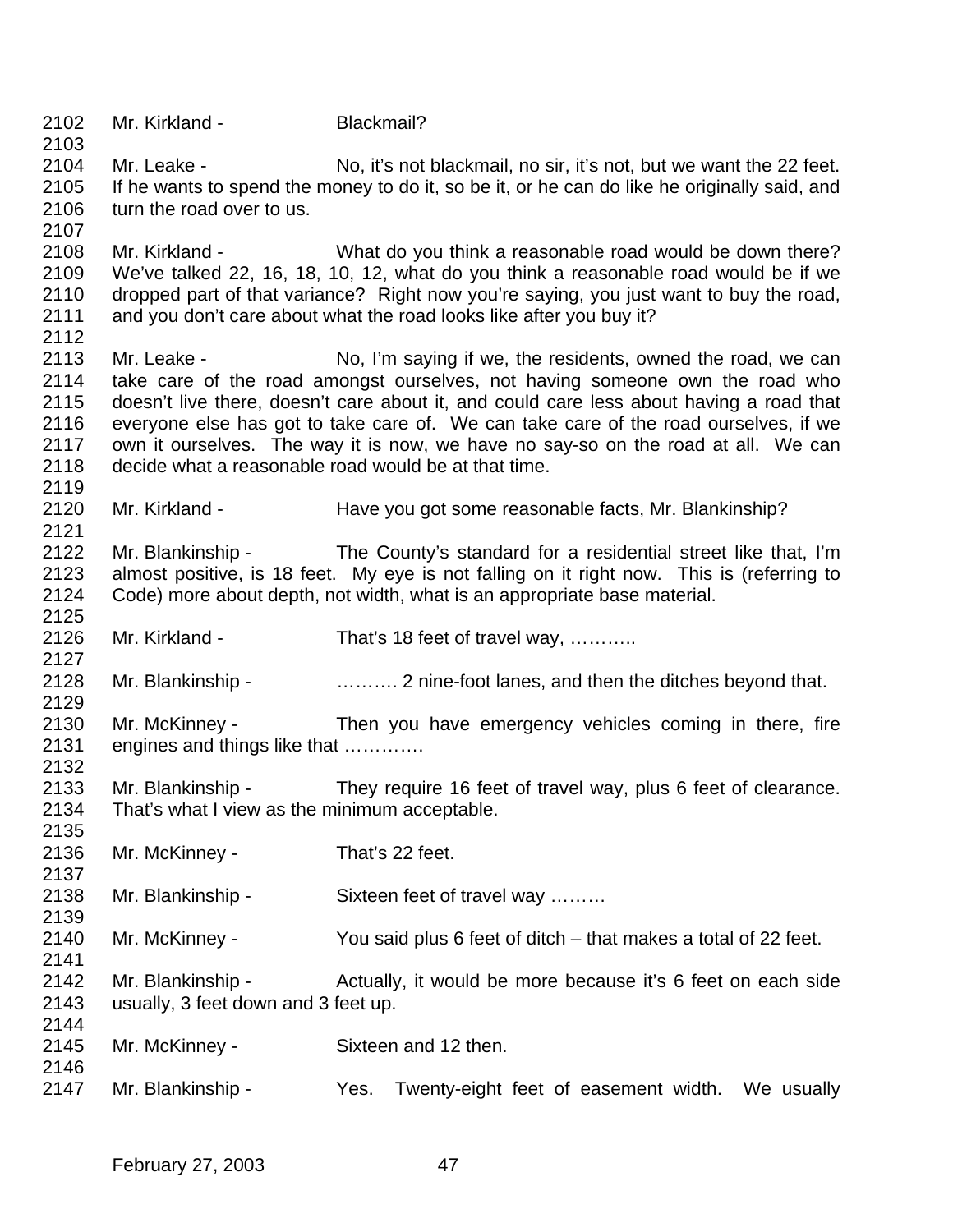2148 require a 30-foot easement, with sixteen feet .......

 Mr. Leake - That seems that it would be logical if it's going to cost, \$10,000 or \$20,000 to fix this road the way the County has requested him to do so. It would seem logical to turn the road over to someone else and get out from underneath that expense. Let us handle the road; we can take care of it. We'll all chip in; we'll widen it to where we want to widen it, rather than have someone else come in there and own it and spend \$10,000, and then we'll still have to take care of it ourselves.

- Mr. McKinney Mr. Leake, we've already put a condition on it of 22 feet, for safety purposes and all kinds of things. You can't come in here and say, "sell me the road, and we'll take care of it the way we want to take care of it."
- Mr. Leake I'm not telling you that, no I'm not.

Mr. McKinney - You just said that.

 Mr. Leake - No, I'm saying "if he would do this, it would seem logical." That's totally up to him. No, I'm not asking the Board to do that, no I'm not. 

- Mr. McKinney The logical thing is to have the road 22 feet, we don't care who does it.
- 2171 Mr. Kirkland - And that he puts the pipes back when he does the 22-foot widening.

2174 Mr. Balfour - Anyone else got any questions for Mr. Leake? I think we see what you're saying. That is, make them do what they're supposed to, and put the 2176 pipes back too. Any other questions for the moment? Thank you sir. Yes sir. 

- Mr. McKinney Mr. Harris, are you a Reverend, or are you the builder, or are you both?
- Rev. Harris Well, at this time, I didn't want to get into all that, and I guess we have to. First of all, Mr. Blankinship, the requirement is 16 feet of road surface ……….
- Mr. McKinney Excuse me, sir, I asked you a question. Are you a Reverend, or are you a builder?
- Rev. Harris I am a Reverend; I am the builder. I wanted to clarify one point though. Is the County's requirement 16 feet of road surface plus 3 feet of clearance, which could be considered a ditch, on each side, is that correct, for fire?
- Mr. Blankinship That's the minimum fire access.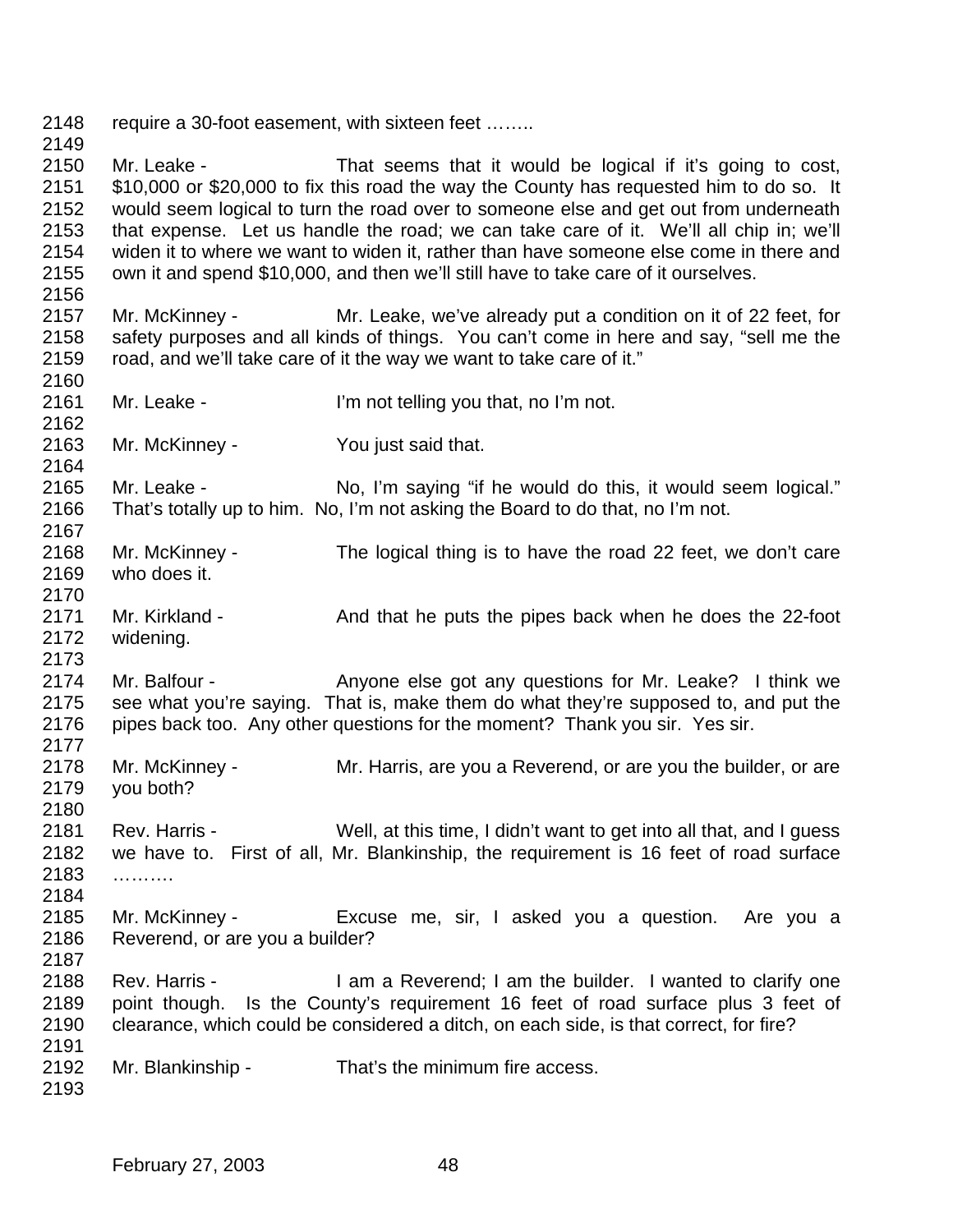| 2194<br>2195                                                                                                                 | Rev. Harris -                                                | It doesn't require 22 feet; it requires 16 feet?                                                                                                                                                                                                                                                                                                                                                                                                                                                                                                                                                                                                                                                                                                                                                                                                                                                                                                                                                                                                                                                                                                                                                                                                                                                                                                                                                                                                                              |
|------------------------------------------------------------------------------------------------------------------------------|--------------------------------------------------------------|-------------------------------------------------------------------------------------------------------------------------------------------------------------------------------------------------------------------------------------------------------------------------------------------------------------------------------------------------------------------------------------------------------------------------------------------------------------------------------------------------------------------------------------------------------------------------------------------------------------------------------------------------------------------------------------------------------------------------------------------------------------------------------------------------------------------------------------------------------------------------------------------------------------------------------------------------------------------------------------------------------------------------------------------------------------------------------------------------------------------------------------------------------------------------------------------------------------------------------------------------------------------------------------------------------------------------------------------------------------------------------------------------------------------------------------------------------------------------------|
| 2196<br>2197                                                                                                                 | Mr. Blankinship -                                            | That's the minimum requirement for fire.                                                                                                                                                                                                                                                                                                                                                                                                                                                                                                                                                                                                                                                                                                                                                                                                                                                                                                                                                                                                                                                                                                                                                                                                                                                                                                                                                                                                                                      |
| 2198<br>2199                                                                                                                 | Rev. Harris -                                                | But the road is only 16 feet.                                                                                                                                                                                                                                                                                                                                                                                                                                                                                                                                                                                                                                                                                                                                                                                                                                                                                                                                                                                                                                                                                                                                                                                                                                                                                                                                                                                                                                                 |
| 2200<br>2201                                                                                                                 | Mr. Blankinship -                                            | That's not really relevant to this case.                                                                                                                                                                                                                                                                                                                                                                                                                                                                                                                                                                                                                                                                                                                                                                                                                                                                                                                                                                                                                                                                                                                                                                                                                                                                                                                                                                                                                                      |
| 2202<br>2203<br>2204                                                                                                         | Rev. Harris -<br>perceived that the County requires 22 feet. | I just want to make sure I understand, because it could be                                                                                                                                                                                                                                                                                                                                                                                                                                                                                                                                                                                                                                                                                                                                                                                                                                                                                                                                                                                                                                                                                                                                                                                                                                                                                                                                                                                                                    |
| 2205<br>2206                                                                                                                 | (Unintelligible)                                             |                                                                                                                                                                                                                                                                                                                                                                                                                                                                                                                                                                                                                                                                                                                                                                                                                                                                                                                                                                                                                                                                                                                                                                                                                                                                                                                                                                                                                                                                               |
| 2207<br>2208                                                                                                                 | Mr. Blankinship -                                            | In this case the County has required 22 feet.                                                                                                                                                                                                                                                                                                                                                                                                                                                                                                                                                                                                                                                                                                                                                                                                                                                                                                                                                                                                                                                                                                                                                                                                                                                                                                                                                                                                                                 |
| 2209<br>2210                                                                                                                 | Mr. McKinney -                                               | It's a condition on the variance.                                                                                                                                                                                                                                                                                                                                                                                                                                                                                                                                                                                                                                                                                                                                                                                                                                                                                                                                                                                                                                                                                                                                                                                                                                                                                                                                                                                                                                             |
| 2211<br>2212<br>2213                                                                                                         | Rev. Harris -<br>department requirement.                     | It's a condition on the variance; I'm asking for the fire                                                                                                                                                                                                                                                                                                                                                                                                                                                                                                                                                                                                                                                                                                                                                                                                                                                                                                                                                                                                                                                                                                                                                                                                                                                                                                                                                                                                                     |
| 2214<br>2215<br>2216                                                                                                         | Mr. Balfour -<br>feet of gravel.                             | What we're saying is, it's already a condition that says 22                                                                                                                                                                                                                                                                                                                                                                                                                                                                                                                                                                                                                                                                                                                                                                                                                                                                                                                                                                                                                                                                                                                                                                                                                                                                                                                                                                                                                   |
| 2217<br>2218<br>2219<br>2220                                                                                                 | Rev. Harris -<br>department.                                 | The variance is at 22 feet. I was asking about the fire<br>department. I just wanted to clarify that point, that it's not a requirement of the fire                                                                                                                                                                                                                                                                                                                                                                                                                                                                                                                                                                                                                                                                                                                                                                                                                                                                                                                                                                                                                                                                                                                                                                                                                                                                                                                           |
| 2221<br>2222<br>2223                                                                                                         | Mr. Balfour -                                                | Right. We made it a requirement at 22 feet of gravel over an<br>appropriate base material. What do you guys say about putting the pipes back?                                                                                                                                                                                                                                                                                                                                                                                                                                                                                                                                                                                                                                                                                                                                                                                                                                                                                                                                                                                                                                                                                                                                                                                                                                                                                                                                 |
| 2224<br>2225<br>2226<br>2227<br>2228<br>2229<br>2230<br>2231<br>2232<br>2233<br>2234<br>2235<br>2236<br>2237<br>2238<br>2239 | Rev. Harris -                                                | We'll put the pipes back if you require it. If you require the<br>22 feet, and that's your judgment, the pipes will be put back. The issue is the road. The<br>road was offered for sale. I came to a variance request representing the Wagners, and<br>at that time, this is where the issue came to everyone's knowledge. At that time, it was<br>agreed by the Board that I would go and try to mediate this. I am a minister, and that's<br>part of my calling, and I'm also a builder who will be building on this property and want<br>to see this settled before I get there. I asked everyone on the road, through Mr. Leake,<br>to have a meeting in his home to see if we could settle this. We met in early December.<br>At that time, we discussed many options of what could be done, and we agreed,<br>unanimously, and I hope Mr. Leake will agree to this, that the road will be purchased by<br>all the residents for \$4,000. They have attempted to form an association, and as I<br>understand it, because of the additional cost of forming an association, they have not<br>presented another proposal to the Sullivans or to me. It's just been up in the air ever<br>since. Agreement was made, so it would not be proper, at least from our perspective, to<br>say that the Sullivans have not offered to sell the road. I do not believe that the issue<br>here is about the 22 feet; I think it's about the road and who owns it and who maintains |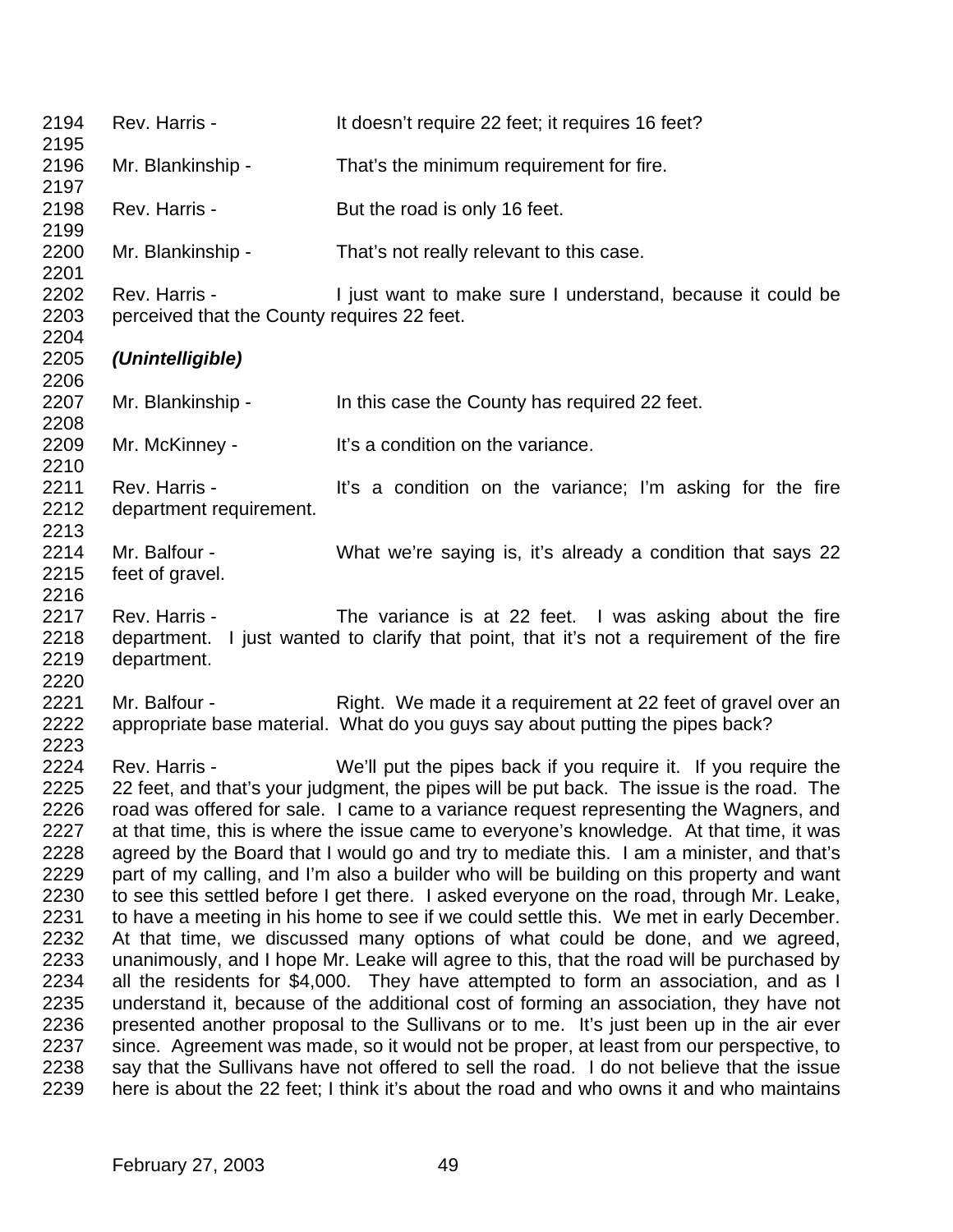it. As I understand it, the Sullivans are willing to sell the road to the residents on the road, and it has been agreed on a figure of \$4,000. Mr. Balfour - In any respect, you're still asking us to relieve you of this 22- foot gravel ……….. Rev. Harris - I would request, and if the Board agrees, it appears that we could settle this. In between, make a deferral, and settle this with the residents finally. In my opinion, this is about the road and who owns it; it's not about the 22 feet. Ms. Day and her neighbor across the street, Ms. Wagner and her mother, 4 people who live on the road, have either written or told me verbally, they do not want this road expanded. They do not want to lose their front yard. Whatever that figure will work out to be, they like to keep what they have. This was driven by who owns the road and who's maintaining the road. Mr. Balfour - You're asking us to defer it for a month? 2257 Rev. Harris - Yes sir. Mr. McKinney - I'd like to say one thing. Like Mr. Wright said, what's before us is, you wanted a variance from the public street frontage, to build your 2 houses, is that correct? 2263 Mr. Blankinship - Three, but yes. Rev. Harris - One has already been built, two have been built, and one is waiting for a building permit. Mr. McKinney - So if we gave you this, do you understand that before you 2269 get a CO, that now the flag has been raised, that this road has got to be taken care of? Do you understand that? Rev. Harris - I understand that somebody needs to take care of the road, yes. Mr. McKinney - Before you can get a CO on these houses you intend to build. In other words, you can go ahead a build these houses, but you've got to meet this condition that was put on this road. Rev. Harris - The variance that I have does not have that condition on it. 2281 Mr. Blankinship - He's talking about the 3 that are before him this morning. Rev. Harris - The house that I'm building, this requirement is only if I do any damage to the road, that I fix the road.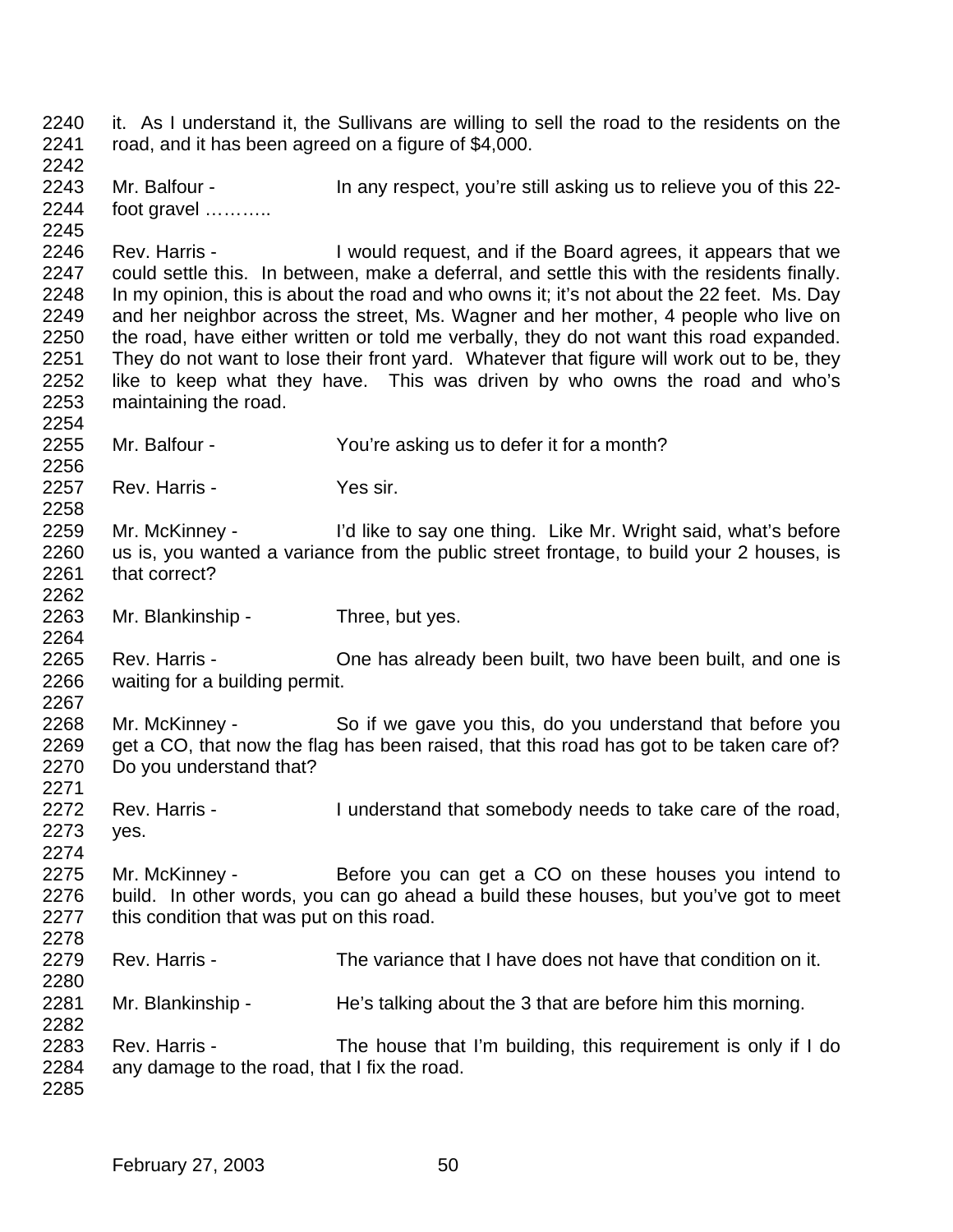Mr. McKinney - No, no, no, it states that before a Certificate of Occupancy is issued, Kimbrook Lane shall be widened to 22 feet of gravel over an appropriate base material. So you build the houses, but you can't get a CO till this condition is met, unless we remove it. Rev. Harris - Unless you remove it. Correct. I understand that. Mr. Balfour - Do I hear a motion that we defer it for 30 days? After an advertised public hearing and upon a motion by Mr. Wright, seconded by Mr. Kirkland, the Board **deferred** applications **A-80-2003, A-81-2003, and A-82-2003** for a variance to amend a previous variance at 1550, 1590, and 1600 Kimbrook Lane (Tax Parcels 149-A-82, 156-A-68, and 156-A-69B). The case was deferred, at the request of the applicant, from the February 27, 2003, until the March 27, 2003, meeting. 2301 Affirmative: Balfour, Kirkland, McKinney, Nunnally, Wright 5 Negative: 0 Absent: 0 **A - 21-2003 COLONIAL FIRST PROPERTIES, LLC D/B/A GOLD CITY** appeals a decision of the Planning Director pursuant to Section 24- 117 of Chapter 24 of the County Code to adult business at 7103 Brook Road (Club Court) (Parcel 784-751-9627), zoned B-3, **Business District (Fairfield).** The appeal is not met. Colonial First 2310 Properties, LLC d/b/a Gold City appeals a decision of the Director of Planning pursuant to Section 24-117 of the County Code concerning four notices of violation at 7103 Brook Road (Club Court) (Parcel 784-751-9627), zoned B-3, Business District (Fairfield). Mr. Blankinship - Of those four notices, I have been informed this morning, 2317 that the County is going to withdraw one of the four, which had to do with the hours of operation, so we're still going forward with the appeal of three of the notices, and the County has withdrawn the fourth notice. 2321 Mr. Balfour - All who expect to testify in this matter, would you stand and raise your right hand and be sworn please? Mr. Blankinship - Do you swear that the testimony you are about to give is the truth, the whole truth, and nothing but the truth, so help you God? 2327 Mr. Dawson - I do. My name is Wayne Dawson; I'm the attorney for Gold City, as of late yesterday afternoon in this matter. I know that the County Attorney is 2329 going to object to it. I came this morning, partly prepared to go forward if I had to, ask for continuances of this matter to another day to allow me to get prepared. I met with Mr. White yesterday evening about 4:30, reviewed some of the papers he had. He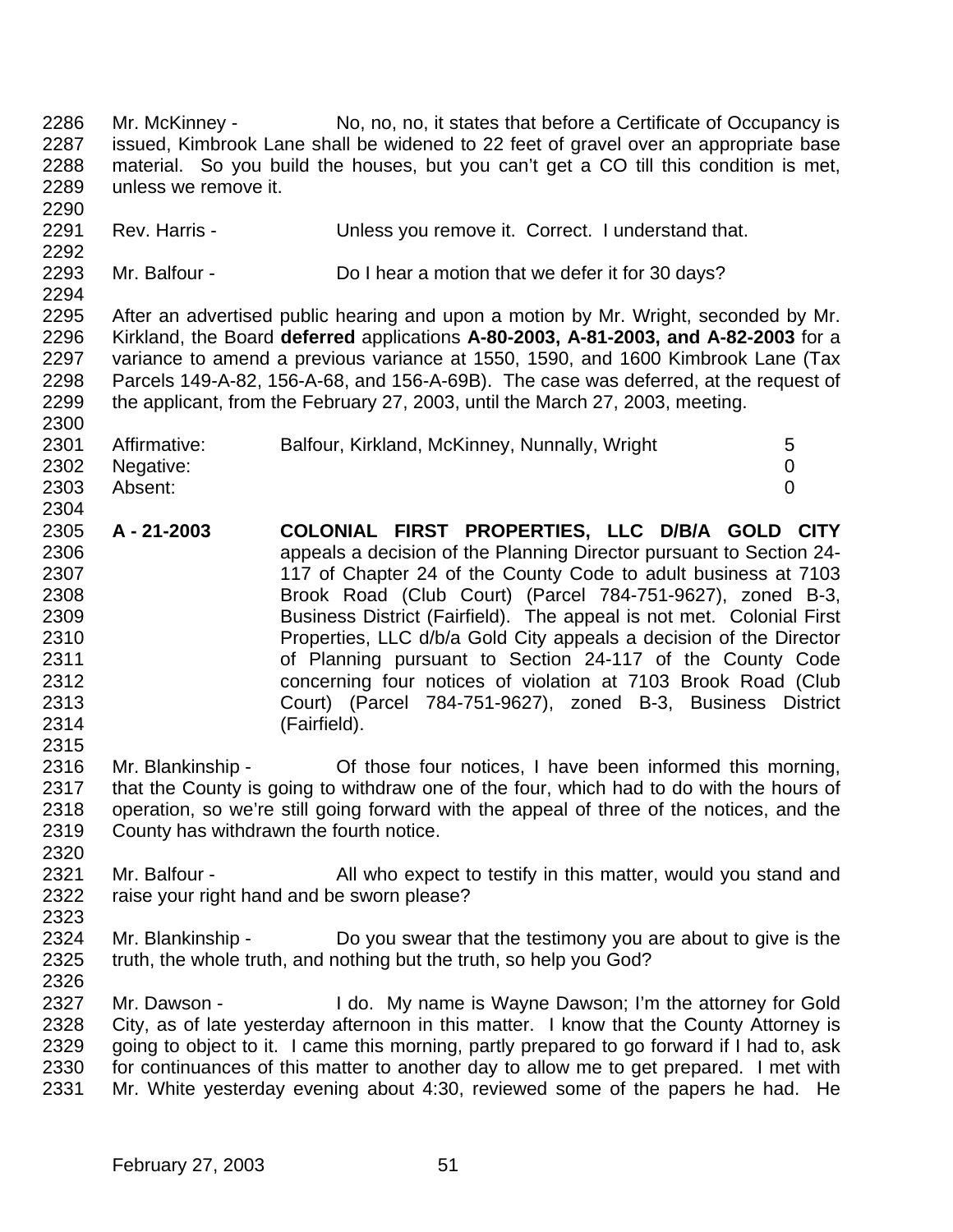didn't have all of the ordinances. I've been talking with the County Attorney some this morning, who showed me other ordinances. I'm in the unenviable position of an attorney going in to argue something when he doesn't feel like he's got it all together. He hasn't reviewed everything that needs to be reviewed, and I don't have the familiarity with the County ordinances that the County Attorney has, because I haven't had the time to prepare for this matter this morning.

2339 Mr. Balfour - Are you asking us to defer it to next month. Mr. Dawson - I would like to defer it if at all possible. Mr. Balfour - Your client's acceptable with that? 2345 Mr. Dawson - My client's acceptable with that, but I think the County is opposed to it. 2348 Mr. Balfour - It would give you a chance to talk to Mr. Tokarz some. He's got an awful lot of cases sitting over there. Do I hear a motion? Mr. McKinney - I want to ask Mr. Tokarz a question first. Mr. Tokarz, can you define adult business for this Board, from the ordinance? Mr. Tokarz - Yes sir. 2355<br>2356 Mr. McKinney - From the ordinance? Mr. Tokarz - Yes sir. 2360 Mr. McKinney - And the Chapter and the Section? Mr. Tokarz - Yes sir. Mr. McKinney - Actually you don't have to define it if you could just give it to us, where it is in the Code, what an adult business is. Mr. Tokarz - It's defined in 2 different places. It's defined in 24-3, which is 2368 the Zoning Ordinance provision. Of course, that is the ordinance provision that is before the Board within your purview. It's also defined in Section 15-158, Henrico County Code. Both of those references are to the County Code. Mr. McKinney - The 15 is not State? 2374 Mr. Tokarz - No sir. That is a County Ordinance that was enacted to require a permit for all adult businesses and to provide certain developmental standards. That was enacted pursuant to the County's police powers under 15.2-1200 of the Code of Virginia. So we have 2 different regulations for adult businesses. We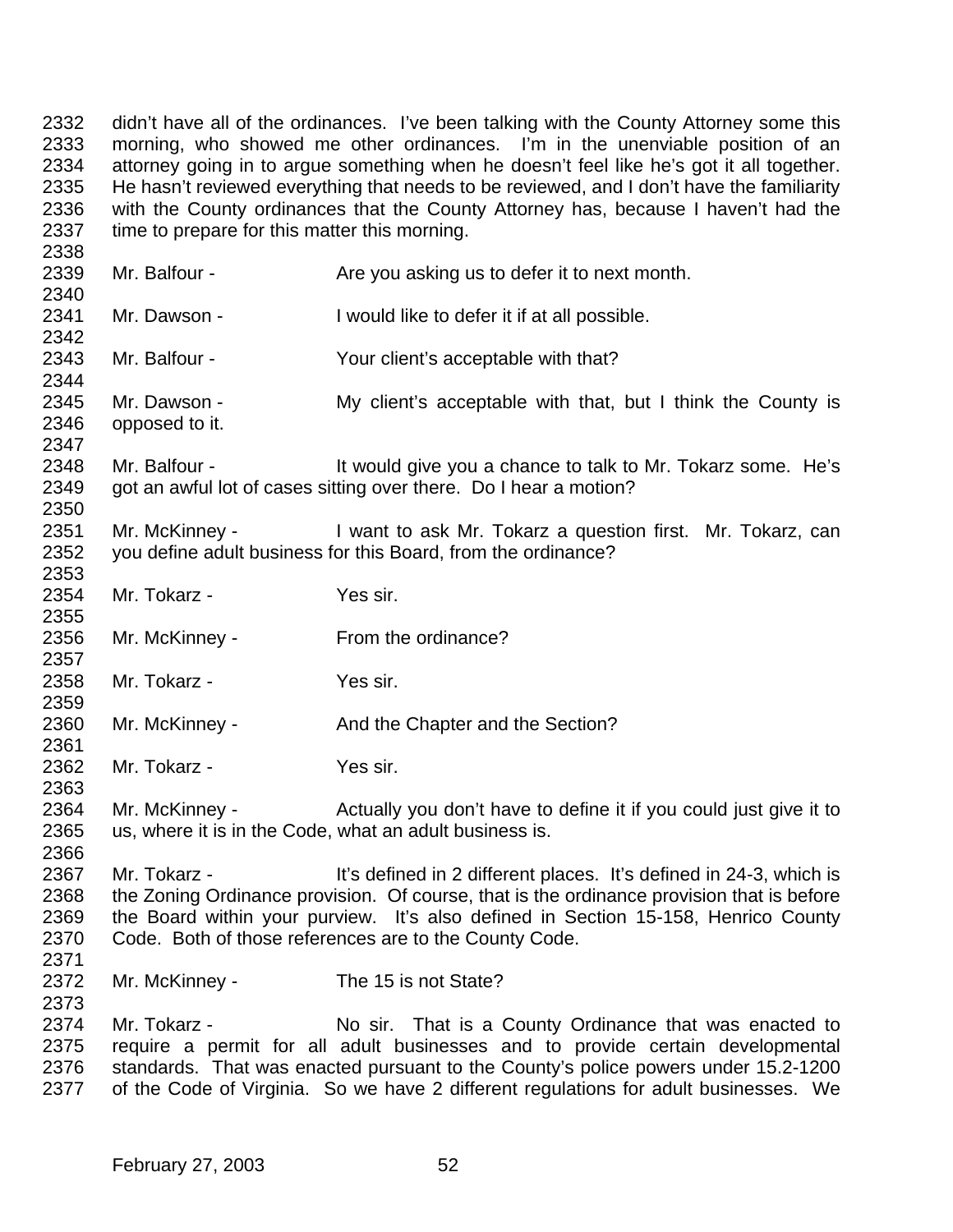- have Police Power regulations under Chapter 15; we have Zoning regulations under Chapter 24. The definitions are identical.
- 2381 Mr. McKinney - Are you in objection to deferring this for 30 days? Mr. Tokarz - Yes sir, we are. The reason we are opposed to this, Mr. McKinney, ………….
- Mr. Balfour Opposed to the continuance or opposed to the request?
- Mr. Tokarz Opposed to the deferral, request for the continuance. The reason is that this notice of violation was served on January 10. It's been almost 2 months. They've had an opportunity to obtain council. For Gold City to come and obtain council on the day before a hearing and then ask for a continuance, in our view, is nothing more than a stall to prevent this Board from hearing a violation, which is of serious concern to a residential neighborhood. What we have is an adult business operating adjacent to a residential neighborhood. It's on the other side of the fence. There's been a murder at that facility. There's been a serious wounding in that parking lot. They're now selling adult merchandise from that store, and we are extremely concerned about the continued operation in violation of the County Ordinance. So we are opposed to the motion for continuance. It's just too late to come in the day before and ask for a continuance, when they've had almost 2 months to get ready for this hearing.
- 2402 Mr. Balfour Have you asked for an injunction in court or anything?
- Mr. Tokarz Yes sir, we have a bill of complaint in the court. There has been a preliminary injunction obtained with respect to lap dancing. We are going to, at some point, amend our bill of complaint to enjoin all of the other violations of the ordinance. That's not filed yet with the court. Part of what we're doing is going through this process in front of the Board of Zoning Appeals, and so a deferral by this Board will prevent us from going forward on the zoning violations in the circuit court. And so there's another detriment by not going on to hear this case, which has been properly advertised and noticed for public hearing. My suggestion to the Board is this. If we, once there is an application for an appeal by Gold City, if we advertise and expect citizens to be ready to present to the Board of Zoning Appeals on a day like today, then we should also expect Gold City to be ready to prepare. They've had more than 30 days notice, more than any citizens have, of any desire to adjust this, and we have citizens here ready to address this. We have Mr. Dawson here. Gold City could have obtained their council long before yesterday. Therefore, we do oppose the request for deferral.
- Mr. McKinney Let's turn the flip side of that coin, Mr. Tokarz. When I 2421 looked at the citations that were written by Mr. Short, they stated that they were in<br>2422 violation of this and this and that on all 4 of them. I called Mr. Short, and he would not violation of this and this and that on all 4 of them. I called Mr. Short, and he would not speak with me about this. He said he was instructed that he couldn't talk with me about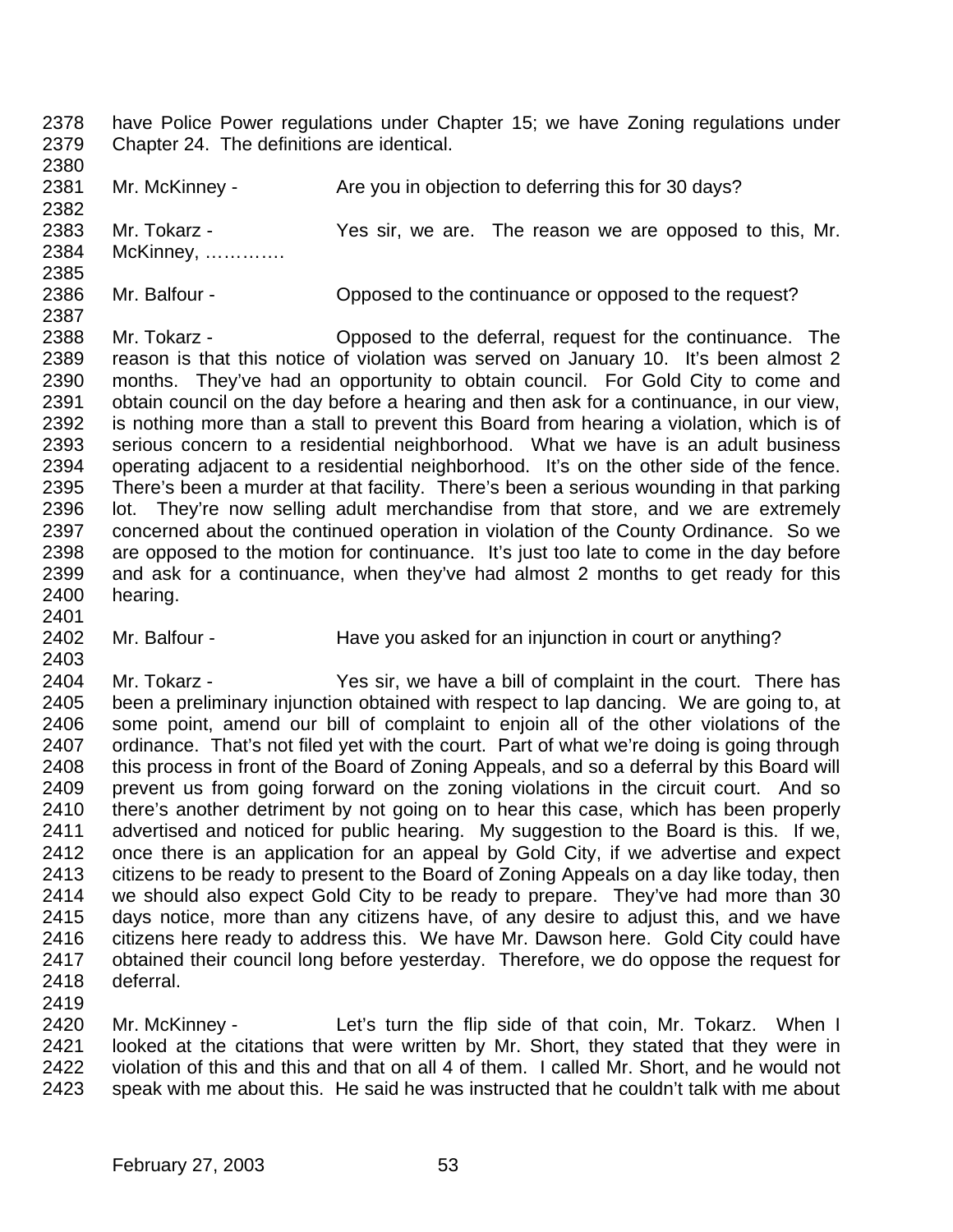it, so I talked with John Marlles, who's the Planning Director. Mr. Blankinship faxed me these codes. None of the other Board members have these; I just got them day before yesterday. I think that they need to read these and interpret what they think the ordinance says, to be able to vote on it properly in their own minds. I see where you're coming from, and I agree with you; I also agree with Mr. Dawson, but as far as the other Board members; they don't know anything about this. I'm the only one who got it. I didn't have a chance to send it to them. In fact, I've told them, and a couple of them have looked at it and don't quite understand it. It would be my wish to defer this for 30 days. 

- 2434 Mr. Blankinship I was under the impression that the County distributed amendments to the Zoning Ordinance to you. We don't do that? You're not on the list of people who get amendments whenever the Code is amended?
- 2438 Mr. McKinney Sure.

- Mr. Kirkland I get some of them, not all of them.
- Mr. McKinney Yes, some of them we get.
- 2444 Mr. Kirkland We get some of them when we get our packets. You'll slip one or two in there.
- Mr. Blankinship When this was amended, last February, you should have been provided copies at that time. I'm appalled to hear that we're not doing that. I'll correct that today.
- Mr. McKinney Well, that's beside the point. It's not beside the point, and I understand that, but there's no other Board member sitting here who has this in their hands. They may have it on their shelf at home somewhere, and have not looked it up. Have any of you guys looked it up?
- 2456 Mr. Wright The way I look at this thing, and I'm sitting here in a quasi-position ………..
- Mr. McKinney Excuse me, Mr. Wright, I've got a motion. If we get a second, maybe we can discuss it.
- 2462 Mr. Balfour I think it was seconded by Mr. Kirkland. Did I hear a second? Is there any second to the motion?
- Mr. Nunnally I'll second so they will be some discussion.
- 2467 Mr. Kirkland Mr. McKinney, I just looked in my briefcase, and I believe I<br>2468 got a copy of the ordinances. looks like dated February 12. 2002 is that the date you got a copy of the ordinances, looks like dated February 12, 2002 – is that the date you have on yours? I guess we got it at the March meeting of last year.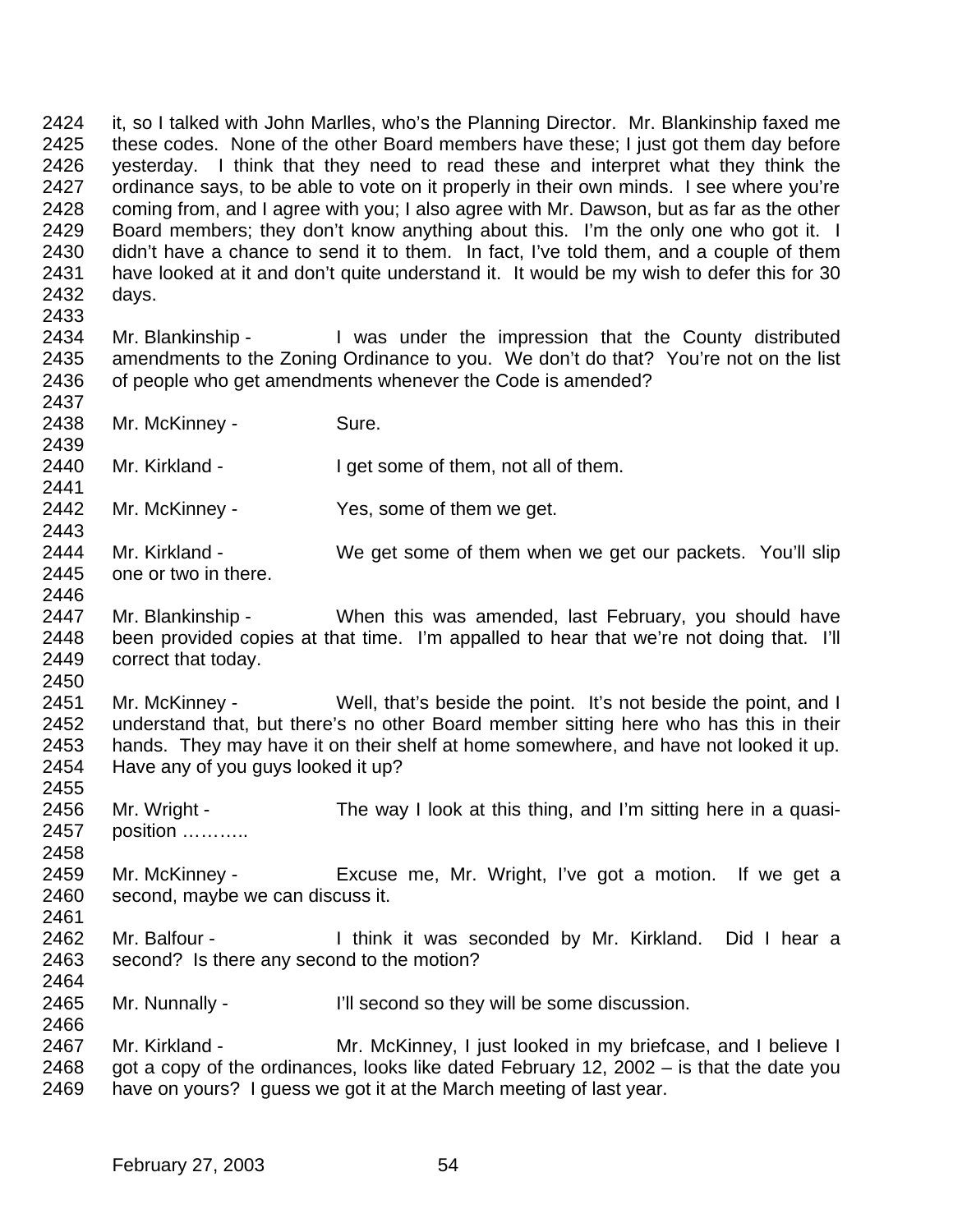Mr. Blankinship - So we do provide you with addenda to the zoning ordinance when they're adopted. You had me worried.

2473<br>2474 Mr. Wright - I for one, Mr. Blankinship, do not sit down and read all that stuff. I've got plenty of other things to do. 

- 2477 Mr. Kirkland Me neither.
- Mr. Blankinship Oh, no, certainly.

2481 Mr. Wright - My position on this motion is this; if we hear the case, and I don't feel like I'm adequately informed to make a decision today, we'll defer our decision 2483 till the next meeting, so you'll get the same result. I want to be fully prepared, and I say<br>2484 this is a quasi-judicial board. We come here for the case to be presented: I'm not this is a quasi-judicial board. We come here for the case to be presented; I'm not supposed to go and check and read all that stuff ahead of time, check with people ahead of time. That's against what we're supposed to do. We're supposed to listen to the arguments and then make a decision. And whether I can make a decision after I hear what I hear today, or whether I need to do some more research on my own, as many judges do, that would have to be determined. 

- 2491 Mr. Balfour Any comments by Board members? I gather there was a comment from people in the audience here today; I know of one – is that right. Are there 2? That cuts both ways, because you'll have to come back to the next meeting. Some may not have come today because of the weather. *(Inaudible comment from the audience)* Can you come back?
- 

 Mr. Wright - I may add something further in the way of discussion. I feel like the applicant has had plenty of time, and I don't hold it against the attorney, but to wait all this time to retain an attorney to come before this Board, I think it's an affront to this Board. I've always said we should go ahead with the hearing if we have people who've come to hear the case, so I'm going to hold against the deferral, but whether I'll be in a position to make a decision at the end of the hearing; that's something to be decided. 

- Mr. Balfour If we hear it and it's deferred, could we hear some more evidence? That puts Mr. Dawson at a disadvantage.
- Mr. Dawson - Mr. White did have an attorney, West Virginia attorney Jay R. Morgan had a heart attack the first of this month, and he did not anticipate that he would not be able to come and be here with local council. Ron Smallenburg had been local council; there was a falling out, and he's been discharged as council, and that's when he had retained me to represent him in a landlord-tenant dispute, and that was the only thing. Then he came to me about this thing, but he had made attempts to get local council and had an out-of-state council who was going to come in with local council and represent him here today. The heart attack just happened recently.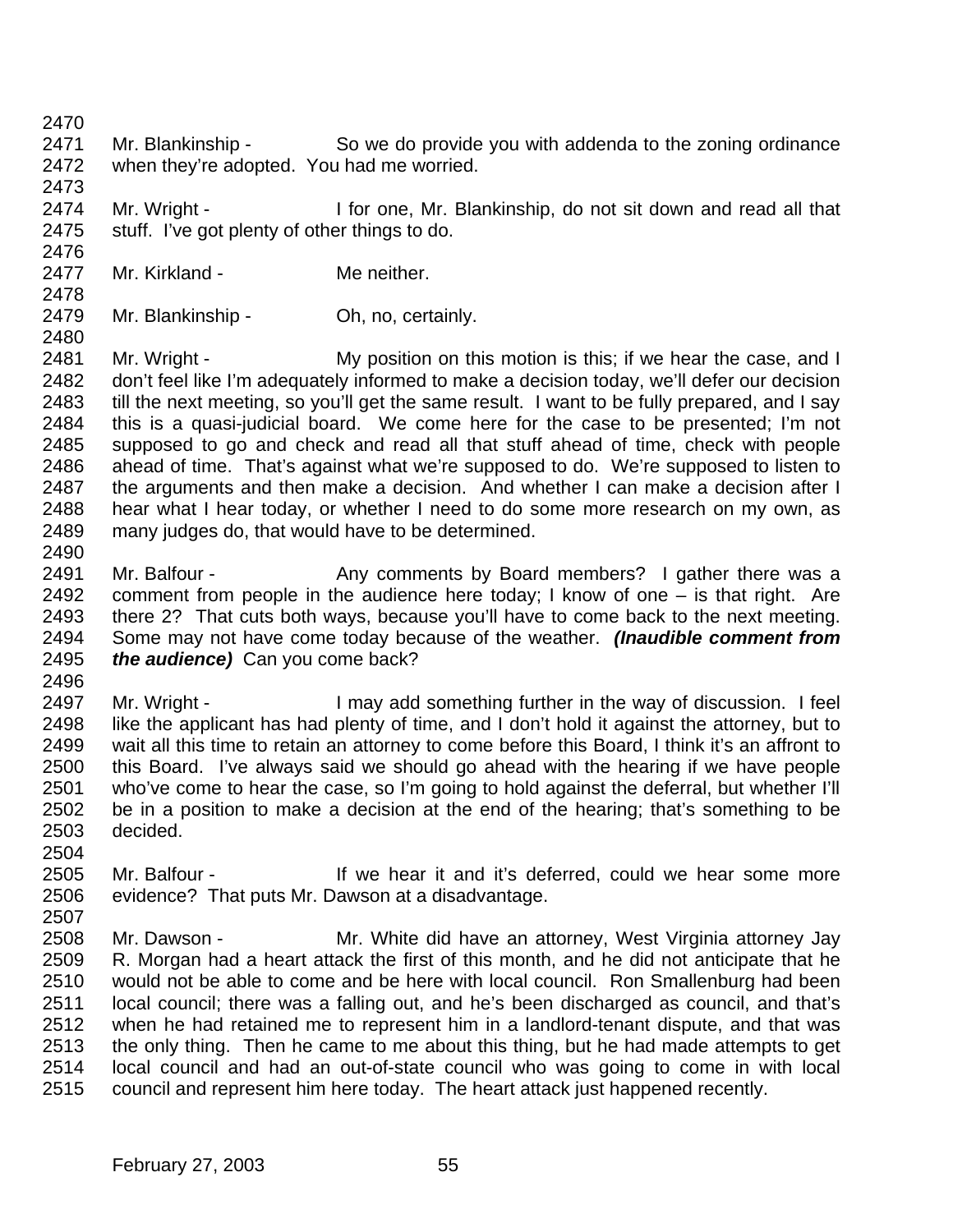2517 Mr. Tokarz - May I be heard on that? First of all, Mr. Morgan from West Virginia is not even licensed to practice in the state of Virginia, and so is not capable of practicing law in this state before you. So his unavailability should not be an issue. Secondly, documents filed with the Circuit Court yesterday, indicate that Gold City has known since February 6 that Mr. Morgan would not be available, so they've had almost a month to retain council. In addition, a document filed yesterday with the Circuit Court in Henrico County, in which a related case will be heard tomorrow, indicated that Mr. Dawson had been retained several months ago, as local council, to represent the interests of Colonial First Properties, and Mr. Dawson has in the past, filed a pleading in the Virginia Court of Appeals and in the Circuit Court of Henrico County, related to other Colonial First Properties matters. So we have a long-going relationship between Mr. Dawson and Colonial First Properties, and the fact that Colonial First Properties did not retain him until yesterday on this matter should not eliminate the fact that there certainly has been a long-standing relationship, and it's up to Colonial First Properties to obtain their council in time for a hearing before this Board. They requested the appeal; they 2532 knew that they had to be here on the  $27<sup>th</sup>$ ; it's their responsibility to get an attorney.

 Mr. Dawson - May I respond. *(Briefly unintelligible, too many voices at same time, one away from microphone)* I don't know what he's referring to; I represented one girl when they first had the arrests at the club, separate apart from the rest of the club, from the girls. I had no relationship with Gold City at that time, and have not been involved since then. That's the only place that I've filed any pleadings in, is in a criminal case, where I represented one person separately. In fact she did that deliberately, because she did not want to be grouped with the girls at Gold City. Our case was dismissed.

 Mr. Balfour - I understand, Mr. Dawson. In fact, you indicated he had other council, and he and the other council had a disagreement, which brought you to this case? I understand your position how you got here through no fault of your own at the last minute. Any other comments by members of the Board? There is a motion on the table to defer it till the next meeting, by Mr. McKinney, and the Chairman seconded it. We've had some discussion by council and members of the Board. Any other discussion? Those in favor of deferring it to the next meeting, say aye. Any opposed? 

 Upon a motion by Mr. McKinney, seconded by Mr. Balfour, the Board **denied** the motion to **defer the hearing** of application **A-21-2003** to the next meeting on March 27, 2003. 

| 2554 | Affirmative:  | <b>McKinney</b>                                             |   |
|------|---------------|-------------------------------------------------------------|---|
| 2555 | Negative:     | Balfour, Kirkland, Nunnally, Wright                         | 4 |
| 2556 | Absent:       |                                                             | 0 |
| 2557 |               |                                                             |   |
| 2558 | Mr. Balfour - | Since it is not deferred, then Mr. Dawson, are you ready to |   |
| 2559 | ao?           |                                                             |   |
| 2560 |               |                                                             |   |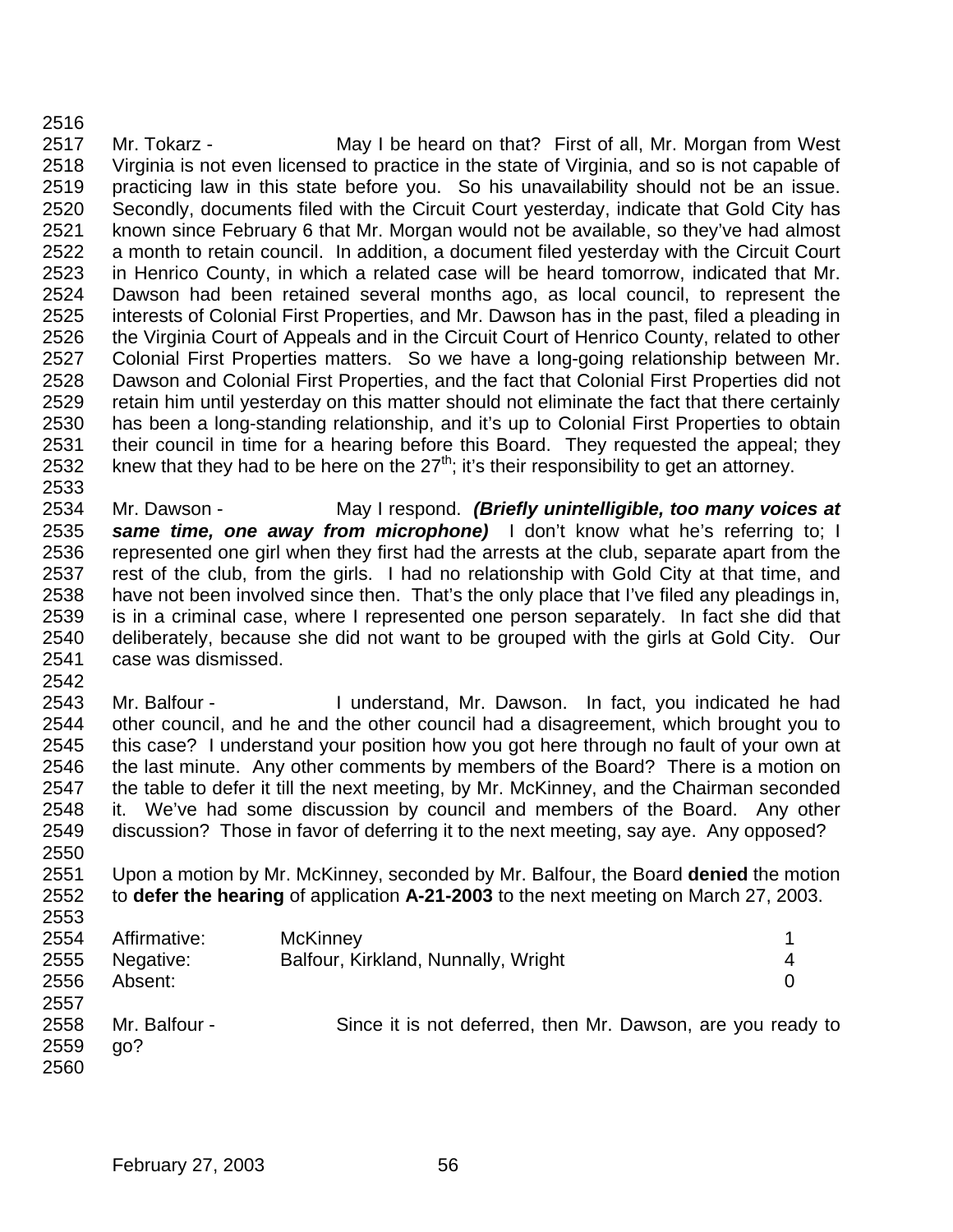Mr. Dawson - The main point of controversy seems to be about this definition of adult business. There's a separate definition for adult bookstore in the ordinance 15-158. Adult business covers, in the definition, "adult bookstores, adult video stores, adult motel studios, adult motels, adult movie theaters, adult night clubs, adult stores, and business providing such entertainment." Adult bookstore or video stores is defined separately as an "establishment having as a substantial or significant portion of its stock in trade, books, magazines or other periodicals, videotapes, computer disks, CD-ROMs, DVD-ROMs, virtual reality, or similar media that are distinguished or characterized by their emphasis on matters depicting, describing, 2570 relating, to specified sexual activities, or specified anatomical areas." Gold City has one<br>2571 business license. It's main application on appeal has been referred to adult business business license. It's main application on appeal has been referred to adult business establishment; it's one business operating there. I think what the County seeks to do is to take and say, "no, they're operating an adult bookstore, because part of what they do at this adult business is sell some adult merchandise." Now my client is here to testify that they sold adult merchandise since the day one when they opened the store, which preceded the date of this zoning enactment. They didn't have it out on the counter as you go into the store, like they do now, but they had it in vending machines, but it was 2578 still sold on the premises. There was no indication that they were doing anything wrong 2579 by selling that at the time that they got their business license to operate. They've been selling it all along, and it's only a small portion of the overall adult business that operates there. What the County wants to do, and the reason that they want to divide or segregate up the businesses within the establishment, is so that they can comply with the requirement for adult bookstores, saying that it has to have a substantial or significant portion of their stock in trade. The way the County's trying to do it is, if they sold one video, and that was all that they had, and they separated that off and said they were adult business, and that was their stock in trade, one adult video would be a substantial portion of the stock in trade if you divide that business out from the overall business. They're a dance club; they have dancers there. It's a restaurant. That's what the business is. There's been no effort made to determine whether the sales from adult material, merchandise, comes anywhere close to matching the sales that they get from selling food and liquor and providing the entertainment, the dancing entertainment, in the club. My client's here to testify that they probably get less than \$500 a year from the sale of those items, whereas, the business portion gets many, many, many times that. 

Mr. Balfour - Why is the violation bothering you?

 Mr. Dawson - Because the County wants to stop them from selling adult videos when they're still operating the restaurant. They don't want them to have that there.

 Mr. Balfour - If I understood you, that's only \$500 a year, then why not stop it and be done with it, have the restaurant and whatever else is there. 

*[Voice from the audience]*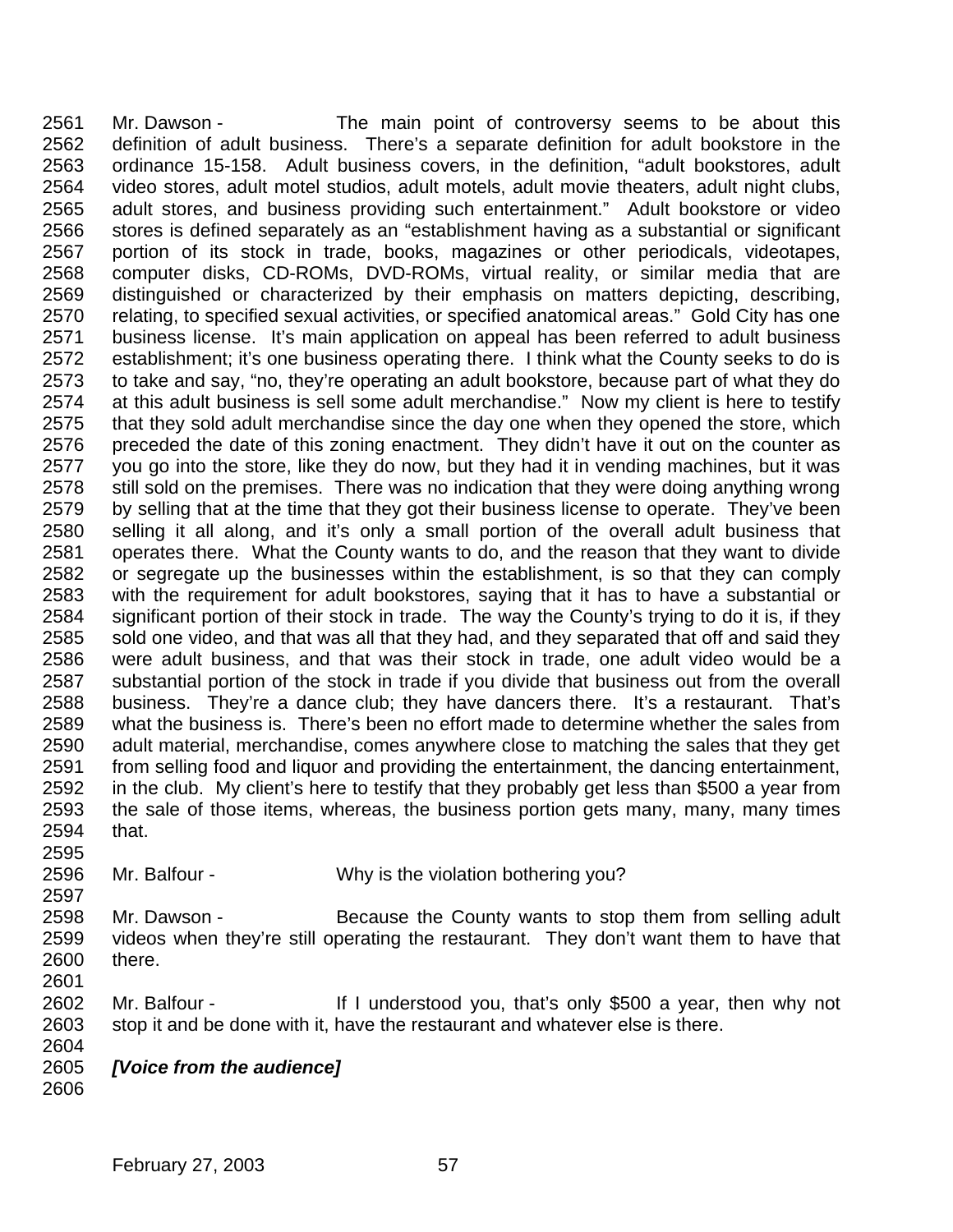| 2607<br>2608                         | Mr. Balfour -                          | We can't hear you, and we don't know who you are.                                                                                                                                                                                                                                |
|--------------------------------------|----------------------------------------|----------------------------------------------------------------------------------------------------------------------------------------------------------------------------------------------------------------------------------------------------------------------------------|
| 2609<br>2610<br>2611                 | Mr. White -                            | My name is Mark White, and I'm Mr. Dawson's client, and<br>we do not wish to stop selling that product, because it's legally sellable at our location.                                                                                                                           |
| 2612<br>2613<br>2614                 | Mr. Balfour -<br>to determine.         | I don't know whether it is or not; that's one thing we're going                                                                                                                                                                                                                  |
| 2615                                 | Mr. White -                            | The ordinance clearly allows for a non-significant, non-                                                                                                                                                                                                                         |
| 2616<br>2617<br>2618<br>2619         | is how much, how much.                 | substantial portion of your stock in trade to be sold as adult products. It clearly allows<br>that. So the sale of one adult video in the place, in conjunction with all the other<br>activities, is certainly permissible by the ordinance. What the question really here today |
| 2620                                 |                                        |                                                                                                                                                                                                                                                                                  |
| 2621                                 | Mr. Wright -                           | I'm confused. I'm looking at the violations, and I think we've                                                                                                                                                                                                                   |
| 2622<br>2623<br>2624<br>2625<br>2626 | about?                                 | got to get this thing in order. What are we talking about? Are you talking about the<br>notice of the sale of adult merchandise within 500 feet of a residential zoning district, in<br>violation of Section 24-65(a) of the Henrico County Code? Is that what you're talking    |
| 2627<br>2628<br>2629                 | Mr. Dawson -                           | That one. That's the only one that pertains to the adult<br>merchandise. The after-12 midnight was withdrawn.                                                                                                                                                                    |
| 2630<br>2631                         | Mr. Wright -                           | Which one did they withdraw?                                                                                                                                                                                                                                                     |
| 2632<br>2633                         | Mr. Dawson -                           | They withdrew the one about selling after 12 midnight.                                                                                                                                                                                                                           |
| 2634                                 | Mr. Wright -                           | So we're dealing with sales of adult merchandise within 500                                                                                                                                                                                                                      |
| 2635<br>2636                         | feet of a residential zoning district. |                                                                                                                                                                                                                                                                                  |
| 2637<br>2638                         | Mr. Dawson -                           | Operating an adult business, the way the ordinance is, I read                                                                                                                                                                                                                    |
| 2639                                 |                                        |                                                                                                                                                                                                                                                                                  |
| 2640                                 | Mr. Wright -                           | I'm looking at the notice. I've got before me is "sale of adult"                                                                                                                                                                                                                 |
| 2641                                 |                                        | merchandise within 500 feet of a residential zoning district, in violation of Section 24-65                                                                                                                                                                                      |
| 2642                                 |                                        | (a)(1) of the Henrico County Code." Does the Henrico County Code, Section 24-65                                                                                                                                                                                                  |
| 2643                                 |                                        | (a)(1), deny the ability of this business to sell adult merchandise within 500 feet of a                                                                                                                                                                                         |
| 2644                                 |                                        | residential district. Isn't that the issue before us on that one? I want to get this thing                                                                                                                                                                                       |
| 2645                                 | straight.                              |                                                                                                                                                                                                                                                                                  |
| 2646                                 |                                        |                                                                                                                                                                                                                                                                                  |
| 2647                                 | Mr. Dawson -                           | I think it is, partially                                                                                                                                                                                                                                                         |
| 2648                                 |                                        |                                                                                                                                                                                                                                                                                  |
| 2649                                 | Mr. Wright -                           | Partially? The ordinance says you cannot sell adult                                                                                                                                                                                                                              |
| 2650<br>2651                         |                                        | merchandise within 500 feet of a residential zoning. Does it or does it not say that?                                                                                                                                                                                            |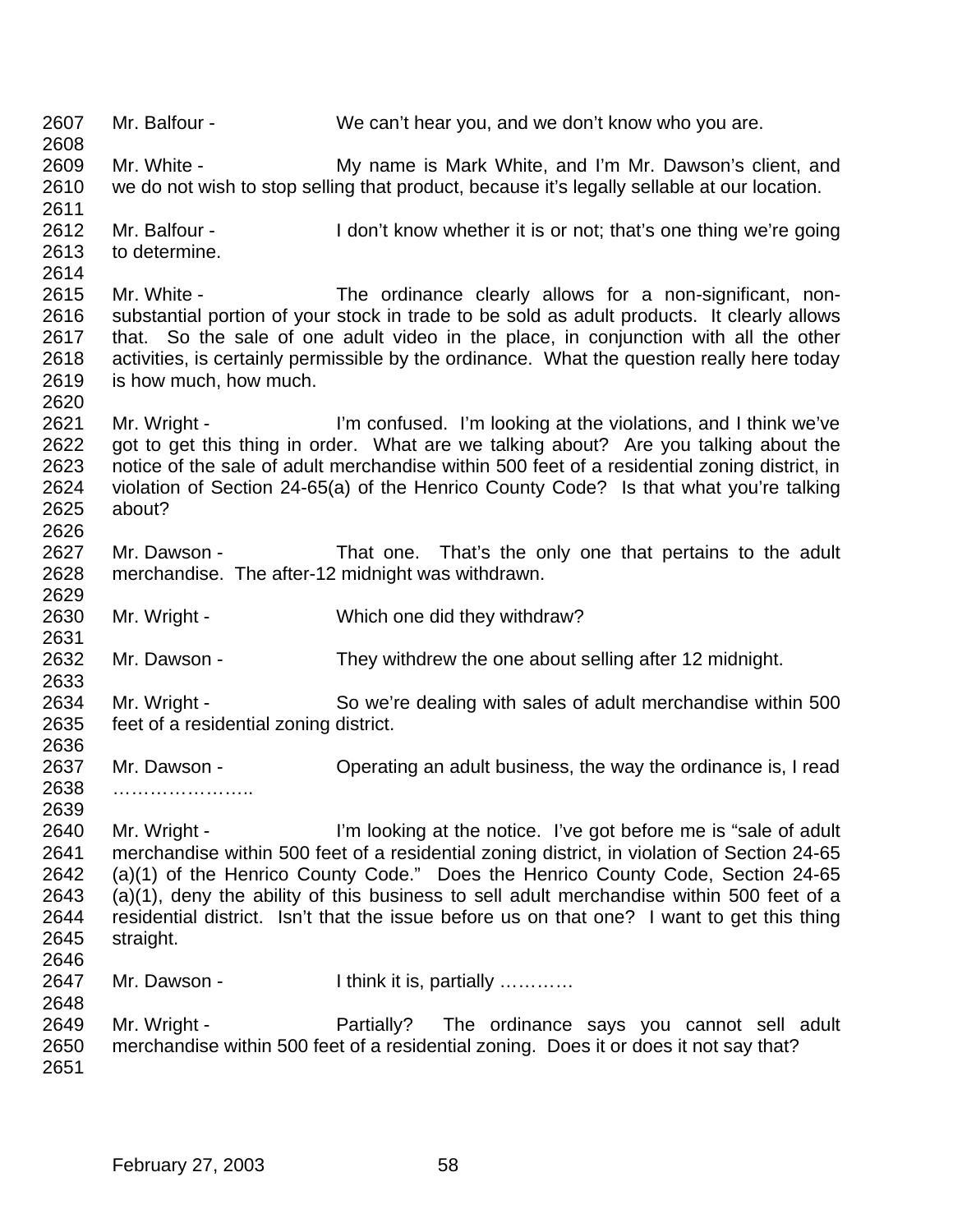Mr. Dawson - I don't believe that it does, in my quick scan of the ordinance. Mr. Wright - Have you got a copy of the ordinance? Let's get the ordinance here. Mr. McKinney - That was written on January 10, 2003. Mr. Dawson - I believe it's in M-1. Mr. Tokarz - Members of the Board, I have got the ordinance. If I could distribute them to Mr. Blankinship, we can look at it. Mr. Nunnally - Do I gather the fence requirement and the video requirement are not something you are concerned about today? Mr. Tokarz - We are concerned about the fence requirement; we are concerned ……….. 2671 Mr. Nunnally - How about Mr. Dawson? He didn't mention those two a minute ago. Mr. Dawson - My client will tell you what he's done about the fence. He's taken some steps already, with regard to that. But that condition existed before he 2676 purchased the business. Mr. Balfour - Let's don't jump around. I think Mr. Wright wants to get this one straight. I just was asking that while we're in there. Mr. White - To answer one of the Board member's questions, to say that adult merchandise can't be sold within 500 feet of every residence, would make Barnes and Nobles in violation of every zoning ordinance, every mom and pop video store that carries a Playboy video. The amount of the reach of the extension of what you're suggesting, it would encompass businesses that are certainly not adult businesses, Barnes and Nobles at Pump and Broad, the brand new store, sells Playboy, Penthouse; all of those materials are adult merchandise, and I don't believe the County has any objection to them selling those. Mr. Dawson - The ordinance itself doesn't say specifically you can't sell adult videos within 500 feet; it says that an adult business shall be located at least 500 feet from a residential. Mr. Wright - That's my point. The notice says that you're violating the sale of adult merchandise, and the ordinance says – is this the ordinance that we're relying on, Mr. Tokarz?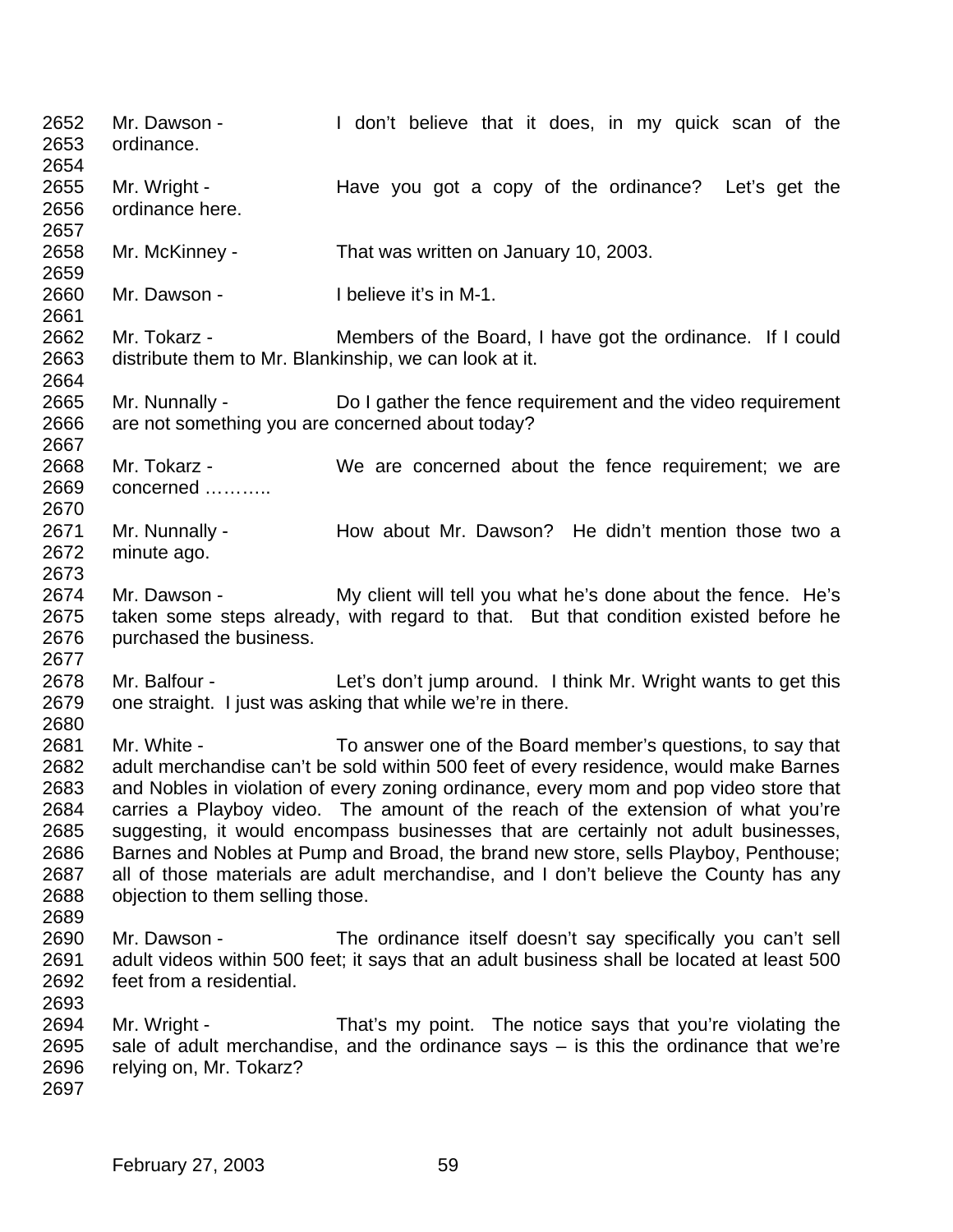Mr. Tokarz - This is part of it, but unfortunately Mr. Dawson hasn't told you about the whole story. If I could tell you about the rest of the story, the ordinance that I've given you is adult business, is (Section) 24-65(n)(1), and this is the current language, which says that in addition to all other requirements, any adult business shall conform to the following requirements. And this is, "1. That the business shall be located at least 500 feet away from any residential or agricultural zoning district," and that is the situation that's involved here. In order to apply this, you need the rest of the ordinance that was passed at the time that this was enacted, and I have that for the Board as well. 

 This is an ordinance; I'll let you look at it here, if Mr. Dawson will allow me just to walk you through the ordinance, I'll explain to you how all this fits together.

 Mr. Balfour - Mr. Dawson, we're kind of going out of order here, but do you mind if he talks us through these ordinances?

2714 Mr. Dawson - Not at all.

2716 Mr. Wright - Right off the bat, Mr. Tokarz, is this business located within 500 feet of a residence? 

2719 Mr. Tokarz - Yes sir.

2721 Mr. Wright - How long has it been there? Why is this just coming up today? How long has this business been there?

 Mr. Tokarz - The reason it's coming up today is because the restaurant and the bar and the dancing was permitted as a lawful, nonconforming use. What is new ……. 

2728 Mr. Wright - Permitted by whom?

 Mr. Tokarz - Permitted under the zoning ordinance. It's a B-3 District. It was a permitted use prior to the adoption of zoning ordinance amendments. What is new, and what has just come to the County's attention in the last 2 months, is the sale of adult videos, adult books, and adult sex toys. That is what is new, that came to the County's attention in December. Mr. Short, who's prepared to testify, will testify that he came out on January 10, 2003, and observed that material and wrote the notice of violation. What is new is the fact that this was never done before, and it is in violation of the ordinance which was enacted on February 12, 2002, which is what I passed out as the second exhibit to you. If I might, I'll walk you through it, just to show you how we get to where we get. The term "adult business" is defined on page 3 of 7 of the February 12. An "adult business" says, "Any adult bookstore, and other terms are defined in there ……… 

2743 Mr. Wright - Where are you reading from now?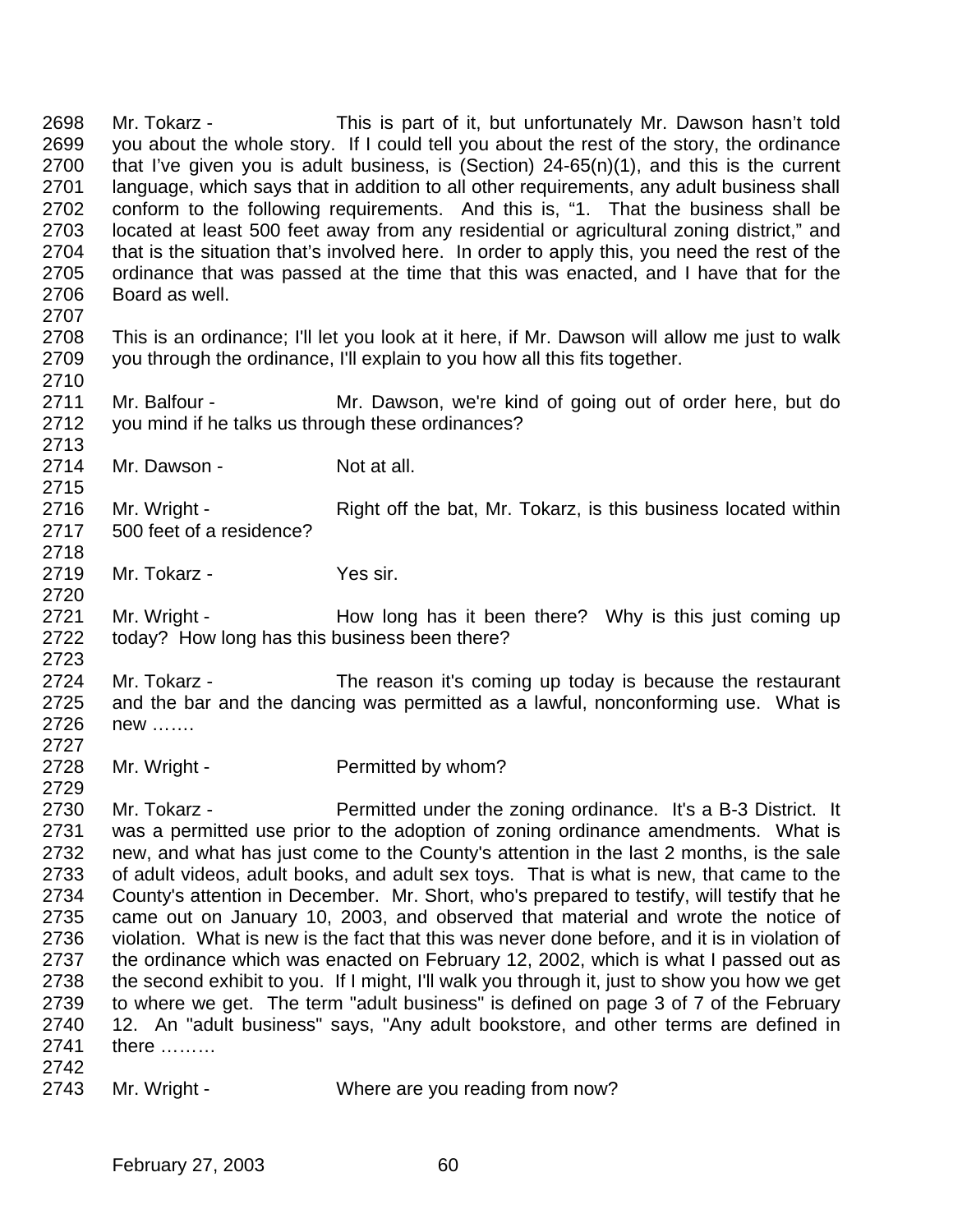Mr. Tokarz - (Section) 24-3, on page 3 of 7. First definition added to the ordinance was Adult Business. And the first term included in that definition is "adult bookstore." Now adult bookstore …………. 2749 Mr. Wright - Are you saying, is it located, or is it the sale? You're after 2750 the sale, it says here in your notice. Mr. Tokarz - Yes sir. The sale of materials in an adult bookstore is what is the violation of the ordinance. 2755 Mr. Wright - What does the ordinance say? Mr. Tokarz - The ordinance says, "Any adult business shall conform to the following requirements: the business shall be located at least 500 feet away." Mr. Wright - That's not what your notice says. Mr. McKinney - The notice says "the sale." 2764 Mr. Wright - It says "sale." Why doesn't it say, they can't conduct, it's not a business located within 500 feet. I'm having problems with that. Mr. Tokarz - Well sir, it's the County's position that the sale of adult merchandise constitutes the conduct of an adult business, which is required to be 500 feet away from a residential zone. 2771 Mr. Nunnally - If they're not doing what you've got a notice for, would it just be a restaurant and a bar, is that what you're telling us? That's accepted where they're located? Mr. Tokarz - That's right. That was a lawful, nonconforming use. 2777 Mr. Nunnally - But they added a few new Christmas ornaments to it now, to<br>2778 make it more than just a restaurant and bar. to where vou're suggesting it's a business: make it more than just a restaurant and bar, to where you're suggesting it's a business; 2779 and either they've got to move, because they'll be within 500 feet, or they've got to stop doing this extra stuff, is that what you're saying? Mr. Tokarz - Exactly. It is not the fact that they have to close the bar and the dancing; it is the sale of the videos and the adult toys and the books that is in violation of the ordinance, and that is …….. 2786 Mr. Nunnally - And now they fit the definition of an adult business, where they didn't before, is that what you're saying?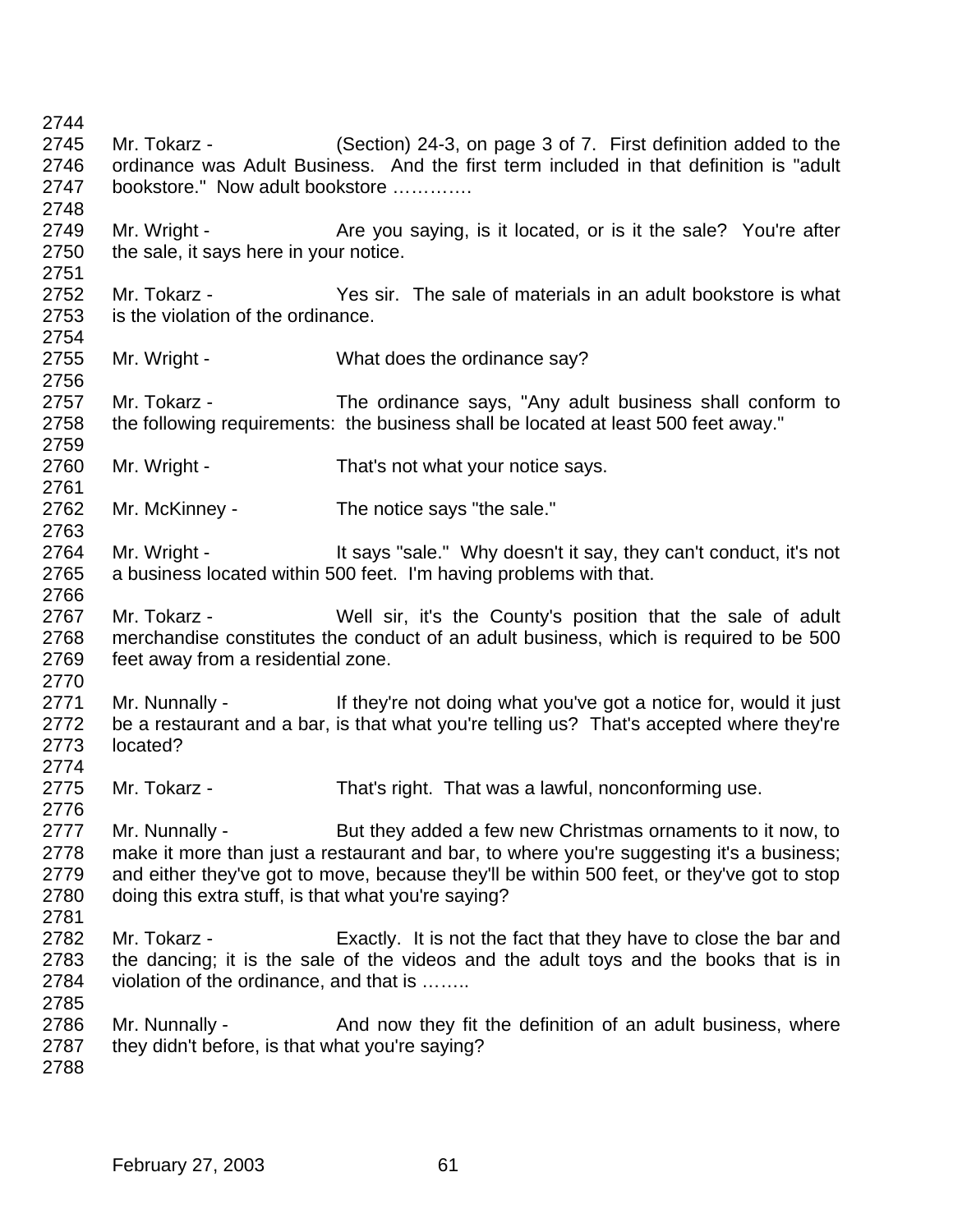Mr. Tokarz - What is new is the opening of a new use, which is an adult bookstore, and the only things that are being sold that are at issue are adult books, adult videos, and a adult sex toys. 

Mr. Nunnally - I'm with you.

 Mr. Tokarz - That is the violation, and the only violation with respect to that notice, that is before you. This would not result in closing Gold City. It would prevent them from opening an adult bookstore and operating it 60 feet away from an adjacent residence, which is what the situation is right now. And I understand Mr. White's contention that it's improper for the Board of Supervisors to regulate this, but that's the decision for the governing body to make. They've made a decision that there will be no adult bookstore with 500 feet. The only stock in trade of the adult bookstore use, and there are multiple uses on this property, some of which are legal, some of which are not -- the only stock in trade for the adult business use, which we contend, should be located 500 feet away, are the adult videos, or the adult sex toys and the adult books. This is not a Barnes and Noble situation; the Barnes and Noble situation is entirely different, because the Barnes and Noble situation involves the sale of a small percentage of materials that may fall within the definition of adult merchandise, in the context of a bigger stock in trade. Here, all of their stock in trade, for the adult bookstore use, is adult merchandise, and that's why the definition applies. How we get to 24-65(1) is through the definition of adult bookstore, which is part of the definition of adult business, and it is that new activity that is the subject of the notice before the Board.

 Mr. McKinney - On this 4-7 adult motel, and motel, hotel, similar commercial establishment *(unintelligible*), closed circuit television transmission, motion pictures. Isn't there one of those right down the street from this, right before you get to Hilliard Road, that has closed circuit adult films? 

- Mr. Tokarz I don't know if they have them, but the other part of the definition, Mr. McKinney, is it also has to advertise the availability of the sexual oriented type of material by means of a sign visible from the public right-of-way.
- Mr. McKinney I think I've seen, I could be mistaken, waterbeds, adult videos, on the marquee for this motel, right down the street, which is right behind that motel, and it's residential.
- 2827 Mr. Tokarz It may be, and if that were meeting the definition of an adult motel, and the County receives a complaint, we would take the same action with respect to that motel.
- 2831 Mr. McKinney - But however that motel would be grandfathered in.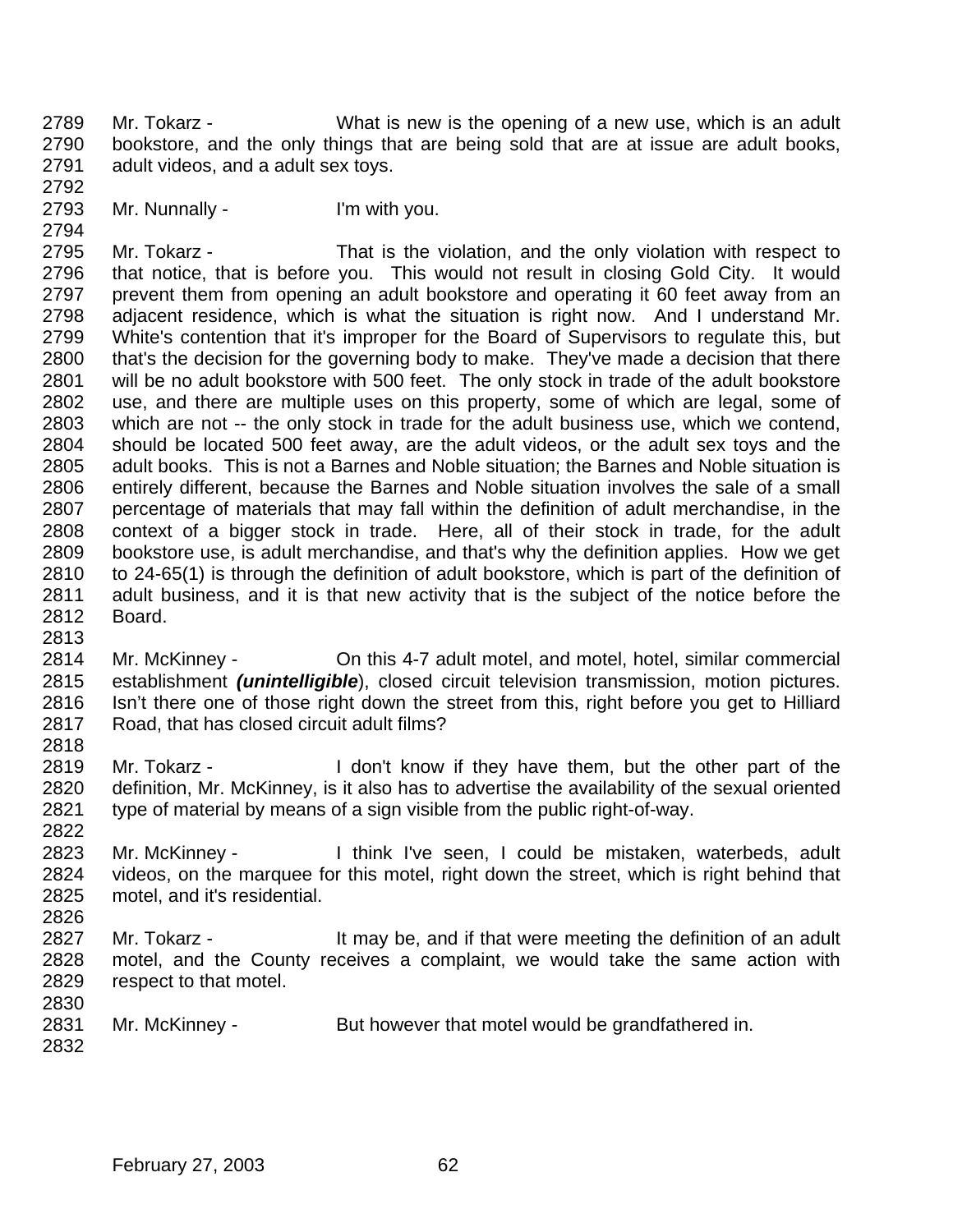Mr. Tokarz - It depends. It would depend on what all the facts of that situation were. What's different here is, that this use, the sale of adult videos, did not start until after the ordinance came into effect. 

Mr. McKinney - They're saying that they had it prior to.

 Mr. Tokarz - Well, we know that that's not the case, Mr. McKinney, and I've got witnesses from the police department here, and Mr. Short, and in addition, I would also tell you, that if they were doing that, that would have been illegal under the 1999 ordinance, which I would like to tender to the Board at this point. The purpose for tendering this to the Board is to indicate that this in no way was ever a lawful use. I'll explain this ordinance to you if I may.

 This ordinance, the third exhibit that I passed out, was passed on October 12, 1999, and this was the County's first regulation of adult bookstores per se, and I'll direct your attention to page 2 of 5, down at the bottom of the page, Section 15-159, which says "permit required from the Chief of Police." Section "a" says that "every person either operating or desiring to operate an adult bookstore or adult video store, in addition to obtaining a business license from the Director of Finance, shall apply to the Chief of Police or his designee, for a permit to conduct such activity." Gold City has never applied for such a permit. Therefore, its operation as an adult bookstore has been illegal from the inception. Therefore, it is unable to claim the benefit of a lawful, nonconforming use, and for that reason, is prohibited by the County Code. I have officers from the Division of Police who are here to testify that they do not have a permit. I don't know that that's even an issue at this point. So what we have here is an adult bookstore being operated at Gold City. It is new, since the time of the passage of the October 12, 1999, ordinance, since the time of the February 12, 2002, ordinance, and we are simply asking that that business, that use be stopped. It does not preclude Gold City from continuing to operate, but it does preclude them from continuing to offer the sale of adult videos, adult books, and adult merchandise at that location. They can operate at any other location as long as they meet the distance requirements. 

 Mr. Balfour - Let's hear from Mr. Dawson, and then we've got a couple of other people in the audience who may want to testify too.

 Mr. Dawson - First of all, if they say that this is something just starting in the last couple of months, going back to September 4, 2002, there was an adult business site checklist conducted by the Henrico Division of Police, and I point out specifically ….. 

- 2873 Mr. Wright What date was that? 2875 Mr. Dawson - September 4, 2002. Mr. Wright - When was this ordinance adopted -- March 2002. That was
- before September.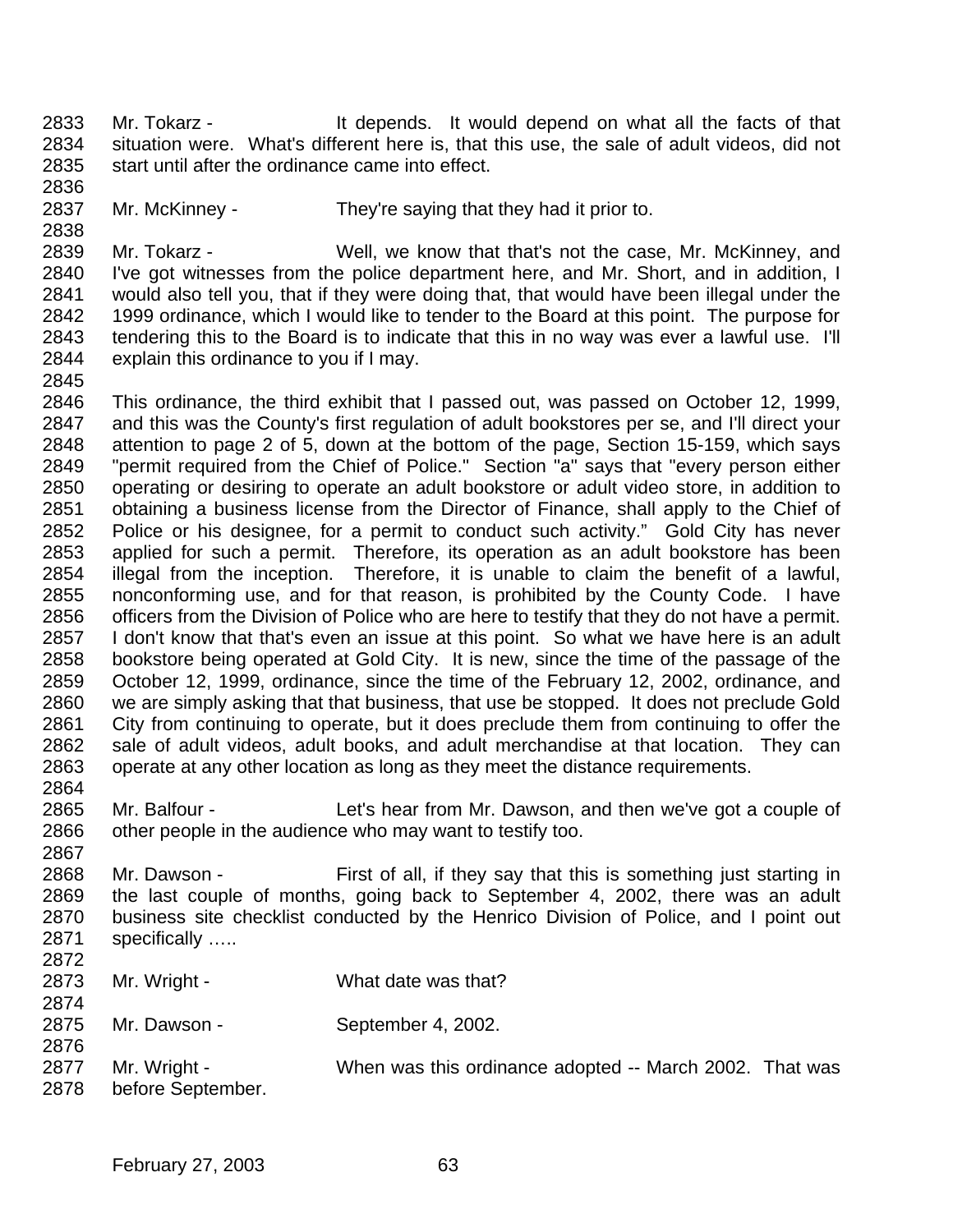Mr. Dawson - This one had adult merchandise not visible from outside -- yes; adult merchandise in separate room -- yes. My client will testify that they had merchandise in vending machines before that. It is not just adult video books and adult things that are sold there. They sell lingerie, they sell condoms, and they sell things of an adult nature. Videos are only one part of it. They have done nothing to determine either the quantity or the amount of profit or whether it's a substantial portion of the stock in trade. They are an adult business. There's no question but that they can conduct adult business there, even though it's within 500 feet, because they opened the adult business before the date that that ordinance took place. What we're saying is that an adult business covers all those other matters. In fact, whether or not we can determine at what point they started selling adult videos in the store, it's only a small portion of the overall business. With the overall business being the operation of a restaurant and bar that has dancers, you have to look at part of their stock in trade is the food and liquor that they have on the premises. That's part of the adult business. That's why the County wants to divide it up and say that this is a business separate from this business. There's no separate business license for it. You obtain one business license for the premises. And I submit that, I'm going to have my client testify in a minute. Even the 1999 ordinance that he refers to, contains the same definition as having a substantial or significant portion of its stock in trade. That's not the situation here. This is not an adult bookstore. It is an adult restaurant. The fact that they sell some adult books in there doesn't mean it's an adult bookstore. I submit you can't divide it up that way, because they've already been operating as an adult business, that 2902 they should be allowed to continue to do so. There are some things with regard to the 2903 surveillance camera that I'm going to have Mr. White tell you. surveillance camera that I'm going to have Mr. White tell you. 

- Mr. Wright Is it your position then, that this ordinance, Section 15- 159(a), about getting a permit from the Chief of Police, you're not required to do that, is that what you're saying, not as a bookstore?
- Mr. Dawson All they have to do is apply for the adult business license, which they have, and that matter is still pending.
- Mr. Wright Give us some idea. You say that your position is that you are not an adult bookstore or video store, because it is not a substantial or significant portion of its stock in trade. How would you characterize what is a substantial or significant portion of your stock in trade?
- 2917 Mr. Dawson The majority of their profits come from that.
- 2919 Mr. Wright Can you give us some idea?
- Mr. Dawson Even better than 50 % would be a substantial portion.
- Mr. Wright I've got to get some feel for how much, what are your sales from the adult merchandise?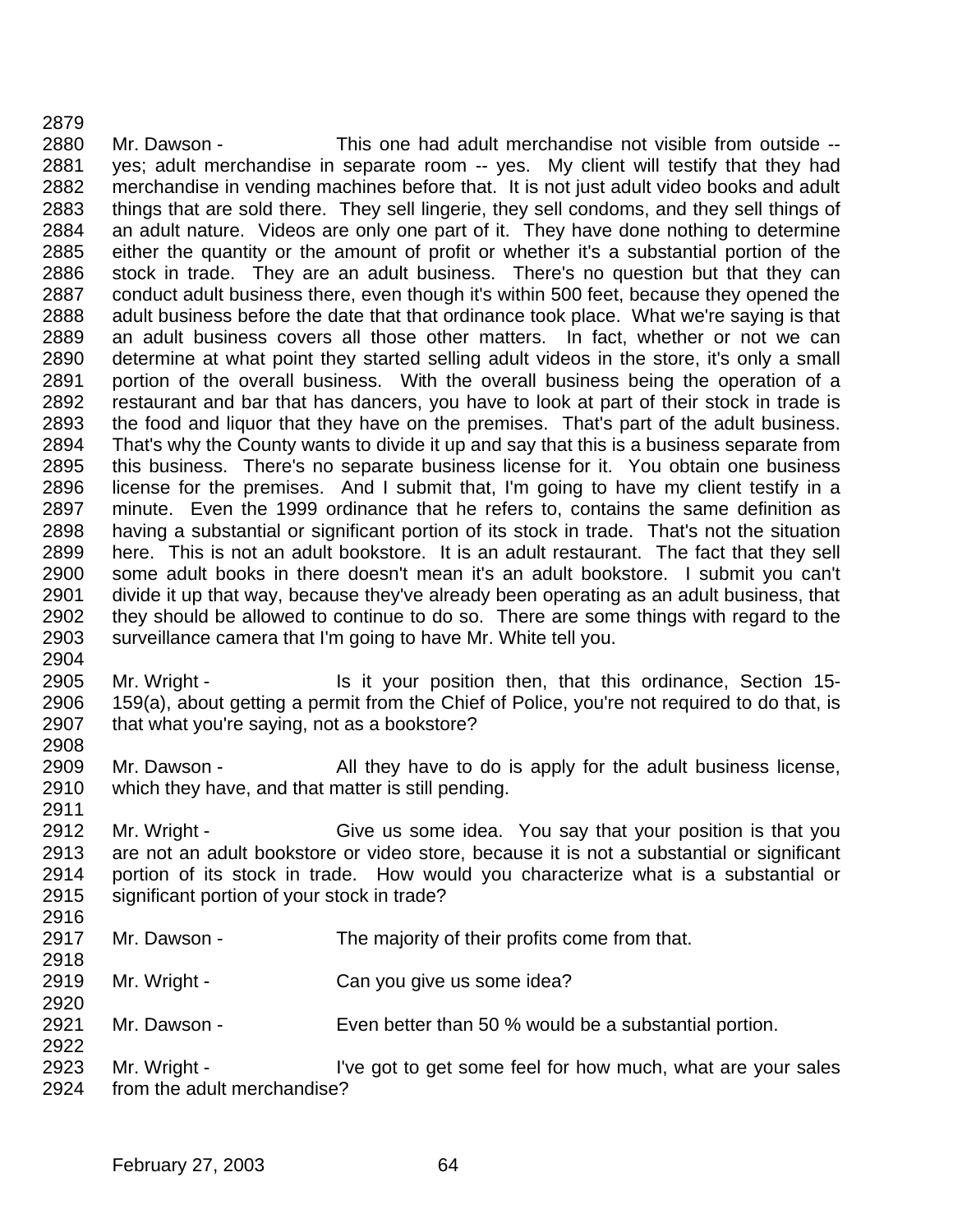Mr. White - I think that it's appropriate for us to talk about the stock in trade that's held, not even necessarily what's sold or not, because I'll tell you we sell very little of it, but the ordinance itself does not talk about how much did you sell, or the revenues generated from it.

2931 Mr. Wright - It says a "substantial portion" ......

 Mr. White - Of your stock in trade, the merchandise that's held for sale. To answer your question to that, we don't know. We don't know. We're asking. Why don't you guys just tell us what substantial/significant means; we'll comply with it and we'll get out of here. It's that simple. But the County doesn't want to make it that simple. They want to say carrying one adult video makes you an adult bookstore and an adult video store, whether you're Barnes and Nobles or anybody else, at least according to what I have. Mr. Tokarz saying that we did not apply for a permit to operate as an adult business, which included a small portion of our business as adult retail products, is incorrect. If he'd refer back to the license application, it does explicitly 2942 state exactly what we're doing today, and when the Chief of Police ..... 

Mr. Wright - When was that filed?

 Mr. White - That was filed sometime right after the enforcement or the ordinance, the first week of August, August 7, August 10, August 13, somewhere early in August we applied for and disclosed to the County that we intended to be an adult business with a substantial amount of our business being exotic dancing, food and beverage, that sort of thing, with a small percentage of our business being adult retail. The Chief of Police denied that permit for various reasons, but never once did he deny it because of it being substantial or significant.

 Mr. Wright - Give me an idea of what the proportion is; that's what I'm trying to find out. A percentage. 

 Mr. White - The building is about a 5,500 square foot building, and we dedicate less than 500 square feet to that use right now. So it's less than 10 % of the overall floor space of the entire building.

| Mr. Wright - | How about your sales?                                  |
|--------------|--------------------------------------------------------|
|              |                                                        |
| Mr. White -  | Less than \$1,000 a month.                             |
|              |                                                        |
| Mr. Wright - | As compared to what?                                   |
|              |                                                        |
| Mr. White -  | Substantially more as a club.                          |
|              |                                                        |
| Mr. Wright - | Give me some idea of what does the \$1,000 compare to? |
|              |                                                        |
|              |                                                        |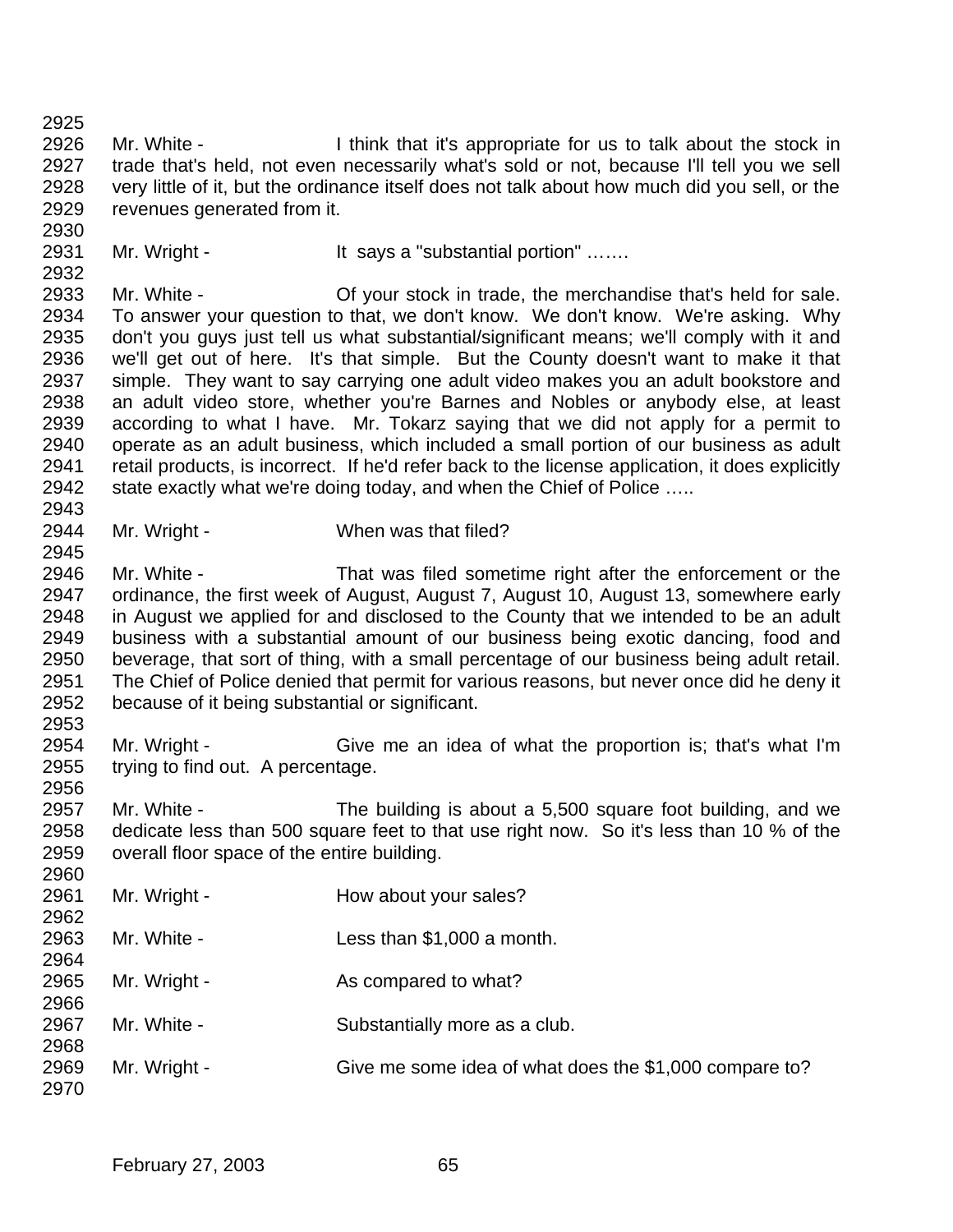| 2971         | Mr. White -                                                                                                                                                                       | So you want to know the sales of Gold City?                                                                                                                                          |  |
|--------------|-----------------------------------------------------------------------------------------------------------------------------------------------------------------------------------|--------------------------------------------------------------------------------------------------------------------------------------------------------------------------------------|--|
| 2972         |                                                                                                                                                                                   |                                                                                                                                                                                      |  |
| 2973<br>2974 | Mr. Wright -                                                                                                                                                                      | Roughly, approximately.                                                                                                                                                              |  |
| 2975         | Mr. White -                                                                                                                                                                       | Roughly half a million dollars a year.                                                                                                                                               |  |
| 2976         |                                                                                                                                                                                   |                                                                                                                                                                                      |  |
| 2977         | Mr. Wright -                                                                                                                                                                      | And how much a year is derived from the sales of this adult                                                                                                                          |  |
| 2978         | business?                                                                                                                                                                         |                                                                                                                                                                                      |  |
| 2979         |                                                                                                                                                                                   |                                                                                                                                                                                      |  |
| 2980         | Mr. White -                                                                                                                                                                       | Less than 1%.                                                                                                                                                                        |  |
| 2981<br>2982 | Mr. Wright -                                                                                                                                                                      | You're saying that less than 1% is for the sale of the adult                                                                                                                         |  |
| 2983         | video and adult merchandise?                                                                                                                                                      |                                                                                                                                                                                      |  |
| 2984         |                                                                                                                                                                                   |                                                                                                                                                                                      |  |
| 2985         | Mr. White -                                                                                                                                                                       | Yes sir. You're qualifying as adult merchandise, I will say                                                                                                                          |  |
| 2986         |                                                                                                                                                                                   | this, that all the products that the County freaked out about by being in this store, are                                                                                            |  |
| 2987         | not all adult products. There are thousands of dollars of lingerie and costumes, that are                                                                                         |                                                                                                                                                                                      |  |
| 2988<br>2989 | available for sale to the entertainers and for the customers to buy for the entertainers.<br>There were lotions, lubes, condoms, you know, many articles and merchandise that you |                                                                                                                                                                                      |  |
| 2990         | would not even be defined as adult merchandise as per the Code. The County is sitting                                                                                             |                                                                                                                                                                                      |  |
| 2991         | here trying to tell you that 100% of that product is adult merchandise, and that's                                                                                                |                                                                                                                                                                                      |  |
| 2992         | absolutely incorrect.                                                                                                                                                             |                                                                                                                                                                                      |  |
| 2993         |                                                                                                                                                                                   |                                                                                                                                                                                      |  |
| 2994         | Mr. Dawson -                                                                                                                                                                      | The only thing the County ordinance deals with is videos,                                                                                                                            |  |
| 2995<br>റററെ |                                                                                                                                                                                   | books, movies, things like that. What I think he's trying to say is there are other things<br>that are sold there as well that should be part of this. You see the County can't tell |  |

 that are sold there as well that should be part of this. You see, the County can't tell what, because they never searched any records to determine whether this was a substantial portion of their business or their stock in trade. They sell condoms; they sell adult toys; they sell lingerie, all of these things, and it's difficult to determine what percentage of that, but food and beer in the restaurant is part of the merchandise that they sell as well. All of this is under one umbrella, one business license, and they already existed in this capacity before the enactment of this ordinance. Do you want to deal just with this before we deal with the fence and the other issue? 

- 3005 Mr. Balfour If you can cover those quickly, because I don't gather they're as important as the other two.
- Mr. White Very simply, the two fence issues, I believe, are the one on the back of the property line, and the one to enclose the dumpster. They were all part of plans submitted 20 years ago, that I've never even seen. I've asked for the plans before. They told us they could not give us the plans. They're asking us to do things that we've never seen any written confirmation that they have to be done, and it was the responsibility of prior owners. The dividing fence along the back is an 8-foot fence; it is there. I guess it's cosmetically not appealing to the County, and they want us to replace it. The screening on the dumpster -- we don't feel like we're responsible for it, but I'll tell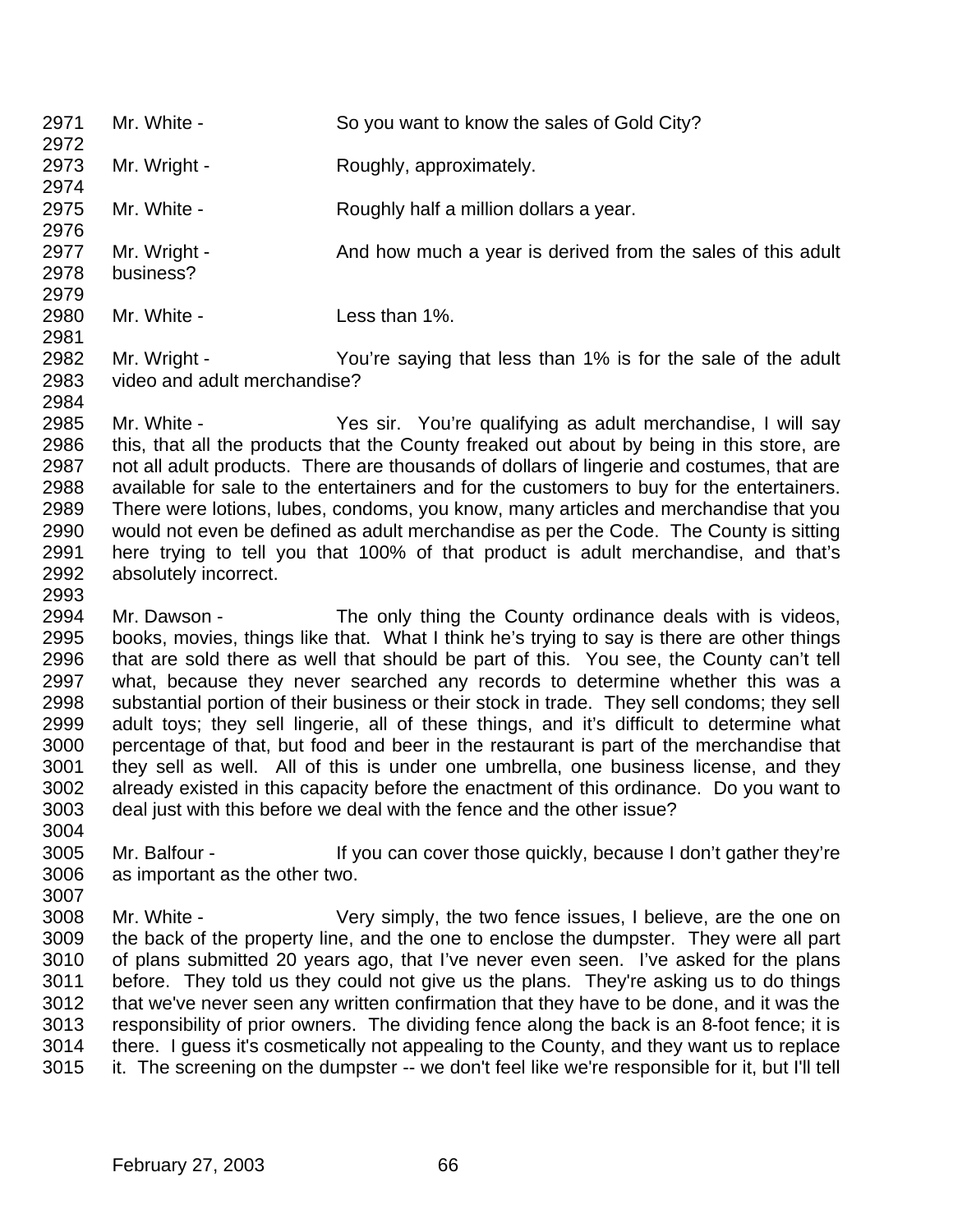the Board right now, if you give us 30 days, we'll screen the dumpster in, and we'll replace the fence, and that'll end those issues for us here today. Mr. Balfour - How about your video camera and security system? Mr. White - Camera system? It is there; it's installed. It's being recorded, and we've made leaps and bounds of progress in that security system since being inspected by the County. Mr. Balfour - You're saying they can inspect it again, and it won't be a violation? Mr. White - I think if they come out now and tell us exactly what we're missing, that we can comply with the security system requirement, under protest (we don't feel like it's appropriate), but nonetheless, we'll comply with it to get past these issues and to the more relevant issues. Mr. Balfour - You're saying that you'll comply with those two. Does that suit you, Mr. Tokarz? Mr. Tokarz - Our desire is to have voluntary compliance when we can. We would be happy to have voluntary compliance. We will be happy to. We will hold Mr. White, though, to the 30 days. Mr. Balfour - Okay, we have those two taken care of. Okay, 30 days for a new fence, and come look at his security system. All right, let's get back to the other issues. Mr. Wright - So now we're down to the adult merchandise. Mr. Balfour - We've got two people in the audience, Mr. Tokarz. Do you want them to speak first, or do you want to go? Mr. Tokarz - If I could address the legal part, and then they can tell you about whatever they'd like to tell you, but I think it's important because the Board is a 3051 guasi-judicial board, to at least have the benefit of the ordinances that are before you. I have Mr. Short, and I have an officer from the Division of Police, who will both testify to you, and I'll have them come up in just a minute, that there has not been this massive sale of merchandise available to the public that Mr. White has just testified to. Has not. They will testify to what has been available in the past, which is cigarette lighters having naked women on them, in one vending machine. They will testify that until just the last two months, there were never adult videos on sale, there were never adult magazines on sale, and there were never adult sex toys on sale. The issue really before you is this: Mr. Dawson would like you to believe that the adult business definition and the adult bookstore definition should apply to sale of food and to revenue from cover charges from people coming in to the bar to watch the dancers. That is not the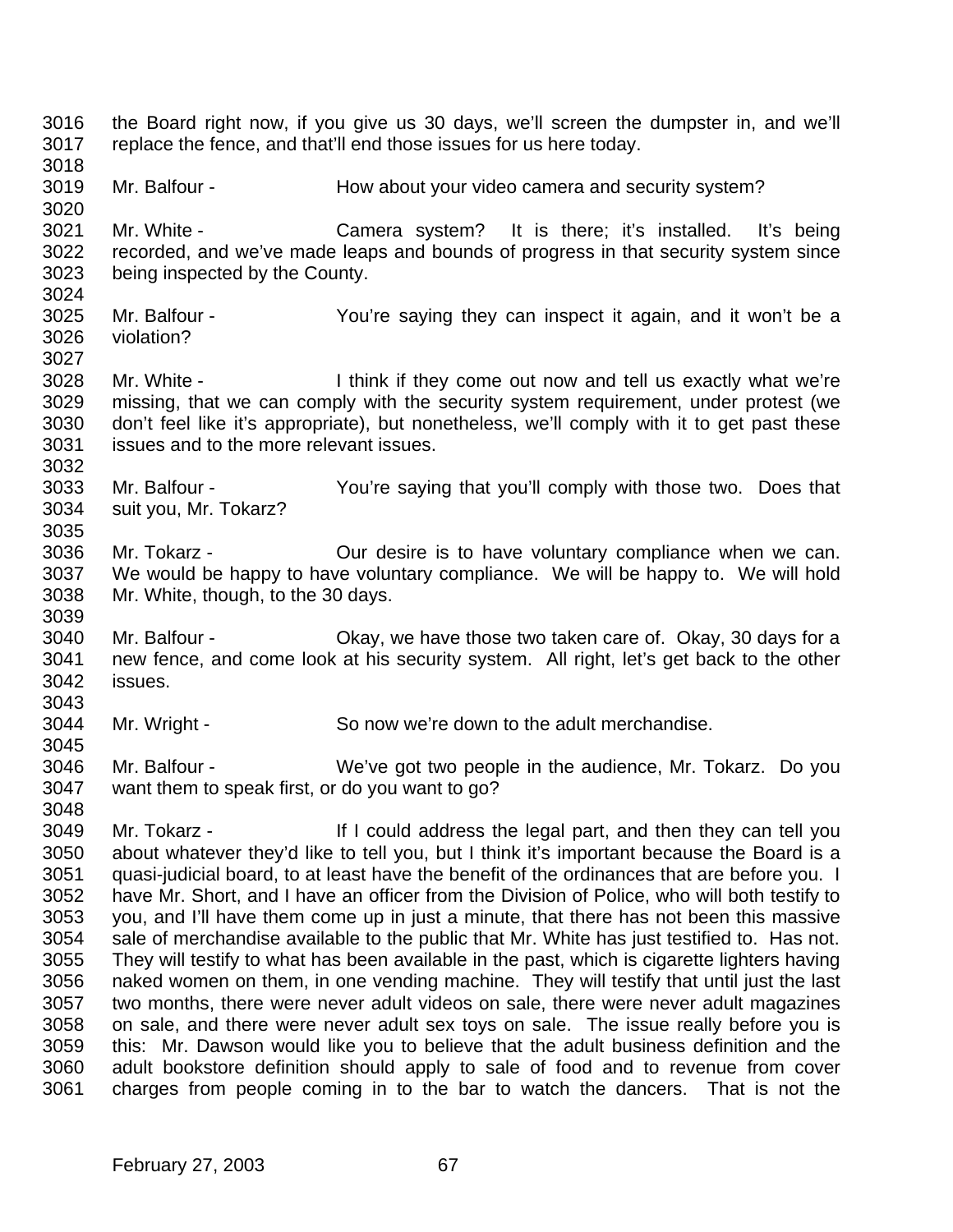definition that is before you. The definition that is before you specifically refers to a substantial or significant portion of its stock in trade. And the definition of "stock in trade" is really very simple. It is what you offer for sale to the public; it is inventory. You don't count cover charges; you don't count drinks that you sell to the public; you don't count food that you sell to the public. You count what you lay out for people to purchase. I'll call Mr. Short at this point, who's the zoning inspector, to tell you what he did observe, and what he has observed in the past, and I'll ask you to tell both prior to March 12, 2002, when the Board enacted the Adult Business Ordinance, and what you've observed after that fact. Mr. McKinney - Quick question, Mr. Tokarz. Mr. White said he had a report from the Police Department stating that that was on the premises, is that correct? Mr. Tokarz - Excuse me one second. We'll have a police officer who will testify to that, sir, but that refers only to cigarette lighters and one vending machine. It does not refer to magazines; it does not refer to sex toys. Mr. McKinney - I thought I heard him read off of that report, that it was magazines and so forth. Mr. Tokarz - That's not correct, sir. Mr. McKinney - Okay. Mr. Short - My name is John Short. How are you doing this morning? I'm a Planning Enforcement Officer for Henrico County. Mr. Tokarz - Tell the Board how many times you've been in Gold City. Mr. Short - I have been in Gold City, just estimating, probably ten times or more. Mr. Tokarz - And prior to March 12, 2002, when the Board enacted the last adult business ordinance, where there ever any sales of adult videos, adult magazines, or adult sex toys? Mr. Short - No sir, I have never seen any. Mr. Tokarz - And prior to December 2002, had you ever seen any adult merchandise, such as magazines, videos or sex toys? 3103 Mr. Short - No sir. Mr. Tokarz - Had you ever seen any lingerie or condoms or lubes, or anything else Mr. White referred to, on display for sale to the public in Gold City, prior to December 2002?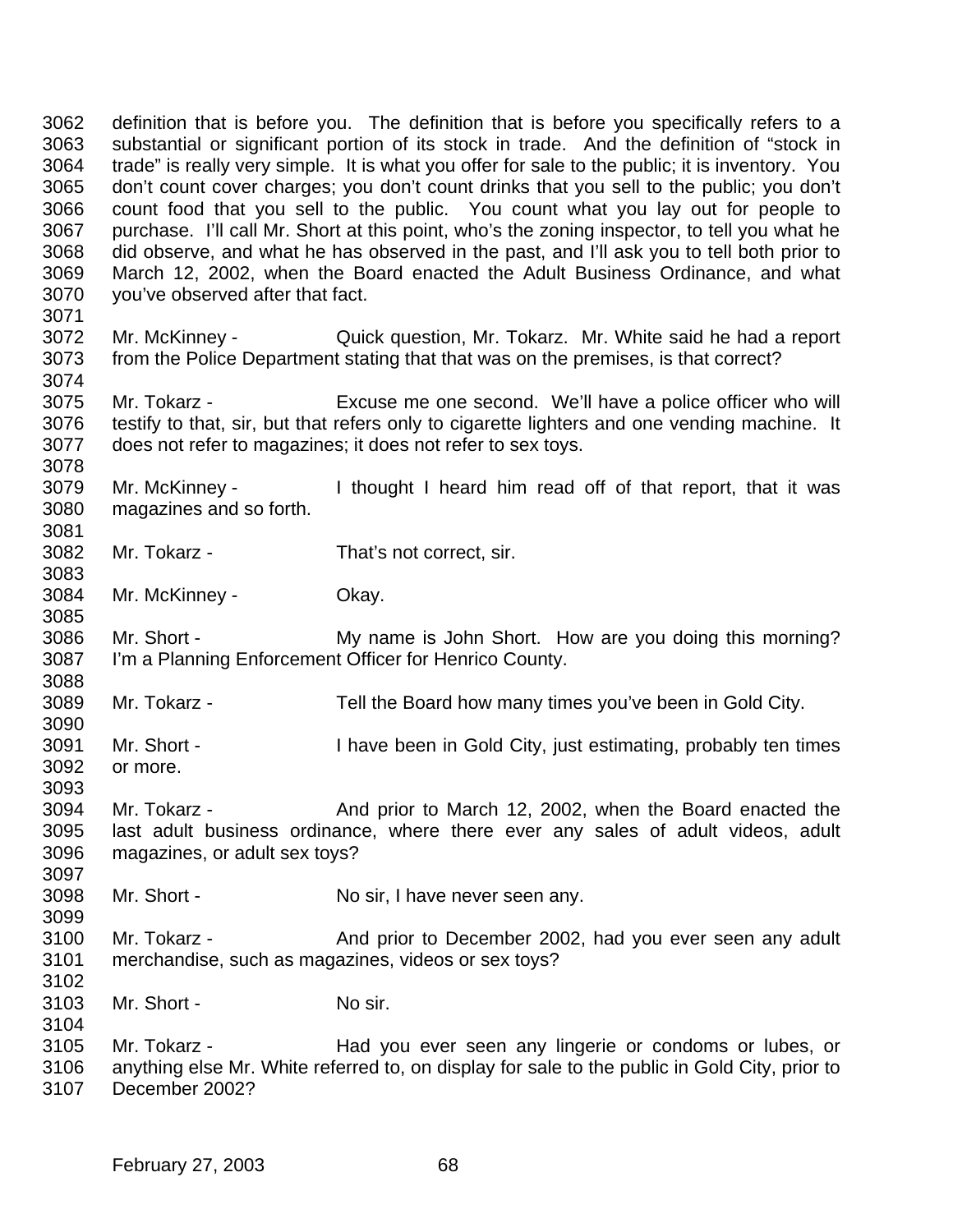| 3108 |                   |                                                                                          |
|------|-------------------|------------------------------------------------------------------------------------------|
| 3109 | Mr. Short -       | No, I have not.                                                                          |
| 3110 |                   |                                                                                          |
| 3111 | Mr. Tokarz -      | All right, sir.                                                                          |
| 3112 |                   |                                                                                          |
| 3113 | Mr. McKinney -    | Question, Mr. Tokarz. Mr. Short, the ten times that you were                             |
| 3114 |                   | in there, what times of day were they? Were they Monday through Friday, did they         |
| 3115 |                   | include Saturday and Sunday? Was it during the day, was it during the night?             |
| 3116 |                   |                                                                                          |
| 3117 | Mr. Short -       | It varies. I've been in there sometimes during the evenings.                             |
| 3118 |                   |                                                                                          |
| 3119 | Mr. McKinney -    | By evenings, you're speaking of after 6:00 o'clock?                                      |
| 3120 |                   |                                                                                          |
| 3121 | Mr. Short -       | Yes sir. I've been there after 12:00 o'clock.                                            |
| 3122 |                   |                                                                                          |
| 3123 | Mr. McKinney -    | At night?                                                                                |
| 3124 |                   |                                                                                          |
| 3125 | Mr. Short -       | Yes sir.                                                                                 |
| 3126 |                   |                                                                                          |
| 3127 | Mr. Blankinship - | One of the complaints that Mr. Short was asked to                                        |
| 3128 |                   | investigate, had to do with parking, and of course their parking was most congested in   |
| 3129 |                   | the evenings, so we actually authorized overtime for him to go out there in the evening  |
| 3130 | and inspect then. |                                                                                          |
| 3131 |                   |                                                                                          |
| 3132 | Mr. McKinney -    | Okay, I just wanted to find out if he was working overtime. I                            |
| 3133 |                   | didn't mean to stop you, Mr. Short, if you had anything else to add.                     |
| 3134 |                   |                                                                                          |
| 3135 | Mr. Tokarz -      | No sir, I don't have anything else I'd ask him at this point to                          |
| 3136 | add.              |                                                                                          |
| 3137 |                   |                                                                                          |
| 3138 | Mr. Dawson -      | May I ask a question?                                                                    |
| 3139 |                   |                                                                                          |
| 3140 | Mr. Balfour -     | I think Mr. Dawson, the appropriate way is to ask us a                                   |
| 3141 |                   | question to ask him. We don't really allow a cross-exam, but you certainly can ask us to |
| 3142 | ask him.          |                                                                                          |
| 3143 |                   |                                                                                          |
| 3144 | Mr. Dawson -      | I would like you to ask him if he saw the vending machine, if                            |
| 3145 |                   | the vending machine had adult videos in it, if there was a vending machine that sold     |
| 3146 | condoms.          |                                                                                          |
| 3147 |                   |                                                                                          |
| 3148 | Mr. Balfour -     | When would you ask if he saw them, before or after                                       |
| 3149 | December?         |                                                                                          |
| 3150 |                   |                                                                                          |
| 3151 | Mr. Dawson -      | When he was in there before the enactment of the                                         |
| 3152 | ordinance.        |                                                                                          |
| 3153 |                   |                                                                                          |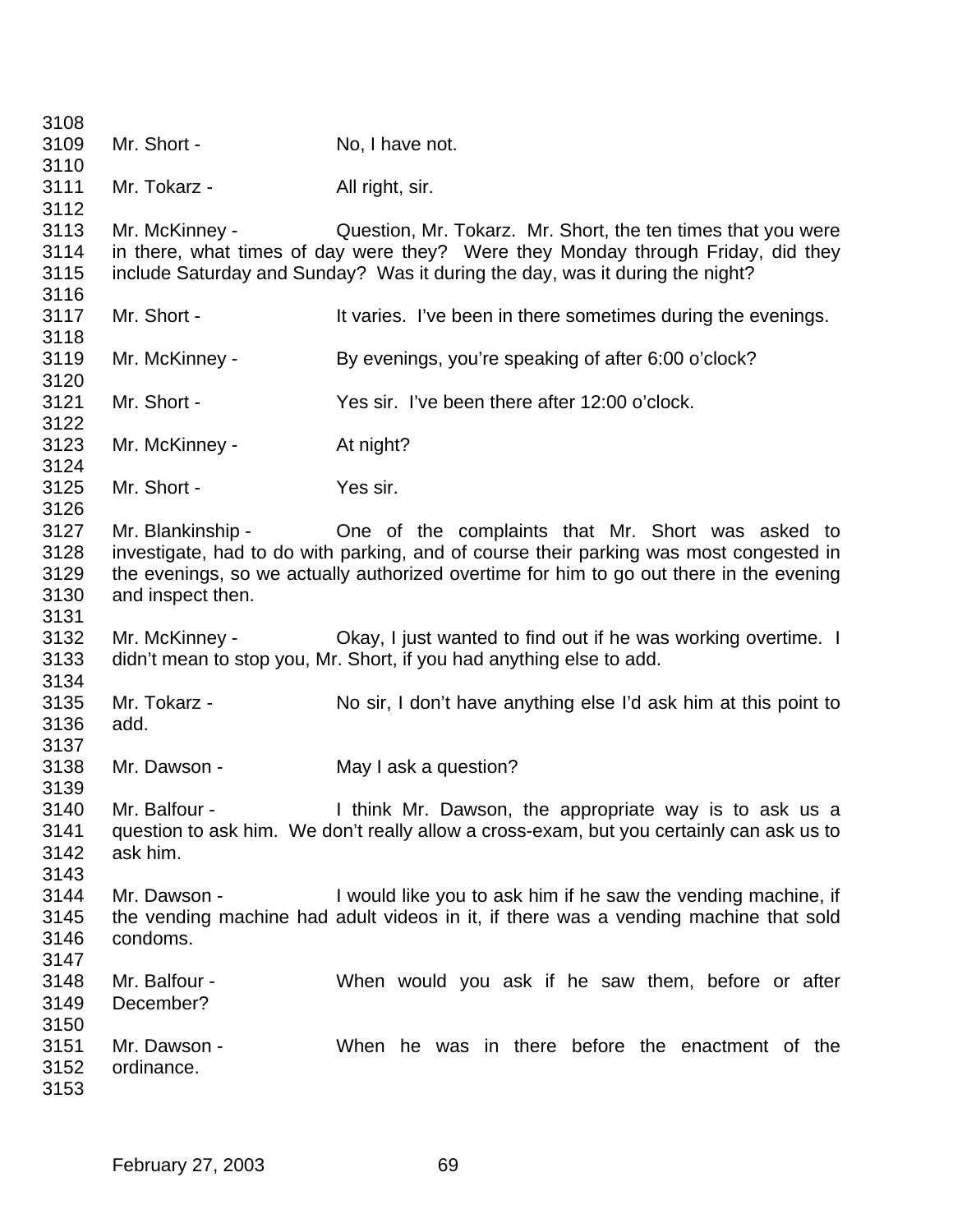Mr. Balfour - Did you see such a machine in there that had those items in it prior to the passage of this ordinance? Mr. Short - I did not, sir, but that's not what I was inspecting at the time, so I didn't look for them. Mr. Wright - So you're not sure whether there was one in there or not? Mr. Short - No sir, I cannot say there was. Mr. Tokarz - Identify yourself for the Board. Officer Dooley - My name is Mike Dooley. I'm a police officer for the Henrico County Special Enforcement Unit. Mr. Tokarz - Have you conducted an inspection of Gold City? Officer Dooley - I did. Mr. Tokarz - And when did you do that, approximately? Officer Dooley - The end of August 2002. Mr. Tokarz - And did you see any adult videos, adult sex toys, or adult books on sale or on display for sale at that time? 3180 Officer Dooley - No sir. Mr. Tokarz - Did you see any vending machines at that time? Officer Dooley - Yes sir, by the front door? Mr. Tokarz - How many did you see? Officer Dooley - There was just one. 3190 Mr. Tokarz - And what was in the vending machine that you observed? Officer Dooley - What I believed was a lighter with a naked female on it. Mr. Tokarz - Did you inspect all the premises when you did your inspection? And your inspection was for the purpose of determining whether the business was in compliance with the Adult Business Ordinance, is that correct? Officer Dooley - Yes sir. Yes sir.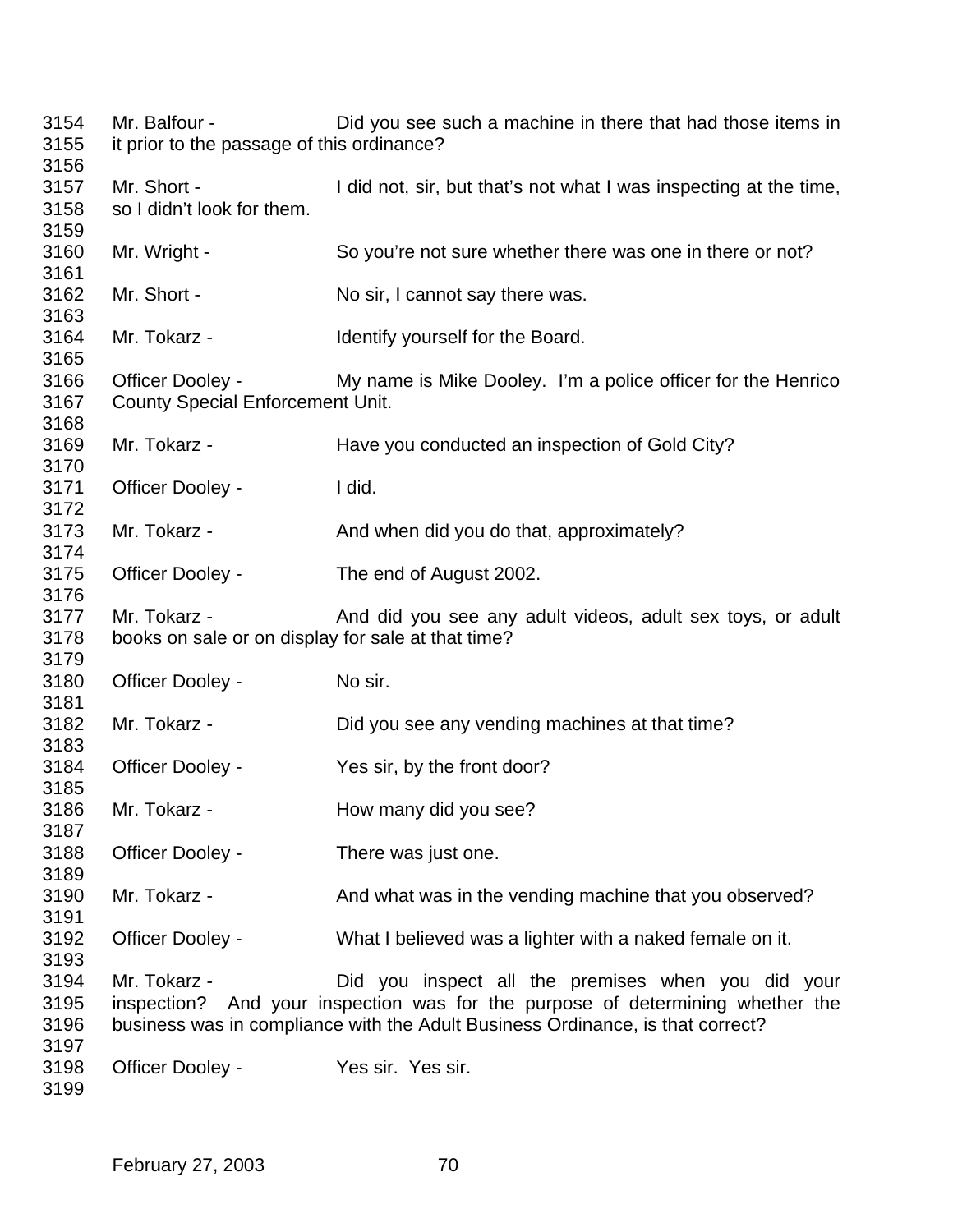| 3200                                         | Mr. Wright -                                                                                                                                                                                                                                                                                                                                                                         | Was it in compliance at that time?                                                                                                                       |  |
|----------------------------------------------|--------------------------------------------------------------------------------------------------------------------------------------------------------------------------------------------------------------------------------------------------------------------------------------------------------------------------------------------------------------------------------------|----------------------------------------------------------------------------------------------------------------------------------------------------------|--|
| 3201<br>3202                                 | Officer Dooley -                                                                                                                                                                                                                                                                                                                                                                     | No sir.                                                                                                                                                  |  |
| 3203                                         |                                                                                                                                                                                                                                                                                                                                                                                      |                                                                                                                                                          |  |
| 3204                                         | Mr. Tokarz -                                                                                                                                                                                                                                                                                                                                                                         | Was the permit application denied?                                                                                                                       |  |
| 3205<br>3206<br>3207                         | Officer Dooley -                                                                                                                                                                                                                                                                                                                                                                     | Yes sir.                                                                                                                                                 |  |
| 3208<br>3209                                 | Mr. Balfour -                                                                                                                                                                                                                                                                                                                                                                        | What was the lack of compliance at that time?                                                                                                            |  |
| 3210<br>3211<br>3212<br>3213                 | Officer Dooley -<br>camera system - there was a direct-feed camera.                                                                                                                                                                                                                                                                                                                  | There were several issues. One was, we were still waiting to<br>see if the zoning issue as far as the distance between the business and a residence, the |  |
| 3214<br>3215                                 | Mr. Wright -<br>there any violation of that at that time?                                                                                                                                                                                                                                                                                                                            | We were talking about the adult videos and books. Was                                                                                                    |  |
| 3216<br>3217<br>3218                         | Officer Dooley -                                                                                                                                                                                                                                                                                                                                                                     | No sir.                                                                                                                                                  |  |
| 3219<br>3220                                 | Mr. Balfour -                                                                                                                                                                                                                                                                                                                                                                        | Any other questions by Board members?                                                                                                                    |  |
| 3221<br>3222<br>3223<br>3224<br>3225<br>3226 | I have a question of Mr. Dooley. He inspected in August of<br>Mr. Dawson -<br>2002. I was wondering if he had been in there and inspecting before that date, when<br>they opened in July of 2001, to say whether or not they had any more adult<br>merchandise in there at that time, which is what our contention was, that we had it from<br>the very beginning of the restaurant? |                                                                                                                                                          |  |
| 3227<br>3228                                 | Mr. Balfour -                                                                                                                                                                                                                                                                                                                                                                        | Did you go in there prior to your visit in August?                                                                                                       |  |
| 3229<br>3230<br>3231                         | Officer Dooley -<br>was asked to go down there and do the inspection.                                                                                                                                                                                                                                                                                                                | The one and only time I've been there was that day that I                                                                                                |  |
| 3232<br>3233<br>3234                         | Mr. Dawson -<br>machine?                                                                                                                                                                                                                                                                                                                                                             | And this lighter is the only thing he saw in a vending                                                                                                   |  |
| 3235<br>3236                                 | Mr. Balfour -                                                                                                                                                                                                                                                                                                                                                                        | Is that the only thing you saw in there?                                                                                                                 |  |
| 3237<br>3238                                 | Officer Dooley -                                                                                                                                                                                                                                                                                                                                                                     | That's the only thing I remember.                                                                                                                        |  |
| 3239<br>3240                                 | Mr. Wright -                                                                                                                                                                                                                                                                                                                                                                         | What type of vending machine is it?                                                                                                                      |  |
| 3241<br>3242<br>3243                         | Officer Dooley -                                                                                                                                                                                                                                                                                                                                                                     | It looks like an old type cigarette machine, when you could<br>go into some of the hotel lobbies, and you'd see all the cigarettes?                      |  |
| 3244<br>3245                                 | Mr. Balfour -                                                                                                                                                                                                                                                                                                                                                                        | But all this had was a lighter in it?                                                                                                                    |  |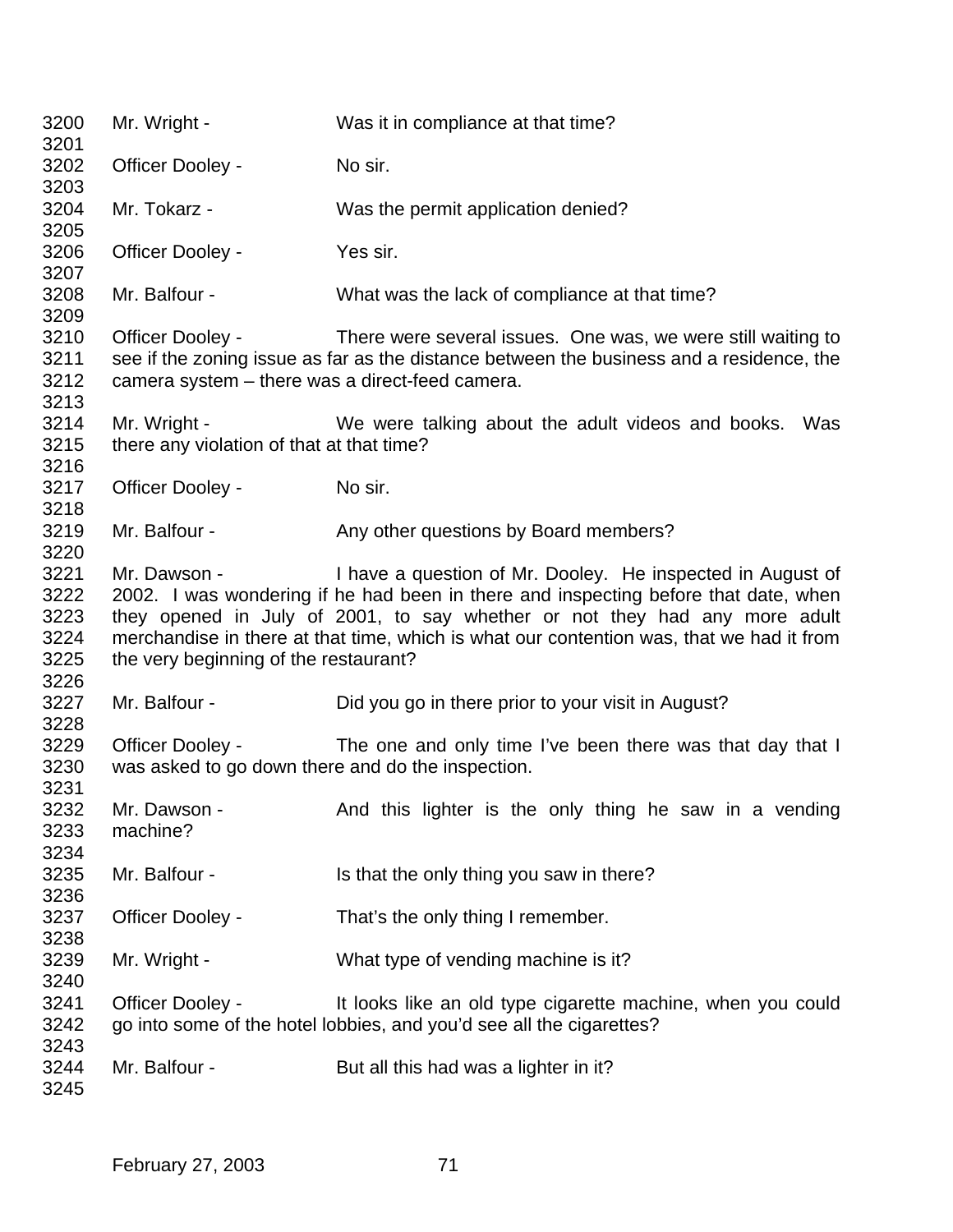Officer Dooley – That's all I remember. I was walking out the door. Mr. Wright - Could it have had anything else in there? Officer Dooley - There were other items in there; I really didn't pay attention to what exactly was in there. Mr. Wright - So there could have been other items that you didn't pay attention to? Mr. Balfour - Mr. Tokarz, is that it for the moment? Mr. Tokarz - Unless there are questions about the interpretation of the ordinance. I think really, the question for the Board is this. It's whether you are going to accept Mr. Dawson's interpretation of the definition of "adult bookstore" as encompassing the sale of drinks, the sale of food, and cover charges, or whether you're going to read the definition to be limited to defining whether a substantial portion of the stock in trade is to be applied. In our view, the stock in trade that is referred to in this definition talks about the books, magazines, periodicals, videotapes, computer disks, etc., and all the evidence that you have at this point is, that it's all adult merchandise. I'd also point out for your ………….. Mr. Balfour - You're saying then that you want to exclude the food, the bar, and the drinks? Mr. Tokarz - Absolutely. Mr. Balfour - There are two businesses here in your mind. Mr. Tokarz - There are three businesses. There is a bar, there is a restaurant, and there is adult – the two uses I've already told the Board, are appropriate, legal, non-conforming uses. What is not lawful or non-conforming is the sale of adult merchandise as part of an adult business on the premises. This did not occur prior to October 12, 1999, or February 12, 2002, and for that reason, it is prohibited. 3281 Mr. Balfour - And you're not saying it's an adult nightclub, under that definition? Mr. Tokarz - We've not cited them for being an adult nightclub. We believe that they are entitled to operate the exotic dancing in compliance with other requirements of the County Code, but that has not been cited as a violation of the Zoning Ordinance. That really is the only thing that is before you today. 3289 Mr. Balfour - Are you expecting us to put words in the ordinance that's not there?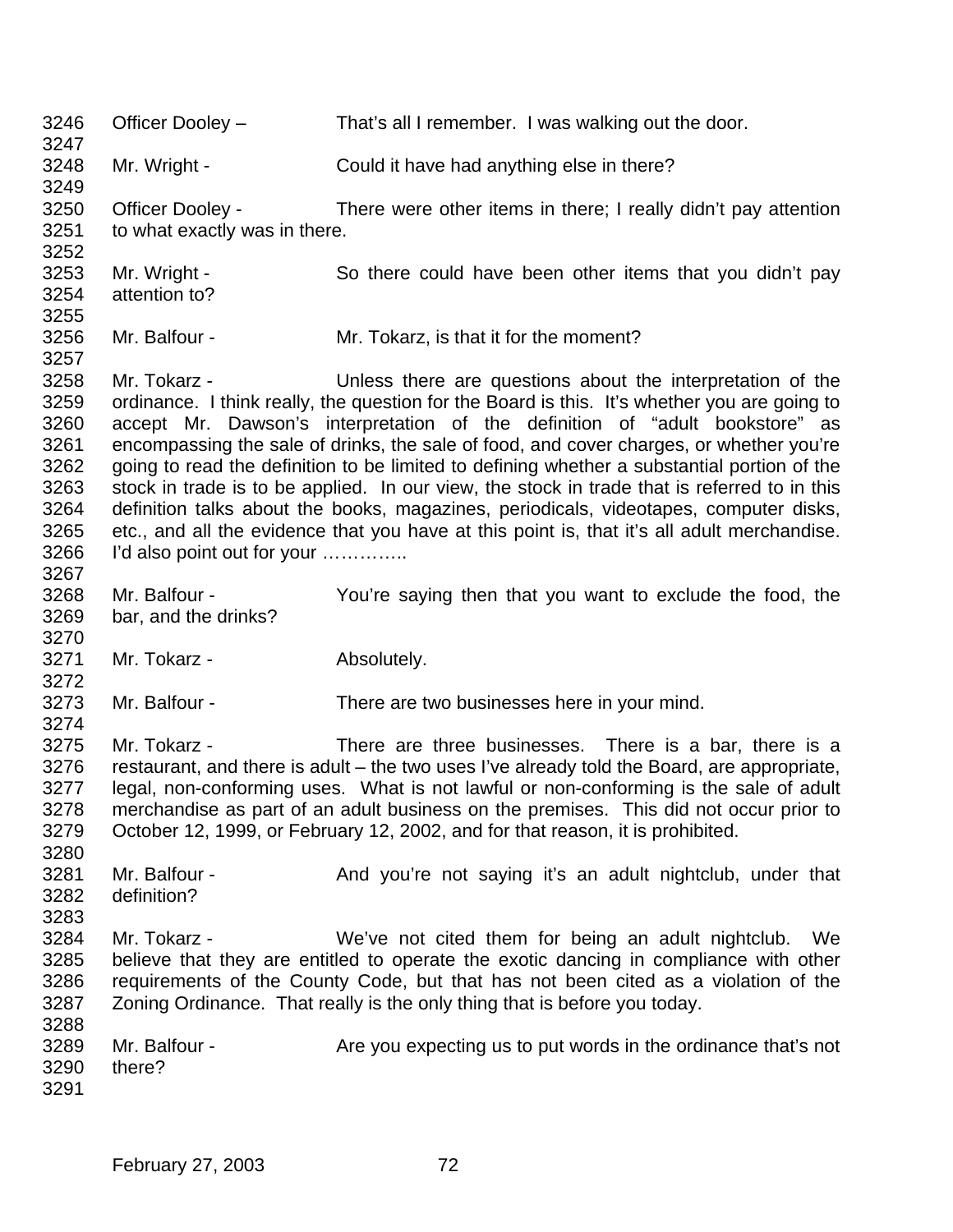- Mr. Wright Why are the words "stock in trade" in the ordinance then? Why does it read, "video, computer disks, portions of books, magazines, or other periodicals" – what does "stock in trade" do then?
- Mr. Tokarz It distinguishes an adult bookstore, where the emphasis is on materials that are of an adult nature, from other bookstores.
- Mr. Wright You're saying it should read, "a portion of its stock in trade, 3300 that is books, magazines, …………," in other words ………….
- Mr. Tokarz Yes sir, what we're saying is, if you have inventory of books, magazines, etc., and a substantial portion of them, which by administrative guideline is 15%, then that fits within the definition of an "adult bookstore." Now the trigger for this, the importance of this, is simply this: if you are an adult bookstore, you are still allowed to operate, but you have to meet distance requirements in the zoning ordinance, and you have to get a permit, and you have to meet other development standards applicable. It's not that adult bookstore are prohibited in the County; it's that they have to meet the zoning requirements for distance, display of merchandise, that type of thing. All we're saying here is the reason "stock in trade" is used, is to distinguish it from Barnes and Noble, where yes, I don't know if they have Penthouse and Hustler, or whatever, but let's assume that they do. But given the inventory that Barnes and Noble has, and our inspectors went out and inspected them at the time of this ordinance. It did not rise to the level of 15% of their inventory, and they did not fall within the definition of an adult bookstore. For those who have a significant inventory, and more than 15 % of their stock in trade is adult merchandise, it would trigger the adult bookstore requirements.
- 

- 3319 Mr. Balfour I understand the argument. I'm just not sure I agree you've got three stores here. The ordinance is not really well written.
- Mr. Wright It says "an establishment having a substantial or significant portion of its stock in trade" – it doesn't have a comma there. If it doesn't mean anything, then why is it in the ordinance? Looks like to me "stock in trade," "an establishment having a significant portion of its stock in trade" would mean everything that the establishment does. This is an establishment, isn't it? It's a nightclub.
- Mr. Tokarz It is an establishment. I do disagree with you sir, when you say that it includes everything that it does. "Stock in trade" is a term of art; it refers to inventory.
- Mr. Wright Then isn't whiskey or drink or food …………………..?
- Mr. Tokarz It is not for sale to the public. That is regulated by ABC. The sale of food is regulated by the State Department of Health. You don't go into a restaurant and pick food off of the counter and purchase it. It's not inventory for sale to the public. It is served to the public, and it is not "stock in trade."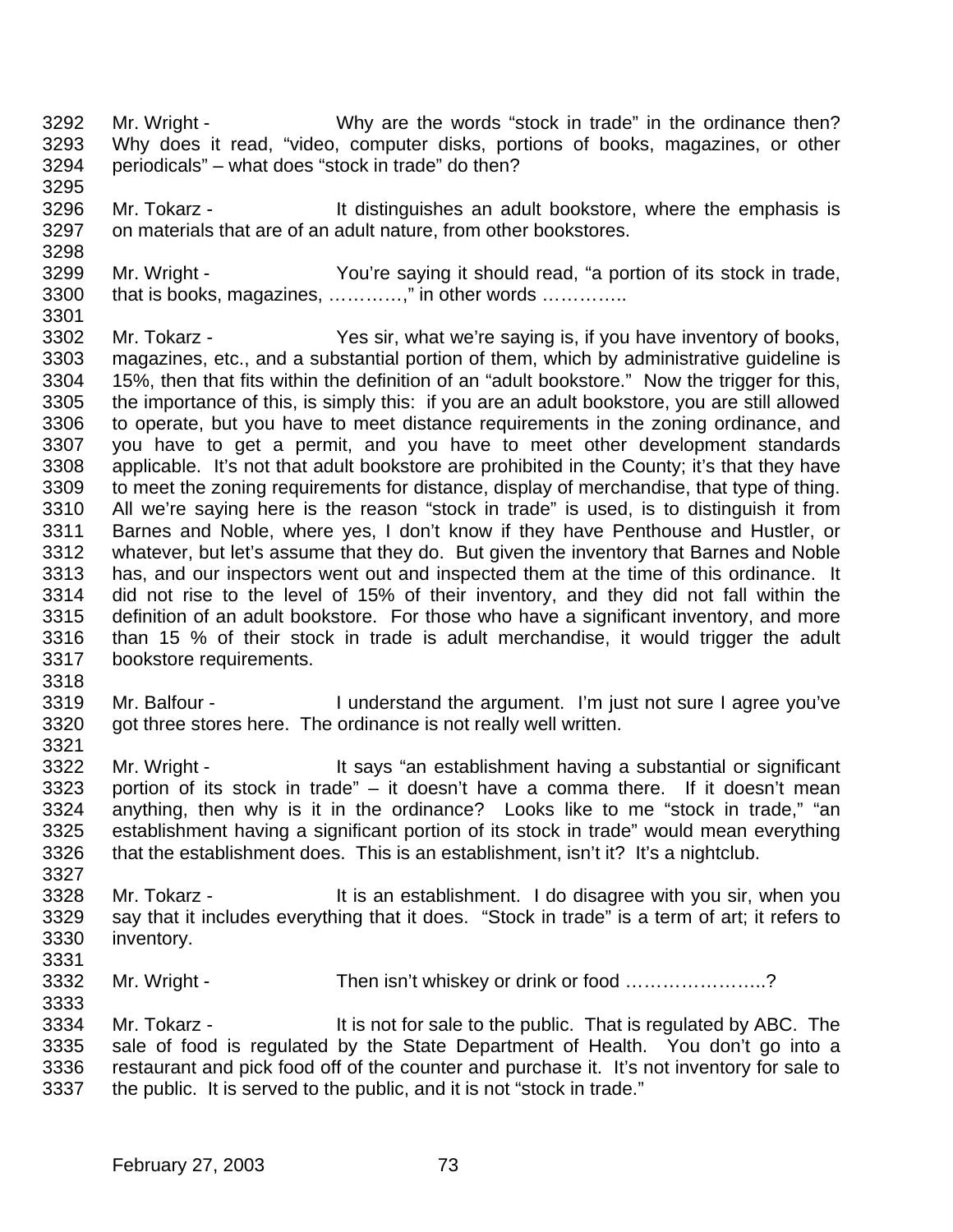Mr. Balfour - I understand your argument. I think the Board does. We've got to decide whether we think that's a distinction with any difference. Yes sir. Mr. Tokarz - With respect to the fence, we've taken care of the fence and the security system, yes sir. Mr. Balfour - I think we've settled that. The fence has 30 days, and the security system's been taken care of. We've got to decide if we agree with you there's one establishment here or three different establishments. Mr. Tokarz - We're not saying it's not one establishment; it is one establishment; it's multiple uses, and it is the use as an adult bookstore that is a violation. Mr. Balfour - I understand. Any other questions by Board members on that distinction? Mr. McKinney - Mr. Tokarz, you said that this constitutes 15% of their "stock in trade"? Mr. Tokarz - What I said was, or what I meant to say was, that the 15% is the working number that we use to determine whether it was a substantial portion. It is an administrative interpretation enacted by the County Manager at the time that this ordinance was enacted. Mr. McKinney - Referring to Barnes and Noble. 3366 Mr. Nunnally - But we take your viewpoint as 100% in this case. Mr. Tokarz - In this particular case, it is 100%. Mr. McKinney - It is 100% of their stock in trade that they sell to the public. Mr. Tokarz - That's correct. That's our position. Mr. Blankinship - Could I ask Tom one question? We've heard a good bit about a vending machine. If you went into a restaurant, bar, nightclub, whatever, and saw a vending machine there, that sold whatever kind of merchandise, adult merchandise, would that be an example of something that was not a significant or substantial portion of their stock in trade? Mr. Tokarz - Thank you for asking that question, because I think that also goes to Officer Dooley's testimony, the fact that there was one vending machine selling cigarette lighters and some other items, would not have triggered this adult bookstore definition at all. The adult bookstore definition is not designed to get at incidental sale of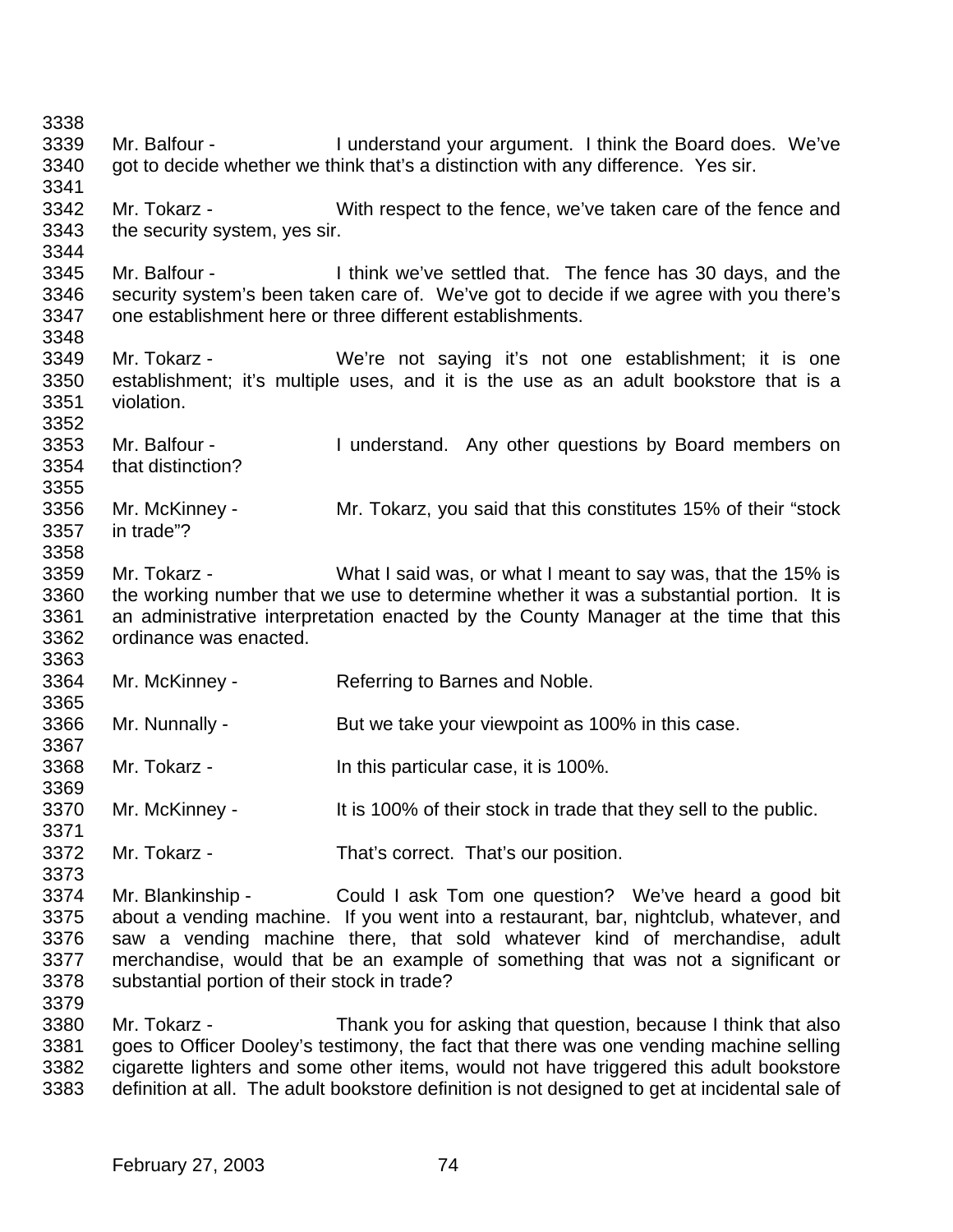adult items. It's designed to get at what's at issue here, where you put magazines and videos and sex toys on display, for sale to the public, in the hallway, entering into the facility. That's an entirely different situation, to having one vending machine off to the side, selling cigarette lighters or something like that. 

 Mr. Balfour - Mr. Dawson, our rules are that if you're on one side, you only 3390 get to speak once, but if you've got something new to say, ……….

3392 Mr. Wright - He's the applicant.

- 3394 Mr. Balfour But we've got to hear from 2 people in our audience too.
- Mr. McKinney Is he finished presenting his case?

3398 Mr. Dawson - I just want to comment about it's not being inventory. If they were going to sell this as not being counted into inventory, certainly the unsold food, the unsold beer would be considered inventory. Beer is not transformed from one thing into another when it's sold to the public. You can't sell at ABC regulations the beer without selling a certain amount of food. The food is something that's prepared and sold. It's not just given to a person, saying "here, I'm serving this to you." It's food that's sold to the public, beer that's sold to the public. These are all part of one business venture, not three, as the County would have you believe.

 Mr. Balfour - We've got two people in the audience who've patiently waited, if they'd like to say anything.

 Mr. Wright - Well, that's if he wants to put them on. Mr. Tokarz is the one who puts them on, isn't he?

- 3412<br>3413 Mr. Blankinship - Not in a public hearing.
- Mr. Balfour Do either of you want to speak?
- Mr. Wright They took all that time to get here.

 Mr. Vidler - I'm Bo Vidler, Vidler Auto. I'm right next to Mr. White's establishment. I have nothing against Mr. White, don't know him personally. I don't care for his business, but I guess that's a personal thing. I've grown up on Route 1; my father started the business in 1951. I know a lot of the residents' families behind the business. I don't like the things that go on there. I put expensive video cameras in. There are beer bottles broken in my lot, people urinating between cars at nighttime. We've towed away over 60 cars out of my lot , for illegal parking. He put a sign up; that stopped a lot of that. I didn't come here to try to tell you what was legal and what was 3427 illegal; that's for the County lawyers to do. All I got was a notice on a variance, and I don't like what he's doing there now, and I don't want any variance that's going to make him do any more than what he is doing. So I can't tell you whether what is legal what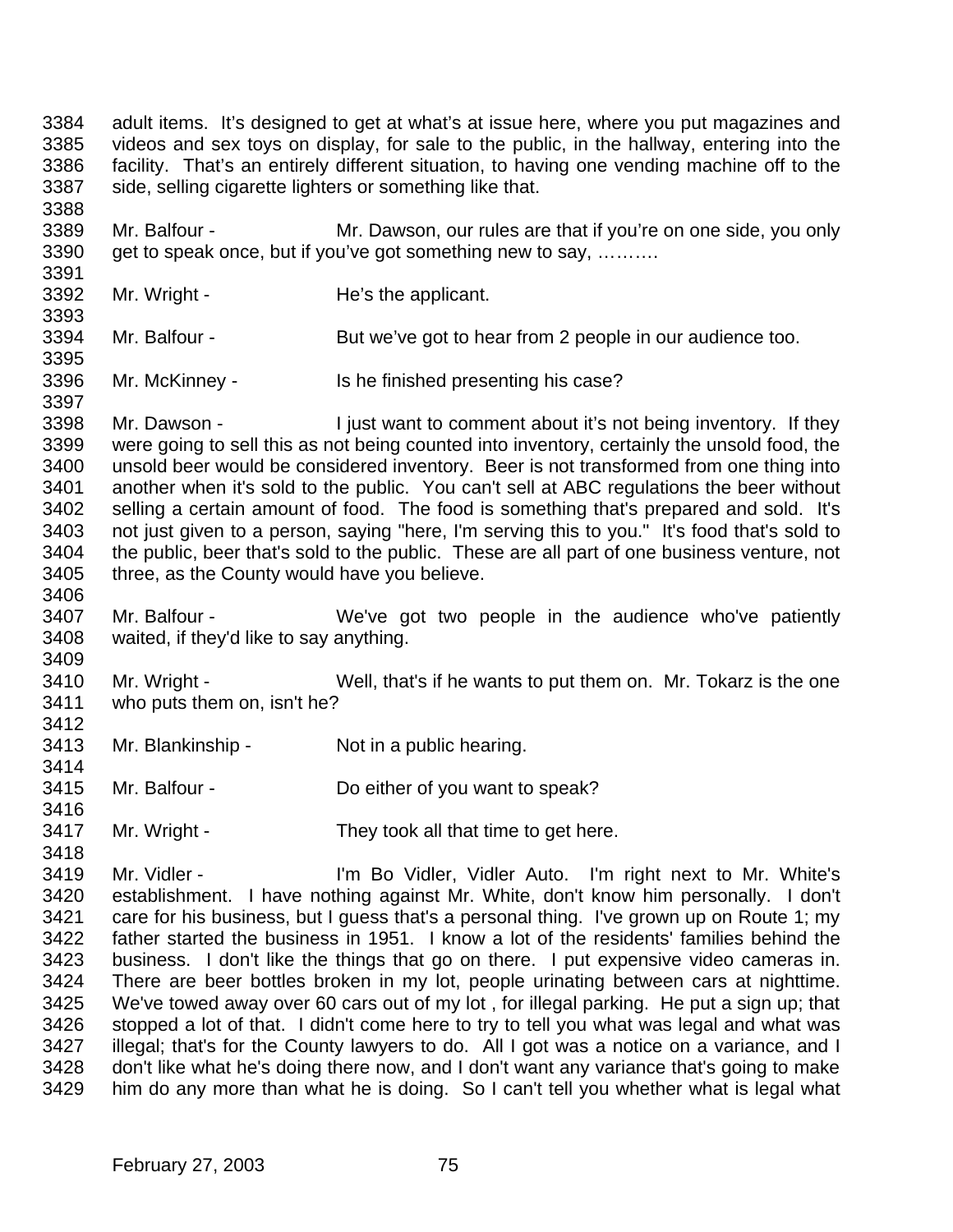he's doing, but I sure don't want any kind of bookstores and sex toys and things coming out with kids in the back. People are getting shot. I'm on TV all the time, and the front of my business, because there's always cops in my lot, and all the TV cameras are always there, so first thing my customers say is, "Is it safe to come to your lot," or "I saw you on TV last night." It's getting to be a regular thing. So all I'm asking is that I don't want any variances. I don't know the laws, but I don't want the man to be running any more than what he's running now. Any questions? Mr. Wright - We're not asked for any variances here today. It's an appeal. It's an appeal on a notice that he's violating something. Mr. Vidler - Right, well if he's violating it, I don't want it changed. Mr. Balfour - Mr. Dawson, are you through? Okay, that's it then. Do I hear a motion? Pass it, fight it, defer it. 3446 Mr. Wright - Now what are you ruling on here? Mr. McKinney - I'd like to defer the decision till next month. Mr. Balfour - It's been moved that we defer the decision to next month. Is there a second to that motion? Mr. Kirkland - Do we discuss afterwards? Mr. Balfour - Yes, you can second, and then we'll discuss. Are you seconding it? Mr. Wright - I'll second it. Mr. Balfour - All right, it's been moved and seconded that we defer it. Is there any discussion about deferring it? Mr. Kirkland - We're going to take out one of them, right? We're eliminating the one about the fence hours. Mr. McKinney - They've got 30 days to fix the fence, and the video cameras. 3468 Mr. Wright - And the other one is out too. 3470 Mr. Kirkland - If they don't do the fence and the video camera, they go to Circuit Court. They don't come here any more; they don't talk to anybody else. Mr. Blankinship - I think the best way to do it would be for you to deny the appeal on those two notices; then the notice stands; if they don't comply with the notice, they go to court.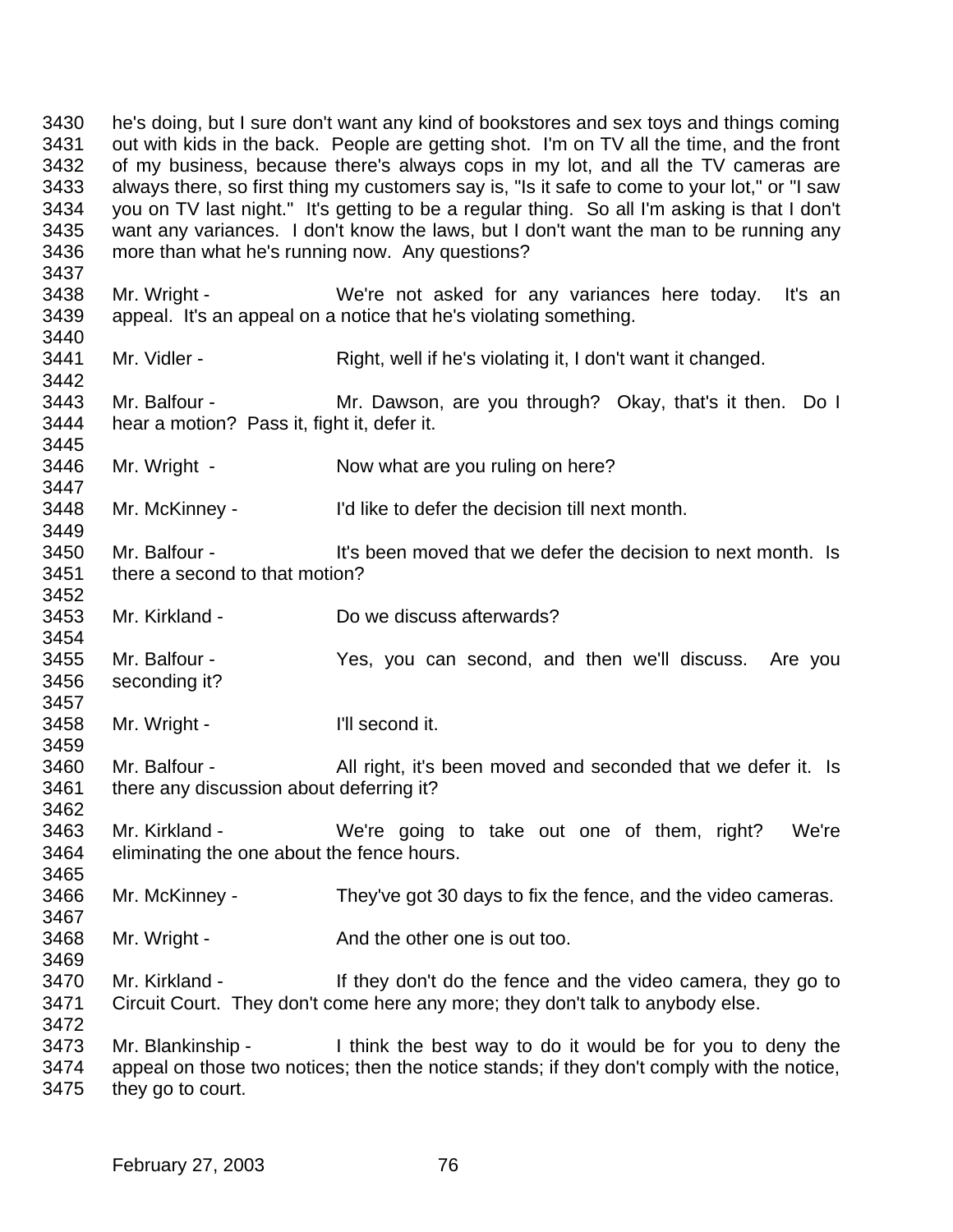Mr. McKinney - Okay, I'll amend my motion to say that. Mr. Blankinship - Right, and the County has withdrawn the hours of operation. In case you're curious, it's because we didn't actually observe between 2:00 and 3:00 o'clock in the morning. *[Unintelligible, multiple voices}* Mr. Kirkland - But on the notice, you've got to make the corrections by a certain date, will you extend that? Mr. Wright - If you deny, they've got 30 days to do it. Mr. Balfour - Explain to them that's what we're doing; at least they'll be satisfied with what we did there and understand it. They have 30 days. All in favor? *[Unintelligible, multiple voices]* Mr. Balfour - That leaves the question of whether or not "stock in trade" includes food, drinks, and other items, or whether they can be separated, as suggested by the County, and I guess that's our issue between now and next month, or right now, if we want to do it now. Mr. Wright - The question before us, very simply, is whether or not that constitutes a substantial portion of their business. Whether you treat that as a separate adult bookstore, or whether it's part of their business. If it's a substantial portion of their business, if there's no testimony to refute the testimony of Mr. White, then it's about 1% of his business, which is not substantial. 15% would have to be. Mr. McKinney - Mr. Tokarz' view is it's a whole separate business, *[Unintelligible, too many voices at once}* Mr. Blankinship - The idea is that what was there when the Code was adopted, this latest amendment, what was there at that time was a restaurant nightclub. Mr. McKinney - The police officer couldn't testify exactly what was in the vending machine. 3516 Mr. Blankinship - But that there was a vending machine, and the vending<br>3517 machine, to my mind is, you have vending machines in restaurants. That's normal. machine, to my mind is, you have vending machines in restaurants. That's normal, customary, incidental. Mr. McKinney - You have magazines in motels and hotels.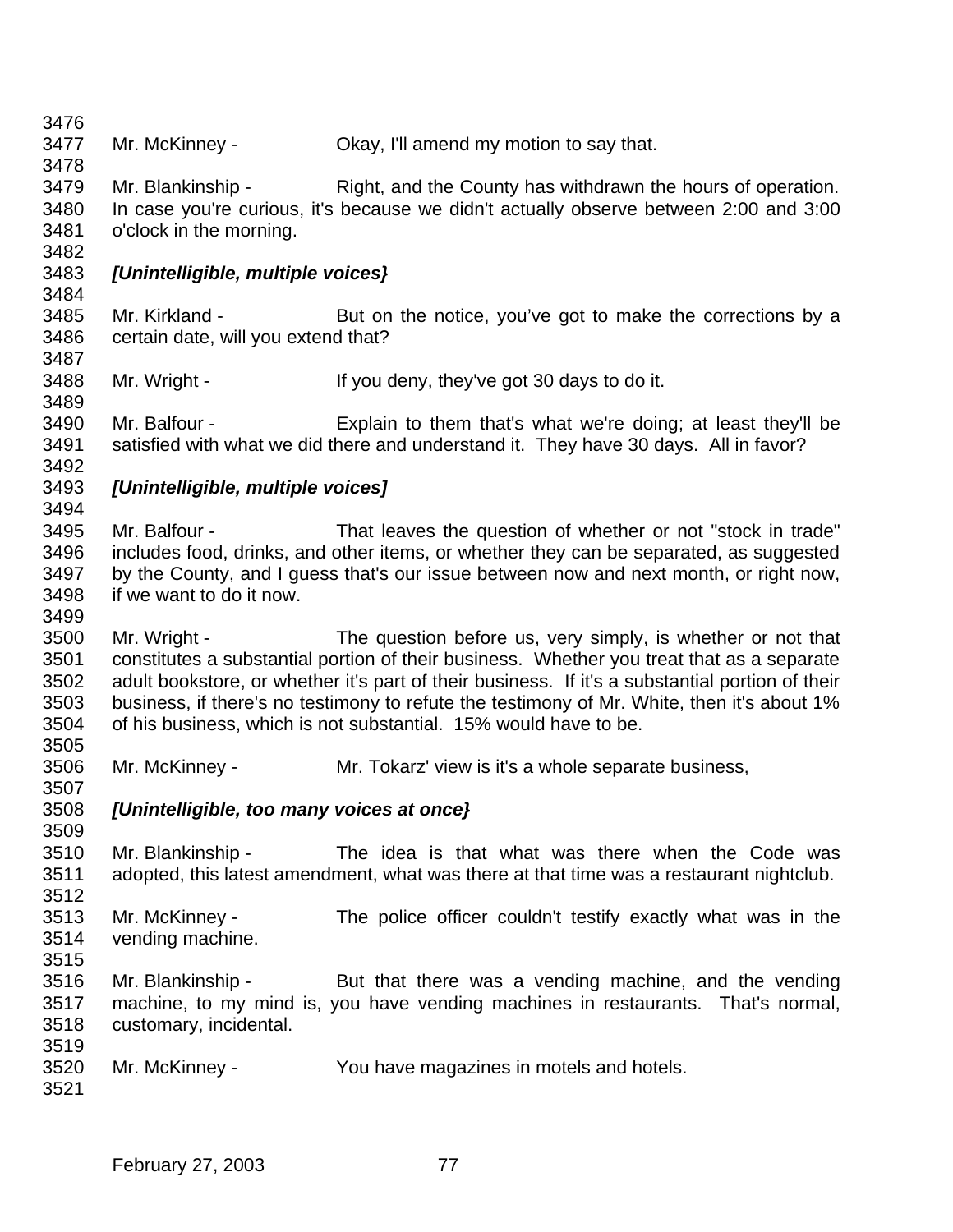- Mr. Blankinship This isn't a hotel or a motel. This is a restaurant. I don't go into a restaurant to buy videos or books or whatever these other items are; I haven't been in there to inspect it myself, so I don't know exactly.
- Mr. McKinney I mean you're talking about the hallway. You've got hotels and motels that have got restaurants, and you've got hallways, magazines, I mean they're all under one roof.
- Mr. Wright - Whether or not it was there at the start or not is immaterial. The question is whether or not it constitutes a substantial portion of the business of that establishment. The only way that you can rule in favor of the County would be if you consider this a separate business they've gone into as an adult bookstore, or whether it's part of the establishment being operated there. It's obvious it is not a substantial portion. It's as simple as that. That's the issue. We've got the documentation
- Mr. Kirkland What would we need, some documentation?
- Mr. Wright It's not clear in the ordinance, that's the problem.
- Mr. Balfour You've got the documentation; it's a very small percentage.
- *[Unintelligible, too many voices]*

- Mr. Wright He said 1% of this stuff is his total sales. Based on what Mr. Tokarz said, they look at 15%, so it depends on whether you want to look at it as one thing, or whether you want to break it down as a separate bookstore type of thing.
- *[Unintelligible, too many voices]*

| ວວວບ |                                                                                            |                                                                  |
|------|--------------------------------------------------------------------------------------------|------------------------------------------------------------------|
| 3551 | Mr. Kirkland -                                                                             | There's no real way, though, if we let it go, that we can stop   |
| 3552 | the growth of it.                                                                          |                                                                  |
| 3553 |                                                                                            |                                                                  |
| 3554 | Mr. Balfour -                                                                              | That's true if you take his, because he's got a long way to go   |
| 3555 | to get to $15\%$ .                                                                         |                                                                  |
| 3556 |                                                                                            |                                                                  |
| 3557 | Mr. Wright -                                                                               | Well if it gets to be a substantial, then they'd have another    |
| 3558 | case that it's a substantial part of their business. At this point it's not.               |                                                                  |
| 3559 |                                                                                            |                                                                  |
| 3560 | Mr. Balfour -                                                                              | Except if you think about it, he's got a half million dollars in |
| 3561 | drinking and eating and entertainment, it's going to take a heck of a lot of sales to ever |                                                                  |
| 3562 | get to substantial, which means he could end up having a lot of videos.                    |                                                                  |
| 3563 |                                                                                            |                                                                  |
| 3564 | Mr. Kirkland -                                                                             | He could have a Priscilla's sitting in there, or something like  |
| 3565 | that.                                                                                      |                                                                  |
| 3566 |                                                                                            |                                                                  |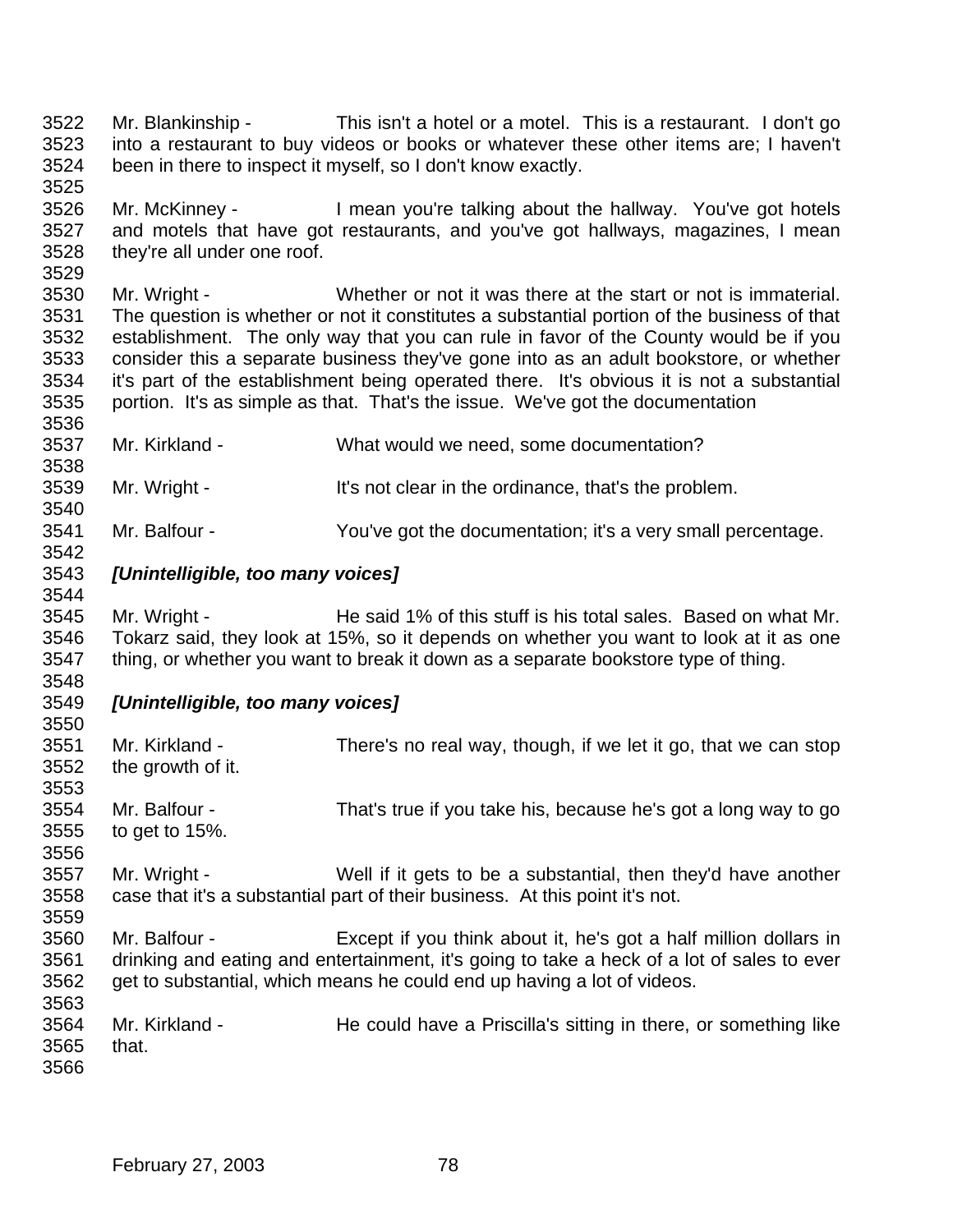Mr. Balfour - It seems to me the door's open for other people who've got restaurants or bars, if they've got that much business from that, they could say, "boy, I could get up to a third of my business selling these other things and get by with it." The Code is not well written in that regard. Mr. McKinney - I think they need to readdress the Code. Mr. Balfour - Well, we might force them to do it, I suspect. Then these people have got to put up with something that because of a technicality with the Code, 3576 that could have been the Code anyway, if we buy the County's idea that it's a separate 3577 business. business. Mr. McKinney - I don't buy that personally. I'd like to vote in favor of the applicant with that, that they don't do a substantial amount of business in it. If they do later, they can bring it back. Mr. Balfour - We can think about it for 30 days anyway. The other side would be too, we turn it down, they can go to the Circuit Court and let a judge decide what the thing is. Mr. McKinney - The County has a right to go to Circuit Court too. Mr. Nunnally - I still think it's a separate business. They're not selling it in the restaurant; they're selling it in the hallway. Mr. Kirkland - He said he had 500 square feet set aside; is that a hallway? Mr. McKinney - No, I'm saying what Mr. Tokarz said, it's a hallway. Mr. Kirkland - Mr. White said he had 500 square feet set aside to do this, so that's a separate room. 3599 Mr. Wright - And a separate business, I think. Mr. Balfour - I agree with him. It could be a separate business, like anyone else who had a flower shop; then they decide they're going to sell clothes on the side. They go down to the Williamsburg Pottery or somewhere. You could argue it either way. Mr. Wright - That's the issue. Mr. Kirkland - He did say he had a very small percentage of 500 square feet set aside for this, out of 5,000 square feet. That's a good-sized room, 500 square feet. You could hang a lot of stuff on the wall. That could be a separate business.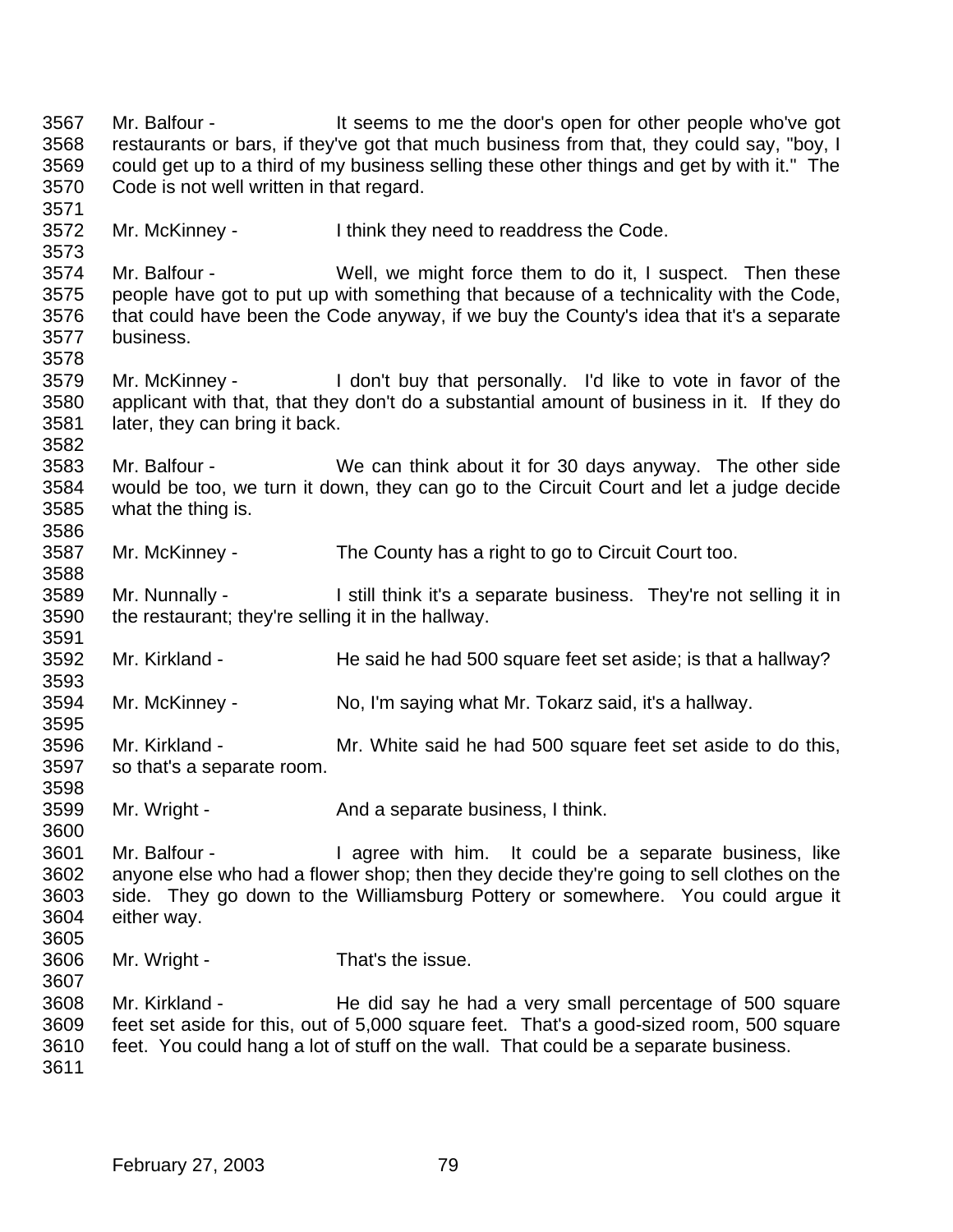Mr. Balfour - I guess another determination we need evidence on, is what percentage of people are coming in to buy a video or a naked girl on a lighter, and walk out without eating. That kind of business is different from the guy who comes in and says, "I'm going to have a meal and a drink." We didn't hear that. Mr. Wright - We didn't have any evidence of whether they have any walk- in trade. Mr. McKinney - I just take it that it's the trade by the patrons who patronize the establishment. Mr. Balfour - Of course if the word gets out, that you can walk in and get a nice video and not buy a meal, they might have some more people coming in. I don't know how he advertises. Mr. Wright - There was no evidence that they were advertising this as a separate business. Do you know Ben? Mr. Balfour - We didn't get anything that talks abut their advertising, whether they're advertising a separate business or not. Mr. Blankinship - It's on their sign now. Mr. McKinney - It is? What does it say? Mr. Blankinship - Adult videos, adult books, or something. Mr. McKinney - Outside? I vote to deny. Mr. Kirkland - What's to stop an adult bookstore, or a video store, from opening a bar? Mr. McKinney - Nothing. Mr. Kirkland - Then what's substantial? Mr. McKinney - They've got to be 500 feet from a residential area. Mr. Kirkland - They could be in a shopping center somewhere. Mr. McKinney - I think if they advertise it separately, even though we were told, that if that's what the facts ……….. Mr. Wright - Is it on the sign, Ben? Mr. Blankinship - I'm almost positive.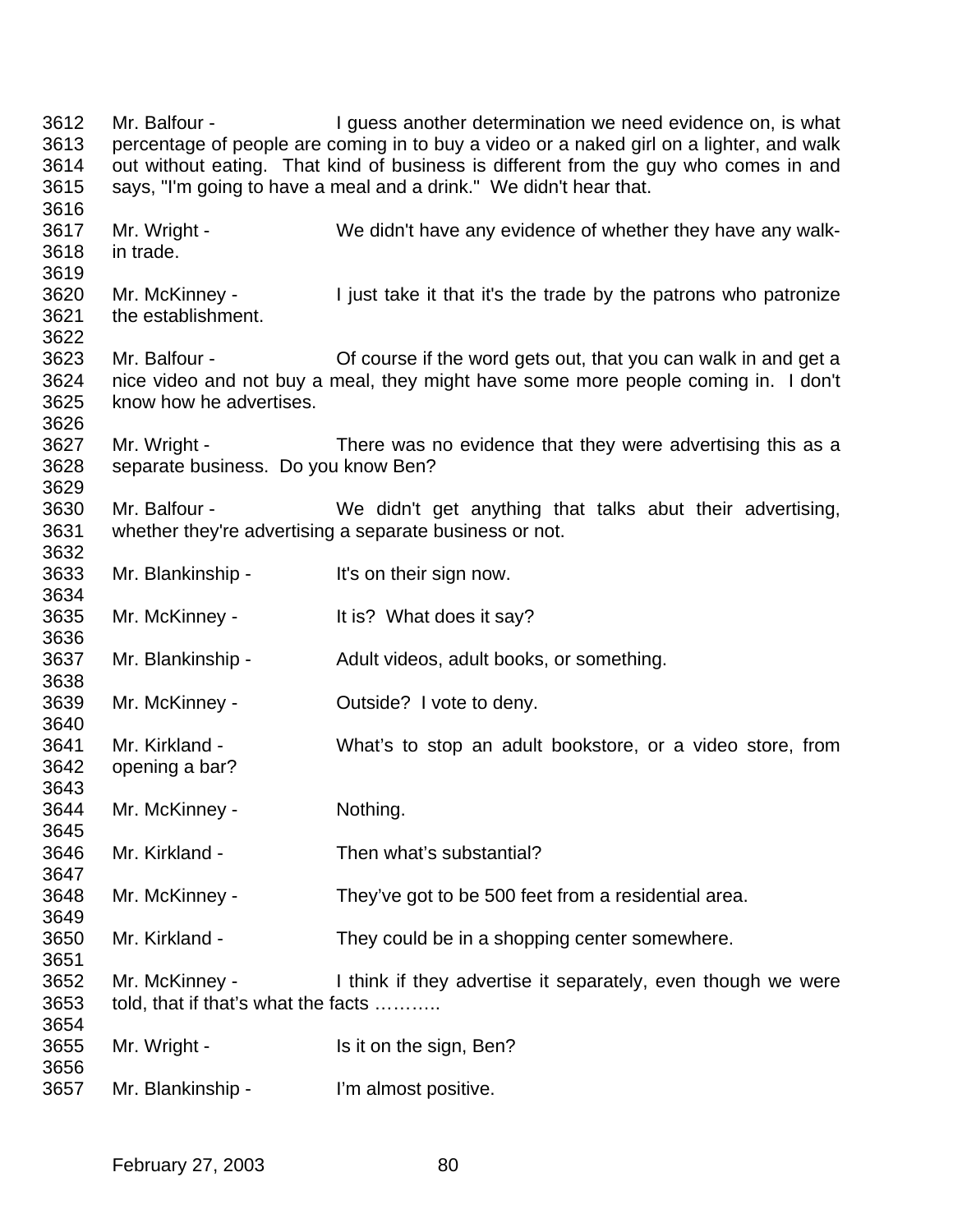Mr. Kirkland - Call John on the phone and ask him if it's on the sign. They have a good-sized sign out there. Mr. McKinney - I've seen the sign, and I go by it a couple of times a day, and I've never seen it on the sign. *[Too many voices]* Mr. Blankinship - I could be wrong. Mr. Kirkland - Maybe they got it confused with the motel you said was close by. Mr. McKinney - I've never seen where it says anything about adult videos or adult items or anything else on that marquee out there. Mr. Wright - That's crucial. We could defer it to get the information. That's a matter of fact. Couldn't be any contest over that, whether it is or it isn't. Here's another angle; let me throw this out to you. If you've got an adult bookstore, period, no dancing or anything, you don't want that bookstore within 500 feet of a residence selling all this pornographic stuff. You've got here naked women and all these activities going on, so selling the stuff isn't much worse than that. You see what I'm saying? It's all the same kind of stuff, within 500 feet. Mr. Wright - What did you find out? Mr. Blankinship - John's not back in the office; I don't know what happened to him; maybe he's gone to lunch. Mr. Balfour- Well the motion's on the floor to defer it. We can vote that up or down, or we can defer it. Mr. McKinney - Or we can find out what's on the marquee. Mr. Blankinship - I'll get over there and take a photograph. I'll take a photograph of the sign today. 3694 Mr. Wright - If the sign says that, I'm fully in accord with saying it's a bookstore. If it's not on the sign, and as much as I detest what they do, I'm looking at it from a strictly legal viewpoint. Mr. Blankinship - They do have legal rights. 3700 Mr. Wright - I think the selling of this stuff is minimal to what the other damage that's done with all the other activities that go on within that place, but they say that's legal; at least some of it is.